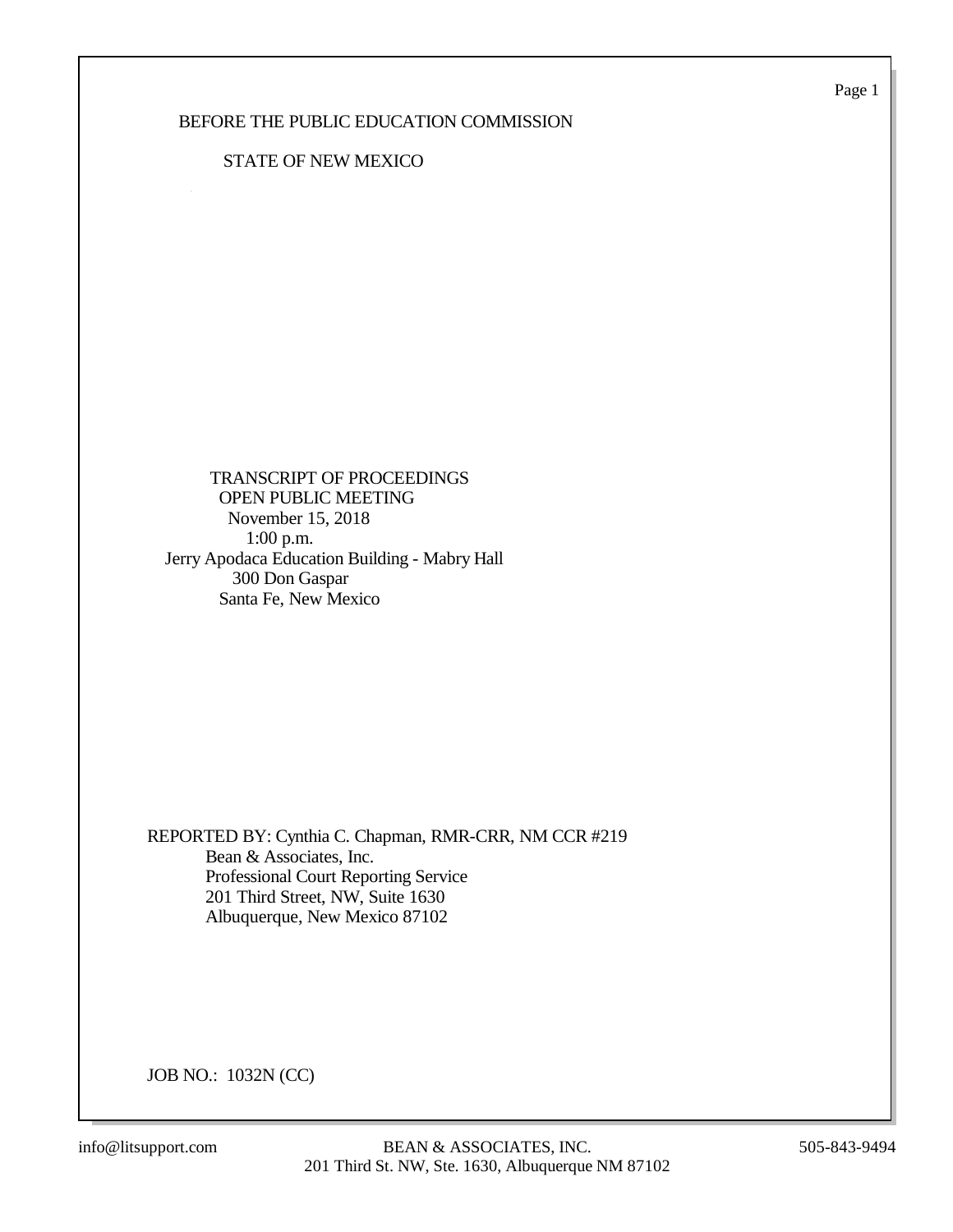## 2 (Pages 2 to 5)

|                                                                                                                                                                                                                                                                                                                                                  |                                                                                                                                                                                                                                                                                                                                                                                                                                                                                                                                                                                                                                                                                                                                                                                                                                                                | Page 2 |                                                                                                                                                | Page 4                                                                                                                                                                                                                                                                                                                                                                                                                                                                                                                                                                                                                                                                                                                                                                                                                                                                                                                                                                                              |
|--------------------------------------------------------------------------------------------------------------------------------------------------------------------------------------------------------------------------------------------------------------------------------------------------------------------------------------------------|----------------------------------------------------------------------------------------------------------------------------------------------------------------------------------------------------------------------------------------------------------------------------------------------------------------------------------------------------------------------------------------------------------------------------------------------------------------------------------------------------------------------------------------------------------------------------------------------------------------------------------------------------------------------------------------------------------------------------------------------------------------------------------------------------------------------------------------------------------------|--------|------------------------------------------------------------------------------------------------------------------------------------------------|-----------------------------------------------------------------------------------------------------------------------------------------------------------------------------------------------------------------------------------------------------------------------------------------------------------------------------------------------------------------------------------------------------------------------------------------------------------------------------------------------------------------------------------------------------------------------------------------------------------------------------------------------------------------------------------------------------------------------------------------------------------------------------------------------------------------------------------------------------------------------------------------------------------------------------------------------------------------------------------------------------|
| 1<br>$\sqrt{2}$<br><b>COMMISSIONERS:</b><br>3<br>4<br>5<br>MR. TIM CRONE, Member<br>MS. TRISH RUIZ, Member<br>6<br>7<br>PED STAFF:<br>8<br>9<br>10<br>11<br>PEC COUNSEL:<br>12<br>13<br>14<br>15<br>16<br>17<br>18<br>19<br>20<br>21<br>22<br>23<br>24                                                                                           | APPEARANCES<br>MS. PATRICIA GIPSON, Chair<br>MR. GILBERT PERALTA, Vice Chair<br>MS. KARYL ANN ARMBRUSTER, Secretary<br>MR. R. CARLOS CABALLERO, Member<br>MR. JAMES CONYERS, Member<br>MS. CARMIE TOULOUSE, Member<br>MS. JULIA ANDERSON, Acting Director,<br><b>Charter School Division</b><br>MS. BEVERLY FRIEDMAN, PED Custodian of Record<br>and Liaison to the PEC<br>MS. AMI JAEGER, Counsel to the PEC<br>MR. MARK CHAIKEN, Counsel to the PEC                                                                                                                                                                                                                                                                                                                                                                                                          |        | 1<br>2<br>3<br>4<br>5<br>6<br>7<br>8<br>9<br>10<br>11<br>12<br>13<br>14<br>15<br>16<br>17<br>18<br>19<br>20<br>21<br>22<br>23<br>24            | THE CHAIR: I'm going to bring to order<br>this meeting of the Public Education Commission. It<br>is Thursday, November 15th, and it is 1:08 p.m. And<br>I will ask Commissioner Armbruster for roll call,<br>please.<br>COMMISSIONER ARMBRUSTER: Okay.<br>Commissioner Robbins is not yet here.<br><b>Commissioner Toulouse?</b><br>COMMISSIONER TOULOUSE: Present.<br><b>COMMISSIONER ARMBRUSTER: Commissioner</b><br>Armbruster is here.<br><b>Commissioner Conyers?</b><br>COMMISSIONER CONYERS: Present.<br><b>COMMISSIONER ARMBRUSTER: Commissioner</b><br>Peralta?<br>COMMISSIONER PERALTA: Here.<br>COMMISSIONER ARMBRUSTER: Commissioner<br>Gipson?<br>THE CHAIR: Here.<br><b>COMMISSIONER ARMBRUSTER: Commissioner</b><br>Crone is not yet here.<br>Commissioner Ruiz not yet here.<br>Commissioner Caballero?<br><b>COMMISSIONER CABALLERO: Here.</b>                                                                                                                                     |
| 25                                                                                                                                                                                                                                                                                                                                               |                                                                                                                                                                                                                                                                                                                                                                                                                                                                                                                                                                                                                                                                                                                                                                                                                                                                |        | 25                                                                                                                                             | COMMISSIONER ARMBRUSTER: So we have six                                                                                                                                                                                                                                                                                                                                                                                                                                                                                                                                                                                                                                                                                                                                                                                                                                                                                                                                                             |
|                                                                                                                                                                                                                                                                                                                                                  |                                                                                                                                                                                                                                                                                                                                                                                                                                                                                                                                                                                                                                                                                                                                                                                                                                                                | Page 3 |                                                                                                                                                | Page 5                                                                                                                                                                                                                                                                                                                                                                                                                                                                                                                                                                                                                                                                                                                                                                                                                                                                                                                                                                                              |
| 1<br>$\boldsymbol{2}$<br>3<br>4<br>New Mexico Flag<br>5<br>2 Approval of Agenda<br>6<br>3 Open Forum<br>7<br>4 Consent Agenda<br>8<br>5<br>Applications<br>9<br>6<br>10<br>and Possible Actions<br>11<br>7<br>12<br>and E-Occupancy<br>13<br>8<br>14<br>15<br>9<br>16<br>17<br>Procedures<br>18<br><b>Assurances Statement</b><br>19<br>20<br>21 | INDEX TO PROCEEDINGS<br>PAGE<br>1 Call to Order, Roll Call, Pledge<br>$\overline{4}$<br>of Allegiance and Salute to the<br>5<br>9<br>9<br>Discussion and Action on Renewal<br>10<br>Report from Options for Parents and<br>61<br>the Charter School Division - Discussion<br>Discussion and Possible Action on Turquoise 75<br>Trail Enrollment Preference, Enrollment Cap,<br>Discussion and Possible Action on<br>101<br>the Board of Finance for solare Collegiate<br>Discussion and Possible Action on the PEC 104<br>Renewal Application Kit and Policy<br>10 Discussion and Possible Action on Closure 110<br>11 Discussion and Possible Action on Revised 113<br>12 Discussion and Possible Action on Taos<br>115<br><b>International Settlement Contract Renewal</b><br>13 Discussion and Possible Action on<br>119<br>the PEC Budget for FY 2019-2020 |        | 1<br>$\overline{c}$<br>3<br>4<br>5<br>6<br>7<br>8<br>9<br>10<br>11<br>12<br>13<br>14<br>15<br>16<br>17<br>18<br>19<br>20<br>21<br>$22\,$<br>23 | at the moment. I think some more are coming.<br>THE CHAIR: It doesn't matter. If they<br>do, they do.<br>COMMISSIONER ARMBRUSTER: We'll just<br>acknowledge them when they come.<br>THE CHAIR: Thank you. We have a quorum,<br>so we will proceed.<br>I will ask Commissioner Armbruster to lead<br>us in the Pledge of Allegiance and Commissioner<br>Convers in the Salute to the New Mexico flag.<br>(Pledge of Allegiance and Salute to the<br>New Mexico Flag conducted.)<br>THE CHAIR: We are on to Item No. 2,<br>Approval of the Agenda. And I do have a recommended<br>change. Does anyone else have before I go?<br>Okay. I am going to ask that -- and I<br>have to look at the number -- is it 5B? -- that 5B<br>be removed from the agenda, Middle College High<br>School, that we do not do the renewal hearing<br>tomorrow. They have not been able to provide<br>E-Occupancy to us.<br>And it does not look like they're going --<br>they're having a struggle, and they have to go |
| 22<br>23<br>REPORTER'S CERTIFICATE<br>24<br><b>ATTACHMENTS:</b><br>25<br>1. Public Comments Sign-In Sheet                                                                                                                                                                                                                                        | 125                                                                                                                                                                                                                                                                                                                                                                                                                                                                                                                                                                                                                                                                                                                                                                                                                                                            |        | 24<br>25                                                                                                                                       | through a fairly lengthy process to get that<br>E-Occupancy. And statutorily, that's one of the --                                                                                                                                                                                                                                                                                                                                                                                                                                                                                                                                                                                                                                                                                                                                                                                                                                                                                                  |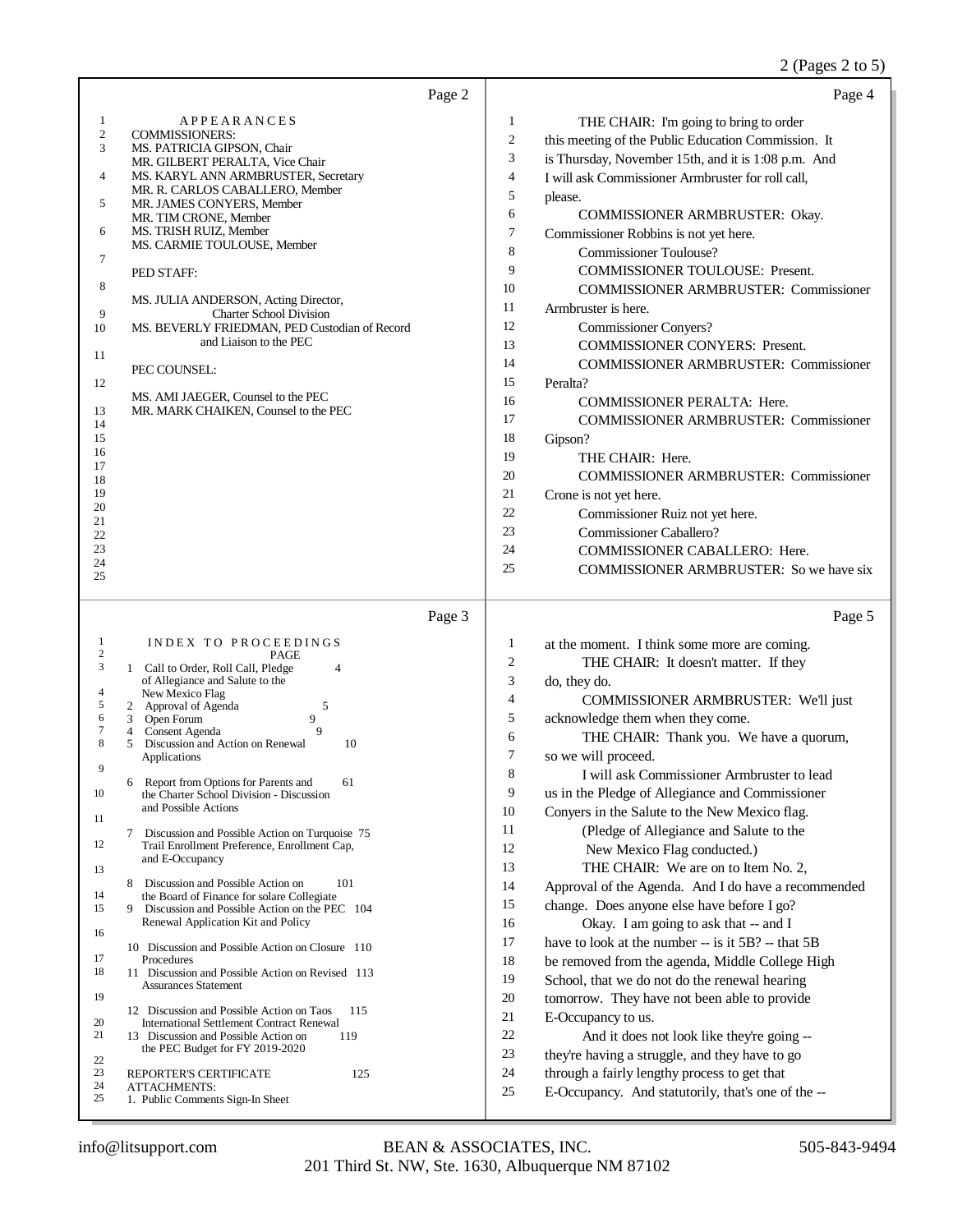## 3 (Pages 6 to 9)

|    | Page 6                                              |    | Page 8                                                |
|----|-----------------------------------------------------|----|-------------------------------------------------------|
| 1  | required for renewal. So that at this moment in     | 1  | (Commissioners so indicate.)                          |
| 2  | time, I'm not comfortable in voting for renewal for | 2  | THE CHAIR: Opposed?                                   |
| 3  | a school that cannot comply with that statutory     | 3  | (No response.)                                        |
| 4  | requirement, so that I'm asking to move them --     | 4  | THE CHAIR: Hearing no opposition, that                |
| 5  | we'll move them to the December agenda and,         | 5  | motion passes.                                        |
| 6  | hopefully, they will be able to get the paperwork   | 6  | And I am also going to recommend and make             |
| 7  | that is necessary.                                  | 7  | a motion that we remove Item No. 14, 'cause the LESC' |
| 8  | But Commissioner Peralta has been in                | 8  | has not moved forward on that yet; so we're really    |
| 9  | touch -- excuse me -- with PSFA, so that we've been | 9  | not sure exactly what that plan is going to look      |
| 10 | in communication. And it's been a struggle. But     | 10 | like. So until we're clearer on what that plan        |
| 11 | they don't have E-Occupancy in their building.      | 11 | looks like, there's really not much that we can move  |
| 12 | COMMISSIONER PERALTA: I'll second that              | 12 | on at this point in time.                             |
| 13 | change.                                             | 13 | Do I have a second?                                   |
| 14 | THE CHAIR: Okay. There's a -- no, it's              | 14 | COMMISSIONER PERALTA: I second it.                    |
| 15 | not a motion: so                                    | 15 | THE CHAIR: All in favor?                              |
| 16 | COMMISSIONER PERALTA: I saw language in             | 16 | (Commissioners so indicate.)                          |
| 17 | the motion.                                         | 17 | THE CHAIR: Opposed?                                   |
| 18 | THE CHAIR: We've never done formal                  | 18 | (No response.)                                        |
| 19 | motions to move off the agenda --                   | 19 | THE CHAIR: Hearing no opposition, the                 |
| 20 | (Chair consults with counsel.)                      | 20 | motion passes.                                        |
| 21 | THE CHAIR: So I'll make the motion, and             | 21 | The agenda is adopted with the changes of             |
| 22 | then we can have a discussion, okay?                | 22 | the removal of 5B and No. 14.                         |
| 23 | So I'm going to move that we adopt the              | 23 | I wanted to make the announcement. For                |
| 24 | agenda, with the exception of the -- with the --    | 24 | anyone that is here from Taos Academy that wishes to  |
| 25 | with the addition of the removal of 5B, Middle      | 25 | speak during the public portion of that, there is a   |

# Page 7

|    | Page 7                                              |                | Page 9                                               |
|----|-----------------------------------------------------|----------------|------------------------------------------------------|
| 1  | College Charter School, from the agenda.            | 1              | sign-up sheet right here on the corner. There's a    |
| 2  | (Chair consults with counsel.)                      | $\overline{2}$ | separate sign-up.                                    |
| 3  | THE CHAIR: I will also -- oh, well, we              | 3              | So if anyone that -- and there's only one            |
| 4  | need a second for that.                             | $\overline{4}$ | person -- and I think this individual signed up to   |
| 5  | <b>COMMISSIONER CABALLERO: Second.</b>              | 5              | speak during that portion. And I'm -- let me look    |
| 6  | THE CHAIR: Second on my motion. Yes?                | 6              | at the name -- Simon Herskovits.                     |
| 7  | <b>COMMISSIONER PERALTA: Yes.</b>                   | $\overline{7}$ | FROM THE FLOOR: Simeon Herskovits.                   |
| 8  | THE CHAIR: There's a second by                      | 8              | THE CHAIR: Simeon. And your intention                |
| 9  | Commissioner Peralta. Discussion? Oh, okay. I       | 9              | was to speak during the renewal hearing for Taos?    |
| 10 | thought you --                                      | 10             | FROM THE FLOOR: Yes.                                 |
| 11 | COMMISSIONER CABALLERO: No, no. I was               | 11             | THE CHAIR: So there just -- so there is              |
| 12 | $just -$                                            | 12             | no one else. So we'll simply transfer your name      |
| 13 | THE CHAIR: I am also recommending that we           | 13             | over to that.                                        |
| 14 | remove No. 14. So I will amend my motion to include | 14             | If anyone else from Taos Academy wishes to           |
| 15 | 5B and 14.                                          | 15             | be heard during the renewal hearing for Taos, there  |
| 16 | COMMISSIONER CABALLERO: Madam Chair, can            | 16             | is a separate sign-up sheet for that.                |
| 17 | you do two separate motions, just to make it clean? | 17             | Okay. So there is no one for the public              |
| 18 | THE CHAIR: If you want me to.                       | 18             | comment at this point in time.                       |
| 19 | <b>COMMISSIONER CABALLERO: Please.</b>              | 19             | We are on to No. 4, the Consent Agenda.              |
| 20 | THE CHAIR: Sure. I don't -- so can we               | 20             | Do any Commissioners have any changes they           |
| 21 | have a -- just need a voice vote?                   | 21             | wish to make to the Consent Agenda?                  |
| 22 | Will the record reflect that Commissioner           | 22             | COMMISSIONER TOULOUSE: Madam Chair, may I            |
| 23 | Crone is now here?                                  | 23             | ask you a question? This is just curiosity. But      |
| 24 | So all in favor of removing 5B from the             | 24             | who is the new head administrator for the New Mexico |
| 25 | agenda? Aye?                                        | 25             | Connections Academy?                                 |
|    |                                                     |                |                                                      |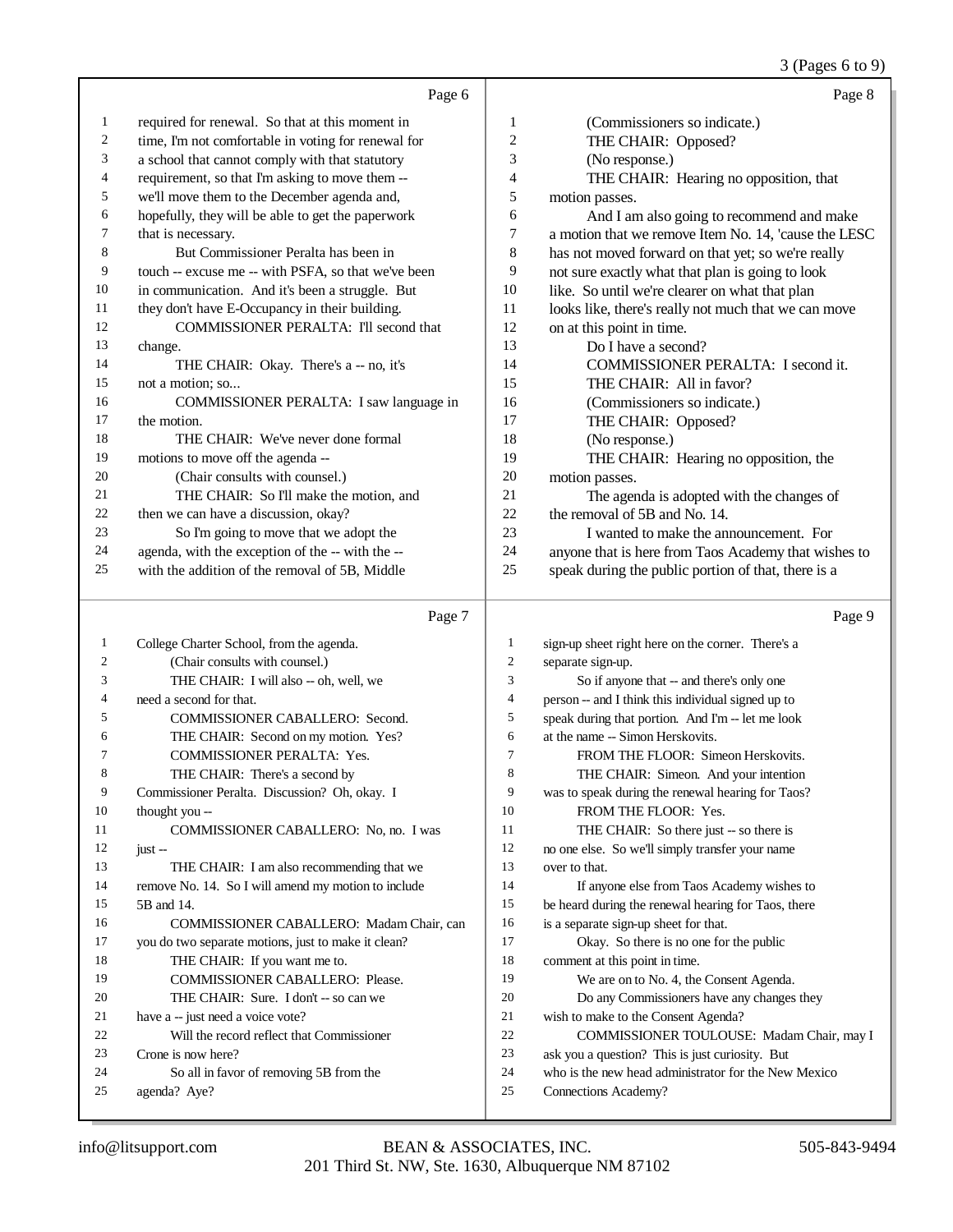4 (Pages 10 to 13)

|    |                                                          |                | $\neg$ (1 agos 10 to 10)                            |
|----|----------------------------------------------------------|----------------|-----------------------------------------------------|
|    | Page 10                                                  |                | Page 12                                             |
| 1  | THE CHAIR: I don't have that information.                | 1              | THE CHAIR: Okay. Thanks.                            |
| 2  | MS. KAREN WOERNER: Just a second.                        | 2              | MS. FRIEDMAN: And, Madam Chair, I'll be             |
| 3  | MS. JULIA ANDERSON: Madam Chair, we can                  | 3              | timing 15 minutes.                                  |
| 4  | get that for you, I'm sure.                              | $\overline{4}$ | THE CHAIR: Okay.                                    |
| 5  | COMMISSIONER TOULOUSE: Thank you.                        | 5              | MS. JULIA ANDERSON: Madam Chair, members            |
| 6  | THE CHAIR: Okay. So there are no changes                 | 6              | of the Commission, good afternoon. I'm going to     |
| 7  | to the Consent Agenda. So I'll entertain a motion        | 7              | start by introducing myself. I'm Julia Anderson.    |
| 8  | to approve the Consent Agenda.                           | 8              | I'm the new Acting Director of the Charter School   |
| 9  | COMMISSIONER TOULOUSE: Madam Chair, so                   | 9              | Division. I haven't had the pleasure of meeting     |
| 10 | move.                                                    | 10             | most of you; but I'm happy to be here and happy to  |
| 11 | THE CHAIR: Motion by Commissioner                        | 11             | talk to you more after the close of the meeting.    |
| 12 | Toulouse, a second by Commissioner -- Gipson.            | 12             | But we'll start now with Taos Academy               |
| 13 | All in favor?                                            | 13             | Charter School.                                     |
| 14 | (Commissioners so indicate.)                             | 14             | We'd like to recognize that Taos Academy            |
| 15 | THE CHAIR: Opposed?                                      | 15             | did submit their materials early, which we really   |
| 16 | (No response.)                                           | 16             | appreciate. We were able to move forward with our   |
| 17 | THE CHAIR: Hearing no opposition, the                    | 17             | process. We're here today because of that, and --   |
| 18 | motion passes.                                           | 18             | (Court reporter request.)                           |
| 19 | We are on to No. 5, Discussion and Renewal               | 19             | THE CHAIR: You're not being timed.                  |
| 20 | Applications. And for today, on the schedule is          | 20             | MS. JULIA ANDERSON: I've always been a              |
| 21 | Taos Academy.                                            | 21             | fast talker. I apologize. I'll slow it down.        |
| 22 | So anyone that wants to come up from Taos                | 22             | So we'd like to start by recognizing that           |
| 23 | at this moment in time, you're welcome to join us.       | 23             | Taos Academy did submit their application materials |
| 24 | FROM THE FLOOR: Good afternoon. Is this                  | 24             | early, which we really appreciate. It allowed us to |
| 25 | good if we're right here?                                | 25             | be here today, and to work through the process. And |
|    | Page 11                                                  |                | Page 13                                             |
|    | $THFCH\Delta IR$ $\cdot$ And if you $\pm$ Ldon't know if | $\mathbf{1}$   | we're hanny about that                              |

| -1     | THE CHAIR: And if you -- I don't know if           | 1      | we're happy about that.                              |
|--------|----------------------------------------------------|--------|------------------------------------------------------|
| 2      | you brought anyone from your governance.           | 2      | So the PED is recommending a five-year               |
| 3      | FROM THE FLOOR: That was Simeon, who was           | 3      | renewal for Taos Academy Charter School with one     |
| 4      | going to speak on our behalf.                      | 4      | condition; and that is, the implementation of NMDASH |
| 5      | THE CHAIR: He can come up with you if              | 5      | or a similar improvement plan to improve achievement |
| 6      | that's your choice.                                | 6      | among the lowest performing students such that the   |
| $\tau$ | FROM THE FLOOR: That would be lovely.              | $\tau$ | school earns at least a "C" on the A-through-F       |
| 8      | FROM THE FLOOR: Is this the portion where          | 8      | school grading report in each of the years of its    |
| 9      | we present to you?                                 | 9      | contract.                                            |
| 10     | THE CHAIR: They're going to --                     | 10     | So the CSD conducted its site visit for              |
| 11     | FROM THE FLOOR: You're going to first?             | 11     | Taos Academy in September. And I'll note for the     |
| 12     | Okay.                                              | 12     | Commissioners that that information is contained in  |
| 13     | THE CHAIR: So just so that you know, CSD           | 13     | Item 5, starting on Page 1.                          |
| 14     | will provide the information they wish to. Then    | 14     | On Page 2 is the sort of the progress                |
| 15     | you'll have an opportunity to present whatever you | 15     | report evaluation box. And then the information      |
| 16     | feel is necessary. And then because there will be, | 16     | that informed those decisions can be found on the    |
| 17     | then, no one else for public comment, I believe -- | 17     | follow pages.                                        |
| 18     | correct?                                           | 18     | So Taos Academy did earn either a                    |
| 19     | MS. FRIEDMAN: That's correct. Well, yes.           | 19     | Demonstrates Substantial Progress or Meets the       |
| 20     | Okay. He's the only one.                           | 20     | Standard on each of the listed indicators within the |
| 21     | FROM THE FLOOR: He can speak after us.             | 21     | academic performance and organizational sections.    |
| 22     | THE CHAIR: And then we're -- we'll open            | 22     | The school has implemented specific action           |
| 23     | ourselves up for questions. So -- and then we      | 23     | steps to improve achievement among those             |
| 24     | should be done.                                    | 24     | lowest-performing students, and those are outlined   |
| 25     | FROM THE FLOOR: Thank you so much.                 | 25     | in our report. And they were -- each of those        |
|        |                                                    |        |                                                      |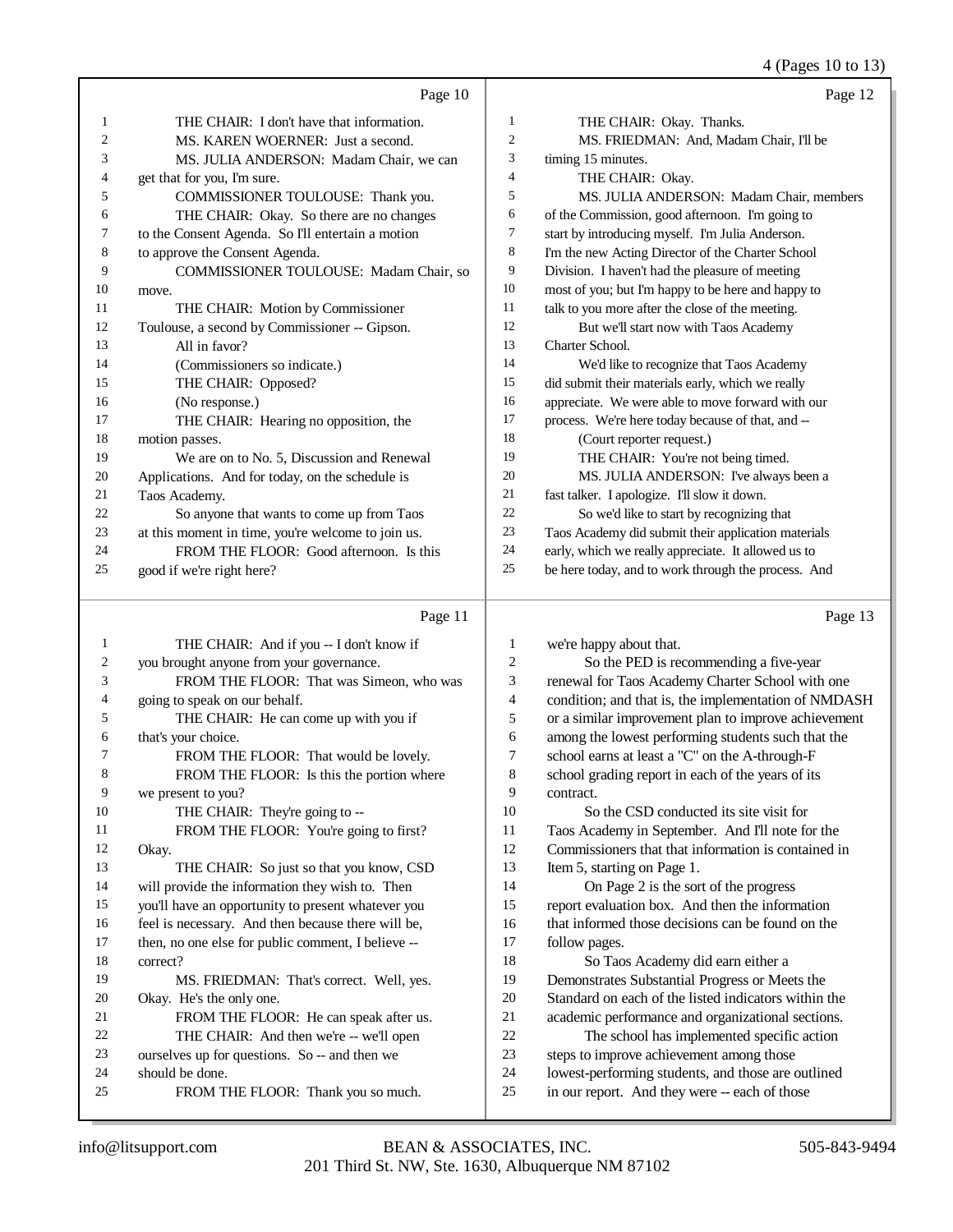## 5 (Pages 14 to 17)

|                | Page 14                                              |                | Page 16                                             |
|----------------|------------------------------------------------------|----------------|-----------------------------------------------------|
| 1              | action steps was verified during the site visit.     | 1              | MS. ELIZABETH LEBLANC: There we go.                 |
| 2              | Organizationally, CSD did observe                    | $\overline{c}$ | Okay. That's better. Thank you. I know my teacher   |
| 3              | continued confusion about proper identification and  | 3              | voice is actually kind of a low one, too.           |
| $\overline{4}$ | servicing of English Learners. This was an issue     | 4              | So Elizabeth Leblanc, L-E-B-L-A-N-C.                |
| 5              | that was identified during the 2016 site visit.      | 5              | MS. KARIN MOULTON: And Karin Moulton,               |
| 6              | Guidance was provided, and is also included in that  | 6              | K-A-R-I-N; Moulton, M-O-U-L-T-O-N.                  |
| 7              | report.                                              | $\overline{7}$ | MS. ELIZABETH LEBLANC: And Chairwoman               |
| $\,$ 8 $\,$    | More guidance was provided during the 2017           | 8              | Gipson and members of the Public Education          |
| 9              | site visit. There continued to be some confusion     | 9              | Commission, we want to thank you for having us here |
| 10             | during this site visit; but the school has reached   | 10             | today and for your service to public education      |
| 11             | out to the Language and Culture Bureau, and they are | 11             | options in our state.                               |
| 12             | demonstrating progress in moving through those       | 12             | I am honored to be here today with my               |
| 13             | issues.                                              | 13             | friend and colleague, Karin Moulton, co-founder of  |
| 14             | Finally, Madam Chair, members of the                 | 14             | Taos Academy and Director of our STEM Arts          |
| 15             | Commission, I'll call your attention to the school's | 15             | Institute. Karin is also the first person who got   |
| 16             | overall standing, which is a little bit farther      | 16             | me into education. Karin's early vision and         |
| 17             | along in your packet. They've earned four            | 17             | commitment have made our school possible.           |
| 18             | consecutive "A" grades. And if you look at the       | 18             | Our director, Traci Filiss, could not be            |
| 19             | proficiency rates on Chart 2 on Page 4 of 251 in     | 19             | here today due to a family emergency; but much of   |
| 20             | your packet, we also see consistent improvement in   | 20             | our school's success is due to her unfailing        |
| 21             | reading proficiency over the past four years; and,   | 21             | advocacy and hard work.                             |
| 22             | likewise, we're seeing improvement, with a           | 22             | My name is Elizabeth Leblanc, and I serve           |
| 23             | particular spike, you'll see in 2016 on math         | 23             | as the school's curriculum, instruction, and data   |
| 24             | proficiency.                                         | 24             | coordinator. I have been with the school since its  |
| 25             | And you'll also note that the current                | 25             | inception, and I am proud to be speaking here as a  |
|                | $\sim$<br>$\mathbf{r}$                               |                |                                                     |

# Page 15 |

| 1              | standing where student performance is compared to   | $\mathbf{1}$   |
|----------------|-----------------------------------------------------|----------------|
| $\overline{c}$ | statewide peers, Taos Academy has consistently come | $\overline{c}$ |
| 3              | in well above the statewide benchmark.              | 3              |
| 4              | Thank you.                                          | $\overline{4}$ |
| 5              | THE CHAIR: Okay. Thank you. You are                 | 5              |
| 6              | being timed; so -- regardless. So you have          | 6              |
| 7              | 15 minutes, and Beverly does have the little        | 7              |
| 8              | placard. So use your time wisely.                   | 8              |
| 9              | FROM THE FLOOR: We came with a visual so            | 9              |
| 10             | we're --                                            | 10             |
| 11             | FROM THE FLOOR: We are both teachers; so,           | 11             |
| 12             | yes, we have a visual aid for you today. I'm not    | 12             |
| 13             | sure where best to place it. Right here. There we   | 13             |
| 14             | go.                                                 | 14             |
| 15             | THE CHAIR: And while you're setting it              | 15             |
| 16             | up, if I would please ask you that before you speak | 16             |
| 17             | for the first time, that you identify yourself and  | 17             |
| 18             | spell your last name for the record.                | 18             |
| 19             | FROM THE FLOOR: Thank you.                          | 19             |
| 20             | MS. ELIZABETH LEBLANC: All right? My                | 20             |
| 21             | name is Elizabeth LeBlanc.                          | 21             |
| 22             | THE CHAIR: Oh, we're going to have to fix           | 22             |
| 23             | that. You're going to have to be closer to the      | 23             |
| 24             | microphone.                                         | 24             |
| 25             | FROM THE FLOOR: Is that better?                     | 25             |
|                |                                                     |                |

Page 17

| 1              | representative of Taos Academy Charter School.       |
|----------------|------------------------------------------------------|
| $\overline{2}$ | As you know, Taos Academy is seeking to be           |
| 3              | chartered for another five years of excellence and   |
| $\overline{4}$ | innovation in education. Taos Academy has a unique   |
| 5              | blended learning model that has served our students  |
| 6              | and families well. With your support over the past   |
| 7              | nine years, we have grown from a start of            |
| 8              | 70 students and 5 teachers to over 200 students and  |
| 9              | 21 members of our teaching staff.                    |
| 10             | During that time, we have come to be                 |
| 11             | recognized both within our community and beyond as a |
| 12             | school who is serving students in a high-risk area   |
| 13             | with a high degree of success. And it is not an      |
| 14             | overstatement to say that our school is changing     |
| 15             | minds and changing lives.                            |
| 16             | The mission of Taos Academy is to prepare            |
| 17             | students in fifth through twelfth grade for          |
| 18             | achieving and maintaining a level of excellence by   |
| 19             | supporting and promoting academic achievement,       |
| 20             | strong leadership skills, and social responsibility. |
| 21             | Our goal in the school comment time is to            |
| 22             | demonstrate the many ways that Taos Academy is       |
| 23             | fulfilling our stated mission and vision and the     |
| 24             | ways that we hope to continue to grow and improve in |
| 25             | our student service.                                 |
|                |                                                      |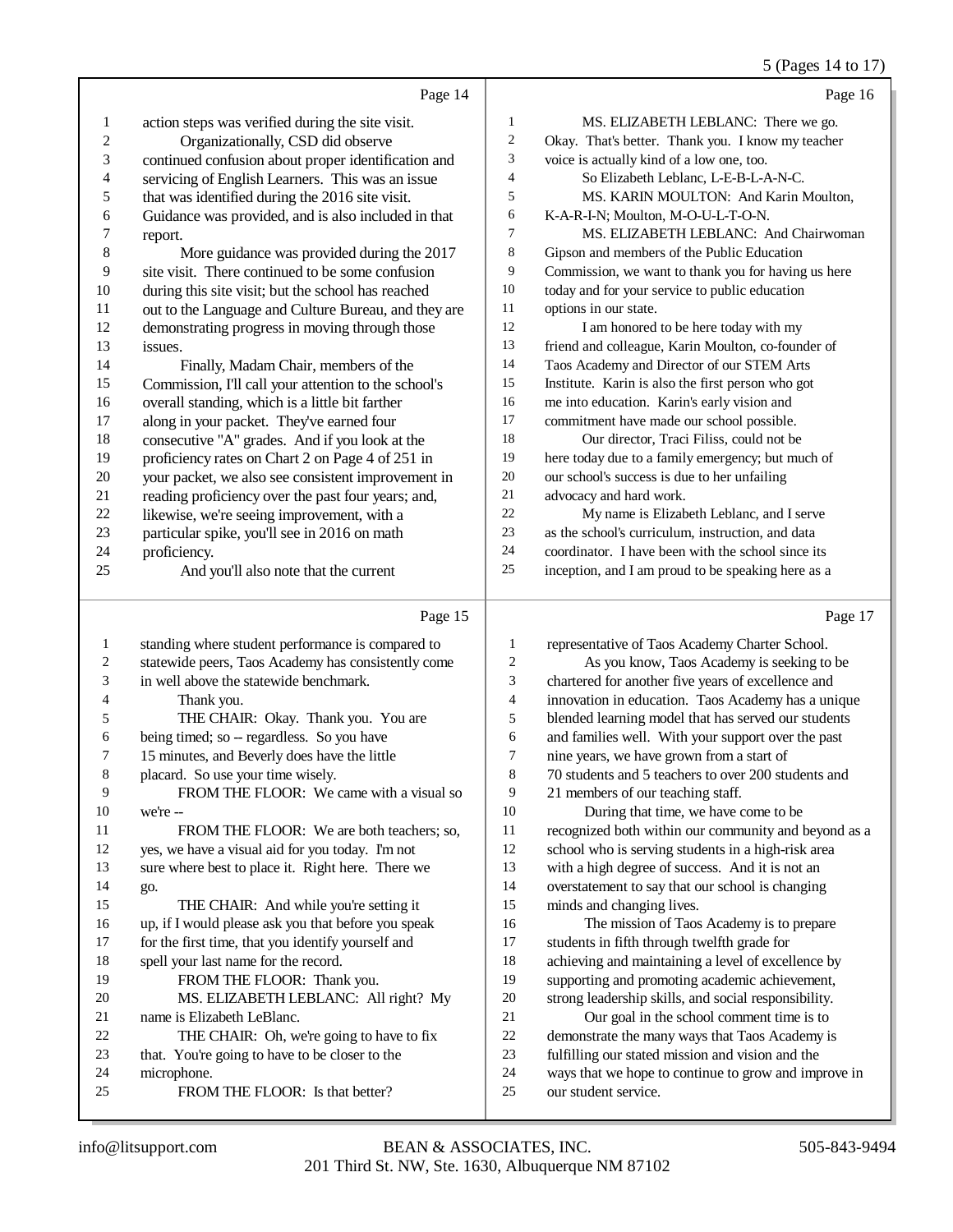## 6 (Pages 18 to 21)

|    | Page 18                                              |    | Page 20                                              |
|----|------------------------------------------------------|----|------------------------------------------------------|
| 1  | In terms of academic achievement. Taos               | 1  | high-school level, this plan is aligned with the     |
| 2  | Academy is proud to have earned a school grade of    | 2  | student's college and career readiness goals.        |
| 3  | "A" for six years in a row, demonstrating consistent | 3  | Our digital platform allows us to track,             |
| 4  | growth and achievement over time. We are one of      | 4  | along with students and their families, their        |
| 5  | only four State-chartered schools to achieve that    | 5  | progress towards their stated post-secondary aims    |
| 6  | standard and one of only 13 school districts in the  | 6  | and helps them select classes from our course        |
| 7  | State. This validates the hard work of our students  | 7  | catalog that put them on a pathway towards a         |
| 8  | and our innovative learning model.                   | 8  | professional credential, such as a certificate or a  |
| 9  | Our academic achievement is also seen in             | 9  | degree from our partner, UNM-Taos.                   |
| 10 | our PARCC proficiency rates, as seen in the chart in | 10 | Students have a high degree of voice and             |
| 11 | your packet. Taos Academy students earned high       | 11 | choice at Taos Academy and in their learning, from   |
| 12 | rankings for our spring 2018 PARCC results in both   | 12 | the courses they take to their pacing, their         |
| 13 | English language arts and in math.                   | 13 | progression, and to where and when they are          |
| 14 | In English language arts, Taos Academy               | 14 | learning.                                            |
| 15 | ranked No. 6, and in math, No. 8 on the list of the  | 15 | MS. KARIN MOULTON: Another key component             |
| 16 | top ten high-performing State-chartered schools in   | 16 | of our mission statement is leadership. And we       |
| 17 | New Mexico.                                          | 17 | strive to provide leadership opportunities to all of |
| 18 | MS. KARIN MOULTON: And you guys have your            | 18 | our stakeholders at Taos Academy, our students, our  |
| 19 | charts in your little blue packet that we passed out | 19 | families, teachers, and administrators.              |
| 20 | earlier. We know it's hard to see far away. We       | 20 | Students start career readiness planning             |
| 21 | have included these closer up for you.               | 21 | in the eighth grade by taking career and tech ed     |
| 22 | THE CHAIR: Are these the same charts that            | 22 | classes, foreign language classes, and STEM Arts     |
| 23 | were in --                                           | 23 | Institute courses, for which they earn high school   |
| 24 | MS. KARIN MOULTON: No, they are                      | 24 | credit.                                              |
| 25 | different.                                           | 25 | Most of our students joining our high                |
|    |                                                      |    |                                                      |

## Page 19 |

| 1  | MS. ELIZABETH LEBLANC: However, what I               | 1  | school program come to us with credits already       |
|----|------------------------------------------------------|----|------------------------------------------------------|
| 2  | would like to point out about our PARCC results and  | 2  | earned as eighth graders at Taos Academy. This       |
| 3  | what I am super-proud about is we are the only       | 3  | early preparation continues in the ninth grade with  |
| 4  | school on both of those lists serving 68 percent     | 4  | our 21st Century Learning classes in global          |
| 5  | free/reduced lunch to the kids. And that, to me, is  | 5  | leadership and SMART Lab, where students hone their  |
| 6  | tremendous. Most of the schools achieving the        | 6  | skills in communication, collaboration, and critical |
| 7  | standards that we are not serving the same           | 7  | thinking and creativity skills.                      |
| 8  | demographic we are. And it's exciting to know that   | 8  | In the tenth grade, all of our students              |
| 9  | our innovation and our risk-taking pays off for      | 9  | take a career pathways course, where they design a   |
| 10 | those kids.                                          | 10 | self-created project to further explore one area of  |
| 11 | Taos Academy has earned special                      | 11 | interest.                                            |
| 12 | recognition for significant double-digit growth over | 12 | Finally, our College Link program allows             |
| 13 | the past three years in our English language arts,   | 13 | junior and senior high school students with a 3.0    |
| 14 | and we have recently committed to achieving similar  | 14 | GPA to participate in university classes so they can |
| 15 | growth in the area of math over the next three       | 15 | earn both high school and college credit toward      |
| 16 | years.                                               | 16 | graduation. We have had several of our students      |
| 17 | TA is also proud that over the past five             | 17 | earn their Associate's degree at the same time as    |
| 18 | years, due to community outreach and education, our  | 18 | their high school diploma.                           |
| 19 | student population has become more reflective of the | 19 | This emphasis on college-and-career                  |
| 20 | demographics of the surrounding area, while our      | 20 | readiness, as well as our partnership with UNM-Taos, |
| 21 | academic achievement has remained high.              | 21 | has allowed us to grow our College Link and          |
| 22 | A high level of individualization is core            | 22 | dual-credit programming.                             |
| 23 | to our achievement at TA. As part of our learning    | 23 | We're currently seeking official                     |
| 24 | model, every student has an individualized learning  | 24 | designation as an Early College High School. As      |
| 25 | plan as early as fifth grade. And at the             | 25 | indicated in our chart, spring 2018, by the numbers, |
|    |                                                      |    |                                                      |

Page 21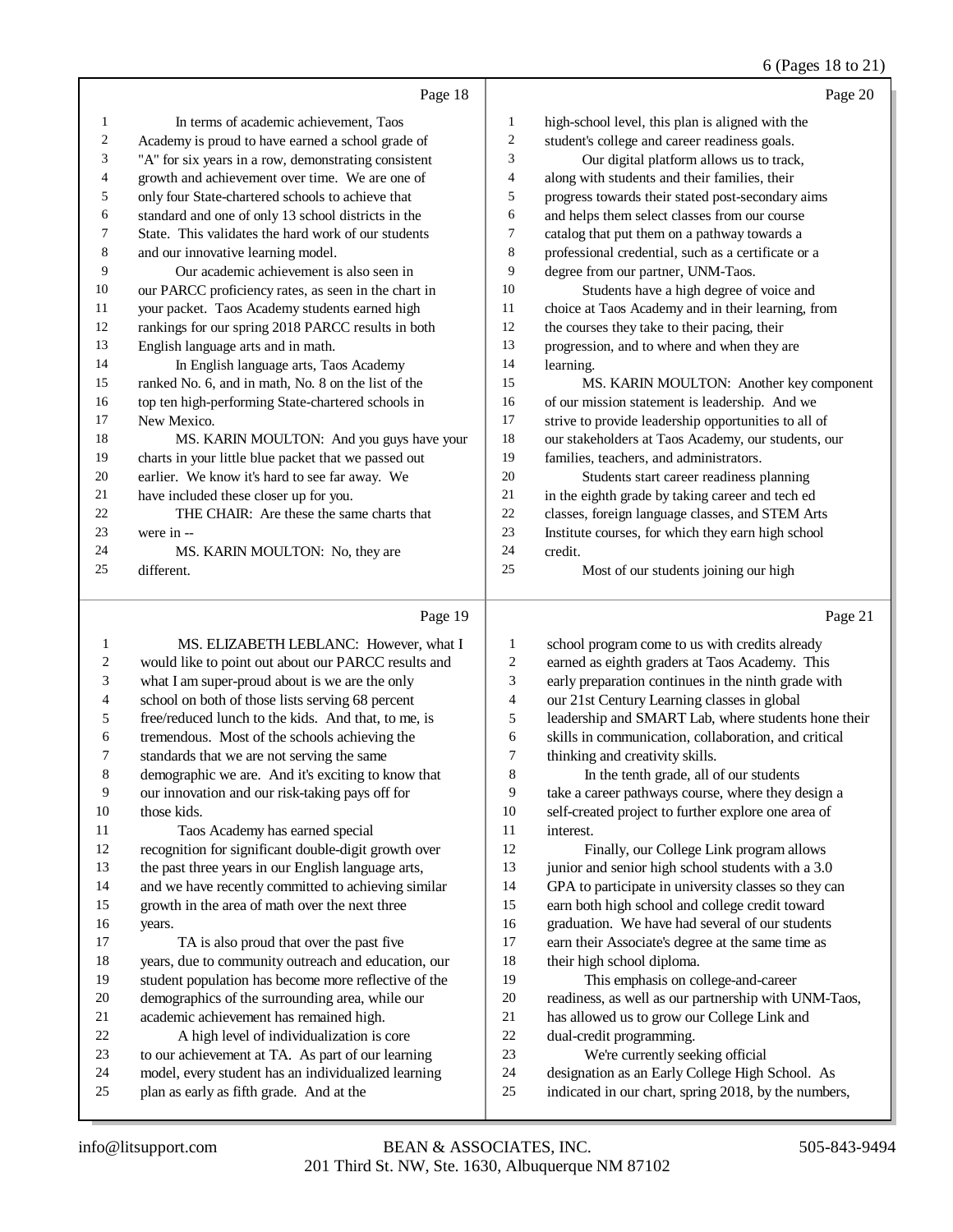#### 7 (Pages 22 to 25)

| Page 24                                              |              | Page 22                                              |                |
|------------------------------------------------------|--------------|------------------------------------------------------|----------------|
| participation in the Safe and Healthy Schools grant, | $\mathbf{1}$ | this one that's also in your packet, in one semester | $\mathbf{1}$   |
| which is providing teacher training and curriculum   | 2            | alone, 98 dual credit classes were taken. That's     | $\overline{2}$ |
| for our upper middle-school students on restorative  | 3            | 294 college credits earned over -- and saving our    | 3              |
| justice and conflict resolution circles.             | 4            | families over \$235,000 in tuition.                  | 4              |
| Back to you.                                         | 5            | This by-the-numbers chart, we create at              | 5              |
| MS. ELIZABETH LEBLANC: Yes, ma'am.                   | 6            | the end of every semester to chart our successes and | 6              |
| All right. In closing, Taos Academy has              | 7            | our areas of progress as a method of                 | 7              |
| been recognized locally, nationally, and             | 8            | self-reflection. It also demonstrates the success    | 8              |
| internationally.                                     | 9            | of our STEM Arts Institute program.                  | 9              |
| Locally, we have been recognized for our             | 10           | Students took over 238 STEM arts classes             | 10             |
| student music concerts, community theater            | 11           | from community professionals. And the program        | 11             |
| productions, and our student-produced radio shows.   | 12           | served over 60 percent of our student body. The      | 12             |
| And if you want to hear more about our school, they  | 13           | STEM Arts Institute plays an important part in       | 13             |
| are the best advocates for what we do. We're         | 14           | engaging at-risk students and providing them with    | 14             |
| standing in.                                         | 15           | hands-on opportunities to practice academic skills   | 15             |
| On a wider stage, Taos Academy has been              | 16           | in a fun, creative setting.                          | 16             |
| featured in national education research as an        | 17           | Together, both of these programs, the                | 17             |
| exemplar school. We've been spotlighted in a series  | 18           | Early College High School and the STEM Arts          | 18             |
| of articles by EdSurge on innovation and flexibility | 19           | Institute, form a career pathway for each student.   | 19             |
| in digital learning.                                 | 20           | Students are encouraged to take classes in their     | 20             |
| Members of Taos Academy's team have                  | 21           | pathway aligned to the New Mexico Career Cluster     | 21             |
| presented at the K-12 International Symposium for    | 22           | framework. Their academic classes, combined with     | 22             |
| Blended and Online Learning, iNACOL. The school was  | 23           | program classes, help them develop a post-secondary  | 23             |
| also profiled in an in-depth report by Evergreen     | 24           | plan for college and the workplace after graduation. | 24             |
| Education Group and the Foundation for Blended and   | 25           | The third and last component of our                  | 25             |
| Page 25                                              |              | Page 23                                              |                |

#### Page 23

 mission statement is social responsibility. This is 2 achieved through community service. Here on our<br>3 chart is just a short list of some of the community chart is just a short list of some of the community 4 partners that work closely with our school and our<br>5 students to help them succeed in their goals. 5 students to help them succeed in their goals.<br>6 Students in Grades 5 through 9 all rota Students in Grades 5 through 9 all rotate 7 through required leadership classes as part of their<br>8 21st Century Learning where they design and 21st Century Learning, where they design and 9 participate in service learning projects.<br>10 In 2018, we're proud to say that c 10 In 2018, we're proud to say that our Taos<br>11 Academy students won Best in Nation in the Ve 11 Academy students won Best in Nation in the Verizon<br>12 Innovative App Challenge. They created the "See Innovative App Challenge. They created the "See Something Say Something," a suicide prevention app by teens for teens. Another group of our students collaborate 16 each year with students in the Taos District schools<br>17 to bring emotional intelligence, or EQ, and student to bring emotional intelligence, or EQ, and student 18 leadership practices to both students, teachers in<br>19 their schools and throughout -- sorry their schools and throughout -- sorry. 20 They bring the EQ and student leadership<br>21 matrices to both students and teachers in their 21 practices to both students and teachers in their<br>22 schools through a grant from "inspirED" initiat 22 schools through a grant from "inspirED" initiative,<br>23 which is a collaboration between Yale Center for 23 which is a collaboration between Yale Center for<br>24 Emotional Intelligence and Facebook. 24 Emotional Intelligence and Facebook.<br>25 This work is continuing through This work is continuing through our Online Learning about the use of successful, personalized programs to support increased student achievement in college readiness in rural areas. Internationally, the school has partnered for the past six years with the Center for Relational Learning founded by George Otero. Mr. Otero began visiting Taos Academy in 2012 with a team of Australian educators, administrators, and parents. And the core team returns to Taos Academy twice each year, bringing a variety of educators from Australia, including key policy makers and state administrators to review and learn from Taos Academy's model. 14 In a recent interview, New Mexico's Secretary of Education, Christopher Ruszkowski, said, "Taos Academy is a beacon campus. They embrace education. They embrace standards. There is a reason they are a top-ten school, and it is because they are innovative and because they take risks." We thank you again for the opportunity to be here today and formally to request a recharter of five years to continue building on the firm foundation that we have built with our community, our students, our students, our families, our staff,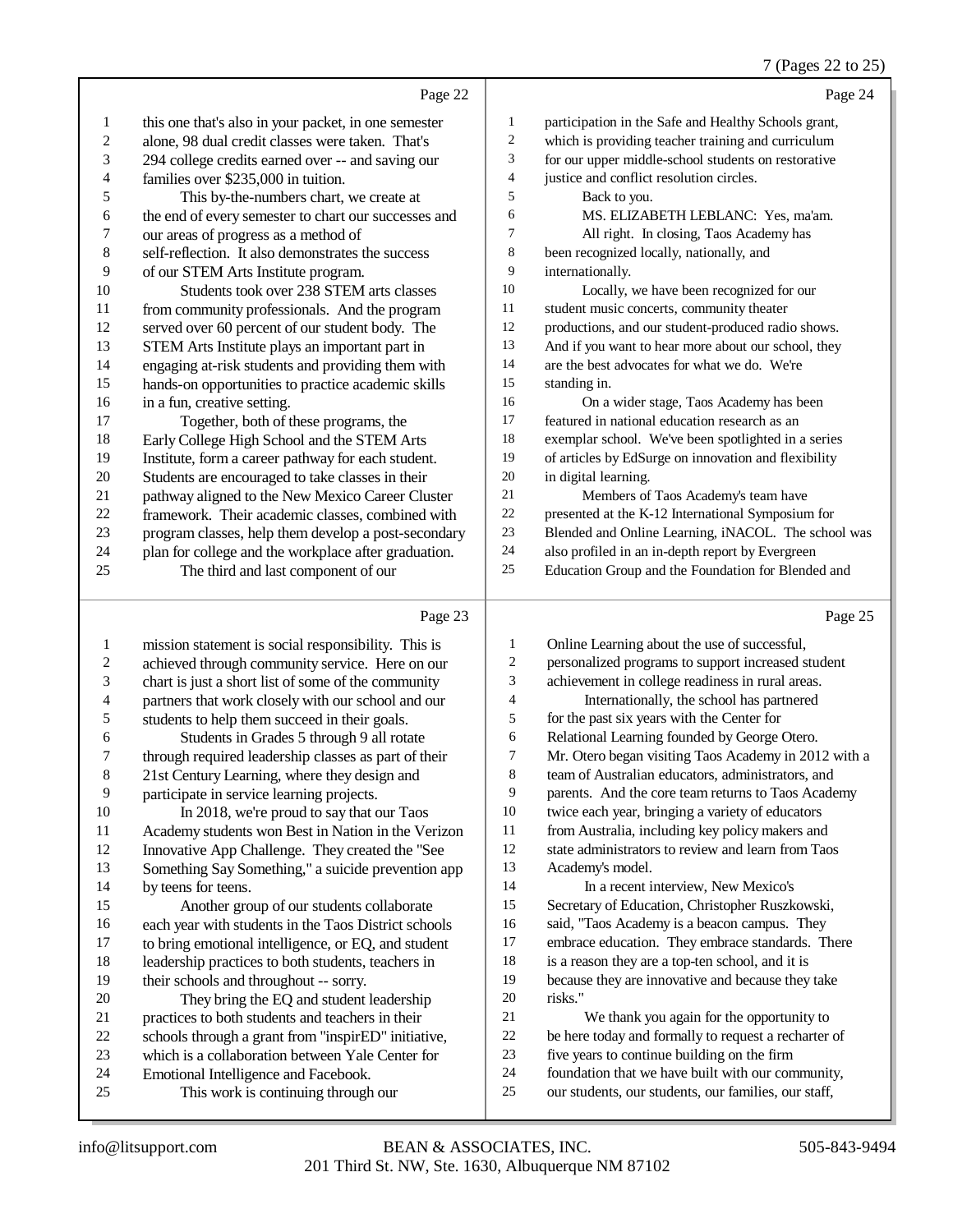#### 8 (Pages 26 to 29)

|                | Page 26                                              |                | Page 28                                              |
|----------------|------------------------------------------------------|----------------|------------------------------------------------------|
| 1              | and our friends.                                     | 1              | people -- we knew people in common.                  |
| $\overline{2}$ | MS. KARIN MOULTON: Thank you.                        | $\overline{c}$ | And when I first met with Traci and other            |
| 3              | MS. ELIZABETH LEBLANC: Thank you so much.            | 3              | governing council members and Karin and some of the  |
| 4              | MS. KARIN MOULTON: Thank you so much for             | 4              | teachers and staff, I was impressed with the energy  |
| 5              | your work and your time.                             | 5              | and the vision; but I was really not at all clear in |
| 6              | THE CHAIR: Bev, how much time is left?               | 6              | my mind about what exactly this hybrid model would   |
| 7              | MS. FRIEDMAN: Four minutes.                          | 7              | be like in practice, how it would be for students,   |
| 8              | MS. ELIZABETH LEBLANC: Simeon, do you                | 8              | and whether or not it made sense on an emotional     |
| 9              | have four minutes?                                   | 9              | level as well as an intellectual level to me, as     |
| 10             | THE CHAIR: So if you want, I'm going to              | 10             | someone who went to an old-fashioned -- what I       |
| 11             | ask you to move the mic back. Thanks.                | 11             | consider an old-fashioned school, particularly my    |
| 12             | MR. SIMEON HERSKOVITS: With your                     | 12             | public schools in the '60s and '70s.                 |
| 13             | permission, I'll stay seated, because the microphone | 13             | And I did visit the campus of the school             |
| 14             | seems better designed for the desk.                  | 14             | and spend some time with students and teachers and   |
| 15             | And I don't think I'll need all the time             | 15             | advisers as well as the administrators before        |
| 16             | allotted. But by all means, warn me if I'm getting   | 16             | joining the governing council. And I have to tell    |
| 17             | close.                                               | 17             | you I was really incredibly impressed and surprised  |
| 18             | MS. FRIEDMAN: Will do.                               | 18             | at how engaged socially as well as intellectually    |
| 19             | THE CHAIR: Trust me.                                 | 19             | the children were with the teachers and advisers and |
| 20             | MR. SIMEON HERSKOVITS: Anyhow, my name is            | 20             | with what I could perceive of their learning         |
| 21             | Simeon Herskovits. And I will spell both of those    | 21             | experience.                                          |
| 22             | names, because they're unusual.                      | 22             | So there are classes, of course, live                |
| 23             | "Simeon" is "S" as in "Sam," I, "M" as in            | 23             | classes, like there always have been in schools.     |
| 24             | "Michael," -E-O, "N" as in Nancy. And Herskovits,    | 24             | And then there is also an online kind of             |
| 25             | "H" as in "Harry," E-R, "S" as in "Sam," K-O, "V" as | 25             | computer-based curriculum that the students          |
|                | Page 27                                              |                | Page 29                                              |

## Page 27 |

| 1  | in "Victor," I-T, "S" as in "Sam."                   | 1  | participate in. And that was the part that I had     |
|----|------------------------------------------------------|----|------------------------------------------------------|
| 2  | I do not have a formally prepared                    | 2  | sort of no sense of initially.                       |
| 3  | presentation at all. I came to just offer            | 3  | What I saw and what I've come to                     |
| 4  | supportive public comment.                           | 4  | appreciate as it's been refined and improved on over |
| 5  | I would like to sort of offer you two                | 5  | the years is that the students at Taos Academy get a |
| 6  | forms of comment from my own perspective. One is my  | 6  | truly individualized educational experience and are, |
| 7  | experience as a governing council member for, now,   | 7  | in a sense, more directly engaged and accountable    |
| 8  | approximately eight years on the governing council   | 8  | for being responsive to each component of each       |
| 9  | of Taos Academy Charter School, and how I initially  | 9  | course that they're taking.                          |
| 10 | was impressed by the school, and then how my         | 10 | And at the same time, because of the live            |
| 11 | impressions have evolved over that time; and then,   | 11 | component and the engagement in person in the flesh, |
| 12 | also, as a member of the community up in Taos, what  | 12 | as well as through the computer system that they use |
| 13 | my sense is of Taos Academy's standing and what you  | 13 | of all their teachers and advisers, they're very     |
| 14 | might say role is in the Taos community and, in      | 14 | much attended to and engaged with students in a way  |
| 15 | particular, the Taos educational community.          | 15 | that I have to say surpasses even my experience even |
| 16 | So first off, I'm an attorney. I practice            | 16 | at very fine public schools back in Massachusetts.   |
| 17 | public interest environmental and social justice     | 17 | So I was really quite impressed with that.           |
| 18 | law, and I've been living and practicing in Taos for | 18 | I did join the governing council. I've been on for,  |
| 19 | over 20 years.                                       | 19 | as I've said, a number of years. And I've watched    |
| 20 | When I was -- I'm originally from the East           | 20 | the competence and the esprit de corps of the        |
| 21 | Coast, and I am a product of public and private      | 21 | teachers and the administrators grow and the pride   |
| 22 | schools back there. When I was first invited onto    | 22 | of the students grow over time as well. And I have   |
| 23 | the governing council, I knew nothing about Taos     | 23 | to say that's really gratifying, and it's something  |
| 24 | Academy. I happened to have encountered, socially,   | 24 | you should be aware of in deciding how to deal with  |
| 25 | Traci Filiss, the head of the school, who knew other | 25 | the school.                                          |
|    |                                                      |    |                                                      |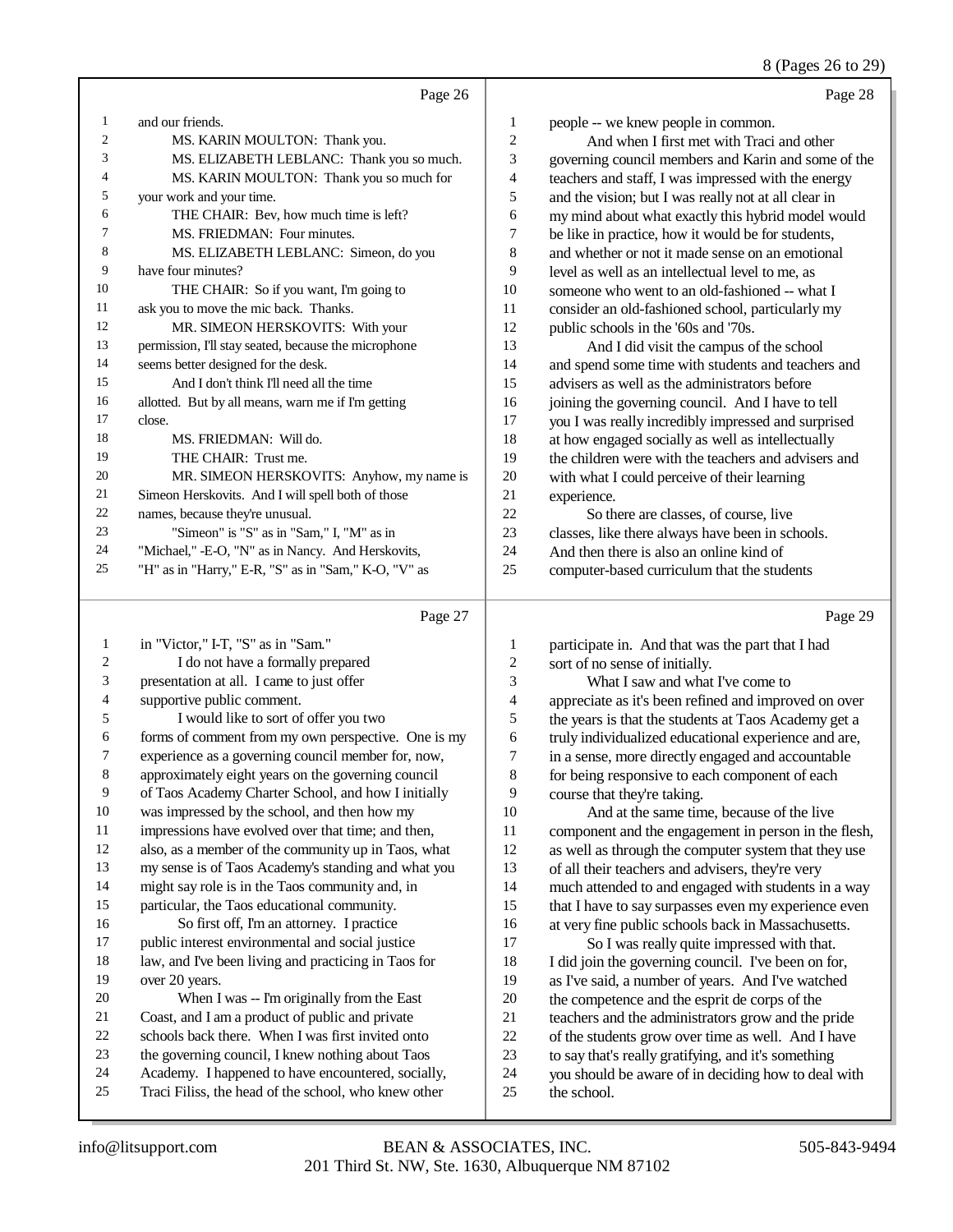#### 9 (Pages 30 to 33)

Page 30 Now, in terms of the community -- I'm almost out of time. But what I will tell you is that charter schools, even public charter schools, 4 often encounter some skepticism or resistance from<br>5 members of the community, or public schools, or members of the community, or public schools, or 6 public school administrators. I think that was true  $\frac{7}{10}$  in Taos. to begin with. in Taos, to begin with. However, I have to say that over time, what I've learned and heard from many different people in the community, in local government, 11 parents and teachers, activists, business people, is<br>12 that Taos Academy has over time become recogni that Taos Academy has, over time, become recognized in that area in Taos County, in that whole vicinity, as one of the very best schools that any of the 15 parents or students or other community members see<br>16 available in the town And it's seen as very 16 available in the town. And it's seen as very<br>17 complementary and I believe it is very 17 complementary, and I believe it is very<br>18 complementary and a model and a different complementary and a model and a different kind of 19 school alternative to the existing public schools in<br>20 Taos and also the other charter schools which are Taos and also the other charter schools, which are 21 very different.<br>22 So it's a 22 So it's a very, very -- it's a very highly<br>
23 regarded and warmly regarded institution an regarded and warmly regarded institution and 24 educational entity, I guess you could say, school,<br>25 in Taos in the vicinity. And you should be aware in Taos, in the vicinity. And you should be aware Page 32 we appreciate the time and effort and energy that has to go into giving us this picture so that we can make an accurate decision. So I'm just going to start off with a couple of things, and then Commissioners certainly can ask other questions. But you -- you mentioned that you're -- you're in an area of a high level of high-risk students. But it doesn't appear that your demographics match your community; so that can you speak to -- and I know there's various definitions of "high risk." But can you -- can you speak to how you think this has come about, that the school doesn't necessarily match the demographics of the rest of the community? And I couch that in the fact that as great as the -- your performance has been -- and no one -- no one denies the great successes that you've had -- but there is still that challenge with the -- with your lowest quartile. MS. ELIZABETH LEBLANC: Right. And I would -- let's see. Am I on? Okay. There we go. And I would like to separate those two 24 just a bit; because from a data standpoint, they are -- I understand the interrelatedness of them.

#### Page 31

|              | Page 31                                             |    | Page 3                                               |
|--------------|-----------------------------------------------------|----|------------------------------------------------------|
| $\mathbf{1}$ | of that, too. The people in Taos have really grown  | 1  | But in order to respond, I would say two things.     |
| 2            | to cherish as well as admire Taos Academy. Sorry    | 2  | One, I think that the -- if I'm                      |
| 3            | for running over.                                   | 3  | remembering correctly, the packet provided by the    |
| 4            | THE CHAIR: Okay. Thank you. It's always             | 4  | Charter School Division shows our demographics from  |
| 5            | better to ask for forgiveness.                      | 5  | last year around, like, 120th day, perhaps.          |
| 6            | All right. Thank you.                               | 6  | When I said in our opening statement that            |
| 7            | And I will reiterate CSD's comments that            | 7  | our demographics have changed in the last five       |
| 8            | we appreciate you -- your willingness to do this a  | 8  | years, that has been true. And we've become a more   |
| 9            | month earlier than most of the other schools. So    | 9  | close mirror. So what you're seeing, there's still   |
| 10           | that was -- that was greatly appreciated, and hope  | 10 | the gap. But what's not showing in the packet is     |
| 11           | that it was also advantageous to you, because now   | 11 | we're actually trying to close the gap and have made |
| 12           | it's off your -- it's off the bucket list for this  | 12 | some progress in doing that.                         |
| 13           | year. So, hopefully, that helps out as well.        | 13 | In the last three years, for example, we             |
| 14           | And I certainly -- this is yeoman's work.           | 14 | have changed from being a predominantly Caucasian    |
| 15           | And we thank everyone who gets themselves involved  | 15 | school to now serving predominantly underserved      |
| 16           | in a governing council, is willing to work at a     | 16 | populations. That is a shift for us. It didn't       |
| 17           | charter school. No one understands what it all is   | 17 | come about just because we had high academic         |
| 18           | going to mean until you start doing it. And it's    | 18 | achievement. It came out because we really reached   |
| 19           | hard work; it's gratifying work. But it's more than | 19 | out to our community and tried to make a viable,     |
| 20           | what a traditional public school has to do, with    | 20 | visible presence there and make inroads and make it  |
| 21           | less resources and fewer people.                    | 21 | a welcoming place for the families that really need  |
| 22           | So everyone's wearing many hats. And this           | 22 | that kind of change.                                 |
| 23           | is not an easy task. And as much as we try to hone  | 23 | That's something that we --                          |
| 24           | it down to make it a little bit easier, it's still  | 24 | THE CHAIR: Can I interrupt a second? Can             |
| 25           | asking a substantial amount of additional work. So  | 25 | you respond to me how the demographics have changed? |
|              |                                                     |    |                                                      |

Page 33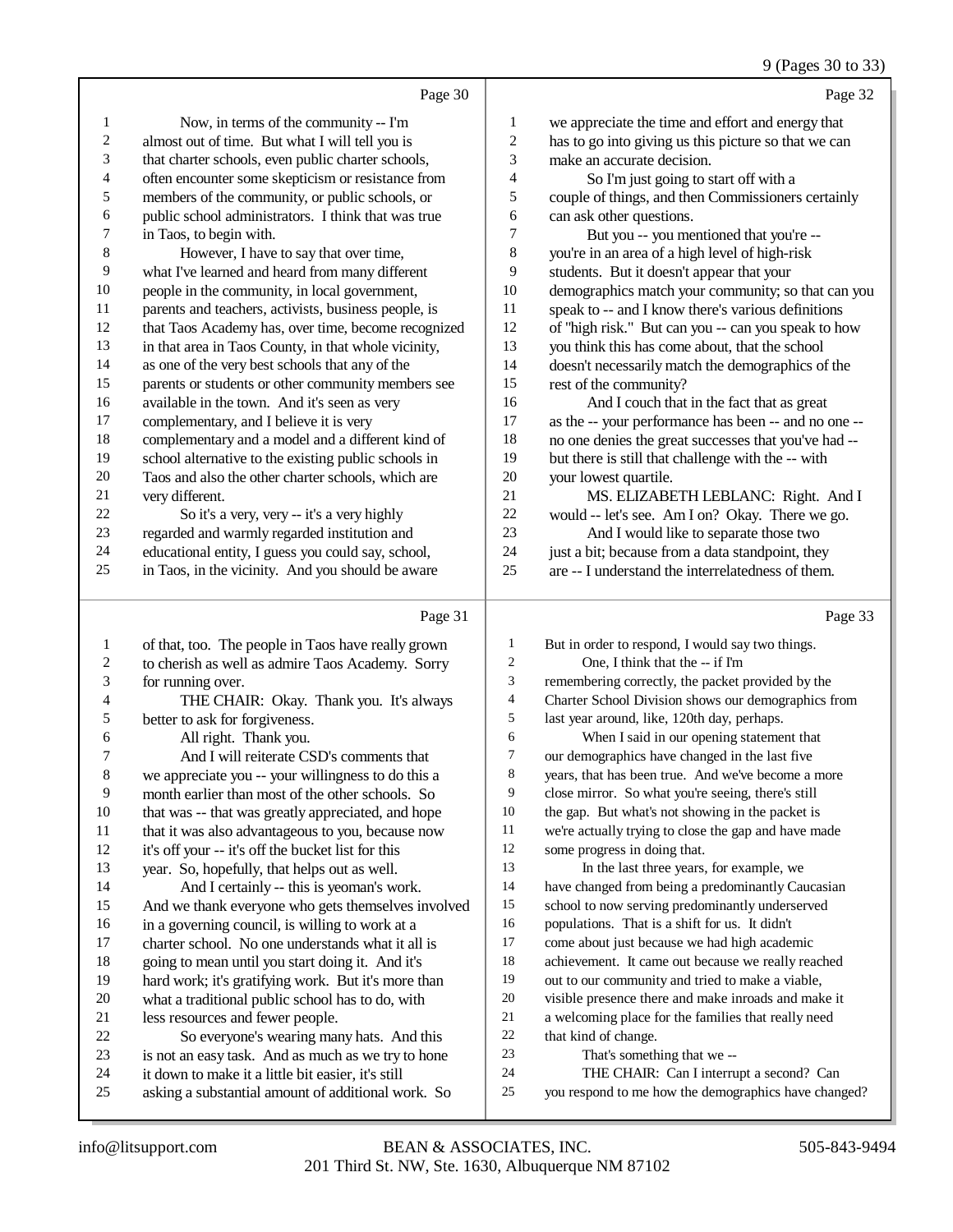10 (Pages 34 to 37)

|              | Page 34                                                                                                 |                          | Page 36                                                                                             |
|--------------|---------------------------------------------------------------------------------------------------------|--------------------------|-----------------------------------------------------------------------------------------------------|
| 1            | I don't know if you've got that information at hand.                                                    | $\mathbf{1}$             | that it's free public education.                                                                    |
| $\sqrt{2}$   | So from the graph that they've provided us to this                                                      | 2                        | So I think we're dealing with some of                                                               |
| 3            | current year, can you give us a ballpark idea?                                                          | 3                        | those; but we are coming around. Every year, we get                                                 |
| 4            | MS. ELIZABETH LEBLANC: I'm sorry. I                                                                     | $\overline{\mathcal{A}}$ | a little closer. I hope that answered your                                                          |
| 5            | don't think I stated that correctly. What I meant                                                       | 5                        | question.                                                                                           |
| 6            | was what the graph doesn't show is that prior to the                                                    | 6                        | THE CHAIR: Part of it. Now I need the                                                               |
| 7            | snapshot last year -- like to get to that point --                                                      | 7                        | second part.                                                                                        |
| $\,$ 8 $\,$  | was a three-year, like, of us working with our                                                          | 8                        | MS. ELIZABETH LEBLANC: Right. So -- and                                                             |
| 9            | community to get to that point. So I'm                                                                  | 9                        | I'm glad, because I got to spend about 45 minutes in                                                |
| 10           | acknowledging that yes, there is still a gap, and                                                       | 10                       | a phone call with the people who actually created                                                   |
| 11           | that the snapshot also doesn't show the work that                                                       | 11                       | the Q1 calculation; because when you see this on                                                    |
| 12           | has already been done that we plan to continue.                                                         | 12                       | your report card, you want to know how is it                                                        |
| 13           | So there's a pattern behind that that's                                                                 | 13                       | calculated, what does it mean, and how can I use                                                    |
| 14           | not being shown that we are working to get our                                                          | 14                       | this to improve. That's part of my job in my                                                        |
| 15           | demographics closer to that of our community. We                                                        | 15                       | curriculum, data, and instruction part of what I do.                                                |
| 16           | realize that we want to serve the people that we                                                        | 16                       | So without going into too much detail --                                                            |
| 17           | work with.                                                                                              | $17\,$                   | and I'm sure you're somewhat familiar with the way                                                  |
| 18           | To also -- to go to that about why we                                                                   | 18                       | that this is calculated -- there is a three-year                                                    |
| 19           | think that gap might be happening, when we first                                                        | 19                       | lag. When I crunch -- and you do have our response                                                  |
| $20\,$       | began Taos Academy, I think that was a gap and a                                                        | $20\,$                   | to this, by the way, in your packets.                                                               |
| 21           | problem for most of the charter schools. There was                                                      | $21\,$                   | THE CHAIR: We do. We do.                                                                            |
| 22           | a large division, not just between State-chartered                                                      | $22\,$                   | MS. ELIZABETH LEBLANC: So not to go over                                                            |
| 23<br>24     | schools in our town; but also the district charter                                                      | $23\,$<br>24             | too much of it -- but when we go into the numbers,                                                  |
| 25           | schools in our town tend to be open to that                                                             | 25                       | there's several ways the Q1 breaks down with Taos<br>Academy, and I do not believe that, A, it's an |
|              | challenge that their demographics do not truly                                                          |                          |                                                                                                     |
|              |                                                                                                         |                          |                                                                                                     |
|              | Page 35                                                                                                 |                          | Page 37                                                                                             |
| $\mathbf{1}$ | mirror the surrounding area.                                                                            | 1                        | accurate reflection of what happens in our school;                                                  |
| 2            | MS. KARIN MOULTON: And I'd like to add                                                                  | 2                        | and, B, we have started to address and we've written                                                |
| 3            | that in the -- when we first opened up, I think part                                                    | 3                        | down a list about the action steps that we are                                                      |
| 4            | of the change that we're seeing is that our model is                                                    | 4                        | taking to improve student achievement across the                                                    |
| 5            | so hugely different from traditional models in                                                          | 5                        | board.                                                                                              |
| 6            | what's being offered in all the other schools,                                                          | 6                        | Specifically with the Quartile 1 -- so                                                              |
| 7            | including the other charter schools, our model is so                                                    | 7                        | it's that lowest performing 25 percent (indicates)                                                  |
|              | different that people didn't understand what we were                                                    | 8                        | in our calculation -- over 40 percent of the student                                                |
| 9            | doing. And it's taken some years for people to                                                          | 9                        | test scores that were used in our school grade                                                      |
| 10           | understand that we're not just that computer school,                                                    | 10                       | calculation of "D" did not come from our school.                                                    |
| 11           | that we do, you know, outdoor ed programs and our                                                       | 11                       | They were earned in -- sorry. I get a little like                                                   |
| 12           | STEM arts program and all those things that we just                                                     | 12                       | "grrrrr," because I can't control that, right, so I                                                 |
| 13           | talked to you -- you know, presented, that we have                                                      | 13                       | apologize.                                                                                          |
| 14           | all these live programs. And I think it's taken                                                         | 14                       | They were earned in School Year '15-'16 at                                                          |
| 15           | some time.                                                                                              | 15                       | another Public Education Department or                                                              |
| 16           | And so, you know, as Elizabeth said,                                                                    | 16                       | State-chartered school in our state. We had not --                                                  |
| 17           | you're seeing some changes where we're approaching                                                      | 17                       | we had zero chance to impact those students'                                                        |
| 18           | more of those demographics. We are getting more of                                                      | 18                       | instruction for over 40 percent of the test scores                                                  |
| 19           | the local population, because now they see that we                                                      | 19                       | that we're accountable for in that calculation.                                                     |
| 20           | are being successful, and they are signing up for                                                       | $20\,$                   | For another 40 percent of the test scores,                                                          |
| 21           | the school, and they're realizing it's open and                                                         | 21                       | these students were taking their first assessment                                                   |
| 22<br>23     | available to everyone; because we still get that                                                        | $22\,$<br>23             | with us at Taos Academy, meaning we had them for                                                    |
| 24           | notion in our small, little town -- I have people                                                       | 24                       | less than one instructional year. We had less than                                                  |
| 25           | ask me all the time, "How much does it cost to go to<br>your school?" And, you know, they don't realize | 25                       | a year to impact and to fill gaps and to address<br>anything that they were coming into us with.    |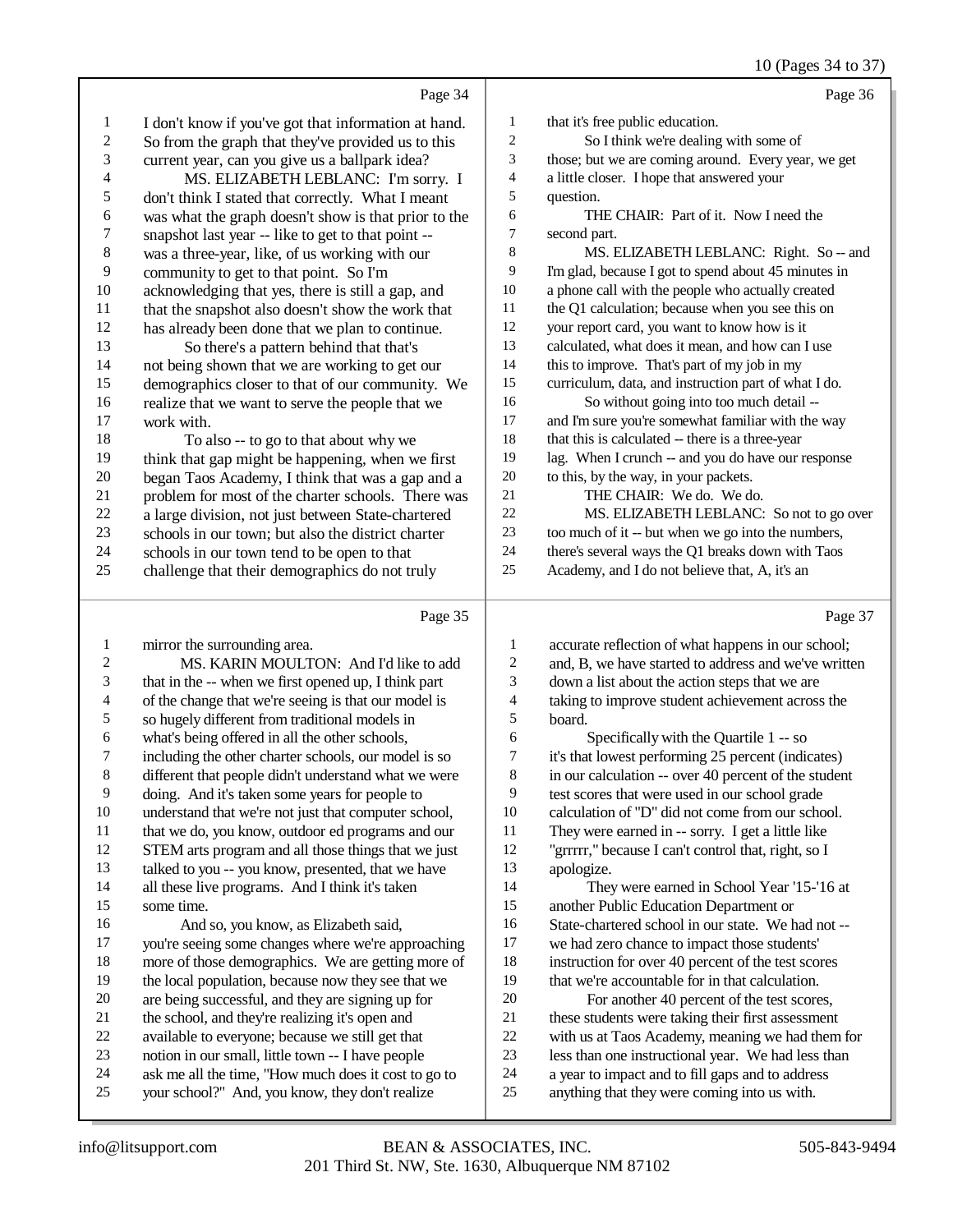## 11 (Pages 38 to 41)

|                          | Page 38                                                                                                  |                  | Page 40                                                                                          |
|--------------------------|----------------------------------------------------------------------------------------------------------|------------------|--------------------------------------------------------------------------------------------------|
| $\mathbf{1}$             | So when you put those together, 83 percent                                                               | $\mathbf{1}$     | impact if there has been a three-year program to try                                             |
| $\overline{c}$           | of that "D" grade is based on about 0.6 of an                                                            | $\boldsymbol{2}$ | to change this. And that's --                                                                    |
| 3                        | instructional year, for most of those kids. We                                                           | 3                | MS. ELIZABETH LEBLANC: And you would only                                                        |
| $\overline{\mathcal{L}}$ | haven't had that amount of time to impact their                                                          | 4                | see that change numerically if we kept the same                                                  |
| 5                        | scores.                                                                                                  | 5                | students; if they tested into our Q1, we kept them                                               |
| 6                        | That doesn't mean that we're perfect. It                                                                 | 6                | for three years, and then they tested again and grew                                             |
| 7                        | does not mean that I am trying to look at that and                                                       | 7                | out of our Quarter 1. I mean, that's, like, how the                                              |
| 8                        | shove it under a rug. But it does mean that the                                                          | 8                | calculation is set up. And that isn't the case.                                                  |
| 9                        | number doesn't mean what we think it means.                                                              | 9                | THE CHAIR: I understand that. I                                                                  |
| $10\,$                   | If it meant that 25 percent of our                                                                       | 10               | understand that. But what you just communicated to                                               |
| 11                       | students were not being served or were failing, you                                                      | 11               | me appeared -- and maybe it's what I'm processing --                                             |
| 12                       | should be asking way harder questions about our                                                          | 12               | appeared to be a one-year story, "This is what we're                                             |
| 13                       | model and what's going on with it.                                                                       | 13               | doing," not what we have been doing to try to                                                    |
| 14                       | However, when I actually dig into the data                                                               | 14               | address the needs of those Q1 students, regardless                                               |
| 15                       | and I look at the actual students that it's                                                              | 15               | of what the -- what that grade is coming out to,                                                 |
| 16                       | impacting, I was actually shocked to see that we                                                         | 16               | "This is what we have been doing."                                                               |
| 17                       | were being assessed on -- like, if I assessed a                                                          | 17               | MS. ELIZABETH LEBLANC: You're right. I                                                           |
| 18                       | student on only 17 percent of what they did in my                                                        | 18               | stopped after the math part. I wanted to make sure                                               |
| $19\,$                   | classroom and I gave them zeros on the rest, that                                                        | 19               | we were kind of clear on that piece.                                                             |
| 20                       | wouldn't be a very good teaching model. It's not                                                         | $20\,$           | THE CHAIR: That's the concern.                                                                   |
| $21\,$                   | something I could use instructionally when I looked                                                      | 21               | MS. ELIZABETH LEBLANC: Right. And I hear                                                         |
| $22\,$                   | at the actual student data we were looking for. And                                                      | 22               | it, and I understand.                                                                            |
| $23\,$                   | it was being used in the Q1 calculation.                                                                 | 23               | THE CHAIR: Let me just interrupt. I                                                              |
| 24                       | And I'll stop there, because that's kind                                                                 | 24               | think it falls, then, also into mission-specific                                                 |
| 25                       | of -- questions on that part. And then I'd like to                                                       | 25               | goals. But I'm not 100 percent sure.                                                             |
|                          |                                                                                                          |                  |                                                                                                  |
|                          | Page 39                                                                                                  |                  | Page 41                                                                                          |
| $\mathbf{1}$             |                                                                                                          | 1                | COMMISSIONER TOULOUSE: Madam Chair?                                                              |
| $\overline{\mathbf{c}}$  | address what we are doing; because we didn't just<br>stop and go, "Oh, well, this doesn't really pertain | 2                | MS. ELIZABETH LEBLANC: Should I --                                                               |
| 3                        | to us." We recognized the gaps in the calculation,                                                       | 3                | THE CHAIR: I'm not sure. But let's move                                                          |
| 4                        | and we are working on it.                                                                                | 4                | on. And if it does fall into the mission-specific,                                               |
| 5                        | THE CHAIR: Right. But it's my                                                                            | 5                | then we can address that later.                                                                  |
| 6                        | understanding -- I'm trying to flip through and find                                                     | 6                | COMMISSIONER TOULOUSE: On that issue,                                                            |
| 7                        | it -- this isn't just a one-year issue. This is                                                          | 7                | though, do you know how many students move out of                                                |
| 8                        | more than -- this is a multiple-year issue with the                                                      | 8                | that classification?                                                                             |
| 9                        | Q1.                                                                                                      | 9                | MS. ELIZABETH LEBLANC: Right. That                                                               |
| $10\,$                   | MS. KAREN WOERNER: I'm sorry. I've                                                                       | 10               | should be in your packet as well.                                                                |
| 11                       | looked at a lot of schools.                                                                              | 11               | COMMISSIONER TOULOUSE: Well, the packet                                                          |
| 12                       | THE CHAIR: I know. Me, too. I believe                                                                    | 12               | is 200-and-some pages.                                                                           |
| 13                       | that's correct, yes.                                                                                     | 13               | MS. ELIZABETH LEBLANC: I know. We read                                                           |
| 14                       | MS. ELIZABETH LEBLANC: This is a                                                                         | 14               | it, too.                                                                                         |
| 15                       | multi-year issue. This has been a low one for Taos                                                       | 15               | COMMISSIONER TOULOUSE: For me to find it                                                         |
| 16                       | Academy for several years.                                                                               | 16               | right here, right now --                                                                         |
| 17                       | THE CHAIR: So that's -- to me, that's                                                                    | 17               | MS. ELIZABETH LEBLANC: So when I look at                                                         |
| 18                       | part of the concern. I appreciate what you just                                                          | 18               | these, 43 percent of our students that we were                                                   |
| 19                       | said. But that story is more, "This is what we're                                                        | 19               | working with -- I take that back. So 60 percent of                                               |
| $20\,$                   | doing now."                                                                                              | 20               | the students that I looked at who were in our school                                             |
| 21                       | It doesn't appear to be, "This is what we                                                                | 21               | grade of 2018 either gained one proficiency level in                                             |
| $22\,$                   | did three years ago, and we've seen the changes that                                                     | $22\,$           | PARCC during their time with us or remained at the                                               |
| 23                       | have taken place because we've been addressing it."                                                      | $23\,$           | same proficiency level in PARCC.                                                                 |
| 24<br>$25\,$             | This -- that's my concern, that there<br>doesn't -- there hasn't seemed to be any significant            | 24<br>25         | Now, whether they get reclassified as a Q3<br>depends what our -- our school-wide test scores. I |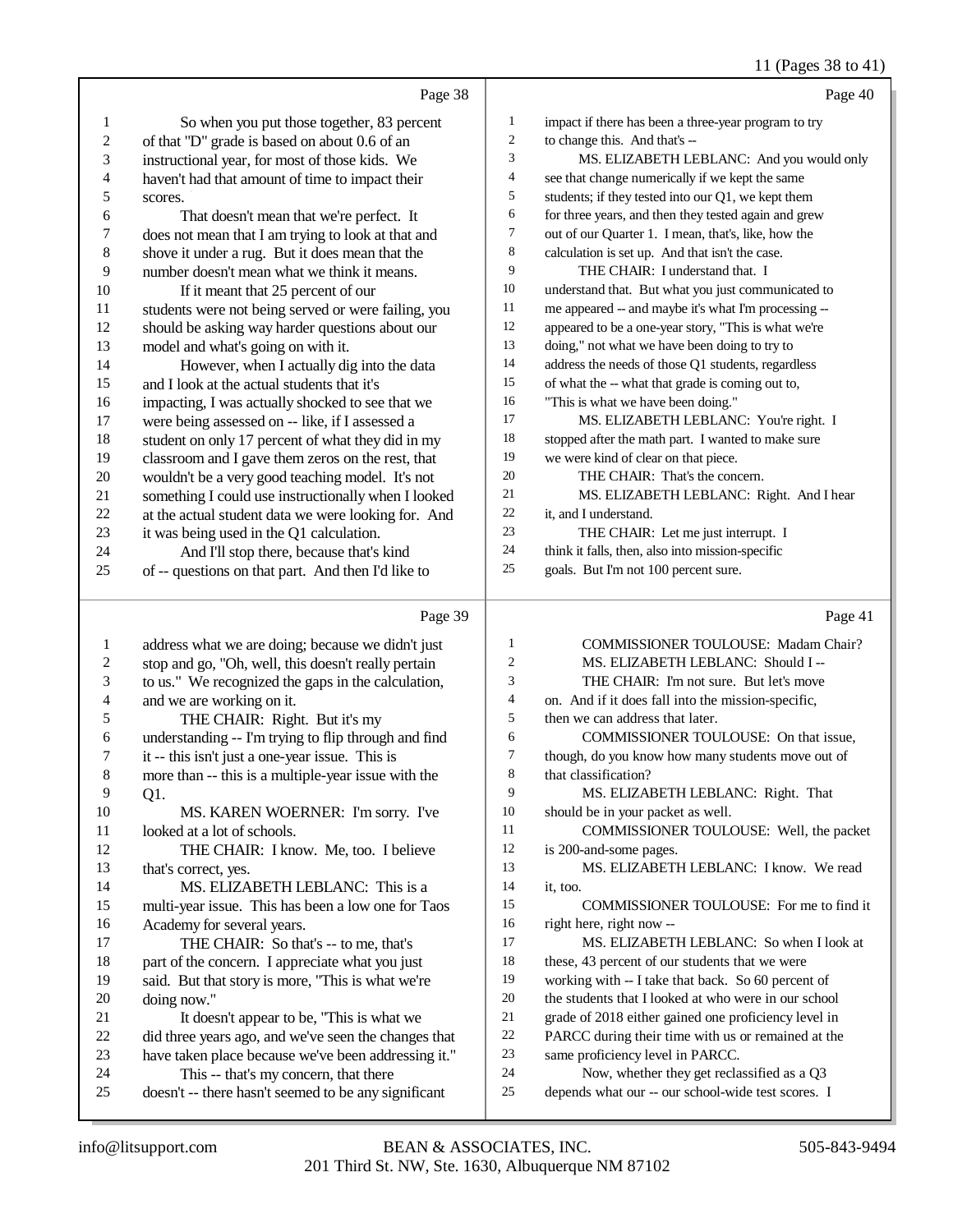12 (Pages 42 to 45)

|    | Page 42                                              |                | Page 44                                              |
|----|------------------------------------------------------|----------------|------------------------------------------------------|
| 1  | can't predict that part, when they get reclassified. | 1              | and social ways.                                     |
| 2  | Does that make sense?                                | $\overline{2}$ | And so those are some of the things we've            |
| 3  | COMMISSIONER TOULOUSE: My interest was               | 3              | done. We also instituted a math lab that's open      |
| 4  | just if they were progressing --                     | 4              | while students are on campus on their days, again,   |
| 5  | MS. ELIZABETH LEBLANC: Yes.                          | 5              | to try and get some of that targeted instruction so  |
| 6  | COMMISSIONER TOULOUSE: -- since you're               | 6              | we can start filling gaps.                           |
| 7  | talking about getting the new kids all the time.     | 7              | THE CHAIR: Is that success lab what                  |
| 8  | And I understand that. But I just wanted to make     | 8              | you're also going to open, or have open for the      |
| 9  | sure there was a way to track that it wasn't the     | 9              | public to use? Is that -- 'cause I -- if I am not    |
| 10 | same kid staying there all the time in the kind of   | 10             | correct, I read where you're -- or is that with the  |
| 11 | school that you had.                                 | 11             | new building?                                        |
| 12 | MS. ELIZABETH LEBLANC: Right. That's --              | 12             | MS. ELIZABETH LEBLANC: We don't have it              |
| 13 | I understand. And that makes sense, yeah.            | 13             | open to the public yet.                              |
| 14 | THE CHAIR: And it doesn't go to the                  | 14             | THE CHAIR: I knew I read it somewhere.               |
| 15 | mission-specific goals. That's good.                 | 15             | It was with the new building projection; right?      |
| 16 | MS. ELIZABETH LEBLANC: Well, the part                | 16             | MS. KARIN MOULTON: At this point, the                |
| 17 | that I wanted to get to, because I do like the data  | 17             | Success Lab is only for the Taos Academy.            |
| 18 | piece and the math part and understanding what the   | 18             | Hopefully, the new building will have some of those, |
| 19 | numbers mean.                                        | 19             | once we get it underway. I just wanted to add that   |
| 20 | But, you know, when this first came up in            | 20             | another thing we are doing to address that is that   |
| 21 | our school grade, which is something that, you know, | 21             | many of our teachers have included that lower Q1 in  |
| 22 | as you see, it's been an issue for us for several    | 22             | their PDPs, so where they are tracking specific      |
| 23 | years, there are several different pieces that we    | 23             | students and recording the -- the activities and the |
| 24 | put into place.                                      | 24             | measures that they're taking to help that lower      |
| 25 | One of those is a student success lab                | 25             | quartile move up and track that growth. So we're in  |
|    | Page 43                                              |                | Page 45                                              |

#### Page 43

1 that's open from 8:00 to 12:00 on students' off 2 days. It is open, staffed, and available to<br>3 students at any time. They can come in a students at any time. They can come in at any point 4 Monday through Friday and receive support in their<br>5 coursework. They don't have to sign up. It doesn't coursework. They don't have to sign up. It doesn't 6 cost anything.<br>7 We also 7 We also instituted an increase in our STEM<br>8 arts programming. And that -- Karin, do you want arts programming. And that -- Karin, do you want to jump in and speak? You're welcome to do that. But 10 that has more to do with that being able to practice<br>11 those embedded skills. So being able to practice 11 those embedded skills. So being able to practice<br>12 math in a different setting, when it's applied math math in a different setting, when it's applied math, versus just in the digital curriculum, for example. So an increase in our STEM programming. We also started a Middle School Plus program. And 16 this is an enrichment program that happens for our<br>17 fifth-through eighth-graders on their off days. So fifth- through eighth-graders on their off days. So 18 that happens on Tuesday and Thursday, and then also<br>19 Fridays from 8:00 to 12:00 It's an enrichment Fridays from 8:00 to 12:00. It's an enrichment 20 program for them. So this is more of a kind of<br>21 social and live-taught time, where they're actual 21 social and live-taught time, where they're actually<br>22 setting the hands-on instruction, you know, like 22 getting the hands-on instruction, you know, like 23 having a book club, for example, being able to having a book club, for example, being able to 24 practice the skills that they see in the digital<br>25 curriculum but being able to do it in collab curriculum, but being able to do it in collaborative the process of collecting more data and having all of the staff involved in doing that. THE CHAIR: There are actually some of 4 those courses that I think I need to take with those<br>5 options. I appreciate that. options. I appreciate that. 6 And, just -- I was reading about your farm<br>
7 project. And I was at RFK Middle School on Tue project. And I was at RFK Middle School on Tuesday. And they've just purchased a farm. MS. ELIZABETH LEBLANC: Oh, cool. MS. KARIN MOULTON: That's great. THE CHAIR: So it's really exciting. And they're going -- and they have a culinary program; so they're doing a whole farm-to-table program. So it's really -- it's exciting to see these things. And I wish that it the aeronautical school could -- you know, that you could do something with them so that those kids could actually, you know, get in a plane and -- you know, that would be exciting for schools to be able to do something collaborative that way with programs like that. 21 MS. KARIN MOULTON: We're working with the<br>22 Iocal Civil Air Patrol to try to get that: because 22 local Civil Air Patrol to try to get that; because<br>23 we're developing a program where high school we're developing a program where high school 24 students can actually get their pilot's license,<br>25 which could be really cool as well. which could be really cool as well.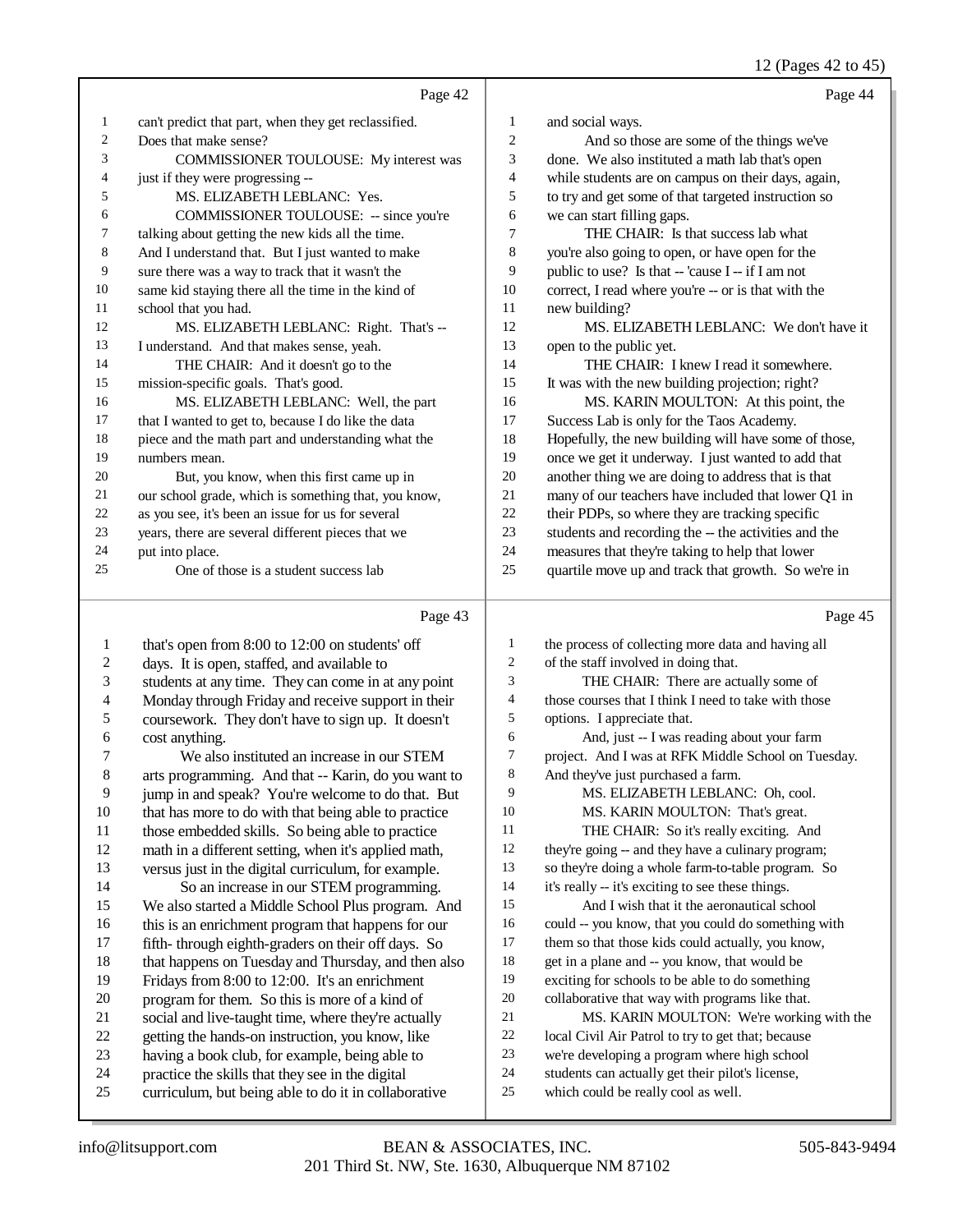## 13 (Pages 46 to 49)

|              | Page 46                                                                                                    |                     | Page 48                                                                                               |
|--------------|------------------------------------------------------------------------------------------------------------|---------------------|-------------------------------------------------------------------------------------------------------|
| 1            | THE CHAIR: I can't imagine the insurance.                                                                  | $\mathbf{1}$        | terminology, we would call "tracking"? No?                                                            |
| 2            | But that's okay.                                                                                           | $\overline{2}$      | MS. ELIZABETH LEBLANC: I'm sorry. You                                                                 |
| 3            | MS. KARIN MOULTON: That's why we're not                                                                    | 3                   | would call "tracking"? See, I don't even know what                                                    |
| 4            | doing it yet.                                                                                              | $\overline{4}$      | that is.                                                                                              |
| 5            | THE CHAIR: I know. There's challenges.                                                                     | 5                   | No, when we say "individualized," I mean,                                                             |
| 6            | So thank you.                                                                                              | 6                   | it's individualized for the student. So, for                                                          |
| 7            | Commissioners? Anyone else?                                                                                | $\tau$              | example, if we're in a multi-grade advisory group --                                                  |
| 8            | COMMISSIONER CABALLERO: I do have one.                                                                     | 8                   | an advisory for us is kind of like homeroom,                                                          |
| 9            | THE CHAIR: Sure. Commissioner Caballero?                                                                   | 9                   | right? -- you might have mixed nominal fifth- and                                                     |
| 10           | COMMISSIONER CABALLERO: Yes. In dealing                                                                    | 10                  | sixth-graders. But one sixth-grader's curriculum is                                                   |
| 11           | with the English Learners group, are there any                                                             | 11                  | entirely tailored to what that one sixth-grader                                                       |
| 12           | particular challenges or things that you have done                                                         | 12                  | needs. They might be ready for seventh-grade math,                                                    |
| 13           | to -- I know it would be hard to -- to get the                                                             | 13                  | and they might seriously need some foundational                                                       |
| 14           | students motivated to get into everything that                                                             | 14                  | English Language learning before they're ready for                                                    |
| 15<br>16     | you're doing. It's probably rather hard to do, I'm                                                         | 15<br>16            | grade-level content, right? So trying to both                                                         |
| 17           | assuming. So can you give me a little bit more on<br>that?                                                 | 17                  | expose them to the grade-level content in our<br>live-taught classes, and then scaffold them to where |
| 18           | MS. KARIN MOULTON: Yes. So, you know,                                                                      | 18                  | they need to be in their digital content.                                                             |
| 19           | with our digital curriculum, they -- we can -- they                                                        | 19                  | But I would say it's different from                                                                   |
| 20           | can be offered their curriculum in their native                                                            | 20                  | tracking in that no one student can have -- has the                                                   |
| 21           | language. And we have some live-talk classes to                                                            | 21                  | same needs or curriculum.                                                                             |
| 22           | help them further with an enrichment class that they                                                       | 22                  | MS. KARIN MOULTON: So when they come into                                                             |
| 23           | can take as well to get some additional support.                                                           | 23                  | our school, they have assessments at their grade                                                      |
| 24           | MS. ELIZABETH LEBLANC: Then there's also                                                                   | 24                  | level. And then between that and the MAP scores, we                                                   |
| 25           | some targeted instruction that's offered to them,                                                          | 25                  | look to see where the student is. And we meet that                                                    |
|              |                                                                                                            |                     |                                                                                                       |
|              |                                                                                                            |                     |                                                                                                       |
|              | Page 47                                                                                                    |                     | Page 49                                                                                               |
| $\mathbf{1}$ | specifically on things like that, building the                                                             | $\mathbf{1}$        | student -- the curriculum meets the student where                                                     |
| 2            | social skills and the social English language                                                              | $\boldsymbol{2}$    | they are. That's what we mean when we use                                                             |
| 3<br>4       | acquisition, as well as the academic piece; so                                                             | 3<br>$\overline{4}$ | assessments; and so that we can place them                                                            |
| 5            | trying to make it something that's fun and                                                                 | 5                   | appropriately in whatever subject that they need                                                      |
| 6            | accessible and give them multiple places where they<br>can interact, where they see where they can engage, | 6                   | where they are.<br>COMMISSIONER ARMBRUSTER: So they get a                                             |
| 7            | and then build on those. It's been successful for                                                          | 7                   | grade-level class that has accommodations or                                                          |
| 8            | us.                                                                                                        | 8                   | modifications to -- for an example, I guess, they're                                                  |
| 9            | THE CHAIR: Commissioner Armbruster?                                                                        | 9                   | in social studies, eighth-grade social studies and                                                    |
| 10           | COMMISSIONER ARMBRUSTER: I apologize. I                                                                    | 10                  | they're reading at a fourth-grade level; but they're                                                  |
| 11           | have a different copy; so, fellow Commissioners, I                                                         | 11                  | getting the content of eighth-grade social studies                                                    |
| 12           | don't -- it's in Section 3, I can tell you. But I                                                          | 12                  | somehow modified or with accommodations or whatever                                                   |
| 13           | know it's not the same pages that you have.                                                                | 13                  | you do to assure that they're increasing their                                                        |
| 14           | Section 3, "Contractual, Organizational, and                                                               | 14                  | English Language skills, as well as getting the                                                       |
| 15           | Governance Responsibilities," if you want to follow.                                                       | 15                  | content area.                                                                                         |
| 16           | But you don't have to.                                                                                     | 16                  | MS. KARIN MOULTON: Yes, exactly. Uh-huh.                                                              |
| 17           | So I just had a question about the                                                                         | 17                  | THE CHAIR: Commissioner Toulouse?                                                                     |
| 18           | educational approach. And what it says is, "After a                                                        | 18                  | COMMISSIONER TOULOUSE: Madam Chair, I                                                                 |
| 19           | thorough assessment, students are placed                                                                   | 19                  | have a question that has to do with your high level                                                   |
| 20<br>21     | appropriately according to academic need. Placing                                                          | 20<br>21            | of achievement for year after year. And, you know,                                                    |
| 22           | students according to present performance level,                                                           | 22                  | I know from my own experience, not in education but                                                   |
| 23           | ensures student success by building on their<br>individual knowledge base rather than grade level."        | 23                  | in other areas, that once you get to a certain<br>level, you really can't go much farther. So you     |
| 24           | So could you tell me the difference -- I'm                                                                 | 24                  | have to -- you know, I know there's still room for                                                    |
| 25           | sure there is one -- between that and what, in the                                                         | 25                  | growth, but there's not really the room for growth                                                    |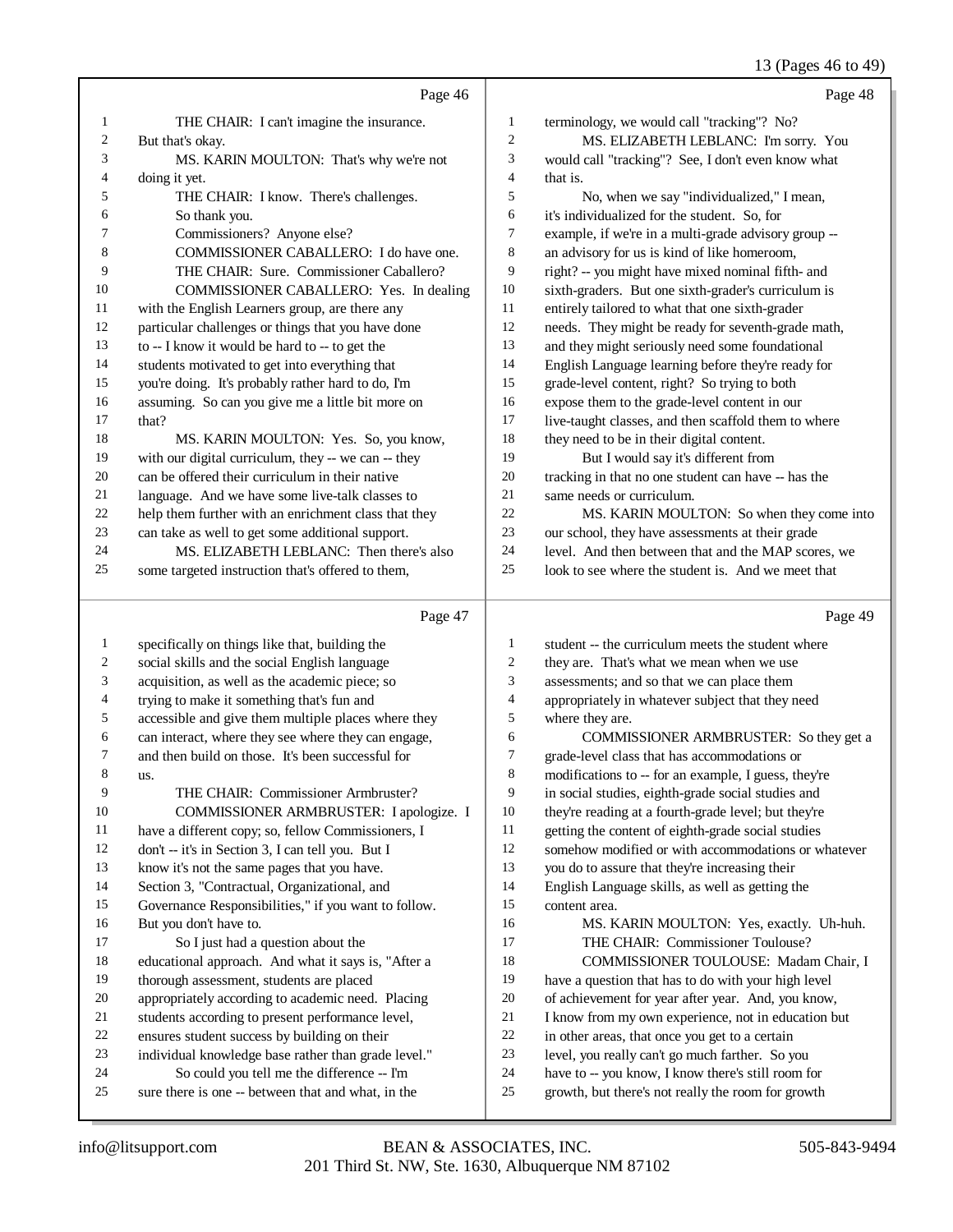#### 14 (Pages 50 to 53)

|                | Page 50                                              |                | Page 52                                              |
|----------------|------------------------------------------------------|----------------|------------------------------------------------------|
| $\mathbf{1}$   | there used to be. And at some point, each child is   | 1              | as an idea on how to encourage not just kids, but    |
| $\overline{c}$ | going to plateau out.                                | $\overline{c}$ | people; because this is a lesson they should take    |
| 3              | But how do you manage to keep your staff,            | 3              | through their whole lives, that something -- you     |
| 4              | the faculty, and your students, once they know       | 4              | need to strive for your best.                        |
| 5              | they're that high, still trying to achieve, if that  | 5              | I spent 30 years in State government. If             |
| 6              | makes any sense what I'm saying?                     | 6              | I had ever expected to get praised for anything I    |
| 7              | MS. KARIN MOULTON: I'll take a stab.                 | 7              | did, I wouldn't have lasted a year. I set my own     |
| 8              | I think that with the -- with the high               | $\,8\,$        | standards and lived up to them and then set the next |
| 9              | achievement and the honor of the grades that we've   | 9              | one and was lucky if I wasn't getting beaten down    |
| 10             | received, we take pride in it, because we work       | $10\,$         | when I did slide.                                    |
| 11             | really hard. And we constantly talk about a model    | 11             | But it served me, because I have learned             |
| 12             | of constant improvement. You know, even with "A"s    | 12             | that I have to keep achieving. And so I just was     |
| 13             | you never truly arrive. There are places to          | 13             | wondering if you had a way -- and it sounds like you |
| 14             | improve.                                             | 14             | do -- to instill that into these students, that      |
| 15             | So we celebrate with our students. We                | 15             | whatever you do in life, you have to keep            |
| 16             | made an announcement at school this morning that     | 16             | succeeding.                                          |
| 17             | we're heading down here for the recharter. One --    | 17             | But I am concerned that you don't have               |
| 18             | one student stood up and gave such a heartwarming    | 18             | more Native American students.                       |
| 19             | speech, like -- you know, it was about, "You have to | 19             | MS. KARIN MOULTON: True, yeah.                       |
| $20\,$         | support this school, and when we have fundraisers,   | $20\,$         | COMMISSIONER TOULOUSE: And that's a big              |
| 21             | show up," and he did this improv thing that was just | $21\,$         | issue. My family landed in Taos in the middle of     |
| 22             | very -- so I think they take pride. It's part of     | $22\,$         | the 1700s. And then we came to Santa Fe in the       |
| 23             | the culture of the school to build pride in a job    | 23             | 1800s and Albuquerque in the 1900s. And so, to me,   |
| 24             | well-done and keep that -- keep the bar high and     | 24             | I always have my heart in some of the programs up    |
| 25             | just keep encouraging constant improvement.          | 25             | there. To me, it's too bad that the Pueblo seems to  |
|                | Page 51                                              |                | Page 53                                              |
|                |                                                      |                |                                                      |
| 1              | You know, you may think that you have                | $\mathbf{1}$   | be separate from what's going on; because there are  |
| $\overline{c}$ | arrived, but there's probably something else you can | $\mathfrak{2}$ | students there with tremendous ability, too.         |
| 3              | be doing better. And we talk about that and create   | 3              | MS. KARIN MOULTON: Definitely. We're                 |
| 4              | that culture. Our staff meets four times a week, so  | 4              | working on it. We've had some great success with     |
| 5              | that we are always on the same page in that; so      | 5              | some of our Pueblo students. And, you know, the      |
| 6              | we're all talking about where can we improve, you    | 6              | Governor has come and spoke at our graduations and   |

 know, where do we see a gap that we need to fulfill. So I think it's a constant conversation

 that kind of keeps us motivated. COMMISSIONER TOULOUSE: Well, I just know 11 at times, it's hard. And I can tell you now at the 12 age of 73. I'm just trying to maintain. I'm not age of 73, I'm just trying to maintain. I'm not trying to improve any skills. I'm just trying to keep what I have. I have a number of grandchildren I watch and all. But each one of them has a level that's reasonable for them to get to in different

 things. And it's very hard to get all of those things.

And every time you work on something,

something else is likely to slip. And I'm just

- 
- 21 wondering, again, when you get that good, it's<br>22 easier for somebody who knows they're that his 22 easier for somebody who knows they're that high<br>23 already to let something slip to move it up. And
- already to let something slip to move it up. And I
- just wondered if there was any way -- and it's an
- open question. I'm not asking for anything but just

 that sort of thing. So, you know, we're constantly building relationships.

 I think, particularly in that arena, it's about building relationship and gaining trust. So I

- 11 think we're in the process of that, hopefully; and
- again, always something to work on. We're lifelong learners, all of us.

 COMMISSIONER TOULOUSE: I would encourage you to continue that. I will not be here after December. I'm giving my seat up to somebody who's

- well-trained already to take it over. But we'll
- 18 still be watching everybody's success. Taos is one
- of those areas where my heart is with the family
- history. So thank you.
- MS. KARIN MOULTON: Thank you.
- THE CHAIR: Commissioners, any other
- questions?
- If not, I'll entertain a motion.
- COMMISSIONER CABALLERO: I'll do it.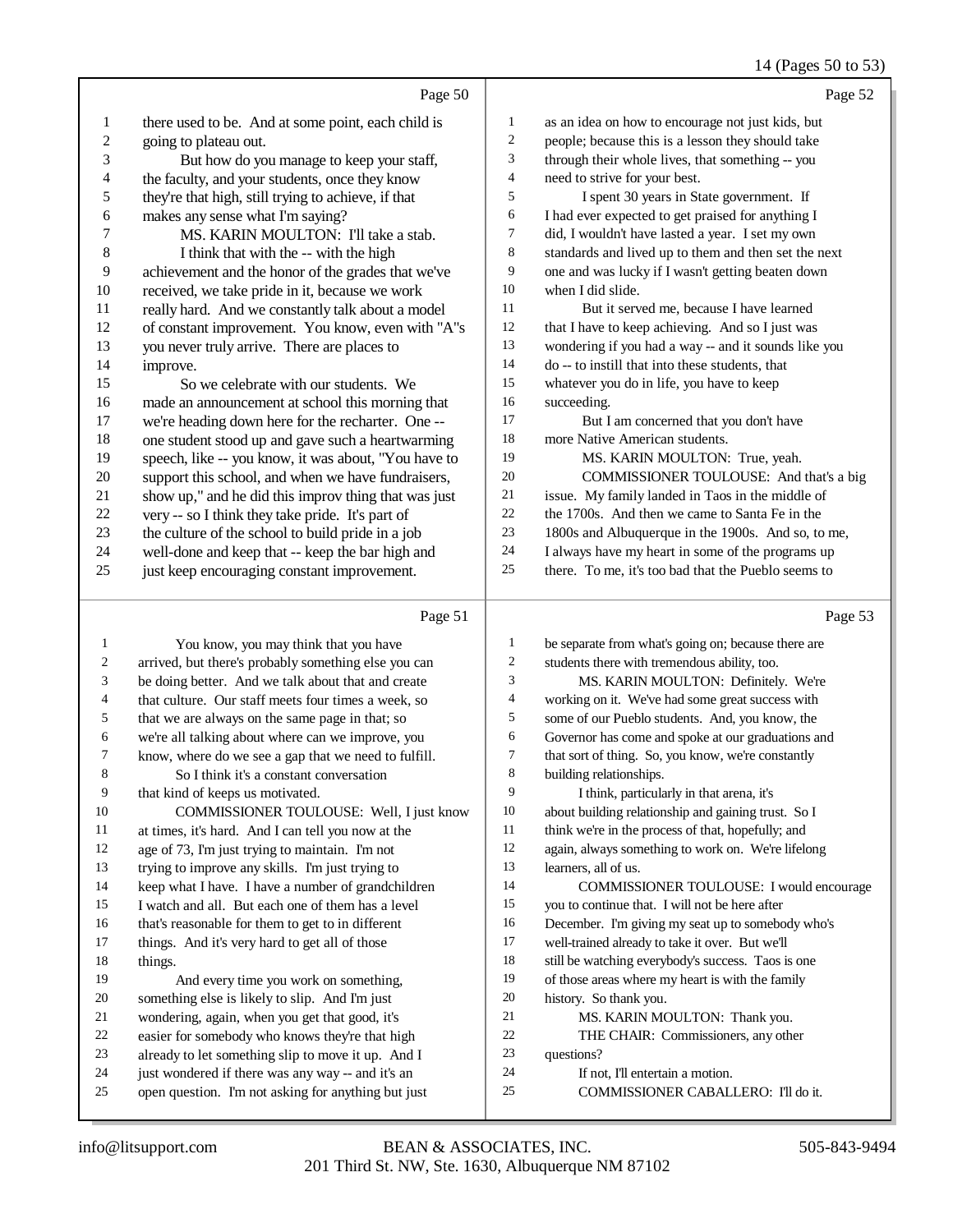15 (Pages 54 to 57)

|    | Page 54                                              |                | Page 56                                              |
|----|------------------------------------------------------|----------------|------------------------------------------------------|
| 1  | Where is it?                                         | 1              | concerns me.                                         |
| 2  | THE CHAIR: And, Commissioners, we have               | 2              | And I am the one perhaps who feels that              |
| 3  | this packet that was provided that has proposed      | 3              | that's necessary to add as a condition of the        |
| 4  | motion language --                                   | $\overline{4}$ | five-year contract; so --                            |
| 5  | COMMISSIONER CABALLERO: Oh.                          | 5              | <b>COMMISSIONER TOULOUSE: Madam Chair?</b>           |
| 6  | THE CHAIR: -- to help you out.                       | 6              | THE CHAIR: Commissioner Toulouse?                    |
| 7  | COMMISSIONER CABALLERO: Okay. This is                | 7              | COMMISSIONER TOULOUSE: Based on that, I              |
| 8  | Carlos Caballero. Ah. Ricardo Carlos Caballero. I    | 8              | don't think we should put grades in anything.        |
| 9  | do have a first name that I use.                     | 9              | Because with the new administration -- it's already  |
| 10 | I move that the PEC renew the charter                | 10             | said it's opposed to school grades -- I wouldn't     |
| 11 | contract between PEC and Taos Academy Charter        | 11             | want to have to -- this Commission, after I'm gone,  |
| 12 | School.                                              | 12             | to have to come back and change anything until we    |
| 13 | THE CHAIR: I guess we should add, "for a             | 13             | know where, come January, February, everything is    |
| 14 | five-year term."                                     | 14             | going. Because it'll just make more changes that     |
| 15 | <b>COMMISSIONER CABALLERO: Yes. Yes.</b>             | 15             | they have to come back in and do and that this       |
| 16 | MS. KARIN MOULTON: You could do ten if               | 16             | Commission will have to do.                          |
| 17 | you wanted.                                          | 17             | And that's why I'm very comfortable at               |
| 18 | THE CHAIR: Statutorily, we can't; so --              | 18             | this point with simply indicating improvement rather |
| 19 | COMMISSIONER CABALLERO: Then we go with              | 19             | than a letter grade; because those probably will not |
| 20 | the five-year.                                       | 20             | be around very long.                                 |
| 21 | MS. ELIZABETH LEBLANC: The statutory five            | 21             | THE CHAIR: Okay. And I'm going to add                |
| 22 | years.                                               | 22             | simply that I think they addressed the key issue in  |
| 23 | <b>COMMISSIONER CABALLERO: Yes.</b>                  | 23             | terms of you can't just look at the letter grade,    |
| 24 | THE CHAIR: So the motion, just to be                 | 24             | because the letter grade doesn't reflect what --     |
| 25 | clear, is that Taos Academy's charter be renewed for | 25             | because I'll also add that, you know, as we do       |

## Page 55

| 1              | a five-year term.                                  |  |
|----------------|----------------------------------------------------|--|
| $\overline{c}$ | COMMISSIONER CABALLERO: Thank you.                 |  |
| 3              | THE CHAIR: Do I have a second?                     |  |
| $\overline{4}$ | <b>COMMISSIONER TOULOUSE: Second.</b>              |  |
| 5              | THE CHAIR: There's a motion by                     |  |
| 6              | Commissioner Caballero, a second by Commissioner   |  |
| 7              | Toulouse.                                          |  |
| 8              | Discussion? Discussion or a roll-call              |  |
| 9              | vote?                                              |  |
| 10             | COMMISSIONER ARMBRUSTER: I was going to            |  |
| 11             | do discussion.                                     |  |
| 12             | THE CHAIR: Okay. Sure.                             |  |
| 13             | COMMISSIONER ARMBRUSTER: I -- this is not          |  |
| 14             | to dismiss how wonderful you are. But I'm one of   |  |
| 15             | those lowest-quartile promoters. And it has been   |  |
| 16             | suggested -- and you are not the only school, I    |  |
| 17             | might add -- to make the motion more that having a |  |
| 18             | condition of raising your bottom quartile to a "C" |  |
| 19             | level.                                             |  |
| 20             | And I am not able to support this motion           |  |
| 21             | to give you the charter without that, not -- not   |  |
| 22             | saying not -- but just -- I feel that it's an      |  |
| 23             | important part. Because for me, if you have a      |  |
| 24             | school, and a fourth of your kids are "D"s or "F"s |  |
| 25             | in terms of growth, over the history of that, that |  |
|                |                                                    |  |

## Page 57

| 1              | contract negotiations and so on, that is one of the  |
|----------------|------------------------------------------------------|
| $\overline{2}$ | key areas that we look at: Growth.                   |
| 3              | And I think the school has been able to              |
| $\overline{4}$ | successfully show us in other areas how they are     |
| 5              | reaching those growth potentials and that the --     |
| 6              | that the flat letter grade doesn't reflect what      |
| 7              | truly is -- is occurring at the school.              |
| 8              | So that's my two cents on that.                      |
| 9              | Commissioner Armbruster?                             |
| 10             | COMMISSIONER ARMBRUSTER: Thank you,                  |
| 11             | Madam Chair. I just wanted to make sure I            |
| 12             | understood what you said, Commissioner Toulouse.     |
| 13             | Would you be comfortable saying that the -- however  |
| 14             | that's measured -- and I agree with you -- but       |
| 15             | however that's measured, that it needs to show       |
| 16             | growth?                                              |
| 17             | COMMISSIONER TOULOUSE: I would be                    |
| 18             | comfortable in saying that in the contract, when the |
| 19             | contract is done. I think that's contract language.  |
| 20             | THE CHAIR: Okay. I'm going to ask -- I'm             |
| 21             | going to ask the 64-dollar question. If they do not  |
| 22             | choose to do a mission-specific goal, it will not be |
| 23             | reflected in the contract. So that's -- with the     |
| 24             | new contract, they're not required to do             |
| 25             | mission-specific goals. It's an option.              |
|                |                                                      |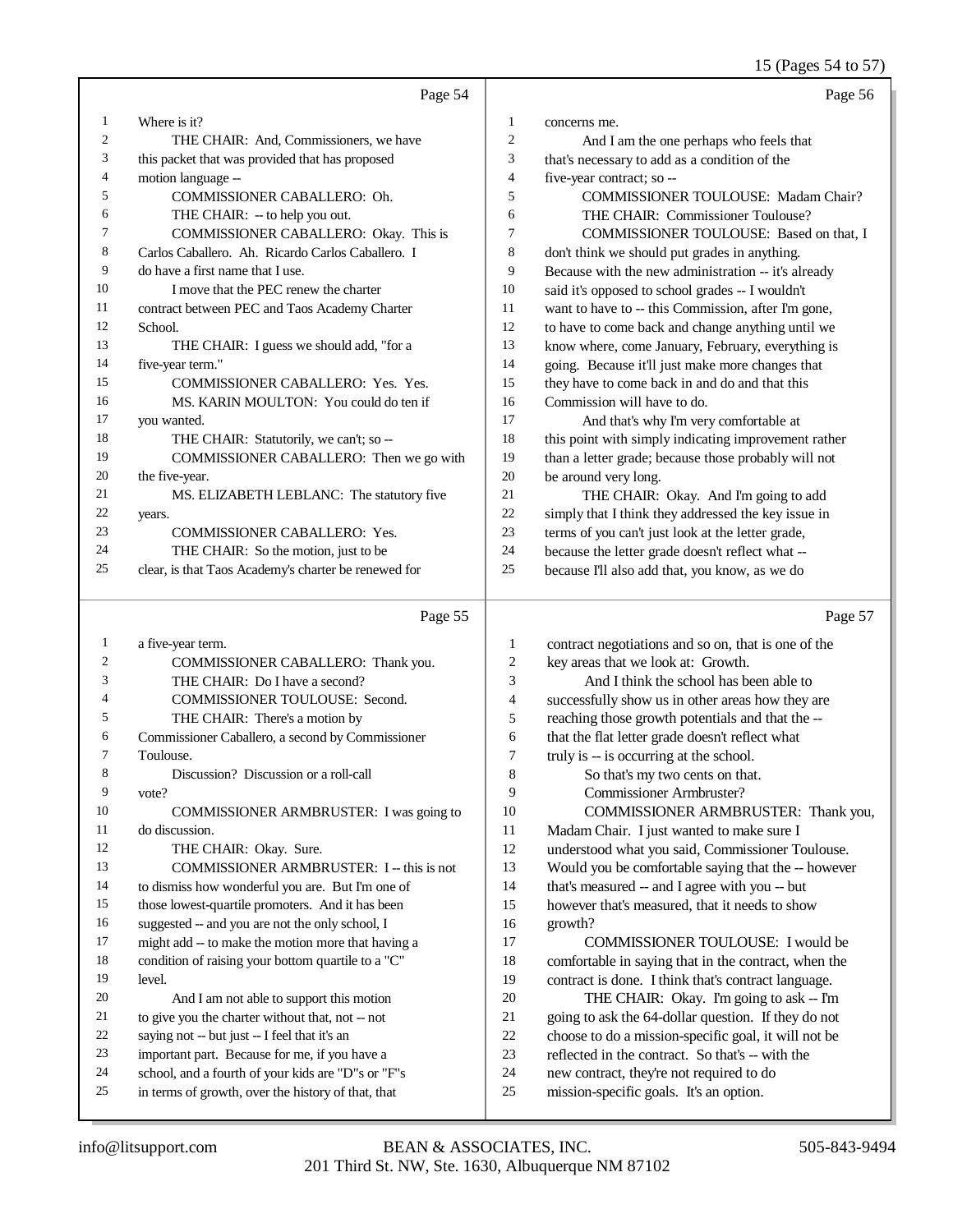|              |                                                      |              | 16 (Pages 58 to 61)                                |
|--------------|------------------------------------------------------|--------------|----------------------------------------------------|
|              | Page 58                                              |              | Page 60                                            |
| 1            | So that on the surface, I don't see where            | 1            | THE CHAIR: We're voting on -- thank you.           |
| 2            | that would be embedded in the contract, because it   | 2            | I will remind the Commissioners that we are voting |
| 3            | can't be. There's no place in it, at this point in   | 3            | to approve a five-year charter contract for Taos   |
| 4            | time, for that to be -- for them to show that,       | 4            | Academy.                                           |
| 5            | unless they chose to show it.                        | 5            | COMMISSIONER CRONE: Without conditions.            |
| 6            | COMMISSIONER CABALLERO: On that,                     | 6            | THE CHAIR: Correct.                                |
| 7            | Madam Chair, you know, we've gone through a lot of   | 7            | COMMISSIONER CRONE: Thank you.                     |
| 8            | changes in our evaluation structure. And I, for      | 8            | COMMISSIONER ARMBRUSTER: Commissioner              |
| 9            | one, have never been keen on any condition, because  | 9            | Conyers?                                           |
| 10           | I think the statutes are very, very specific in      | 10           | COMMISSIONER CONYERS: Yes.                         |
| 11           | demanding growth from the charter schools year by    | 11           | <b>COMMISSIONER ARMBRUSTER: Commissioner</b>       |
| 12           | year and demanding that we evaluate the charter      | 12           | Toulouse?                                          |
| 13           | schools year by year.                                | 13           | COMMISSIONER TOULOUSE: Yes.                        |
| 14           | So I believe that when you put a                     | 14           | <b>COMMISSIONER ARMBRUSTER: Commissioner</b>       |
| 15           | condition, and they fail for any reason, it triggers | 15           | Gipson?                                            |
| 16           | the removal of the contract. That's just my          | 16           | THE CHAIR: Yes.                                    |
| 17           | Commissioner Caballero's interpretation of that.     | 17           | <b>COMMISSIONER ARMBRUSTER: Commissioner</b>       |
| 18           | So I have been against conditions. And so            | 18           | Crone?                                             |
| 19           | I truly believe if you have a school that has shown  | 19           | <b>COMMISSIONER CRONE: Yes.</b>                    |
| 20           | change and adaptation and goal-setting and meeting   | 20           | <b>COMMISSIONER ARMBRUSTER: Commissioner</b>       |
| 21           | it, like -- I read their material -- like they have, | 21           | Peralta?                                           |
| $22\,$       | I don't think that they are going to fail.           | 22           | COMMISSIONER PERALTA: Yes.                         |
| 23           | And we have an opportunity within the year           | 23           | <b>COMMISSIONER ARMBRUSTER: Commissioner</b>       |
| 24           | in their evaluation to go through our new evaluation | 24           | Armbruster votes "No."                             |
| 25           | system and say, "You know what? We saw it in your    | 25           | <b>Commissioner Ruiz?</b>                          |
|              | Page 59                                              |              | Page 61                                            |
| $\mathbf{1}$ | renewal. You still need to improve dramatically,"    | 1            | COMMISSIONER RUIZ: Yes.                            |
| 2            | and at that point, we do it.                         | $\mathbf{2}$ | COMMISSIONER ARMBRUSTER: Commissioner              |
| 3            | But at this point, the conditions in the             | 3            | Caballero?                                         |
| 4            | contract and all, it gets very messy. It gets very,  | 4            | COMMISSIONER CABALLERO: Yes.                       |
| 5            | very messy for us and the school, and I don't think  | 5            | COMMISSIONER ARMBRUSTER: The motion                |
| 6            | we need to do it with this school. I think it -- if  | 6            | passes.                                            |
| 7            | we had a school that was problematic, and there was  | 7            | THE CHAIR: The motion passes eight-one.            |
| 8            | no improvement, it was barely skating through an     | 8            | COMMISSIONER ARMBRUSTER: Seven-one.                |
| 9            | approval, then I could see it and kind of go with    | 9            | THE CHAIR: Seven-one. Sorry. Why can't             |
| 10           | the flow. But I don't think it's necessary.          | 10           | I count? The motion passes seven-one.              |
| 11           | Yes -- and I'm with you on the low                   | 11           | Congratulations. Thank you for all your hard work. |
| 12           | quartile. But I have confidence that they're going   | 12           | We appreciate it.                                  |
| 13           | to improve. And they're already heard that it's got  | 13           | MR. SIMEON HERSKOVITS: Thank you for your          |
| 14           | to change from us. And we have a year to evaluate    | 14           | work and attention.                                |
| 15           | that.                                                | 15           | THE CHAIR: Can we take a five-minute               |
| 16           | And if it doesn't change, you have that              | 16           | break?                                             |
| 17           | opportunity to -- to make sure that something is     | 17           | (Recess taken, 2:14 p.m. to 2:29 p.m.)             |
| 18           | done then.                                           | 18           | THE CHAIR: Okay. We are -- oh. Before              |
| 19           | COMMISSIONER TOULOUSE: Madam Chair, I                | 19           | we continue, I would like to welcome and recognize |
| 20           | call the question.                                   | 20           | that an incoming Commissioner is here. Georgina    |
| 21           | THE CHAIR: Question has been called.                 | 21           | Davis, who will be taking Commissioner Conyers'    |
| 22           | Commissioner Armbruster, roll-call vote,             | 22           | seat -- because he's irreplaceable. So she's not   |
| 23           | please.                                              | 23           | replacing him; she's just taking his seat. So,     |
| 24           | COMMISSIONER CRONE: Madam Chair, what are            | 24           | welcome.                                           |
| 25           | we voting on?                                        | 25           | We are $-$ we are on to item No. $5 - no$ ,        |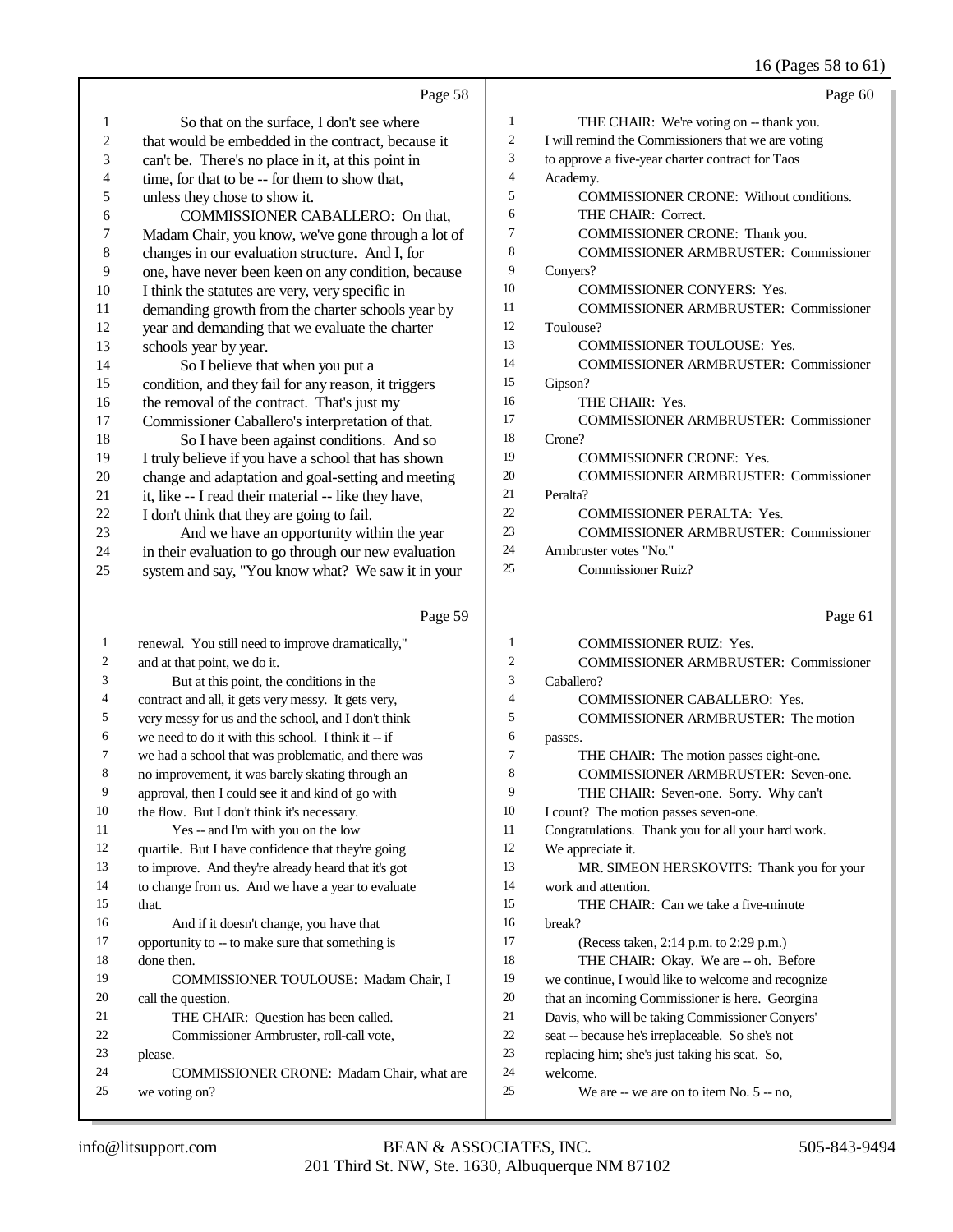#### 17 (Pages 62 to 65)

|    | Page 62                                              |    | Page 64                                             |
|----|------------------------------------------------------|----|-----------------------------------------------------|
| 1  | we're not. We're on to Item No. 6, which is the      | 1  | technical assistance team. So we're really looking  |
| 2  | report from Options for Parents, Charter School      | 2  | forward to that. Her transition will start soon.    |
| 3  | Division update.                                     | 3  | And she'll be wearing multiple hats for a little    |
| 4  | <b>COMMISSIONER ARMBRUSTER: Madam Chair?</b>         | 4  | while and then will be filling that position that   |
| 5  | Madam Chair?                                         | 5  | she currently holds once she transitions.           |
| 6  | THE CHAIR: Oh. I'm sorry.                            | 6  | THE CHAIR: Okay. Can I just ask? What               |
| 7  | COMMISSIONER ARMBRUSTER: I'm just going              | 7  | exactly is the position that the -- that goes       |
| 8  | to ask you this. Since we're not doing middle        | 8  | through the grant?                                  |
| 9  | school today, maybe this should be taken out and not | 9  | MS. JULIA ANDERSON: That is --                      |
| 10 | thrown away and be redone? You know how we throw     | 10 | Madam Chair, that is a support position. It's       |
| 11 | the stuff away?                                      | 11 | essentially a business operations admin position    |
| 12 | THE CHAIR: I guess I could ask. Beverly,             | 12 | that is part of the grant funding.                  |
| 13 | do you want to collect it all, or do you want the    | 13 | THE CHAIR: Okay. Thanks.                            |
| 14 | Commissioners to be responsible for them and bring   | 14 | MS. JULIA ANDERSON: You're welcome. So              |
| 15 | them back?                                           | 15 | those are the staffing updates.                     |
| 16 | COMMISSIONER ARMBRUSTER: I don't care.               | 16 | And as you know, the staff has been                 |
| 17 | It seems silly to throw it away and then need it     | 17 | working hard to complete all of the site visits.    |
| 18 | again.                                               | 18 | They are in and out of the office all the time and  |
| 19 | MS. FRIEDMAN: Madam Chair, I think it's              | 19 | doing lots of work around the clock. I'm getting    |
| 20 | probably easier for the printer, when he has all the | 20 | lots of late-night e-mails. So they're diligently   |
| 21 | items together, to print the entire book. And so     | 21 | trying to get all of that done.                     |
| 22 | he'll print it again.                                | 22 | And so moving on to closure updates.                |
| 23 | And so if you would like to take it with             | 23 | So SAHQ, we're in the process of                    |
| 24 | you and, you know, maybe do a closer read on it or   | 24 | finalizing the documents necessary to file the      |
| 25 | something like that for the next meeting -- but      | 25 | replevin action. That's expected to be filed by the |
|    |                                                      |    |                                                     |

#### Page 63

 thank you very much for considering that, Commissioner Armbruster. THE CHAIR: Okay. MS. JULIA ANDERSON: Madam Chair, Commissioners, again, nice to see you all. My name is Julia Anderson, the Acting Director of the Charter School Division. I'm happy to be here. I'm now in week three; so if you'll bear with me, and I'll provide you some updates. First, on staffing, we still have three vacancies, and we're working actively to fill those: the deputy director position, a position on the authorizing team, and a financial data analyst position. The deputy position is a high priority, as you know. We plan on filling that as soon as possible. We have completed the interviews, and 17 that will be filled before your December meeting. So I'll keep you apprised. We also have an additional position that is vacant that's part of the charter school grant. It'll be funded through that funding stream. So those are all in process. We'll keep you updated. Another staffing update, Dolores Archuleta, who has provided wonderful administrative support, has moved -- accepted a position on the Page 65 end of next week. On Anthony, we've got letters ready to go to General Services and also to the Department of Finance and Administration to get approval for the 5 disposition of assets. The plan, once we receive<br>6 approval, is to give the portables to the City of approval, is to give the portables to the City of 7 Anthony, and the remaining assets will go to the<br>8 school district school district. 9 THE CHAIR: Okay. Here's my -- here's my<br>10 oneoing concern with this. Why -- number one. my 10 ongoing concern with this. Why -- number one, my<br>11 understanding is the school district was offered the understanding is the school district was offered the assets, and they didn't want them. And why was the school district given the option and no charter school was given the option for those? Because that is how it's always occurred before. 16 And, you know, we're back exactly where we<br>17 were -- you know, this school has been sitting in a were -- you know, this school has been sitting in a 18 time warp for six months now, and we're still having<br>19 the same conversation And I've had this the same conversation. And I've had this 20 conversation, that, you know, I was told by the person who holds the contract to close that scho 21 person who holds the contract to close that school<br>22 that Gadsden school district was asked if they 22 that Gadsden school district was asked if they<br>23 wanted the materials, and they said no. And the wanted the materials, and they said no. And then it ended there. And my question was, "Why was Gadsden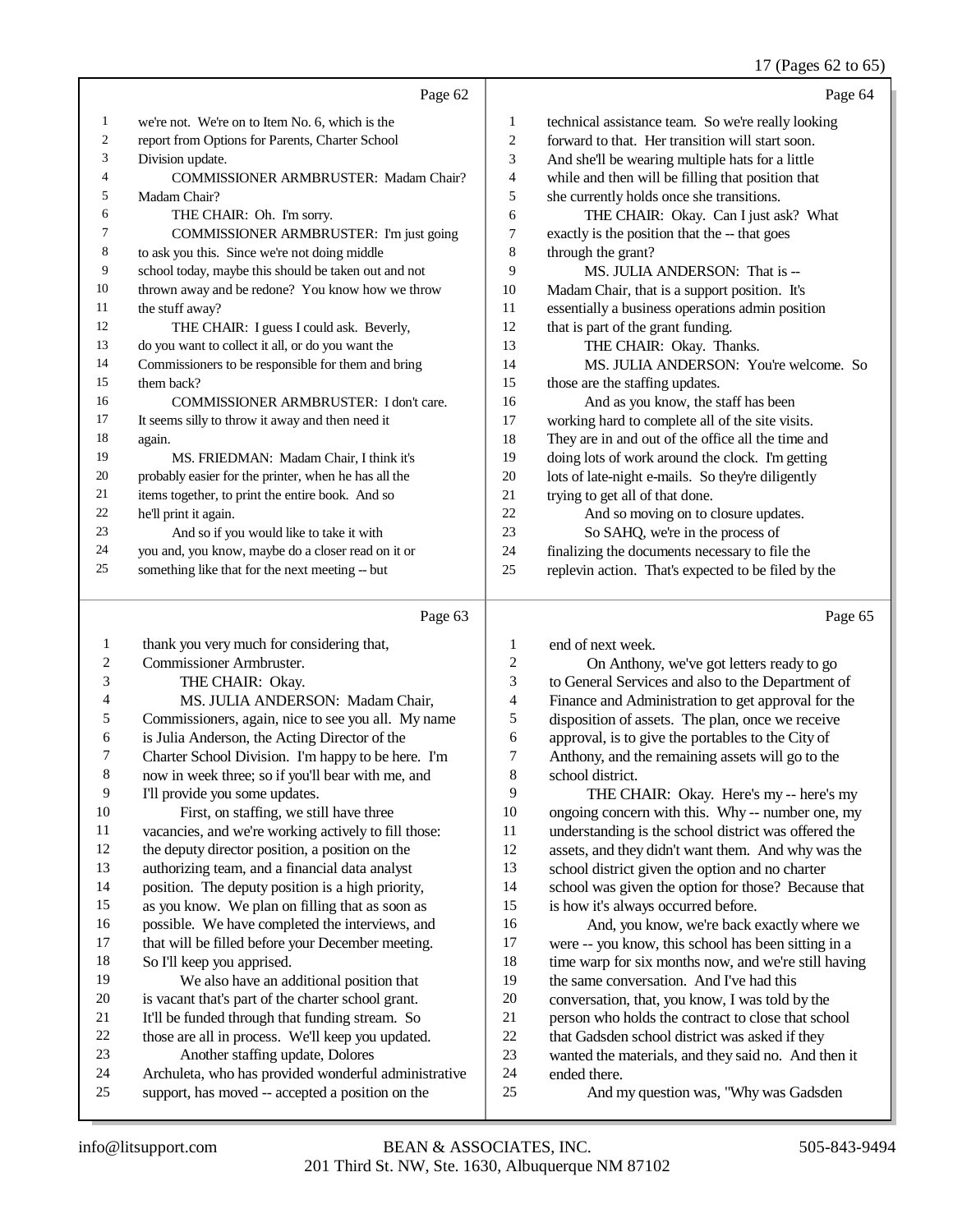#### 18 (Pages 66 to 69)

|                  | Page 66                                              |                | Page 68                                              |
|------------------|------------------------------------------------------|----------------|------------------------------------------------------|
| 1                | offered it and no charters were offered it?"         | $\mathbf{1}$   | so that they're not being just completely ransacked  |
| $\boldsymbol{2}$ | And there was never any answer to that.              | $\overline{c}$ | at this moment in time. So I appreciate that.        |
| 3                | So we're back to giving it to a school               | 3              | But there -- so what's the timeline?                 |
| 4                | district that doesn't want it. And we've got         | $\overline{4}$ | MS. JULIA ANDERSON: So the timeline is to            |
| 5                | charters that are opening or woefully short of       | 5              | get -- hope -- I mean, it depends on when we get     |
| 6                | materials, and they're not given the option to get   | 6              | approval from GSD and DFA. Again, I was provided     |
| 7                | the -- there's -- my understanding is there's three  | 7              | the information that that letter is to go out next   |
| $\,$ 8 $\,$      | full computer labs that are sitting -- and Lord only | $\,$ 8 $\,$    | week. I am unaware of what the usual turnaround      |
| 9                | knows what they look like now, not -- they sat       | 9              | time is on those sorts of approvals from GSD or DFA. |
| $10\,$           | through a summer, and now they're sitting through a  | 10             | That, to my understanding, is the hurdle that        |
| 11               | winter.                                              | 11             | remains.                                             |
| 12               | And granted, our winters aren't quite as             | 12             | THE CHAIR: Well -- and my understanding              |
| 13               | bad. But there is -- there's a lot of rodents down   | 13             | is that's turned -- that has always been the hurdle, |
| 14               | there, you know. It's -- we're all desert. So, you   | 14             | because the appraisal came out so high that they     |
| 15               | know, they love empty spaces.                        | 15             | wouldn't sign off on it.                             |
| 16               | So I don't know what the condition of them           | 16             | Okay. It's -- this is incredibly                     |
| 17               | are at this point in time. But my -- my continued    | 17             | frustrating that this has really been mismanaged.    |
| 18               | question, with no response, is, "Why weren't         | 18             | All right. Thank you.                                |
| 19               | charters given the opportunity to avail themselves   | 19             | MS. JULIA ANDERSON: Thank you. So moving             |
| $20\,$           | of these materials?"                                 | $20\,$         | on to C, looking at governing board concerns, I just |
| 21               | MS. JULIA ANDERSON: Thank you,                       | 21             | wanted to update Madam Chair, you and the            |
| $22\,$           | Madam Chair. I am happy, now that I have written     | 22             | Commissioners, that the two schools, Aldo Leopold    |
| 23               | that question down -- and I apologize. I -- I'm      | 23             | Charter School and Hózhó Academy, that received      |
| 24               | happy to work on getting an answer to that for you.  | 24             | Letters of Concern last month related to             |
| 25               | I don't have it at this moment. I have the update    | 25             | non-compliance, are now in compliance.               |
|                  |                                                      |                |                                                      |
|                  | Page 67                                              |                | Page 69                                              |
| $\mathbf{1}$     | that I was provided, and I will absolutely work on   | $\mathbf{1}$   | The subitem here for La Tierra Montessori            |
| 2                | getting that answer for you. And I apologize it      | $\overline{c}$ | School for the Arts and Sciences, it's unclear what  |
| 3                | hasn't come sooner.                                  | 3              | issues remain. And I'm going to ask Laurel Pierce    |
| 4                | THE CHAIR: So what is our time frame if              | $\overline{4}$ | to provide the update. She's been working on the     |
| 5                | what we're asking for doesn't work out, which will   | $\sqrt{5}$     | issue directly and has more information.             |
| 6                | be shortsighted and unfortunate. But what's the      | 6              | MS. LAUREL PIERCE: Hello, Commissioners.             |
| 7                | time frame that the -- that the City -- because,     | $\overline{7}$ | Can you hear me all right? Or -- okay. I just        |
| 8                | trust me, I get a phone call every day from the City | $\,8\,$        | wanted to give -- provide an update on La Tierra     |
| 9                | of Anthony about those portables. Every day.         | 9              | Montessori.                                          |
| 10               | COMMISSIONER ARMBRUSTER: And what is                 | 10             | We do not currently know if they have                |
| 11               | their question?                                      | 11             | their fifth member seated. It appears that it has    |
| 12               | THE CHAIR: They want the portables.                  | 12             | not happened at this point, which leaves them with a |
| 13               | COMMISSIONER ARMBRUSTER: Oh.                         | 13             | four-member board, which is in violation of the      |
| 14               | THE CHAIR: They're being given the                   | 14             | statute that states that there needs to be five      |
| 15               | portables. And they want to know when they can have  | 15             | members seated on a Board of Finance.                |
| 16               | them.                                                | 16             | They have indicated there is somebody who            |
| 17               | COMMISSIONER ARMBRUSTER: When they're                | 17             | they have, potentially -- are potentially ready to   |
| 18               | empty?                                               | 18             | forward; but I have not received a reply from the    |
| 19               | THE CHAIR: No, that's not a sufficient               | 19             | school to let me know if that has occurred or when   |
| 20               | answer at this point in time, because this closure   | 20             | the date that this anticipated designation will take |
| 21               | should have taken place -- this should have all been | 21             | place.                                               |
| 22               | done by the end of August.                           | $22\,$         | In addition, because the seat was not                |
| 23               | So to say, "When they're empty" --                   | 23             | filled by the 13th, that also means that they failed |
| $2\pi$           | $th$ ay'ra ampty now Thay'ra complate $th$ ay'ra     | $2\pi$         | to fill in a timely manner, the ceat that was        |

24 they're empty now. They're complete- -- they're<br>25 empty now. They're the ones that are guarding empty now. They're the ones that are guarding them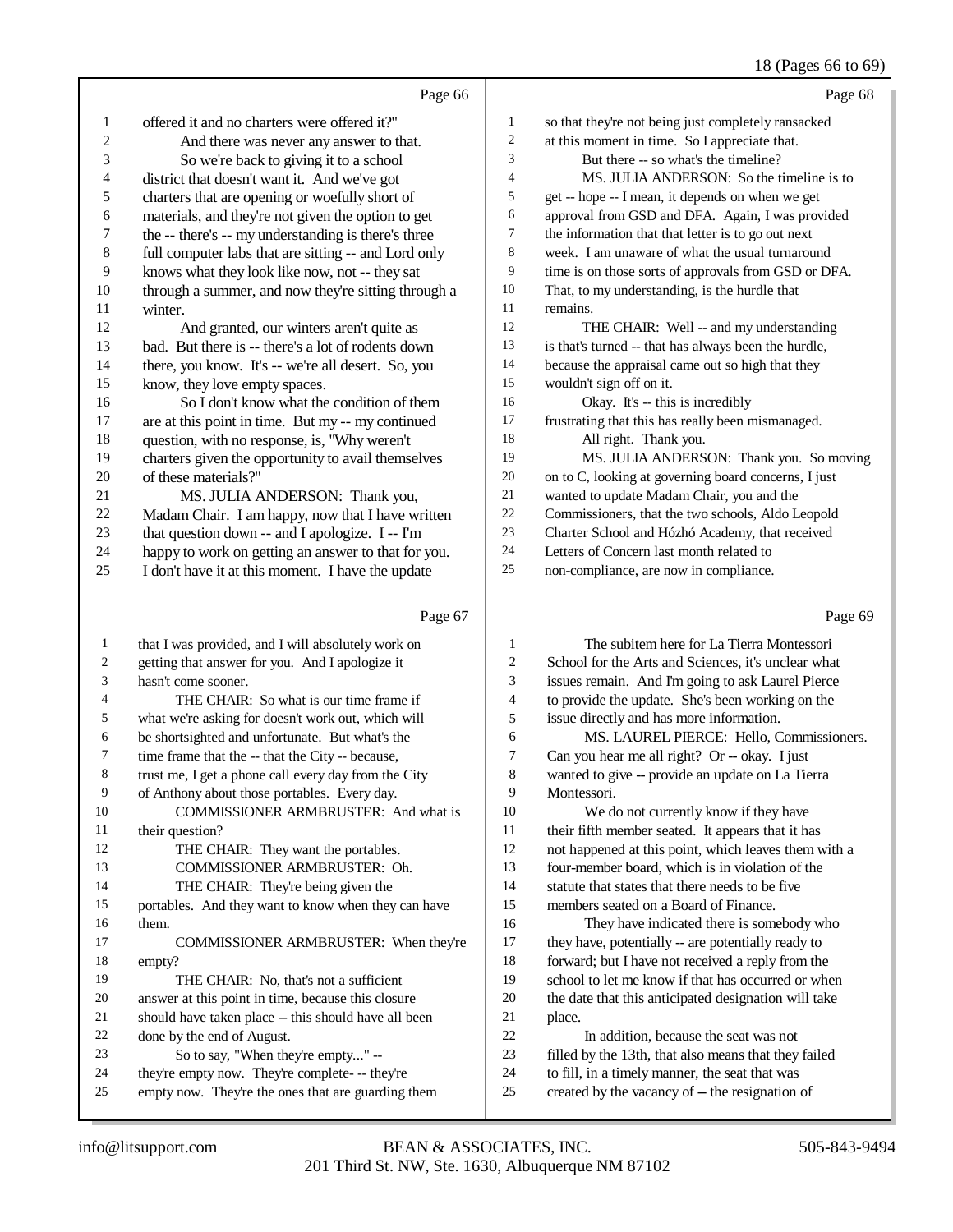19 (Pages 70 to 73)

|                  | Page 70                                                                                  |                         | Page 72                                              |
|------------------|------------------------------------------------------------------------------------------|-------------------------|------------------------------------------------------|
| $\mathbf{1}$     | Stephen Lujan.                                                                           | $\mathbf{1}$            | MS. LAUREL PIERCE: Commissioner Gipson               |
| $\boldsymbol{2}$ | THE CHAIR: Thank you. And Laurel does a                                                  | $\sqrt{2}$              | and -- I just wanted to clarify that they do have a  |
| 3                | yeoman's job in going back and, you know, stalking                                       | 3                       | meeting scheduled in November for the 26th --        |
| 4                | their -- their board minutes and their agendas; so                                       | $\overline{4}$          | THE CHAIR: Okay.                                     |
| 5                | that it's -- it's -- this isn't just hearsay that --                                     | 5                       | MS. LAUREL PIERCE: -- as I understand it.            |
| 6                | that we're getting. She really does a lot of                                             | 6                       | The meeting on the 5th, their paperwork indicated    |
| 7                | thankless work to make sure that the boards are                                          | 7                       | that they had seated the member on the 5th. And      |
| $\,$ 8 $\,$      | being filled in an appropriate time and that                                             | $\,8\,$                 | there is no evidence that they had any type of       |
| $\overline{9}$   | everything is being complied with.                                                       | 9                       | agenda or notice that a meeting on the 5th took      |
| 10               | And at this moment in time, it does not                                                  | $10\,$                  | place.                                               |
| 11               | appear that they -- that they've been able -- that                                       | 11                      | So I believe, potentially, the 26th is the           |
| 12               | they have filled that position. Not that they're                                         | 12                      | date that they would be having their meeting, and,   |
| 13               | unable to fill it. They have not filled it. They                                         | 13                      | potentially --                                       |
| 14               | no longer qualify as a Board of Finance, which is a                                      | 14                      | THE CHAIR: So that hopefully they can                |
| 15               | significant concern. That violates statute; so                                           | 15                      | then send the notification on the 27th that this     |
| 16               | that -- and there can't be this, you know, one-month                                     | 16                      | happened.                                            |
| 17               | forgiveness or whatever that they need to be -- they                                     | 17                      | Okay. So I'm going to move that the                  |
| 18               | need to be into compliance with this.                                                    | 18                      | Public Education Commission send a second-notice     |
| 19               | So that at this moment in time, I'm going                                                | 19                      | Letter of Concern informing the school that failure  |
| $20\,$           | to recommend that we send a Letter of Concern to the                                     | $20\,$                  | to comply -- I'm sorry -- I guess I should say       |
| 21               | school and asking them to notify us by the 27th of                                       | 21                      | La Tierra Montessori.                                |
| $22\,$           | the month that they have -- they are in compliance,                                      | $22\,$                  | I move that the Public Education                     |
| 23               | and that if they do not come into compliance, they                                       | 23                      | Commission send a second-notice letter to La Tierra  |
| 24               | will -- they'll then go to a Notice of Breach. And                                       | 24                      | Montessori informing the school that failure to      |
| 25               | that's our obligation to make sure that they stay                                        | 25                      | timely provide the documents may result in notice of |
|                  |                                                                                          |                         |                                                      |
|                  | Page 71                                                                                  |                         | Page 73                                              |
| 1                | and follow the statutes.                                                                 | $\mathbf{1}$            | breach -- oh. And it says, "To the following         |
| 2                | COMMISSIONER CABALLERO: The 27th being                                                   | $\sqrt{2}$              | school," yeah, period.                               |
| 3                | 12 days?                                                                                 | 3                       | Do I have a second?                                  |
| 4                | THE CHAIR: That's the turnaround time                                                    | $\overline{\mathbf{4}}$ | <b>COMMISSIONER CONYERS:</b> (Indicates.)            |
| 5                | that we had already established with that; so, yeah.                                     | 5                       | THE CHAIR: There is a second by                      |
| 6                | And it should -- hopefully, it's an easy fix, and                                        | 6                       | Commissioner Conyers.                                |
| 7                | they can say, "We had the meeting. Here's the --                                         | $\tau$                  | Any discussion?                                      |
| 8                | you know, here's the -- here's the draft agenda, and                                     | $\,$ $\,$               | MS. JULIA ANDERSON: Madam Chair, that                |
| 9                | here's an assurance that they took the vote, and,                                        | $\overline{9}$          | would be the first Letter of Concern and not the     |
| 10               | yes, he's taken the two-hour online training so that                                     | $10\,$                  | second? Just to clarify.                             |
| 11               | he can vote at a meeting." Hopefully, that should                                        | 11                      | THE CHAIR: They didn't get a -- they                 |
| 12               | happen.                                                                                  | 12                      | haven't gotten a letter already? Oh, sorry. That's   |
| 13               | But, apparently, they were supposed to                                                   | 13                      | our error. Okay. So I will amend my motion.          |
| 14               | have a meeting in November -- yes? -- and there's no                                     | 14                      | I move that the Public Education                     |
| 15               | evidence that they had that meeting in November. So                                      | 15                      | Commission send a Letter of Concern informing the    |
| 16               | it doesn't appear that they -- that they can get him                                     | 16                      | school that failure to timely provide the documents  |
| 17               | on until maybe in December now, because they don't                                       | 17                      | may result in Notice of Breach to the following      |
| 18               | have any meeting noticed for November.                                                   | 18                      | school. And that's La Tierra Montessori School for   |
| 19               | COMMISSIONER CABALLERO: Madam Chair, they                                                | 19                      | the Arts and Sciences.                               |
| 20               | have requested an extension. Do we need to answer                                        | 20                      | COMMISSIONER CONYERS: (Indicates.)                   |
| 21               | that request?                                                                            | 21                      | THE CHAIR: And we have a second by                   |
| 22               | THE CHAIR: No. That comes automatically                                                  | 22                      | Commissioner Conyers.                                |
| 23               | through Laurel. As long as they ask for the                                              | 23                      | Discussion?                                          |
| 24<br>25         | extension, we've all agreed that they can have it.<br>So that was already granted. Yeah. | 24<br>25                | (No response.)<br>THE CHAIR: Ready.                  |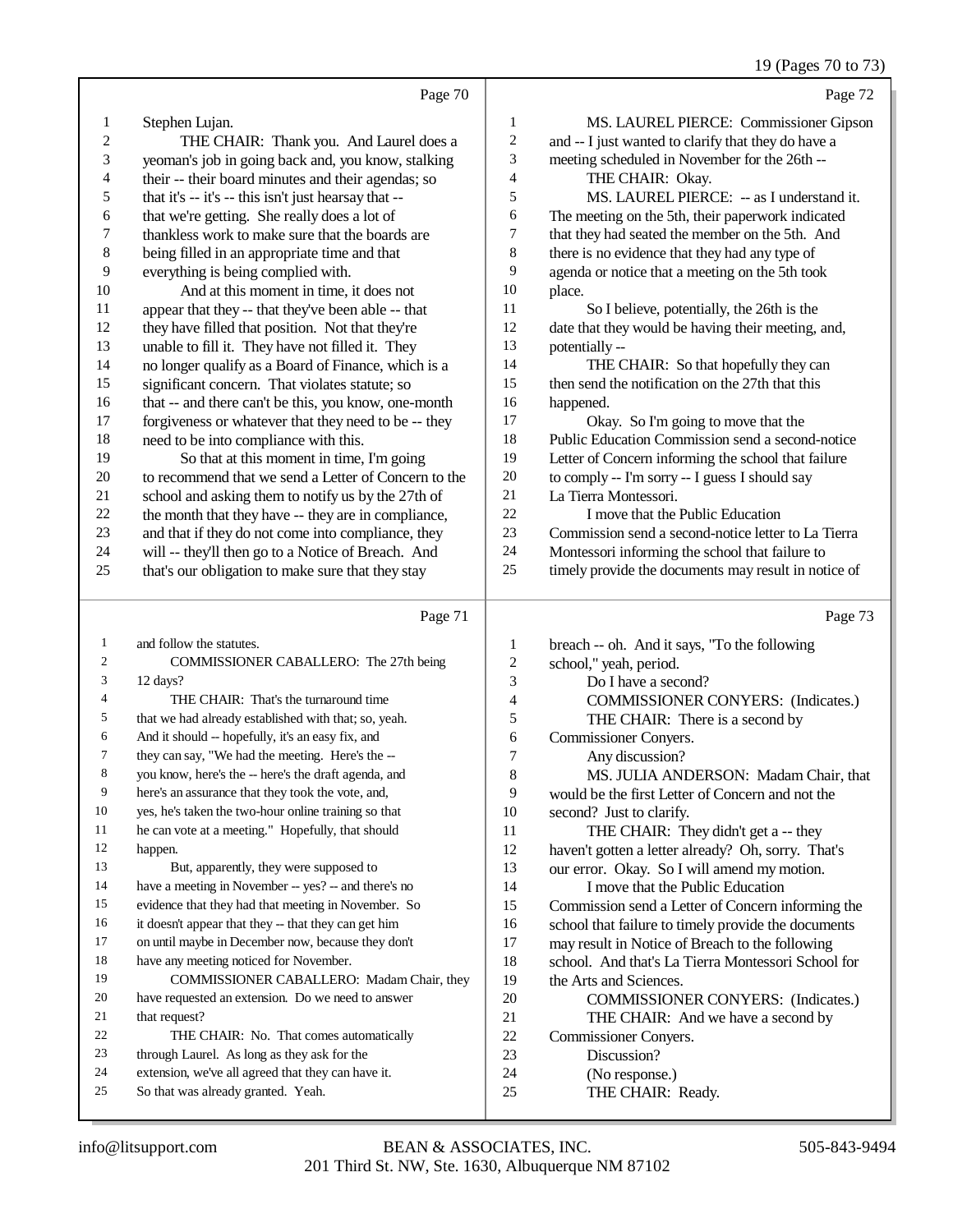## 20 (Pages 74 to 77)

|              | Page 74                                                                                    |                | Page 76                                                                             |
|--------------|--------------------------------------------------------------------------------------------|----------------|-------------------------------------------------------------------------------------|
| 1            | <b>COMMISSIONER ARMBRUSTER: Commissioner</b>                                               | 1              | as a result of a newspaper article, actually, from                                  |
| 2            | Crone?                                                                                     | $\overline{c}$ | the Santa Fe New Mexican discussing a settlement                                    |
| 3            | <b>COMMISSIONER CRONE: Yes.</b>                                                            | 3              | that Turquoise Trail had made with Santa Fe school                                  |
| 4            | <b>COMMISSIONER ARMBRUSTER: Commissioner</b>                                               | 4              | district.                                                                           |
| 5            | Conyers?                                                                                   | 5              | There's been that ongoing issue with their                                          |
| 6            | COMMISSIONER CONYERS: Yes.                                                                 | 6              | building, and Santa Fe was not going to renew the                                   |
| 7            | <b>COMMISSIONER ARMBRUSTER: Commissioner</b>                                               | 7              | lease. And the E-Occupancy is related to the other                                  |
| 8            | Toulouse?                                                                                  | 8              | portion of growing into that new facility. Yes. So                                  |
| 9            | <b>COMMISSIONER TOULOUSE: Yes.</b>                                                         | 9              | the E-Occupancy doesn't relate to the building that                                 |
| 10           | <b>COMMISSIONER ARMBRUSTER: Commissioner</b>                                               | 10             | they've made the agreement with with Santa Fe. It's                                 |
| 11           | Armbruster votes "Yes."                                                                    | 11             | a separate issue.                                                                   |
| 12           | <b>Commissioner Peralta?</b>                                                               | 12             | So the concern that was raised via the                                              |
| 13           | <b>COMMISSIONER PERALTA: Yes.</b>                                                          | 13             | article was that there -- there was a preference                                    |
| 14           | <b>COMMISSIONER ARMBRUSTER: Commissioner</b>                                               | 14             | agreement made with Santa Fe school district that --                                |
| 15           | Caballero?                                                                                 | 15             | and I need to word this correctly -- that if -- if                                  |
| 16           | COMMISSIONER CABALLERO: Yes.                                                               | 16             | there was a lottery, that there would be preference                                 |
| 17           | <b>COMMISSIONER ARMBRUSTER: Commissioner</b>                                               | 17             | given to a certain portion of the district.                                         |
| 18           | Ruiz?                                                                                      | 18             | COMMISSIONER ARMBRUSTER: But that they                                              |
| 19           | <b>COMMISSIONER RUIZ: Yes.</b>                                                             | 19             | would serve if they were a traditional public                                       |
| 20           | <b>COMMISSIONER ARMBRUSTER: Commissioner</b>                                               | 20             | school.                                                                             |
| 21           | Gipson?                                                                                    | 21             | THE CHAIR: That there would have to be a                                            |
| 22           | THE CHAIR: Yes.                                                                            | $22\,$         | preference to that particular area, not just an open                                |
| 23           | COMMISSIONER ARMBRUSTER: An eight-to-zero                                                  | 23             | enrollment.                                                                         |
| 24           | vote. Passes.                                                                              | 24             | COMMISSIONER ARMBRUSTER: Yeah, to the --                                            |
| 25           | THE CHAIR: Okay. We are on to Turquoise                                                    | 25             | I thought it was to the area that the school would                                  |
|              | Page 75                                                                                    |                | Page 77                                                                             |
| $\mathbf{1}$ | Trail, No. -- yes? You don't have anything else?                                           | 1              |                                                                                     |
|              |                                                                                            |                |                                                                                     |
| 2            |                                                                                            | $\overline{c}$ | serve based on its location. No?                                                    |
| 3            | I'm sorry.                                                                                 | 3              | THE CHAIR: No. And I apologize. We're                                               |
| 4            | MS. JULIA ANDERSON: No. The only thing I                                                   | $\overline{4}$ | just trying to get the right wording so that                                        |
| 5            | did want to add was that the new principal at                                              | 5              | we're -- I don't think it's in -- is it in here?                                    |
| 6            | New Mexico Connections Academy is Elisa Bohannon.<br>THE CHAIR: That name sounds familiar. | 6              | COMMISSIONER ARMBRUSTER: Maybe he knows.<br>FROM THE FLOOR: Madam Chair, members of |
| 7            |                                                                                            | 7              |                                                                                     |
| 8            | Does the name sound familiar?<br>COMMISSIONER TOULOUSE: I think so.                        | 8              | the Commission, I'm happy to try to answer any<br>questions.                        |
| 9            | THE CHAIR: Yeah, I think so. I don't                                                       | 9              | COMMISSIONER ARMBRUSTER: Do you know the                                            |
| 10           | know.                                                                                      | 10             | answer to that?                                                                     |
| 11           | MS. JULIA ANDERSON: And nothing further,                                                   | 11             | FROM THE FLOOR: Madam --                                                            |
| 12           | Madam Chair.                                                                               | 12             | (Chair consults with counsel.)                                                      |
| 13           | THE CHAIR: We are on to Item No. 7, which                                                  | 13             | THE CHAIR: So if the Commissioners go to                                            |
| 14           | is Discussion and Possible Action on Turquoise Trail                                       | 14             | Tab 7, and the -- and there are a number of yellow                                  |
| 15           | Enrollment Preference, Enrollment Cap, and                                                 | 15             | dividing papers. But the very last -- so almost to                                  |
| 16           | E-Occupancy.                                                                               | 16             | Tab 8, that very last section, the document that is                                 |
| 17           | And I do not believe there is anyone from                                                  | 17             | titled Memorandum of Understanding. And if you look                                 |
| 18           | Turquoise -- oh, I'm sorry. I didn't see you.                                              | 18             | to Page 2 of 9, under Covenants and Conditions,                                     |
| 19           | Sorry.                                                                                     | 19             | there is a -- this is part of that MOU, that, "The                                  |
| 20           | So if you want to come forward? Good                                                       | 20             | Governing Body will revise, adopt, and implement its                                |
| 21           | afternoon.                                                                                 | 21             | lottery admissions policy to grant enrollment                                       |
| 22           | FROM THE FLOOR: Good afternoon,                                                            | 22             | preferences as follows:"                                                            |
| 23           | Madam Chair.                                                                               | $23\,$         | And if you go down to the third item, the                                           |
| 24<br>25     | THE CHAIR: So just so that the<br>Commissioners are aware, this discussion came about      | $24\,$<br>25   | concern is that that violates the statute.<br>COMMISSIONER CABALLERO: Can we be     |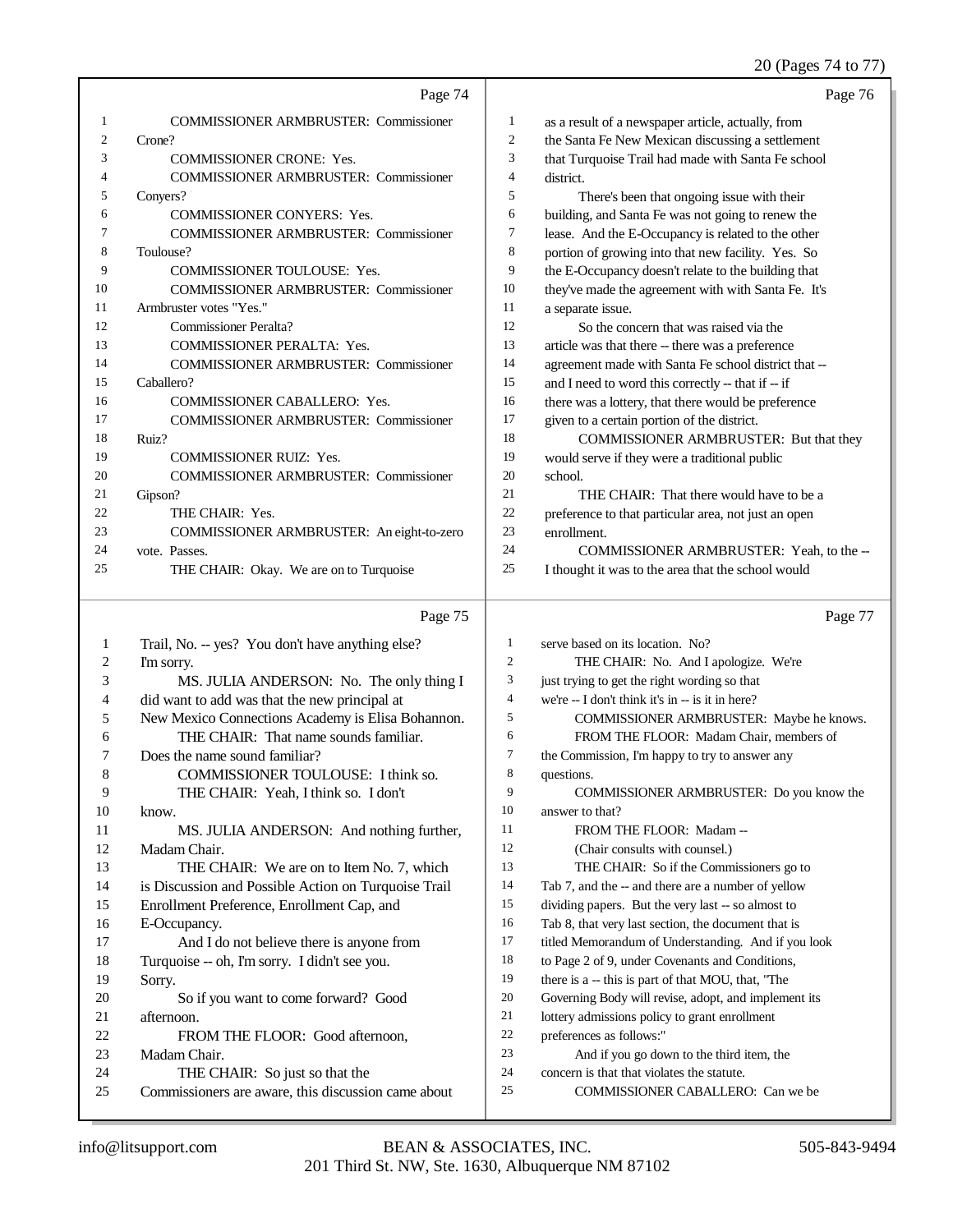## 21 (Pages 78 to 81)

|              |                                                      |                          | $21$ (1 ages 70 to 01)                               |
|--------------|------------------------------------------------------|--------------------------|------------------------------------------------------|
|              | Page 78                                              |                          | Page 80                                              |
| $\mathbf{1}$ | provided with that?                                  | $\mathbf{1}$             | statutorily on boundaries is clear or it's up in the |
| 2            | MS. AMI JAEGER: I'm sorry. I didn't hear             | $\overline{c}$           | air. If it's up in the air, it's an accommodation    |
| 3            | you.                                                 | 3                        | by the school district and the charter school, I     |
| 4            | THE CHAIR: Can you -- you want the                   | $\overline{4}$           | don't know if there's a way out.                     |
| 5            | statute?                                             | 5                        | That's all I'm saying. But I don't know,             |
| 6            | COMMISSIONER CABALLERO: Right.                       | 6                        | Madam Chair. I'm very limited in my experience.      |
| 7            | MS. AMI JAEGER: Oh, okay.                            | 7                        | THE CHAIR: Right. We think it's pretty               |
| 8            | (A discussion was held off the record.)              | 8                        | clear that they -- that they can't do this. And      |
| 9            | MS. AMI JAEGER: I can tell you -- let me             | 9                        | I'll certainly let Ami address that. Because they    |
| 10           | look for the statute. But it's -- the schools may    | 10                       | are a -- they are a State-chartered charter school,  |
| 11           | set up a preference for siblings. You know, they     | 11                       | it does become an issue for us.                      |
| 12           | have a preference for students that are already      | 12                       | MS. AMI JAEGER: So, Commissioners -- and             |
| 13           | enrolled, they can come back, and for siblings. So   | 13                       | Commissioner Caballero, the statutory reference is   |
| 14           | the concern is that the MOU goes beyond that and     | 14                       | 22-8B-4.1.                                           |
| 15           | creates yet an additional enrollment preference by   | 15                       | COMMISSIONER CABALLERO: Again, please?               |
| 16           | looking at an attendance area boundary and giving    | 16                       | MS. AMI JAEGER: So it's 22-8B, as in                 |
| 17           | that as another -- as another preference.            | 17                       | "Boy," 4.1. And it's sub-(b) as in "boy."            |
| 18           | And that goes -- I think -- it's up for              | 18                       | So it says, "A charter school shall give             |
| 19           | the Commission to consider if that's a problem or    | 19                       | enrollment preference to, 1, students who have been  |
| 20           | not.                                                 | 20                       | admitted to the charter school through an            |
| 21           | COMMISSIONER CABALLERO: I think it's an              | 21                       | appropriate admission process and remain in          |
| 22           | enrollment restriction. If they're giving            | $22\,$                   | attendance through subsequent grades; and, 2,        |
| 23           | boundaries other than -- so I don't know if the      | 23                       | siblings of students already admitted to or          |
| 24           | statute allows -- I know we had a charter school     | 24                       | attending the same charter school," period.          |
| 25           | that talked about their target area and then went -- | 25                       | There are no other statutory                         |
|              | Page 79                                              |                          | Page 81                                              |
| $\mathbf{1}$ | they did a statewide recruitment. And that school    | 1                        | considerations for providing an enrollment           |
| 2            | is no longer with us. And I wasn't sure how that     | $\overline{c}$           | preference.                                          |
| 3            | could be curtailed if -- if we had to.               | 3                        | THE CHAIR: So now that we've dug into the            |
| 4            | And so my question is what is the clarity            | $\overline{\mathcal{L}}$ | woods on that, if you -- would you like to see the   |
| 5            | of -- once a charter school -- and Madam Chair may   | 5                        | statute?                                             |
| 6            | know this -- once a charter school gets chartered,   | 6                        | COMMISSIONER CABALLERO: I was given the              |
| 7            | they cannot be restricted to anybody that --         | 7                        | opportunity to read it, and I read it. Thank you.    |
| 8            | THE CHAIR: Correct. As long as --                    | 8                        | THE CHAIR: Okay. Thanks. Okay. Sorry.                |
| 9            | because most of them don't provide transportation.   | 9                        | MR. FLOYD TRUJILLO: Madam Chair and                  |
| 10           | As long as a parent is willing to bring their child  | 10                       | members of the Commission, my name is Floyd J.       |
| 11           | to the school, there are no enrollment restrictions  | 11                       | Trujillo. I'm president of the Turquoise Trail       |
| 12           | by geographic boundaries, outside of the school      | 12                       | Charter School Governance Council. I am happy to     |
| 13           | district.                                            | 13                       | answer any questions.                                |
| 14           | COMMISSIONER CABALLERO: So -- so then my             | 14                       | The background I can give you is that, as            |
| 15           | question is, is there language in the statutes that  | 15                       | the Commission is aware, the district had sent a --  |
| 16           | talk about that? Because this seems to me as a       | 16                       | what amounted to an eviction notice for the school   |
| 17           | restriction.                                         | 17                       | in ordering us not to be allowed into the facility   |
| 18           | THE CHAIR: Right.                                    | 18                       | after 2021.                                          |
| 19           | COMMISSIONER CABALLERO: And is that -- if            | 19                       | We proposed a mediation, which we did                |
| 20           | this restriction is contrary to -- to precise        | $20\,$                   | attend with the district. The primary issue for the  |
| 21           | language to that, if not -- I'm looking at this, and | 21                       | district was overcrowding on the south side with     |
|              |                                                      | $22\,$                   | students that were unable to get into Turquoise      |
| 22           | it says that the parties agree that a legislative    |                          |                                                      |
| 23           | amendment should be seeked or not -- or go to court  | 23                       | Trail because of the lottery and because of the      |
| 24           | to get -- you know, get it -- fix it.                | 24                       | enrollment cap.                                      |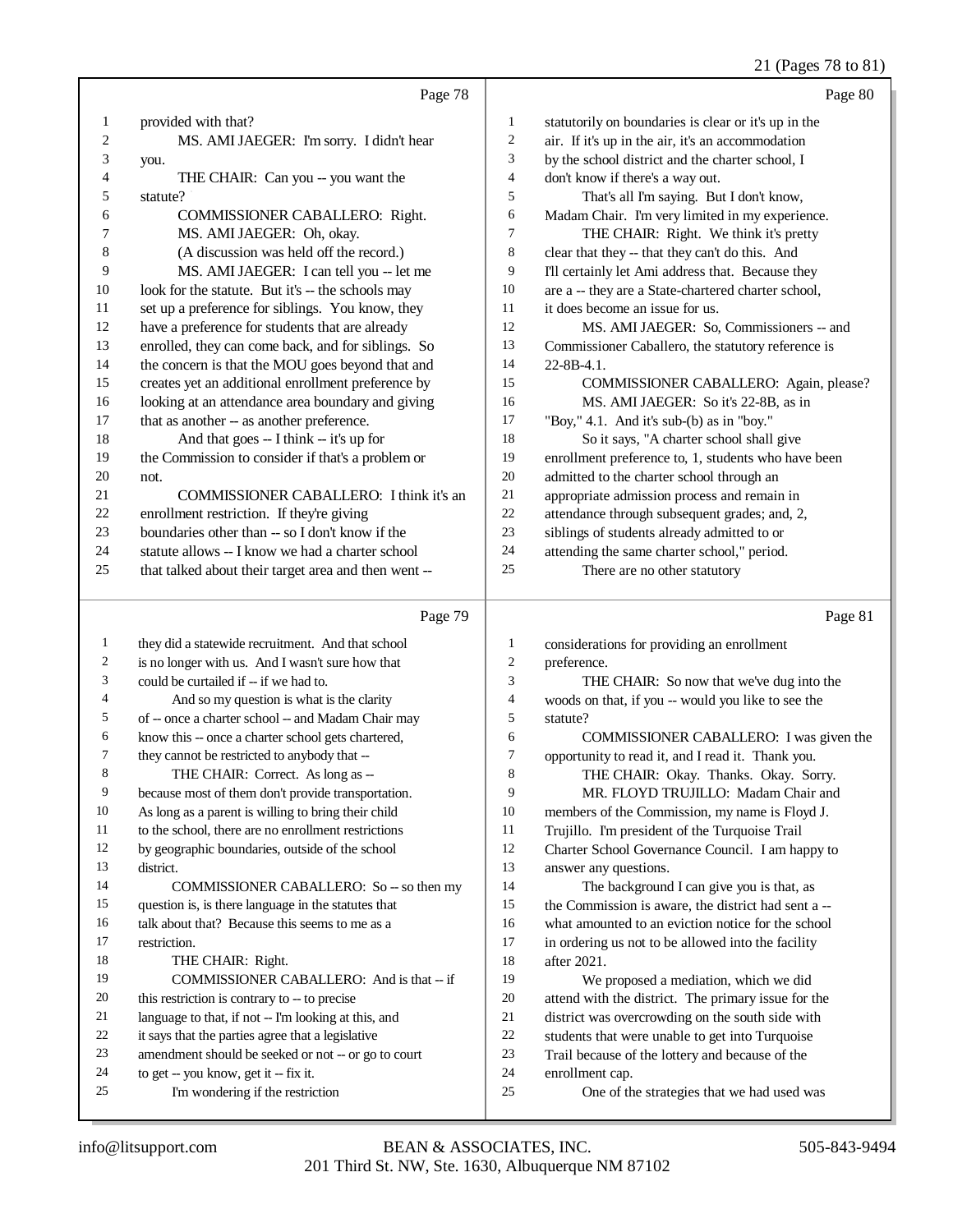|                         |                                                      |                | 22 (Pages 82 to 85)                                  |
|-------------------------|------------------------------------------------------|----------------|------------------------------------------------------|
|                         | Page 82                                              |                | Page 84                                              |
| 1                       | to request a -- an enrollment increase, which we     | 1              | E-Occupancy issue with the other property.           |
| $\overline{\mathbf{c}}$ | did. However, during the mediation, the proposal     | $\overline{c}$ | COMMISSIONER CABALLERO: Oh, okay;                    |
| 3                       | was that in order to comply with the statute, we --  | 3              | because --                                           |
| 4                       | and as the MOU states, we do give the first two      | 4              | THE CHAIR: And the enrollment cap.                   |
| 5                       | statutory preferences in that order, the current     | 5              | <b>COMMISSIONER CABALLERO: -- I truly</b>            |
| 6                       | students followed by sibling preference, and         | 6              | believe that we've got -- in this issue, we've got   |
| 7                       | we've -- we're simply adding a third.                | 7              | to give their attorneys, the district, and the       |
| $\,$ 8 $\,$             | Again, the issue would then -- if there              | 8              | school attorney and our attorney, a chance to -- to  |
| 9                       | was no long -- well, let me stop there.              | 9              | go over what all of this means. I -- I, personally,  |
| 10                      | THE CHAIR: See, that's where we have the             | 10             | don't think it's clear-cut that -- that -- what our  |
| 11                      | issue, that I understand you've done 1 and 2, which  | 11             | position is, is -- is that clear; because knowing    |
| 12                      | we have no problem with. But as a State charter,     | 12             | the law and how it -- it's interpreted or            |
| 13                      | you're making an agreement with an entity that       | 13             | misinterpreted, we've gone through a lot of          |
| 14                      | violates the law. That violates the law.             | 14             | decisions, and we get overturned, and I look, and    |
| 15                      | Whether that ends up being, "Well, you               | 15             | it's -- "Ah, I didn't see that. Dang." And we get    |
| 16                      | know, odds are we're not going to have to do that,   | 16             | overturned.                                          |
| 17                      | because that's No. 3," you -- it viol- -- it         | 17             | So I think that we need to give -- that's            |
| 18                      | violates statute to -- to agree to that preference.  | 18             | my position. I think we need to give the lawyers     |
| 19                      | And where do we go with this if another school says, | 19             | some time to review this. And if it goes nowhere,    |
| 20                      | "Oh, we tried to get this building. And the only     | $20\,$         | then we come back here and we go with what we        |
| 21                      | way the district was going to lease us this building | 21             | believe and let the district and the charter school  |
| $22\,$                  | was if we made this agreement that we're going to    | $22\,$         | appeal us. But at least we give -- give that         |
| 23                      | give preference to this part of the district, and we | 23             | opportunity to review the law -- I'm not quite sure  |
| 24                      | say, "Oh, that's okay"?                              | 24             | it's that clear-cut -- and then we deal with the     |
| 25                      | You know, we don't have the ability to               | 25             | rest, the other issues, the occupancy and everything |
|                         | Page 83                                              |                | Page 85                                              |
| $\mathbf{1}$            | allow an entity to violate the statute. We don't.    | $\mathbf{1}$   | else.                                                |
| 2                       | MR. FLOYD TRUJILLO: Madam Chair, the                 | $\overline{c}$ | THE CHAIR: Oh. I'm sorry.                            |
| 3                       | legal counsel, both ours as well as the district,    | 3              | COMMISSIONER TOULOUSE: Madam Chair, I                |
| 4                       | has weighed in. And the opinion is that it does not  | $\overline{4}$ | don't see where, however the law is written,         |
| 5                       | violate statute.                                     | 5              | anybody, whether it's the school district, the       |
| 6                       | THE CHAIR: And I'm going to tell you that            | 6              | charter school, or us, can add something into the    |
| 7                       | our legal counsel has weighed in. And, obviously,    | 7              | law.                                                 |
| 8                       | that's not the opinion our legal counsel has. So     | 8              | Now, I don't -- I don't read that as                 |
| 9                       | that's -- you know, that's the concern. And it's     | 9              | ambiguous. I suppose you could. But it doesn't       |
| 10                      | unfortunate that, once again, there wasn't an        | 10             | say, you know, that there's anywhere that there's    |
| 11                      | attempt to reach out to the PEC's legal counsel      | 11             | room to wiggle on that one. It says, "These are the  |
| 12                      | when -- I know we're not a party to the MOU.         | 12             | exceptions -- you know, these are the exceptions you |
| 13                      | But if there's a concern -- and I'm                  | 13             | make."                                               |
| 14                      | guessing that that was a fabric of the conversation. | 14             | And I think if we allow this without at              |
| 15                      | If you're saying the school district doesn't believe | 15             | least requesting some additional legal work on it,   |
| 16                      | it violates the statute, and your legal counsel, it  | 16             | that we're opening the door for all kinds of other   |
| 17                      | had to be a fabric of the conversation when this MOU | 17             | interpretations of the law to start coming through   |
| 18                      | was being drafted. So why there wasn't a reach-out   | 18             | on schools. And I would have a real concern that     |
| 19                      | to the PEC to say, "You know, what do you think?"    | 19             | this is adding a whole section into that part of the |

- this is adding a whole section into that part of the law. And I don't think that we're allowed to do
	-
	- 21 that, that no one is allowed to do that.<br>22 And so I think we -- I mean. I do
	- 22 And so I think we -- I mean, I don't know<br>23 whether this is one for an Attorney's General's whether this is one for an Attorney's General's
	- 24 opinion, whether it's one we want to go to court on.<br>25 I'd rather ask the Attorney General first and have
	- I'd rather ask the Attorney General first and have

That's -- that's truly the concern.

we are concerned about?

22 this the -- the only issue or the primary issue that

24 THE CHAIR: No. There's -- I identified three other areas in that. But there's also an

COMMISSIONER CABALLERO: Madam Chair, is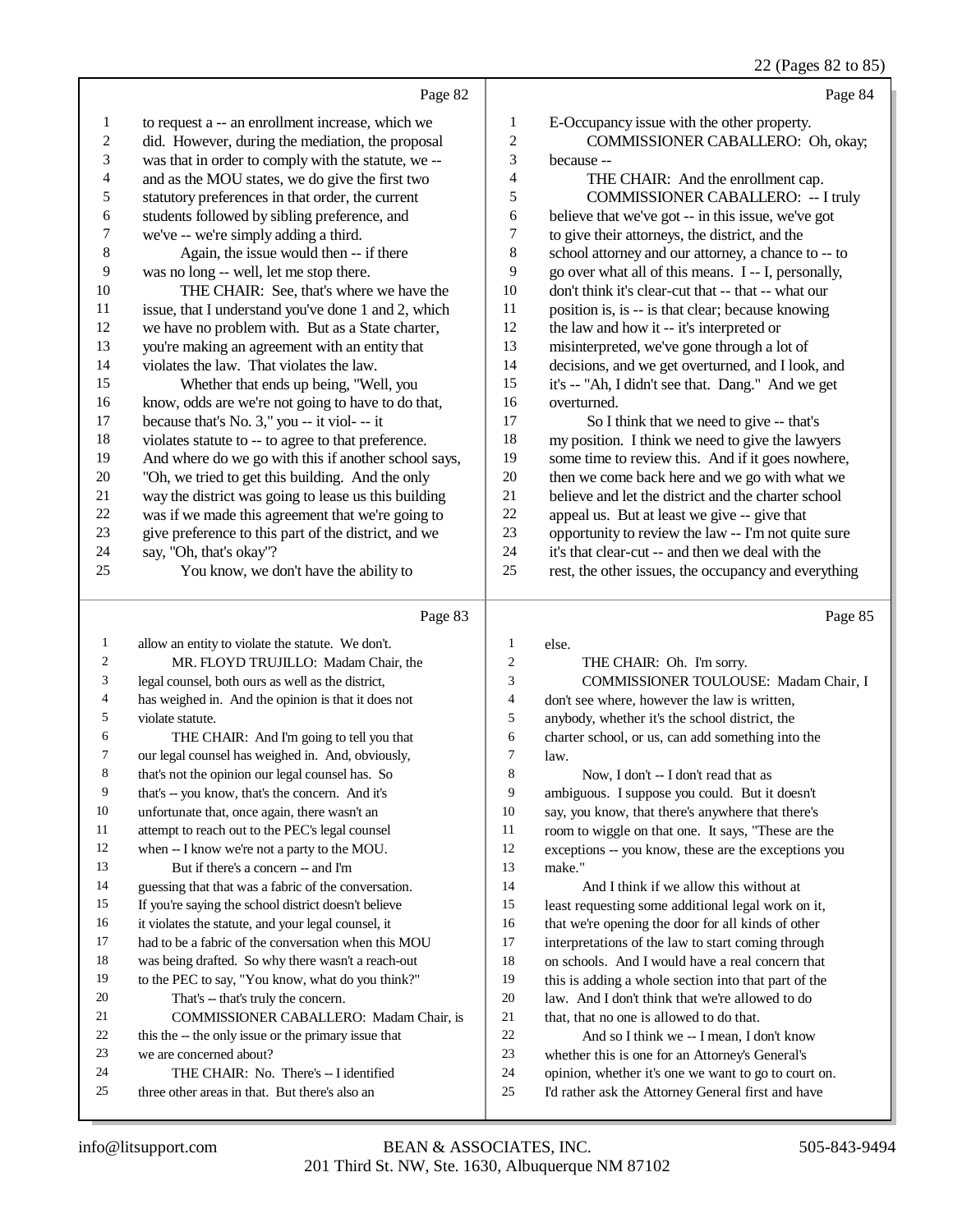## 23 (Pages 86 to 89)

|                         |                                                      |        | $23$ (1 ages 60 to 67)                               |
|-------------------------|------------------------------------------------------|--------|------------------------------------------------------|
|                         | Page 86                                              |        | Page 88                                              |
| 1                       | them look at the law.                                | 1      | else, it's a safety issue that we need to be assured |
| 2                       | But I just -- I don't see where we can               | 2      | that that school is in a safe building.              |
| 3                       | allow a -- an addition to the law. If we did, other  | 3      | And it's -- and it's not just, "Well, it             |
| 4                       | schools would want it for other areas.               | 4      | has been, so it is."                                 |
| 5                       | THE CHAIR: Right. And I -- and if we go              | 5      | That can't be -- because our statutory               |
| 6                       | into, briefly, the enrollment issue, I think there's | 6      | requirement is that we have verification. And        |
| 7                       | a couple of concerns. Because in the MOU, it         | 7      | Commissioner Peralta does yeoman's work on PSFA with |
| 8                       | mentions that there might be combined fifth and      | 8      | that, that we have verification. And we can't        |
| 9                       | sixth grades, which we have concerns over, that      | 9      | accept, "Well, it has been in the past, so it'll     |
| 10                      | there's -- you know, there's an agreement to do      | 10     | continue to be so," because we don't have the        |
| 11                      | that. And that's not part of any education plan      | 11     | documentation of that.                               |
| 12                      | that's in your contract at this point in time, that  | 12     | MR. FLOYD TRUJILLO: Madam Chair, members             |
| 13                      | you're going to have combined grades. And that is    | 13     | of the Commission, fully understand. We are          |
| 14                      | there in the MOU. So that is a little bit of a       | 14     | working, as I said, to get the appropriate copy of   |
| 15                      | concern to me.                                       | 15     | the certificate.                                     |
| 16                      | And if you want to address any part of the           | 16     | We do take this very, very seriously.                |
| 17                      | enrollment, you can, that enrollment cap.            | 17     | Our -- I do have copies, if the Commission would     |
| 18                      | MR. FLOYD TRUJILLO: Madam Chair, I don't             | 18     | like, of the latest fire marshal inspection, which   |
| 19                      | have anything to add.                                | 19     | was conducted in August, and does state that the     |
| 20                      | THE CHAIR: Okay. E-Occupancy. There's                | 20     | building is E-Occupancy. That is what he based his   |
| 21                      | not E-Occupancy for -- and I don't know how you're   | 21     | inspection on. I have copies of this, if the         |
| 22                      | referencing that piece.                              | 22     | Commission would like.                               |
| 23                      | MR. FLOYD TRUJILLO: Madam Chair, members             | 23     | THE CHAIR: Okay. So my understanding                 |
| 24                      | of the Commission, I believe you're referring to the | 24     | from this MOU is that the statement in here is that  |
| 25                      | Del Sol, where we currently have our                 | 25     | for the $20 - 19 - 20 - 20$ school year, plans to    |
|                         |                                                      |        |                                                      |
|                         | Page 87                                              |        | Page 89                                              |
| $\mathbf{1}$            | seventh-graders. It is our understanding that there  | 1      | expand by an additional 250 students. Is that above  |
| $\overline{\mathbf{c}}$ | is E-Occupancy. We've been unable to find the        | 2      | and beyond the cap you currently have?               |
| 3                       | certificate. We've reached out to PSFA, CID, the     | 3      | MR. FLOYD TRUJILLO: Madam Chair, we have             |
| 4                       | original architects that we were working with to get | 4      | no intention of going above the current enrollment   |
| 5                       | the certificate itself. The building was built       | 5      | cap.                                                 |
| 6                       | as -- and it has housed schools in the past. Girls,  | 6      | THE CHAIR: Okay. So this isn't -- okay.              |
| 7                       | Inc. was there prior to the Boys and Girls Club.     | 7      | All right. Okay.                                     |
| $\,8\,$                 | I have contacted CID. They have stated               | 8      | So my question is, at this moment in time,           |
| 9                       | that they do not maintain records for as far back as | 9      | does the Commission wish to send a letter -- send a  |
| 10                      | we need.                                             | 10     | Letter of Concern to the school notifying them       |
| 11                      | I have also met with CID and had them                | 11     | that -- I'm going to, I guess, refer to our attorney |
| 12                      | begin the process of either reissuing the            | 12     | at this point in time to see whether she feels that  |
| 13                      | certificate or doing whatever is necessary to create | 13     | Commissioner Toulouse's comment about getting an     |
| 14                      | a new one.                                           | 14     | opinion regarding the Attorney General is            |
| 15                      | THE CHAIR: Right. So you need to                     | 15     | appropriate, or simply a Letter of Concern outlining |
| 16                      | understand that from our perspective, it doesn't     | 16     | our two issues. I think the enrollment cap has been  |
| 17                      | have E-Occupancy. Without that -- without that       | 17     | satisfied, but that the E-Occupancy and the          |
| 18                      | record to say, "Well, it's our understanding that it | $18\,$ | preference concern needs to be addressed and         |
| 19                      | has it," it doesn't.                                 | 19     | satisfied to us.                                     |
|                         |                                                      |        |                                                      |

- 20 And we have two Commissioners here that<br>21 sit on NMPSIA. And I have had this overarching 21 sit on NMPSIA. And I have had this overarching<br>22 discussion with a number of schools at the
- 22 discussion with a number of schools at the<br>23 conference on Friday, that it's not just a pet
- 23 conference on Friday, that it's not just a petty<br>24 paperwork issue that you can't show that you
- 24 paperwork issue that you can't show that you have<br>25 E-Occupancy: it's an insurance issue, and, above a
- E-Occupancy; it's an insurance issue, and, above all

 MS. AMI JAEGER: Commissioner Toulouse, 21 what would we be asking the Attorney General to<br>22 opine on? What was your basis of it?

interpreted to add something. And I don't know

COMMISSIONER TOULOUSE: Whether the

22 opine on? What was your basis of it?<br>23 COMMISSIONER TOULOUSI

24 statute is sufficiently open that it could be<br>25 interpreted to add something. And I don't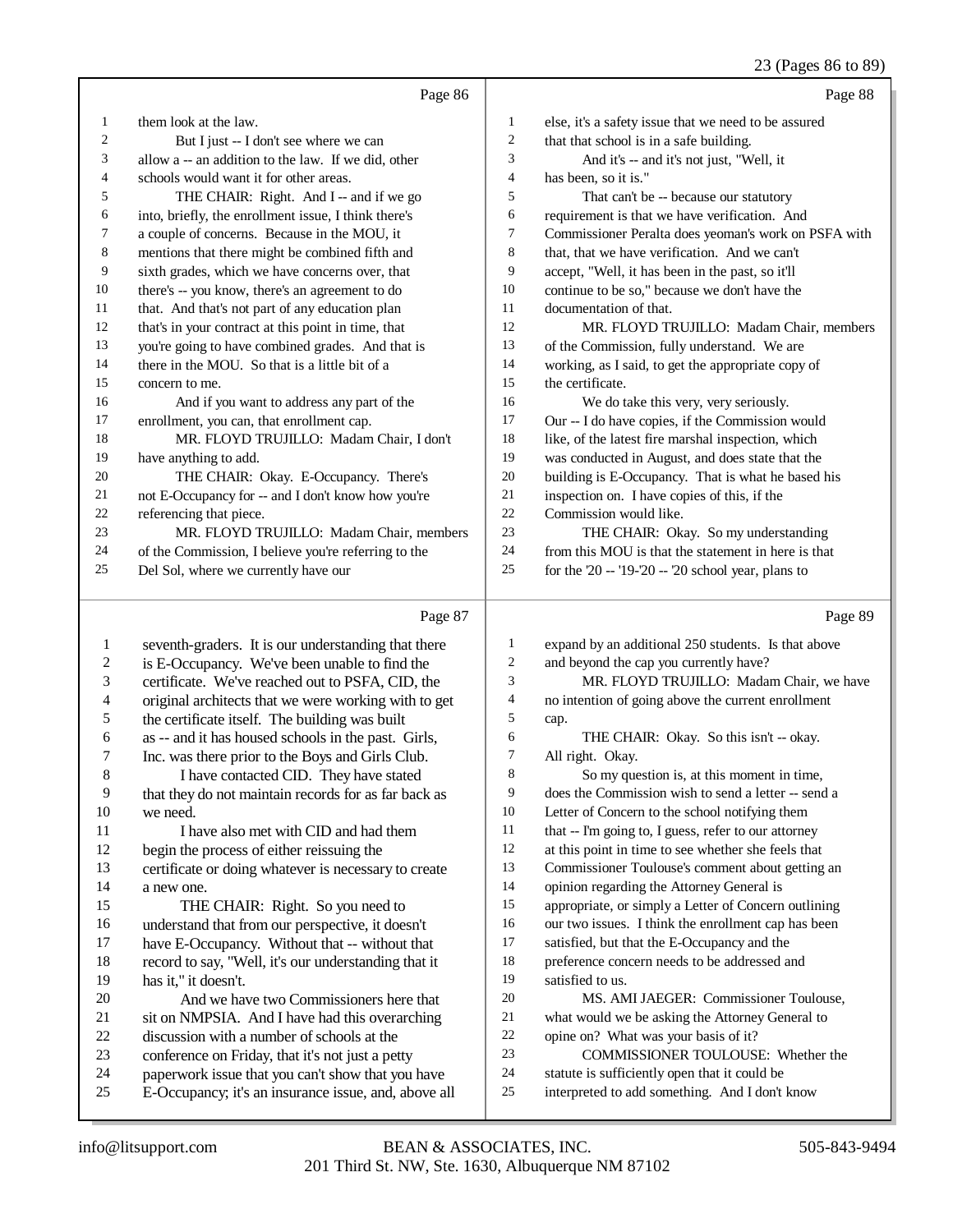24 (Pages 90 to 93)

|              | Page 90                                                                                                  |                          | Page 92                                                                                             |
|--------------|----------------------------------------------------------------------------------------------------------|--------------------------|-----------------------------------------------------------------------------------------------------|
| $\mathbf{1}$ | whether that's an appropriate one or not. But it                                                         | 1                        | their lotteries.                                                                                    |
| 2            | seems like if we have any place to go before going                                                       | 2                        | Now, to me, this gives somebody an opening                                                          |
| 3            | into the district court, that might be what I would                                                      | 3                        | to say, "Okay, they can do this; then we can also                                                   |
| 4            | do; but whether there is room in that part of the                                                        | 4                        | begin to decide who we're going to let go through                                                   |
| 5            | statute to allow an interpretation different than                                                        | 5                        | our lottery."                                                                                       |
| 6            | what we're making.                                                                                       | 6                        | I just see that door really coming open.                                                            |
| 7            | And, again, that's why I said I don't know                                                               | 7                        | And I just -- again, my interests in this,                                                          |
| 8            | if that would be appropriate. That would be my only                                                      | 8                        | officially, only go through December 31st. But                                                      |
| 9            | other discussion. I know it's -- we don't                                                                | 9                        | unofficially, they're going to go on for years and                                                  |
| 10           | necessarily have that good a track record with the                                                       | 10                       | years and years. And I don't want to see this. But                                                  |
| 11           | district court around here.                                                                              | 11                       | I can't make any statement or do any votes on my own                                                |
| 12           | MS. AMI JAEGER: I mean, it's -- well,                                                                    | 12                       | that would take me after December 31st.                                                             |
| 13           | it's a good suggestion. I mean, you know, part of                                                        | 13                       | So I feel like in some ways that gives me                                                           |
| 14           | the purpose was to be able to brief the                                                                  | 14                       | a little more freedom to discuss some things that I                                                 |
| 15           | Commissioners on this issue. We needed to be able                                                        | 15                       | can see happening. I mean, I could name them for                                                    |
| 16           | to brief the Commissioners in an open meeting and                                                        | 16                       | you, but I won't. But I'm sure you folks too could                                                  |
| 17           | have this kind of a discussion.                                                                          | 17                       | see the ones right away who would jump on this and                                                  |
| 18           | It wasn't that I anticipated litigation or                                                               | 18                       | say, "I don't need to be so underhanded on my                                                       |
| 19<br>20     | I didn't anticipate any particular response. But I<br>really felt the Commissioners needed to be briefed | 19<br>$20\,$             | lottery manipulation anymore. We want this kind of                                                  |
| 21           | and have a discussion about what they thought would                                                      | 21                       | students, or students from this neighborhood or that                                                |
| 22           | be the next best step.                                                                                   | 22                       | neighborhood. Good. They can do it here; then the                                                   |
| 23           | COMMISSIONER TOULOUSE: Well -- and I'm                                                                   | 23                       | door is open."<br>You can't close that door once it's open.                                         |
| 24           | wondering what the role of the Santa Fe Public                                                           | 24                       | And I don't like to see that.                                                                       |
| 25           | Schools is in this, because this school was                                                              | 25                       | MR. FLOYD TRUJILLO: Madam Chair --                                                                  |
|              |                                                                                                          |                          |                                                                                                     |
|              | Page 91                                                                                                  |                          | Page 93                                                                                             |
|              |                                                                                                          |                          |                                                                                                     |
|              |                                                                                                          |                          |                                                                                                     |
| 1            | originally chartered as one of the early ones and                                                        | 1                        | Madam Chair, Commissioner Toulouse, I'm sure this                                                   |
| 2            | under Santa Fe Public Schools and came to us more                                                        | 2                        | was not an attempt at manipulation. This was an                                                     |
| 3            | recently, if the school district still considers                                                         | 3                        | attempt at collaboration with the district to assist                                                |
| 4            | they have more ownership here, maybe, than we think                                                      | $\overline{\mathcal{A}}$ | them with the issues that they have in the                                                          |
| 5<br>6       | they do. And I think in this case, there needs to                                                        | 5                        | overcrowding of the south side of Santa Fe. This                                                    |
| 7            | be some discussion somewhere, too, as to really who                                                      | 6<br>7                   | was an attempt to collaborate and to work together                                                  |
|              | controls the school.                                                                                     |                          | to ensure that those students in the south side of                                                  |
| 8<br>9       | THE CHAIR: Well, they have ownership of                                                                  | 8<br>9                   | Santa Fe have the ability to attend a -- an<br>excellent school.                                    |
| 10           | the building.<br>COMMISSIONER TOULOUSE: No, I know that,                                                 | 10                       |                                                                                                     |
| 11           | but                                                                                                      | 11                       | Thank you.<br>THE CHAIR: But my question -- I'm sorry.                                              |
| 12           | THE CHAIR: That's the issue. That's the                                                                  | 12                       |                                                                                                     |
| 13           | big cookie they're dangling.                                                                             | 13                       | But my question is they do, because they're in<br>Santa Fe school district. So they have the option |
| 14           | COMMISSIONER TOULOUSE: But for them to                                                                   | 14                       | to get into that lottery. The issue is offering                                                     |
| 15           | make any other requirements beyond that, I -- I                                                          | 15                       | them -- granting them that preference violates the                                                  |
| 16           | don't know. I -- this is -- to me, though, if we                                                         | 16                       | statute that we're obligated to -- you know, I'm not                                                |
| 17           | let this go without some kind of looking at it and                                                       | 17                       | saying I don't want those kids to be able to go                                                     |
| 18           | getting it clarified, we're opening the door for                                                         | 18                       | there. But to be able -- but to deny students from                                                  |
| 19           | other schools to also expand things.                                                                     | 19                       | another area in preference of another, that --                                                      |
| 20           | And once you do that, there's somebody out                                                               | $20\,$                   | that's what we have a concern.                                                                      |
| 21           | there who's going to say, "Ah, okay, I want to do                                                        | $21\,$                   | And I understand -- I know you're between                                                           |
| 22           | this."                                                                                                   | $22\,$                   | a rock and a hard place. But so are we in terms of                                                  |
| 23           | We already have schools that I am sure are                                                               | 23                       | our ability to absolve you from having to follow the                                                |
| 24<br>25     | manipulating their lotteries, and we haven't had<br>people to go out and observe what they're doing at   | 24<br>$25\,$             | statute.<br>COMMISSIONER CABALLERO: Let -- let --                                                   |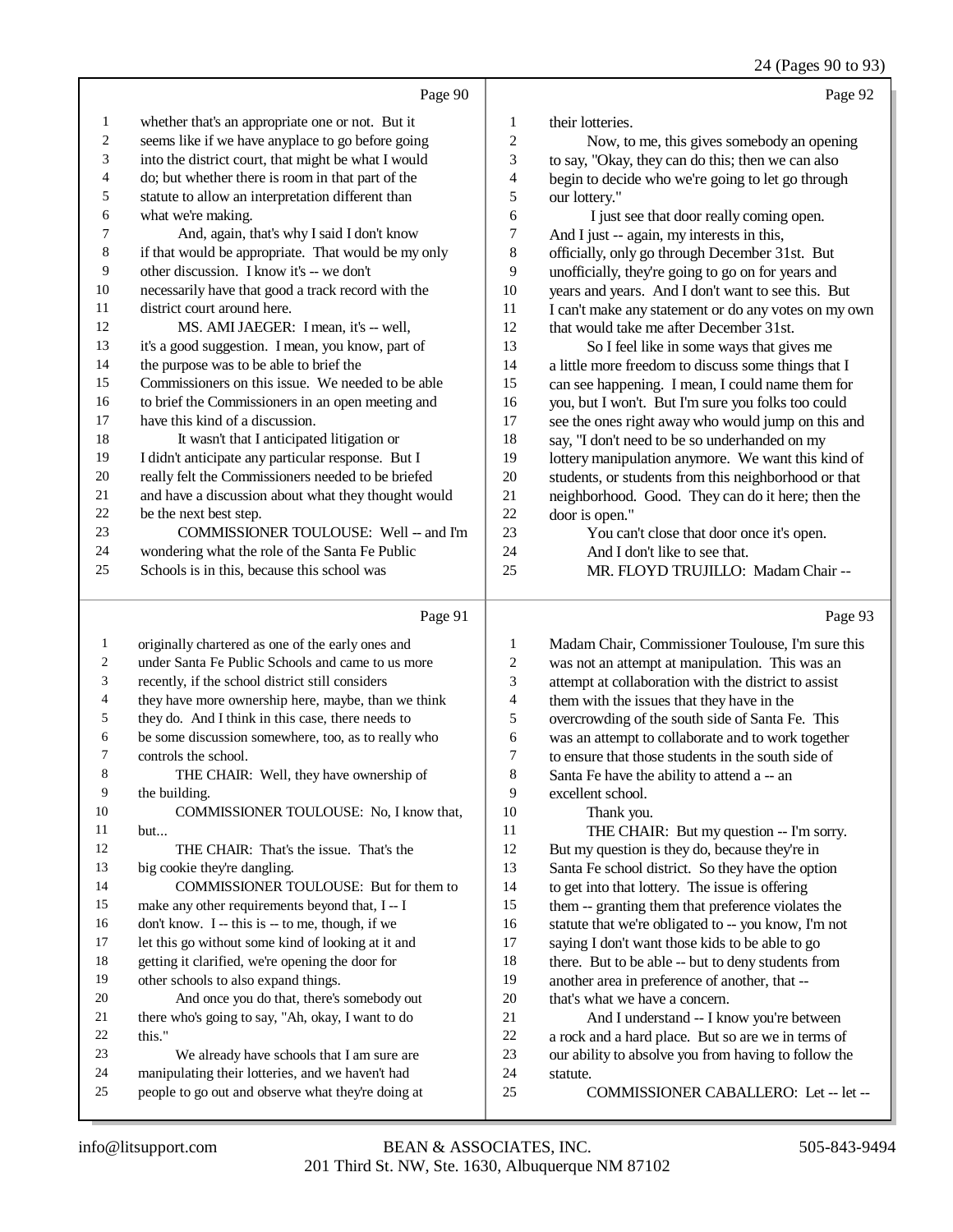## 25 (Pages 94 to 97)

|                          |                                                        |                | 25 (Fages 94 to 97)                                  |
|--------------------------|--------------------------------------------------------|----------------|------------------------------------------------------|
|                          | Page 94                                                |                | Page 96                                              |
| 1                        | Madam Chair -- and I'm having difficulty. And          | 1              | But I see Toulouse's proposition that                |
| $\sqrt{2}$               | that's why I propose that the attorneys talk to each   | $\overline{c}$ | maybe we need somebody -- or maybe we need to have a |
| $\mathfrak{Z}$           | other, see if they find why they're doing what         | 3              | discussion with the attorneys. And if that goes      |
| $\overline{\mathcal{L}}$ | they're doing.                                         | 4              | nowhere, we go to the Attorney General for           |
| 5                        | I see that -- that once you have a statute             | 5              | clarification. But -- but Toulouse is right. And     |
| 6                        | that says you cannot deny anybody enrollment, it's     | 6              | Madam Chair is right. It opens the door to a lot of  |
| $\boldsymbol{7}$         | pretty clear. And I can go back to my high school,     | 7              | stuff, and beginning with a lot of confusion and     |
| $\,$ $\,$                | where our -- the graduates are now going to war with   | 8              | we'll never see the end of it.                       |
| 9                        | the -- with the school district, because we put a      | 9              | THE CHAIR: And I can speak to the fact               |
| $10\,$                   | magnet school right next to the high school -- or      | 10             | that there is -- there are letters that go out --    |
| 11                       | for -- to have our Chicanitos go into medicine to      | 11             | fortunately, not often -- but there are letters that |
| 12                       | become doctors. There's not one person from            | 12             | go out because schools are violating enrollment      |
| 13                       | Jefferson High in that magnet high, not one, because   | 13             | pol- -- you know. So that's why we're having this    |
| 14                       | there's a -- there's an open enrollment, and           | 14             | discussion.                                          |
| 15                       | students cannot be denied from all over the            | 15             | So I will ask. Is it the will of the                 |
| 16                       | district.                                              | 16             | Commission that at this moment in time, we don't     |
| 17                       | And so there's a war now between those                 | 17             | move forward on anything, and we allow the attorneys |
| 18                       | students who our students hate -- and they hate the    | 18             | to -- and then we put it on the agenda for December  |
| 19                       | poor Chicanitos, and they don't get along, and they    | 19             | if there's not a satisfactory -- okay. All right.    |
| $20\,$                   | share a parking lot.                                   | 20             | I'm fine with that.                                  |
| 21                       | So I can relate to this whole idea of good             | 21             | COMMISSIONER ARMBRUSTER: I have a                    |
| $22\,$                   | intentions. And a lot of work went into doing the      | $22\,$         | question, Madam Chair.                               |
| 23                       | magnet school, a lot, a lot of work. Good              | 23             | THE CHAIR: Okay.                                     |
| 24                       | intentions and no discrimination stuff went into       | 24<br>25       | COMMISSIONER ARMBRUSTER: To -- well, do              |
| 25                       | that. And now it's somewhere else.                     |                | this one first. My understanding was that Santa Fe   |
|                          | Page 95                                                |                | Page 97                                              |
| $\mathbf{1}$             | And we go into a lot of discussions in --              | 1              | Public Schools was going to take back -- I guess is  |
| $\overline{\mathbf{c}}$  | by the community in saying, "We're targeting the       | $\overline{c}$ | the better -- the word -- the school, unless you all |
| 3                        | south side of Albuquerque, and we're targeting these   | 3              | came to an agreement. And -- which I've -- you       |
| $\overline{\mathcal{A}}$ | Chicanitos, and we're targeting these poor kids."      | $\overline{4}$ | know, I -- which means that you would close if they  |
| $\sqrt{5}$               | But we cannot deny anybody enrollment.                 | 5              | took back your school. You wouldn't be there, and    |
| 6                        | And so four or five years go down the                  | 6              | you would have to find another school in the middle  |
| 7                        | line, and you look at the enrollment, and it's not     | 7              | of Santa Fe where it's not so heavily populated.     |
| $\,8\,$                  | quite what you think.                                  | 8              | Does that sound right?                               |
| 9                        | Also, in little schools where they didn't              | 9              | MR. FLOYD TRUJILLO: Madam Chair,                     |
| $10\,$                   | think they were going to get impacted by a charter     | 10             | Commissioner Armbruster, that is correct. We were    |
| 11                       | school, all of a sudden, they lose a lot of their      | 11             | served with a notice. And the Santa Fe School Board  |
| 12                       | enrollment, and that public school is hurting.         | 12             | took formal action to not allow us to be in the      |
| 13                       | So I don't have the answer. I really                   | 13             | building after 2021.                                 |
| 14                       | don't. I'm -- I'm trying to learn where the middle     | 14             | COMMISSIONER ARMBRUSTER: Right. That's               |
| 15                       | line and where we find some solution. But when I       | 15             | what I understood. So I can see the issues on both   |
| 16                       | read the statute, I -- I saw that's -- the wording     | 16             | sides are crystal clear. You are opening Pandora's   |
| 17                       | is "open enrollment," and there's some preferences     | 17             | Box, for people that might not have the emergency    |
| 18                       | on specific issues. But is it -- is it a denial to     | 18             | issue that you have. And totally agree with          |
| 19                       | the school district to -- to have an attempt to        | 19             | Madam Chair and others who have expressed that       |
| $20\,$                   | service the students and a charter school to have an   | 20             | opinion; so -- which is one reason I guess I'm       |
| 21                       | attempt to comply with that need and come up with an   | $21\,$         | saying maybe it is an attorney thing that has to be  |
| 22                       | <b>IOU</b> that's contrary to an interpretation of the | 22             | worked out.                                          |

21 attempt to comply with that need and come up with an <br>22 IOU that's contrary to an interpretation of the 22 IOU that's contrary to an interpretation of the<br>
23 Ianguage? 23 language?<br>24 I don

- 24 I don't know. That's why I submitted my<br>25 proposal that the attorneys give it a try first.
- proposal that the attorneys give it a try first.

22 worked out.<br>23 Becau Because I don't know that it -- it's like

- 24 a no-win situation here. Somebody's losing, when we<br>25 would like everyone to win and do that.
	- would like everyone to win and do that.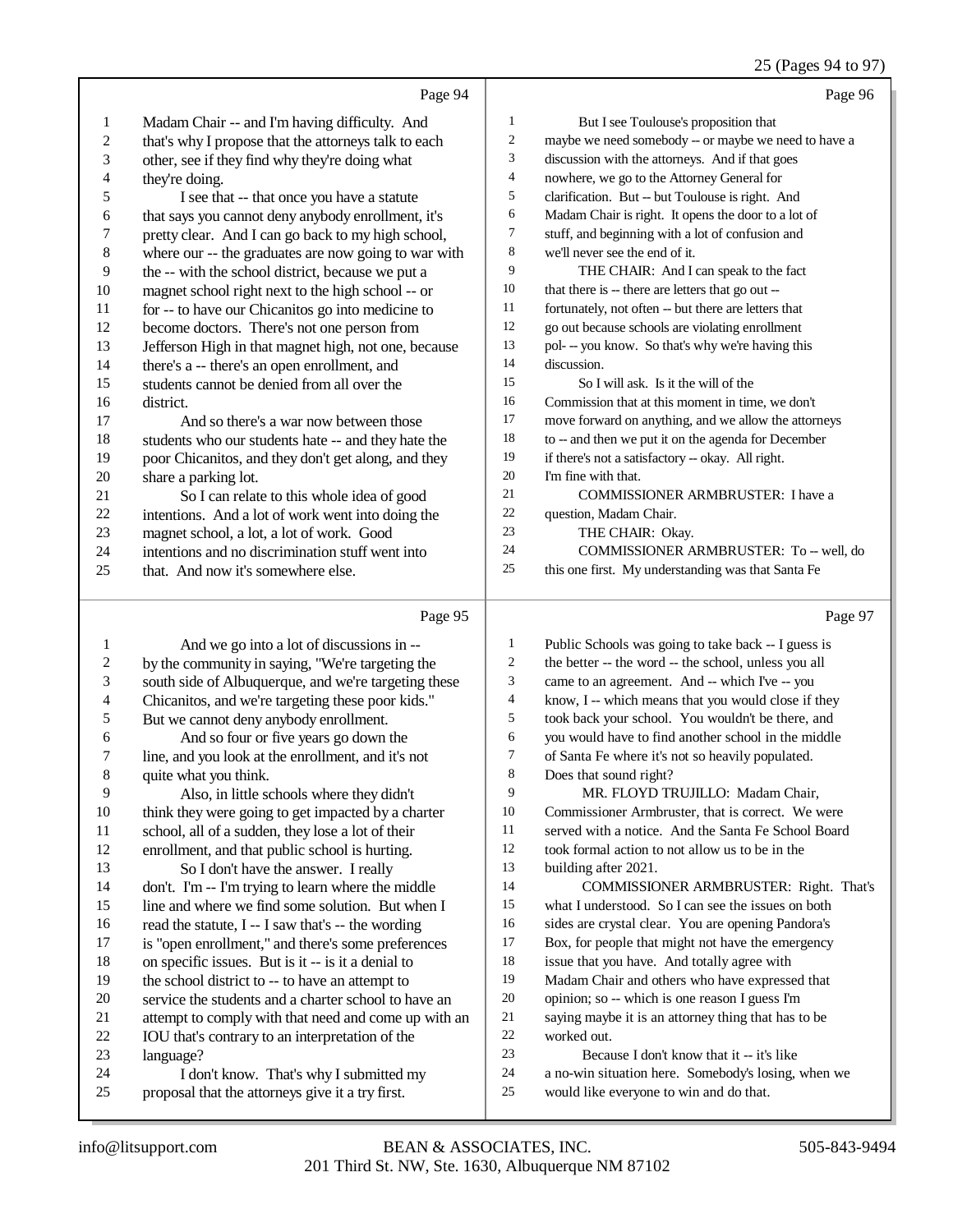|                |                                                     |                | 26 (Pages 98 to 101)                                 |
|----------------|-----------------------------------------------------|----------------|------------------------------------------------------|
|                | Page 98                                             |                | Page 100                                             |
| 1              | And my second thing -- and I will just say          | $\mathbf{1}$   | THE CHAIR: It's the new one.                         |
| $\overline{c}$ | that my husband always says, "Oh, yes, Karyl Ann.   | $\mathfrak{2}$ | COMMISSIONER ARMBRUSTER: I understand.               |
| 3              | You say -- it's always, 'Just do this."'            | 3              | THE CHAIR: Whatever we're calling it, the            |
| 4              | So I'm aware of that. So, Commissioner              | $\overline{4}$ | seventh-grade wing or whatever. I -- you know.       |
| 5              | Peralta, if you can't find E-Occupancy -- so, I     | 5              | COMMISSIONER ARMBRUSTER: And then let me             |
| 6              | mean, what would they do? Close down the school if  | 6              | do one more thing. So this is going to be -- the     |
| 7              | they don't have a way of going back in and checking | 7              | new un-E'd place is for seventh and eight grade?     |
| 8              | to see if it's an okay place?                       | $\,$ 8 $\,$    | Sixth, seventh, and eighth? Fifth, six, seventh,     |
| 9              | I mean, like -- what -- what do you do?             | 9              | and eighth?                                          |
| 10             | If you can't find it, you can't find it.            | 10             | MR. FLOYD TRUJILLO: Madam Chair,                     |
| 11             | THE CHAIR: No, that's not an answer.                | 11             | Commissioner, it's currently just the seventh.       |
| 12             | COMMISSIONER ARMBRUSTER: Can't they go              | 12             | COMMISSIONER ARMBRUSTER: So in this --               |
| 13             | and reevaluate?                                     | 13             | back to this MOU, so your current sixth-graders --   |
| 14             | THE CHAIR: It's not a simple process,               | 14             | whatever number that is, it doesn't matter --        |
| 15             | right?                                              | 15             | presumably will go to the seventh grade              |
| 16             | COMMISSIONER PERALTA: The school would              | 16             | non-E-Occupancy institution. So how many openings    |
| 17             | have to reapply, just like we had previously -- the | 17             | would there actually be for these students who       |
| 18             | Middle College. So CID would have to go back and    | 18             | wouldn't -- where your stipulation is for No. 3, for |
| 19             | reassess the building, do the entire application    | 19             | example? How many openings would there be?           |
| 20             | process all over again, which sometimes it takes a  | 20             | MR. FLOYD TRUJILLO: Madam Chair,                     |
| 21             | little bit of time and it's not as speedy a process | 21             | Commissioner Armbruster, we currently have           |
| $22\,$         | as we'd like; so                                    | $22\,$         | approximately 480 students. We would be adding       |
| 23             | COMMISSIONER ARMBRUSTER: Do they close              | 23             | approximately 60 for next year.                      |
| 24             | the school while that's going on? Or the school     | 24             | COMMISSIONER ARMBRUSTER: So are part of              |
| 25             | continues to work?                                  | 25             | those 60 the current sixth graders?                  |
|                |                                                     |                |                                                      |
|                | Page 99                                             |                | Page 101                                             |
| $\mathbf{1}$   | COMMISSIONER PERALTA: They wouldn't close           | $\mathbf{1}$   | THE CHAIR: No, it's additional. Correct?             |
| $\overline{c}$ | the school. They would just note the school is      | $\mathfrak{2}$ | MR. FLOYD TRUJILLO: Madam Chair,                     |
| 3              | under assessment by the CID and PSFA, and give them | 3              | Commissioner Armbruster, that's correct.             |
| 4              | the time that they need to be able to do the        | $\overline{4}$ | COMMISSIONER ARMBRUSTER: Additional.                 |
| 5              | assessment. The school can operate until the        | 5              | MR. FLOYD TRUJILLO: Correct.                         |
| 6              | certificate is produced, which, in my opinion, I    | 6              | COMMISSIONER ARMBRUSTER: And that's what             |
| 7              | think will happen. It's just getting through the    | 7              | Santa Fe wants you to choose, either siblings of     |
| 8              | application and following through the channels.     | 8              | kids that you have, the current kids, or the         |
| 9              | COMMISSIONER ARMBRUSTER: And so for the             | 9              | surrounding area ones?                               |
| 10             | original application for this school, of course,    | 10             | MR. FLOYD TRUJILLO: Madam Chair,                     |
| 11             | most of us were not here. Was that E-Occupancy      | 11             | Commissioner Armbruster, again, the MOU states that  |
| 12             | attached to the application?                        | 12             | the first preference, per statute, is for the        |
| 13             | THE CHAIR: Their initial application went           | 13             | students that are already attending. Second would    |
| 14             | to Santa Fe Public Schools.                         | 14             | be siblings of any students attending. And the       |
| 15             | COMMISSIONER ARMBRUSTER: Well, did you              | 15             | third preference is the one that has been proposed.  |
| 16             | have to have an E-Occupancy for that?               | 16             | COMMISSIONER ARMBRUSTER: Okay.                       |
| 17             | MR. FLOYD TRUJILLO: Madam Chair,                    | 17             | THE CHAIR: So we're --                               |
| 18             | Commissioner Armbruster?                            | 18             | COMMISSIONER ARMBRUSTER: I see.                      |
| 19             | THE CHAIR: It's the new facilities. I'm             | 19             | THE CHAIR: So we're moving on.                       |
| 20             | sorry. It's the new one.                            | 20             | COMMISSIONER ARMBRUSTER: I agree.                    |
|                |                                                     |                |                                                      |

THE CHAIR: And you have a conversation.

### Thank you so much.

- MR. FLOYD TRUJILLO: Madam Chair,
- Commissioners, thank you.
- 25 THE CHAIR: We are on to item No. 8,

correct.

21 MS. AMI JAEGER: They're expanding.

one you need the E-Occupancy for. Got it.

COMMISSIONER ARMBRUSTER: So it's the new

MR. FLOYD TRUJILLO: Madam Commissioner,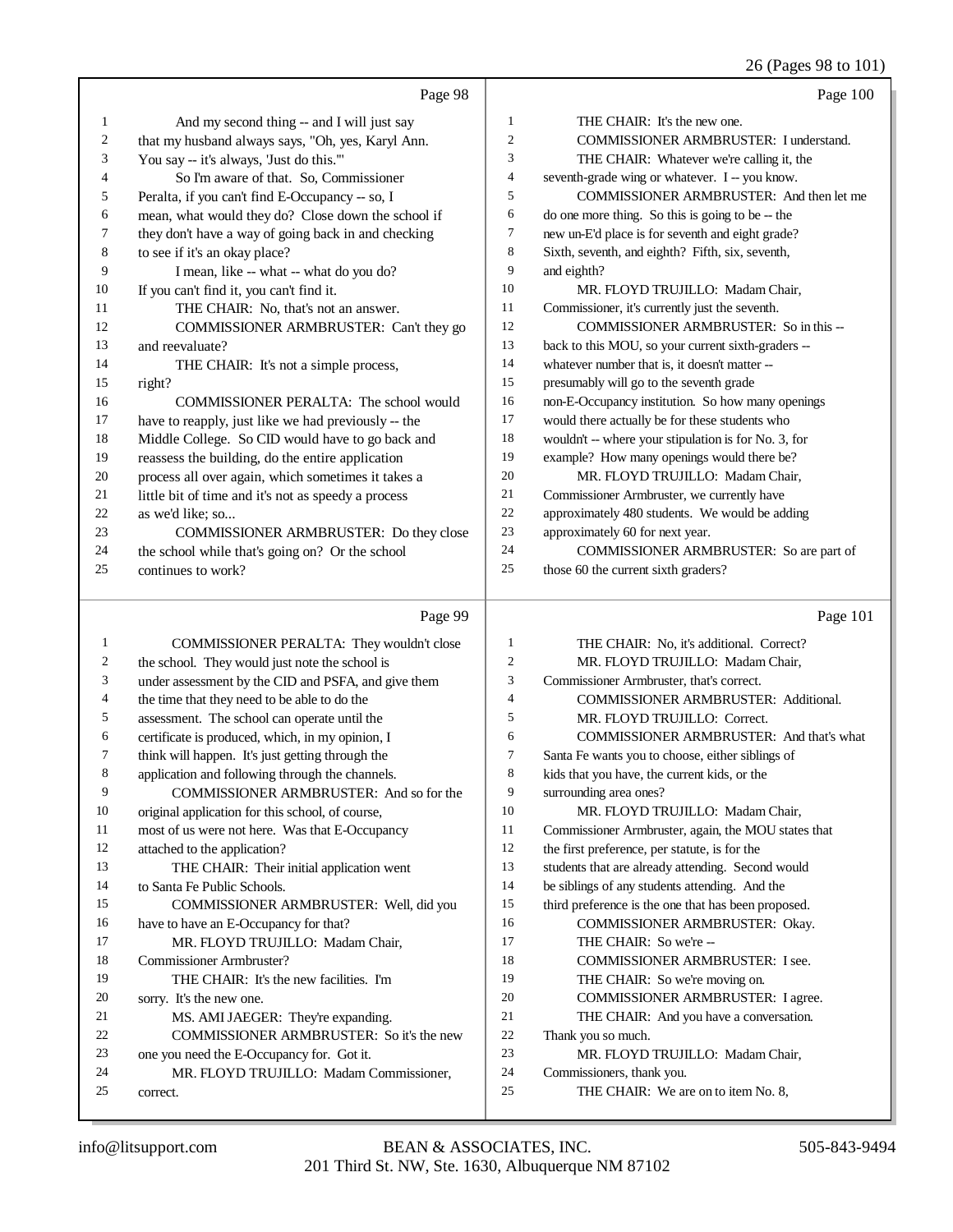|          |                                                      |                          | 27 (Pages 102 to 105)                                |
|----------|------------------------------------------------------|--------------------------|------------------------------------------------------|
|          | Page 102                                             |                          | Page 104                                             |
| 1        | Discussion and Possible Action on the Board of       | 1                        | which is our ideal location. So we're really         |
| 2        | Finance for Solare Collegiate. I know someone is     | $\mathbf{2}$             | excited about the potential. It's a large piece of   |
| 3        | here from -- and that's Tab 8, which I don't know if | 3                        | land that would suit us at full capacity and really  |
| 4        | CSD wants to offer anything with this.               | $\overline{\mathcal{A}}$ | give us the opportunity to grow as a community       |
| 5        | And the documentation is there. I don't              | 5                        | school.                                              |
| 6        | think there's any --                                 | 6                        | THE CHAIR: Great. All right. We are on               |
| 7        | MS. JULIA ANDERSON: Yeah, Madam Chair. I             | 7                        | to Item No. 9, Discussion and Possible Action on the |
| 8        | don't believe we have anything to add.               | 8                        | Renewal Application.                                 |
| 9        | THE CHAIR: Thank you for coming.                     | 9                        | And we did spend time yesterday on -- at             |
| 10       | FROM THE FLOOR: Glad to be here.                     | 10                       | the work session, this morning. I'm so used to it    |
| 11       | THE CHAIR: We appreciate it. But it                  | 11                       | being yesterday. Just as an aside, I was talking     |
| 12       | appears that all the documents are appropriate. So   | 12                       | with a Representative Ferrary yesterday.             |
| 13       | I don't think there is -- so I will -- I move that   | 13                       | And at one of the subcommittee meetings              |
| 14       | the Public Education Commission approve Solare       | 14                       | she was at, she was introducing herself. And at the  |
| 15       | Collegiate's Board of Finance.                       | 15                       | end of it, she said, "And thank you for taking my    |
| 16       | COMMISSIONER RUIZ: Second.                           | 16                       | call"; because she's made so many phone calls        |
| 17       | THE CHAIR: There's a second by                       | 17                       | introducing herself, it's just part of her fabric    |
| 18       | Commissioner Ruiz.                                   | 18                       | of, "Thank you for taking my call." People are       |
| 19       | Any discussion?                                      | 19                       | looking at her like, "What?"                         |
| 20       | (No response.)                                       | 20                       | So we all have to get out of that now.               |
| 21       | THE CHAIR: Commissioner Armbruster?                  | 21                       | There were -- mostly cleanup on this,                |
| 22       | <b>COMMISSIONER ARMBRUSTER: Commissioner</b>         | 22                       | with, you know, taking out, and there's some         |
| 23       | Caballero?                                           | 23                       | grammatical changes. There weren't really -- the --  |
| 24       | COMMISSIONER CABALLERO: Yes.                         | 24                       | the substantive change that came in this from what   |
| 25       | <b>COMMISSIONER ARMBRUSTER: Commissioner</b>         | 25                       | we had discussed the last time was if we look at the |
|          | Page 103                                             |                          | Page 105                                             |
| 1        | Conyers?                                             | 1                        | page where we open up on the Statement of            |
| 2        | COMMISSIONER CONYERS: Yes.                           | 2                        | Innovation, which is on Page 17, the change that we  |
| 3        | <b>COMMISSIONER ARMBRUSTER: Commissioner</b>         | 3                        | made yesterday was to make sure that it says "shall" |
| 4        | Ruiz?                                                | $\overline{\mathcal{L}}$ | and not "may." So that it's something that every     |
| 5        | COMMISSIONER RUIZ: Yes.                              | 5                        | school has to do.                                    |
| 6        | <b>COMMISSIONER ARMBRUSTER: Commissioner</b>         | 6                        | So I think that was really -- oh, I'm                |
| $\prime$ | Toulouse?                                            | 7                        | sorry. Right. And then we had the discussion and     |
| 8        | COMMISSIONER TOULOUSE: Yes.                          | 8                        | we took out of the packet the last page.             |
| 9        | <b>COMMISSIONER ARMBRUSTER: Commissioner</b>         | 9                        | COMMISSIONER CABALLERO: Oh. F?                       |
| 10       | Peralta?                                             | 10                       | THE CHAIR: No. My last page is                       |
| 11       | <b>COMMISSIONER PERALTA: Yes.</b>                    | 11                       | "Facility."                                          |
| 12       | <b>COMMISSIONER ARMBRUSTER: Commissioner</b>         | 12                       | COMMISSIONER CABALLERO: F. Part F.                   |
| 13       | Gipson?                                              | 13                       | THE CHAIR: That the discussion was during            |
| 14       | THE CHAIR: Yes.                                      | 14                       | this time, that it doesn't make sense to do an       |
| 15       | COMMISSIONER ARMBRUSTER: Commissioner                | 15                       | amendment; so we took out the amendment.             |
| 16       | Armbruster votes "Yes."                              | 16                       | COMMISSIONER CABALLERO: Part F.                      |
| 17       | <b>Commissioner Crone?</b>                           | 17                       | THE CHAIR: And we also took out that                 |
| 18       | COMMISSIONER CRONE: Yes.                             | 18                       | piece on -- yeah, I have to go back -- the section   |
| 19       | COMMISSIONER ARMBRUSTER: An eight-to-zero            | 19                       | where there's the discussion on the material terms.  |
| 20       | vote.                                                | 20                       | <b>COMMISSIONER ARMBRUSTER:</b> Those are            |
| 21       | FROM THE FLOOR: Can I just share with you            | 21                       | redundant.                                           |

THE CHAIR: Right. Which is, I think,

Page 21. No.

- COMMISSIONER TOULOUSE: 22.
- 25 THE CHAIR: 22. No. That's not my 22.

 quickly? One of the concerns that Commissioner Toulouse had was about facilities. We actually are in the process -- our potential landlord is in an offer for a piece of land around 98th and Gibson,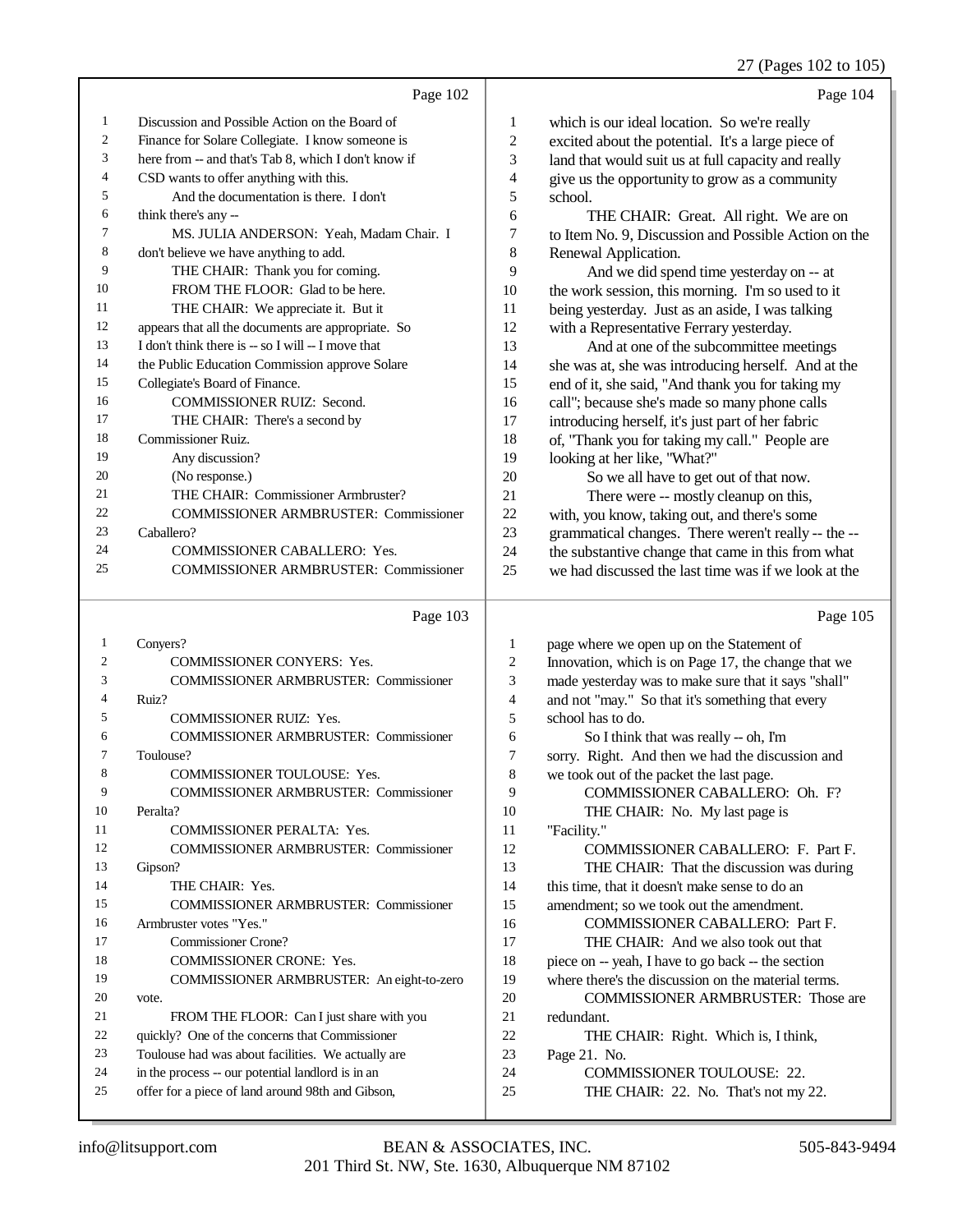28 (Pages 106 to 109)

|    | Page 106                                                                                      |                | Page 108                                             |
|----|-----------------------------------------------------------------------------------------------|----------------|------------------------------------------------------|
| 1  | Sorry. If you take the one that was handed this                                               | $\mathbf{1}$   | MS. JULIA ANDERSON: Okay.                            |
| 2  | morning, it's --                                                                              | $\overline{c}$ | THE CHAIR: -- that that could just be                |
| 3  | MS. AMI JAEGER: Otherwise, in their book                                                      | 3              | attached with the analysis, just so that we're aware |
| 4  | it's not a numbered page. But it is Page 22 in the                                            | $\overline{4}$ | that the following amendments have been approved     |
| 5  | book.                                                                                         | 5              | during the length of this contract.                  |
| 6  | COMMISSIONER TOULOUSE: It's after                                                             | 6              | MS. JULIA ANDERSON: Right. So it will be             |
| 7  | Page 21; so --                                                                                | 7              | removed, but we will include that information in the |
| 8  | THE CHAIR: It's Page 22 of what we have,                                                      | 8              | analysis section.                                    |
| 9  | which is, "Contractual, Organizational, and                                                   | 9              | THE CHAIR: Right.                                    |
| 10 | Governance Responsibilities," the charter material                                            | 10             | MS. JULIA ANDERSON: Okay. Thank you.                 |
| 11 | terms.                                                                                        | 11             | THE CHAIR: Thanks.                                   |
| 12 | We had a discussion yesterday, and it was                                                     | 12             | COMMISSIONER CABALLERO: Motion.                      |
| 13 | thought that, you know, if the school's been                                                  | 13             | THE CHAIR: Motion.                                   |
| 14 | violating the material terms of their contract, we                                            | 14             | COMMISSIONER CABALLERO: I move that the              |
| 15 | should already know that; so that we really don't                                             | 15             | Public Education Commission adopt the PEC renewal    |
| 16 | want them to be writing down, "Oh, by the way, this                                           | 16             | Application Kit, including all that has been         |
| 17 | is" -- hopefully, they're not doing that.                                                     | 17             | mentioned, but not to include Part F.                |
| 18 | So it just didn't make a lot of sense.                                                        | 18             | Do we have to mention the section that has           |
| 19 | And much of it is repetitive to what they've already                                          | 19             | been removed or -- just --                           |
| 20 | been asked to answer to in other parts of the                                                 | 20             | THE CHAIR: No, because that'll be --                 |
| 21 | contract; so that it's redundant. It looks like                                               | 21             | that'll be posted.                                   |
| 22 | busy work. And if I was the person tasked with                                                | 22             | COMMISSIONER CABALLERO: Okay.                        |
| 23 | having to put this all together, it's, like, why do                                           | 23             | THE CHAIR: The clean copy.                           |
| 24 | I have to answer this first, second, and third time,                                          | 24             | COMMISSIONER CABALLERO: All right.                   |
| 25 | so that we -- we did make substantive changes to                                              | 25             | THE CHAIR: Do I have a second?                       |
|    |                                                                                               |                |                                                      |
|    |                                                                                               |                |                                                      |
|    | Page 107                                                                                      |                | Page 109                                             |
| 1  |                                                                                               | 1              | COMMISSIONER ARMBRUSTER: (Indicates.)                |
| 2  | that, and, hopefully, to make it easier for the<br>schools to be able to fill this out, okay? | $\mathfrak{2}$ | THE CHAIR: There's a second by                       |
| 3  | Do we have any questions for those that                                                       | 3              | Commissioner Armbruster.                             |
| 4  | were not here yesterday?                                                                      | $\overline{4}$ | Any discussion?                                      |
| 5  | COMMISSIONER ARMBRUSTER: Today.                                                               | 5              | (No response.)                                       |
| 6  | THE CHAIR: Today. I'm sorry.                                                                  | 6              | THE CHAIR: Commissioner Armbruster?                  |
| 7  | MS. JULIA ANDERSON: Madam Chair, I would                                                      | $\overline{7}$ | COMMISSIONER ARMBRUSTER: Commissioner                |
| 8  | just like to clarify. We want to keep Part F,                                                 | 8              | Toulouse?                                            |
| 9  | right, not for current amendment requests, but for                                            | 9              | <b>COMMISSIONER TOULOUSE: Yes.</b>                   |
| 10 | us to provide that historical information.                                                    | 10             | <b>COMMISSIONER ARMBRUSTER: Commissioner</b>         |
| 11 | THE CHAIR: Correct. The history of                                                            | 11             | Caballero?                                           |
| 12 | amendment requests, yes, but not -- we're taking out                                          | 12             | COMMISSIONER CABALLERO: Yes.                         |
| 13 | that they're making an amendment request.                                                     | 13             | <b>COMMISSIONER ARMBRUSTER: Commissioner</b>         |
| 14 | MS. JULIA ANDERSON: Perfect. Thank you.                                                       | 14             | Ruiz?                                                |
| 15 | THE CHAIR: Right. And that's going to be                                                      | 15             | COMMISSIONER RUIZ: Yes.                              |
| 16 | populated by CSD. We're not asking the school to                                              | 16             | <b>COMMISSIONER ARMBRUSTER: Commissioner</b>         |
| 17 | provide that.                                                                                 | 17             | Armbruster votes "Yes."                              |
| 18 | MS. JULIA ANDERSON: Yes. Thank you.                                                           | 18             | <b>Commissioner Crone?</b>                           |
| 19 | THE CHAIR: All right. And you know what?                                                      | 19             | <b>COMMISSIONER CRONE: Yes.</b>                      |
| 20 | That -- that piece can probably just be provided                                              | 20             | <b>COMMISSIONER ARMBRUSTER: Commissioner</b>         |
| 21 | with the analysis, you know, just as a historical                                             | 21             | Conyers?                                             |
| 22 |                                                                                               | 22             | COMMISSIONER CONYERS: Yes.                           |
| 23 | reference for people. I don't think we need to have<br>that $-$                               | 23             | <b>COMMISSIONER ARMBRUSTER: Commissioner</b>         |
| 24 | MS. JULIA ANDERSON: The section --                                                            | 24             | Gipson?                                              |
| 25 | THE CHAIR: -- with a lot of time --                                                           | 25             | THE CHAIR: Yes.                                      |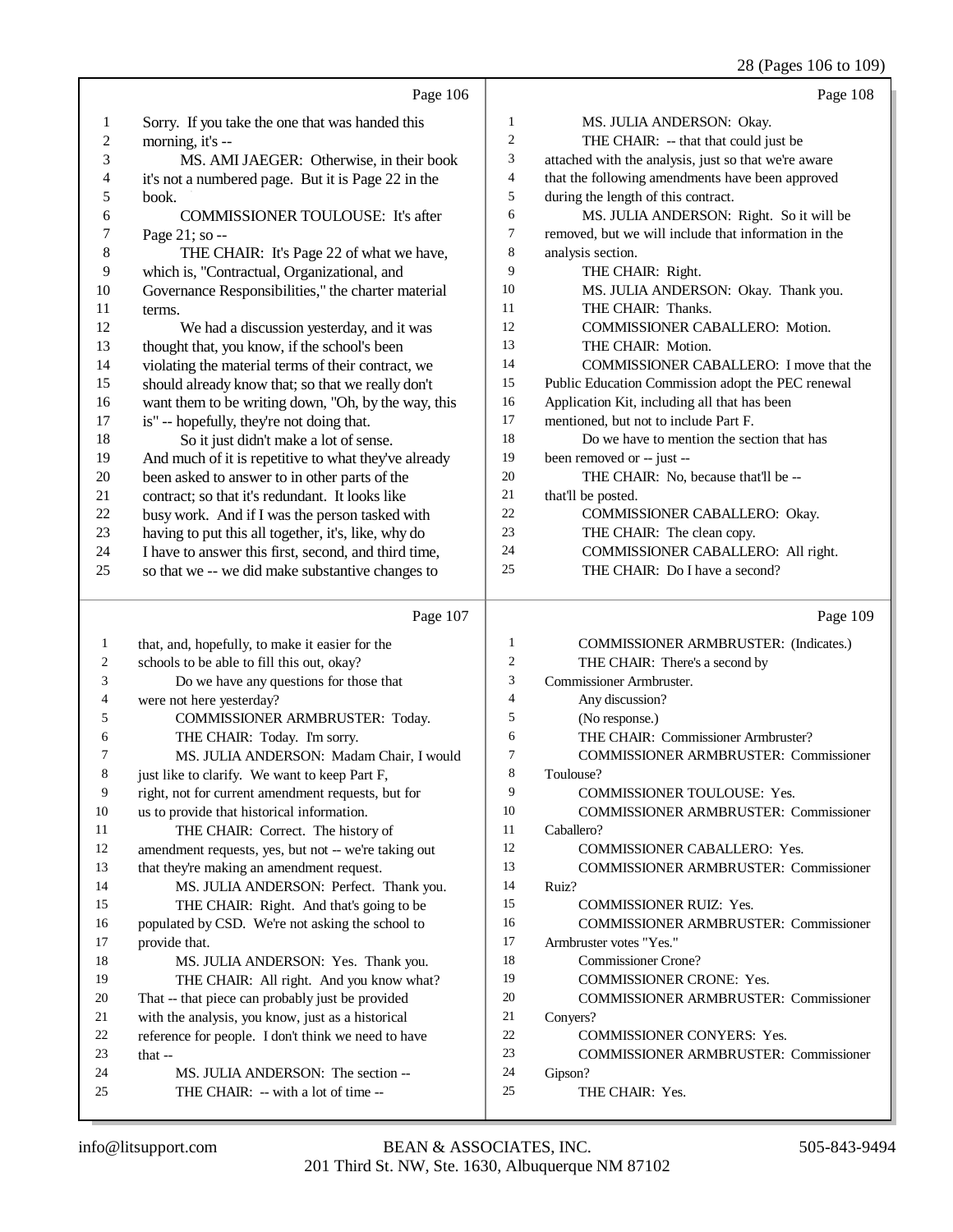|    | Page $110$                                           |                | Page 112                                             |
|----|------------------------------------------------------|----------------|------------------------------------------------------|
|    | <b>COMMISSIONER ARMBRUSTER: Commissioner</b>         | 1              | of that work over the past several work sessions.    |
| 2  | Peralta?                                             | $\overline{2}$ | And we did clean it up and look at it once again.    |
| 3  | <b>COMMISSIONER PERALTA: Yes.</b>                    | 3              | So this is the final clean copy for Commissioners to |
| 4  | COMMISSIONER ARMBRUSTER: That is an                  | 4              | see.                                                 |
| 5  | eight-to-zero vote, and that passes.                 | 5              | So are there any questions regarding this?           |
| 6  | THE CHAIR: And moving right along, we are            | 6              | If not, I will entertain a motion to                 |
| 7  | on Discussion and Possible Action on Closure         | 7              | approve this. And it's Item No. 10.                  |
| 8  | Procedures.                                          | 8              | COMMISSIONER RUIZ: Madam Chair, I'll move            |
| 9  | And Commissioners received today the clean           | 9              | that the Public Education Commission adopt the PEC   |
| 10 | copy of the closure procedures, which, once again,   | 10             | closure procedures.                                  |
| 11 | we've -- we visited and revisited this morning.      | 11             | THE CHAIR: Do I have a second?                       |
| 12 | <b>COMMISSIONER TOULOUSE: Madam Chair, to</b>        | 12             | <b>COMMISSIONER PERALTA: Second.</b>                 |
| 13 | revert back to the last, wasn't that a nine-to-zero  | 13             | THE CHAIR: There's a second by                       |
| 14 | vote, not an eight-to-zero vote?                     | 14             | Commissioner Peralta.                                |
| 15 | THE CHAIR: No. David is not here; so                 | 15             | Any discussion?                                      |
| 16 | it's eight.                                          | 16             | (No response.)                                       |
| 17 | COMMISSIONER TOULOUSE: I'm counting                  | 17             | THE CHAIR: Commissioner Armbruster?                  |
| 18 | chairs, not people. Sorry.                           | 18             | <b>COMMISSIONER ARMBRUSTER: Commissioner</b>         |
| 19 | THE CHAIR: I just use my fingers; so --              | 19             | Convers?                                             |
| 20 | especially I -- I've been here so long -- I was here | 20             | <b>COMMISSIONER CONYERS: Yes.</b>                    |
| 21 | since yesterday.                                     | 21             | <b>COMMISSIONER ARMBRUSTER: Commissioner</b>         |
| 22 | So just so that the Commissioners are                | 22             | Armbruster votes "Yes."                              |
| 23 | aware, this is obviously, once again, something that | 23             | Commissioner Toulouse?                               |
| 24 | we've been working on for at least two work          | 24             | <b>COMMISSIONER TOULOUSE: Yes.</b>                   |
| 25 | sessions. And, unfortunately, it came about as a     | 25             | <b>COMMISSIONER ARMBRUSTER: Commissioner</b>         |
|    |                                                      |                |                                                      |

## Page 111

|    | Page 111                                             |    | Page 113                                             |
|----|------------------------------------------------------|----|------------------------------------------------------|
| 1  | result of the two most recent closures, and becoming | 1  | Caballero?                                           |
| 2  | more and more aware -- well, I'm going to go back to | 2  | <b>COMMISSIONER CABALLERO: Yes.</b>                  |
| 3  | the closure of the -- of Cariños and the issue that  | 3  | <b>COMMISSIONER ARMBRUSTER: Commissioner</b>         |
| 4  | came about with that building.                       | 4  | Peralta?                                             |
| 5  | And there was an expression by the Board             | 5  | <b>COMMISSIONER PERALTA: Yes.</b>                    |
| 6  | of Finance that there wasn't necessarily, in policy, | 6  | <b>COMMISSIONER ARMBRUSTER: Commissioner</b>         |
| 7  | identification of things. So that helped to start    | 7  | Ruiz?                                                |
| 8  | the conversation.                                    | 8  | <b>COMMISSIONER RUIZ: Yes.</b>                       |
| 9  | And then unfortunately what has happened             | 9  | <b>COMMISSIONER ARMBRUSTER: Commissioner</b>         |
| 10 | with the two most recent closures, we've become more | 10 | Crone?                                               |
| 11 | and more aware of the fact that some of the          | 11 | <b>COMMISSIONER CRONE: Yes.</b>                      |
| 12 | communication that was anticipated and expected of   | 12 | <b>COMMISSIONER ARMBRUSTER: Commissioner</b>         |
| 13 | the schools did not happen. And that was             | 13 | Gipson?                                              |
| 14 | unfortunate for the parents and the students that    | 14 | THE CHAIR: Yes.                                      |
| 15 | were there, so that we needed to keep a closer eye   | 15 | COMMISSIONER ARMBRUSTER: Eight to zero.              |
| 16 | and know that the letters that were supposed to go   | 16 | THE CHAIR: The motion passes, eight-zero.            |
| 17 | out by the school to the families to notify them of  | 17 | Thank you.                                           |
| 18 | the closure and so on, did that happen.              | 18 | We are on to Item No. 11, which is                   |
| 19 | So that we need to have verification of              | 19 | Discussion and Possible Action on Revised Assurances |
| 20 | these things, and hopefully to avoid the concern     | 20 | Statement.                                           |
| 21 | that's been raised now with the disposition of the   | 21 | And, once again, a little historical                 |
| 22 | property, so that we have a clearer sense on how     | 22 | perspective. This -- this was raised as a concern    |
| 23 | that disposition is going to take place and that     | 23 | approximately two meetings ago, I believe,           |
| 24 | we're informed on a more regular basis about that.   | 24 | initially, and then was brought back up last month   |
| 25 | So that's the -- this is the culmination             | 25 | as a -- as a concern. And our attorney did have a    |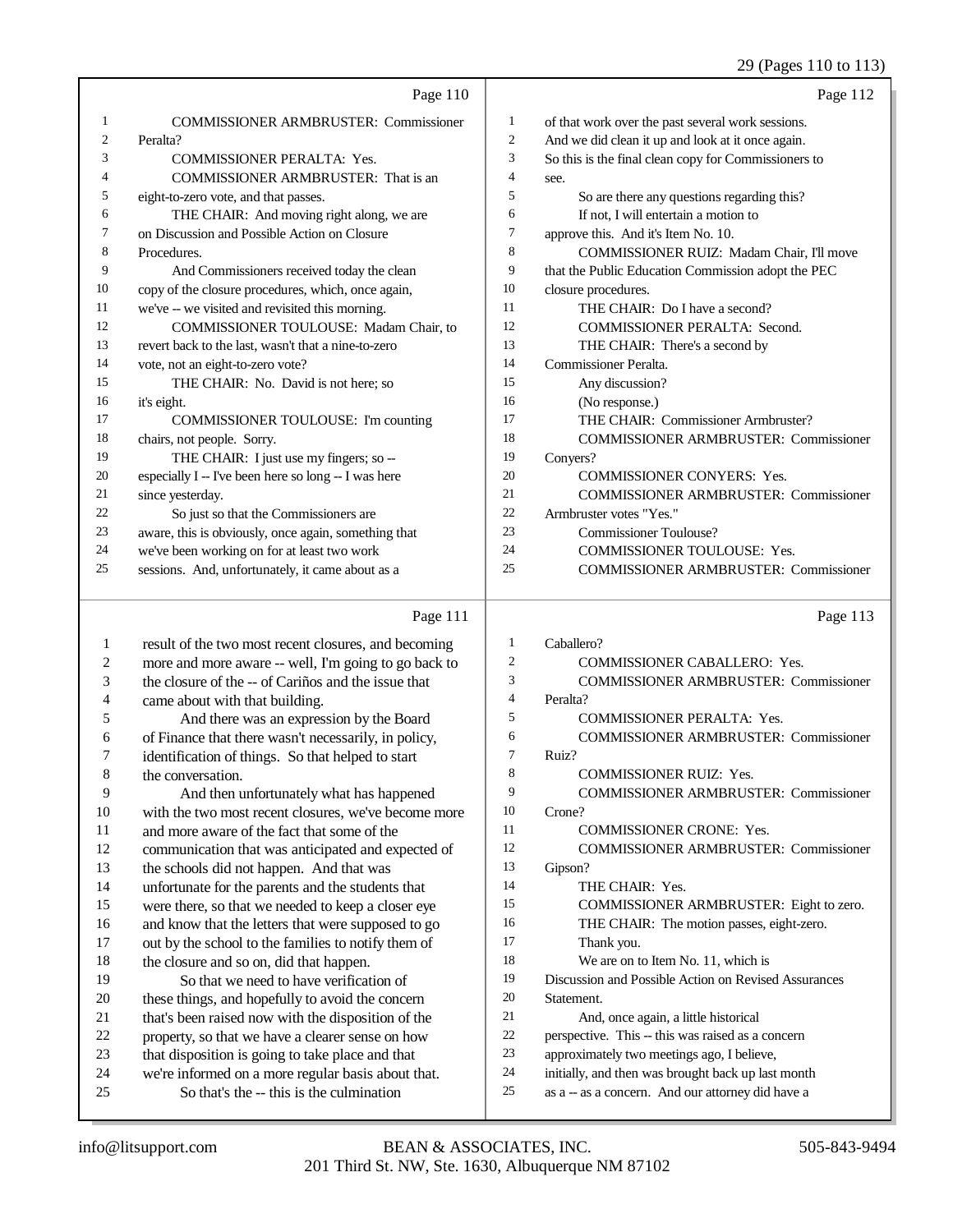30 (Pages 114 to 117)

|    | Page 114                                             |                | Page 116                                             |
|----|------------------------------------------------------|----------------|------------------------------------------------------|
| 1  | conversation with the one school, in particular, who | 1              | Contract Renewal.                                    |
| 2  | raised the concern.                                  | 2              | And Commissioners will find the clean copy           |
| 3  | And I do believe, if I recollect, that               | 3              | of the contract. And I'm trying to find to           |
| 4  | that attorney did address that concern to us at the  | $\overline{4}$ | reference the exact page for the educational         |
| 5  | last meeting; so that if you go to Tab 11, you will  | 5              | program. Page 4 of the contract.                     |
| 6  | see the assurance form that has been provided and    | 6              | So I want to thank Commissioner Armbruster           |
| 7  | has been -- it was -- the change was made. And the   | 7              | for a time on Thursday that we spent, and the school |
| 8  | one school has signed this. That's my                | 8              | for spending the time. We met Thursday afternoon in  |
| 9  | understanding.                                       | 9              | Albuquerque to -- for contract negotiations.         |
| 10 | And this is the recommendation from our              | 10             | And the substantive portion of that                  |
| 11 | attorney that we go forward with this Letter of      | 11             | meeting is Item No. 4 on Page 4 of the contract,     |
| 12 | Assurances.                                          | 12             | "Conditions mandated by the Department decision and  |
| 13 | Any discussion?                                      | 13             | order dated October 12th, 2018."                     |
| 14 | COMMISSIONER RUIZ: Can I go ahead and                | 14             | So I'll ask the school if they wish to               |
| 15 | make a motion?                                       | 15             | come down to say anything. No, I don't --            |
| 16 | I move that the Public Education                     | 16             | MS. NADINE VIGIL: Good evening -- or good            |
| 17 | Commission adopt the PEC Assurance Statement.        | 17             | afternoon.                                           |
| 18 | THE CHAIR: Do I have a second?                       | 18             | THE CHAIR: Oh. So you're calling it                  |
| 19 | COMMISSIONER CONYERS: (Indicates.)                   | 19             | evening.                                             |
| 20 | THE CHAIR: There's a second by                       | 20             | MS. NADINE VIGIL: I'm Nadine Vigil. I'm              |
| 21 | Commissioner Conyers.                                | 21             | the head administrator/director of Taos              |
| 22 | Any discussion?                                      | 22             | International. I just want to say thank you. And     |
| 23 | (No response.)                                       | 23             | looks like everything is good to go. And thank you   |
| 24 | THE CHAIR: Commissioner Armbruster?                  | 24             | for listening to us and believing in us, and we're   |
| 25 | <b>COMMISSIONER ARMBRUSTER: Commissioner</b>         | 25             | good.                                                |

#### Page 115

 Gipson? THE CHAIR: Yes. COMMISSIONER ARMBRUSTER: Commissioner Peralta? COMMISSIONER PERALTA: Yes. COMMISSIONER ARMBRUSTER: Commissioner Crone? 8 COMMISSIONER CRONE: Yes. COMMISSIONER ARMBRUSTER: Commissioner Conyers? 11 COMMISSIONER CONYERS: Yes. COMMISSIONER ARMBRUSTER: Commissioner Ruiz? COMMISSIONER RUIZ: Yes. COMMISSIONER ARMBRUSTER: Commissioner Armbruster votes "Yes." Commissioner Caballero? COMMISSIONER CABALLERO: Yes. COMMISSIONER ARMBRUSTER: Commissioner Toulouse? COMMISSIONER TOULOUSE: Yes. COMMISSIONER ARMBRUSTER: Eight to zero. THE CHAIR: Motion passes, eight-zero. We are on to Item No. 12, Discussion and Possible Action on Taos International Settlement

Page 117

| $\mathbf{1}$   | THE CHAIR: Okay. Thank you. And we do               |
|----------------|-----------------------------------------------------|
| $\overline{2}$ | have the -- told the Commissioners that we do       |
| 3              | have -- I think it was last night, your governance  |
| $\overline{4}$ | council met or --                                   |
| 5              | MS. NADINE VIGIL: Tuesday.                          |
| 6              | THE CHAIR: Tuesday, right. They had                 |
| 7              | scheduled Monday, but snow intervened.              |
| 8              | MS. NADINE VIGIL: Yes.                              |
|                |                                                     |
| 9              | THE CHAIR: So, fortunately, there was a             |
| 10             | little bit of leeway there.                         |
| 11             | MS. NADINE VIGIL: I know, yes. We had to            |
| 12             | close school because we had 8 to 10 inches of snow  |
| 13             | in Taos.                                            |
| 14             | THE CHAIR: I have a good friend in Taos.            |
| 15             | She showed me pictures of her backyard. We had      |
| 16             | about 12 snowflakes in Cruces; so I can identify.   |
| 17             | MS. NADINE VIGIL: So we met on Tuesday,             |
| 18             | and the governing board council did everything they |
| 19             | had to do. They voted on it. We submitted           |
| 20             | everything to Julia and Megan and Patty, of course. |
| 21             | So thank you. And I want to thank Patty also for    |
| 22             | hanging in there with us.                           |
| 23             | And we're good, like I say. We're back on           |
| 24             | track, doing very well with our school.             |
| 25             | Thank you.                                          |
|                |                                                     |
|                |                                                     |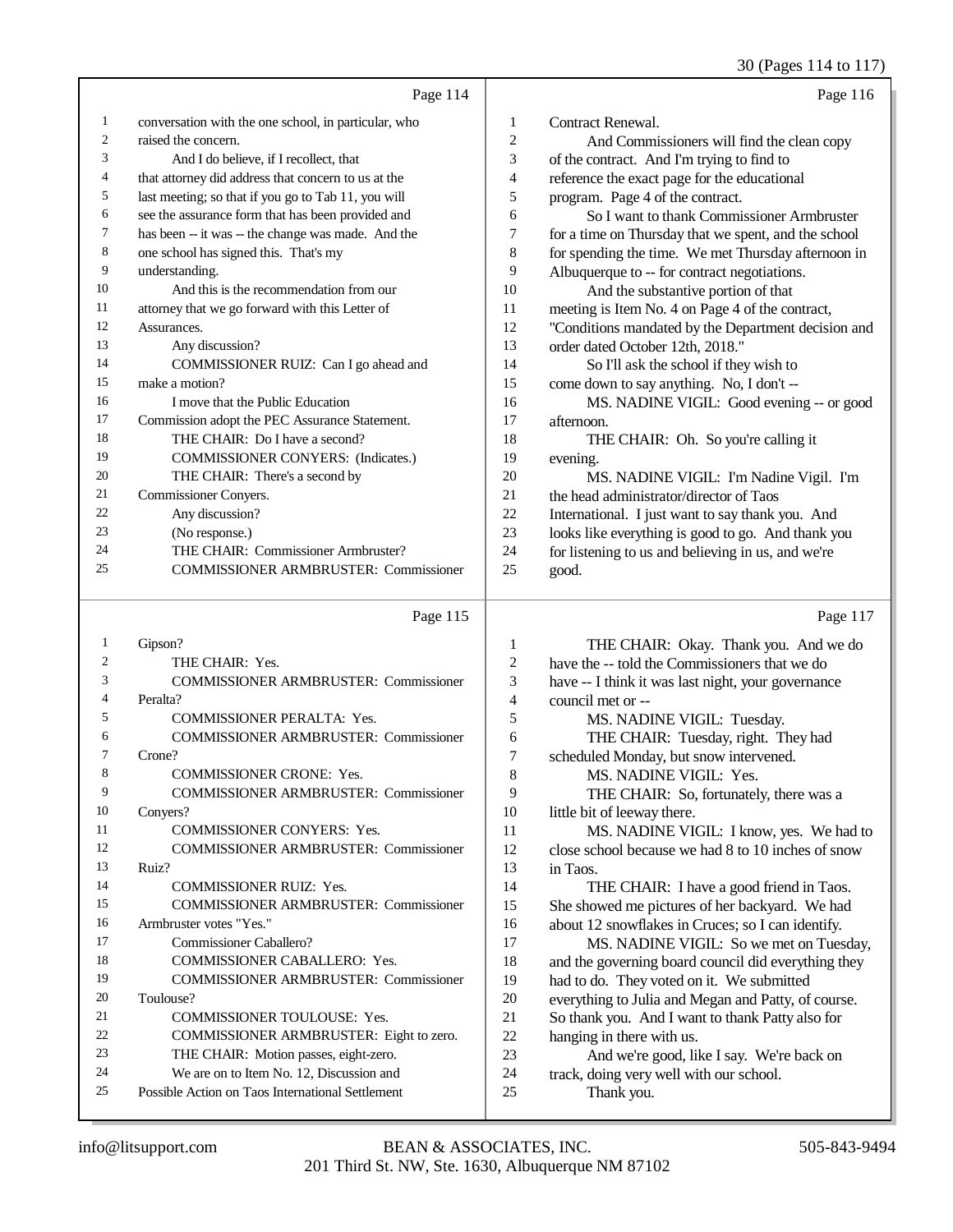31 (Pages 118 to 121)

|          |                                                           |                   | 31 (Fages 110 to 121)                                               |
|----------|-----------------------------------------------------------|-------------------|---------------------------------------------------------------------|
|          | Page 118                                                  |                   | Page 120                                                            |
| 1        | THE CHAIR: Thank you. I appreciate it.                    | 1                 | THE CHAIR: Oh. I'm sorry. I'm in my own                             |
| 2        | Thank you for your time.                                  | $\overline{c}$    | world. I apologize.                                                 |
| 3        | So, Commissioners, if there is no                         | 3                 | MS. NADINE VIGIL: Again, thank you so                               |
| 4        | discussion, I'll entertain a motion to approve the        | $\overline{4}$    | much. We have shown a lot of growth and made a good                 |
| 5        | renewal contract for Taos International.                  | 5                 | grade. So we're good. Thank you.                                    |
| 6        | COMMISSIONER TOULOUSE: Madam Chair?                       | 6                 | THE CHAIR: Thank you so much.                                       |
| 7        | THE CHAIR: Oh. Commissioner Toulouse.                     | 7                 | So we are on to Item No. 13, which is                               |
| 8        | COMMISSIONER TOULOUSE: I will do the                      | 8                 | the -- which is -- in Tab 13. And those that were                   |
| 9        | motion.                                                   | 9                 | there, you know, this morning, with the -- we went                  |
| 10       | I move that the Public Education                          | 10                | over this proposed budget. So we're open for                        |
| 11       | Commission accept the terms and sign the charter          | 11                | discussion. The addition to this budget is the                      |
| 12       | contract between PEC and Taos International School,       | 12                | addition that the first two pages are the 2 percent.                |
| 13       | as ordered by Christopher Ruszkowski, in his              | 13                | And the pages -- Vocational Ed/Strategic                            |
| 14       | official capacity as the Secretary of the Public          | 14                | is a request for funds coming out of General Funds.                 |
| 15       | Education Commission.                                     | 15                | Right. Right. Because we would not be able to use                   |
| 16       | <b>COMMISSIONER RUIZ: Second.</b>                         | 16                | the schools' money to move forward on vocational                    |
| 17       | THE CHAIR: There is a motion by                           | 17                | education, but that the statute places vocational ed                |
| 18       | Commissioner Toulouse, a second by Commissioner           | 18                | and strategic planning under the responsibilities of                |
| 19       | Ruiz.                                                     | 19                | the -- of the Public Education Commission.                          |
| 20       | Any discussion?                                           | 20                | So are there any questions? Comments?                               |
| 21       | (No response.)                                            | 21                | COMMISSIONER TOULOUSE: Good luck.                                   |
| 22       | THE CHAIR: Commissioner Armbruster?                       | 22                | THE CHAIR: Concerns?                                                |
| 23       | <b>COMMISSIONER ARMBRUSTER: Commissioner</b>              | 23                | COMMISSIONER CABALLERO: Other than we                               |
| 24       | Armbruster votes "Yes."                                   | 24                | discussed increasing the full-time equivalency                      |
| 25       | Commissioner Gipson?                                      | 25                | amounts.                                                            |
|          |                                                           |                   |                                                                     |
|          | Page 119                                                  |                   | Page 121                                                            |
|          |                                                           |                   |                                                                     |
| 1<br>2   | THE CHAIR: Yes.                                           | 1                 | THE CHAIR: Oh, correct. Correct. We                                 |
| 3        | <b>COMMISSIONER ARMBRUSTER: Commissioner</b>              | $\mathbf{2}$<br>3 | did, right. And --                                                  |
| 4        | Toulouse?                                                 | $\overline{4}$    | COMMISSIONER CABALLERO: So she's going to                           |
| 5        | <b>COMMISSIONER TOULOUSE: Yes.</b>                        | 5                 | make the changes and --                                             |
| 6        | <b>COMMISSIONER ARMBRUSTER: Commissioner</b>              | 6                 | THE CHAIR: Yes. We did have a brief                                 |
| 7        | Conyers?<br><b>COMMISSIONER CONYERS: Yes.</b>             | $\overline{7}$    | discussion about staffing.<br>COMMISSIONER CABALLERO: I think we're |
| $\,8\,$  | <b>COMMISSIONER ARMBRUSTER: Commissioner</b>              | $\,8\,$           | good to go, Madam Chair.                                            |
| 9        | Caballero?                                                | 9                 | THE CHAIR: Okay.                                                    |
| 10       | COMMISSIONER CABALLERO: Yes.                              | 10                | COMMISSIONER CABALLERO: I will -- do we                             |
| 11       | <b>COMMISSIONER ARMBRUSTER: Commissioner</b>              | 11                | need a --                                                           |
| 12       | Crone?                                                    | 12                | THE CHAIR: Yeah. And it's --                                        |
| 13       | COMMISSIONER CRONE: Yes.                                  | 13                | <b>COMMISSIONER CABALLERO: 13?</b>                                  |
| 14       | <b>COMMISSIONER ARMBRUSTER: Commissioner</b>              | 14                | THE CHAIR: 13.                                                      |
| 15       | Ruiz?                                                     | 15                | COMMISSIONER CABALLERO: I move that the                             |
| 16       | COMMISSIONER RUIZ: Yes.                                   | 16                | Public Education Commission adopt the PEC budget for                |
| 17       | <b>COMMISSIONER ARMBRUSTER: Commissioner</b>              | 17                | FY 2019-2020.                                                       |
| 18       | Peralta?                                                  | 18                | THE CHAIR: Do I have a second?                                      |
| 19       | COMMISSIONER PERALTA: Yes.                                | 19                | COMMISSIONER PERALTA: Second.                                       |
| 20       | COMMISSIONER ARMBRUSTER: It's an                          | 20                | THE CHAIR: There's a motion by                                      |
| 21       | eight-to-zero vote.                                       | 21                | Commissioner Caballero, a second by Commissioner                    |
| 22       | THE CHAIR: Motion passes, eight-zero.                     | $22\,$            | Peralta.                                                            |
| 23       | Thank you.                                                | 23                | Any discussion?                                                     |
| 24<br>25 | We are on to Item No. 13.<br>MS. NADINE VIGIL: Thank you. | 24<br>$25\,$      | (No response.)<br>THE CHAIR: Commissioner Armbruster?               |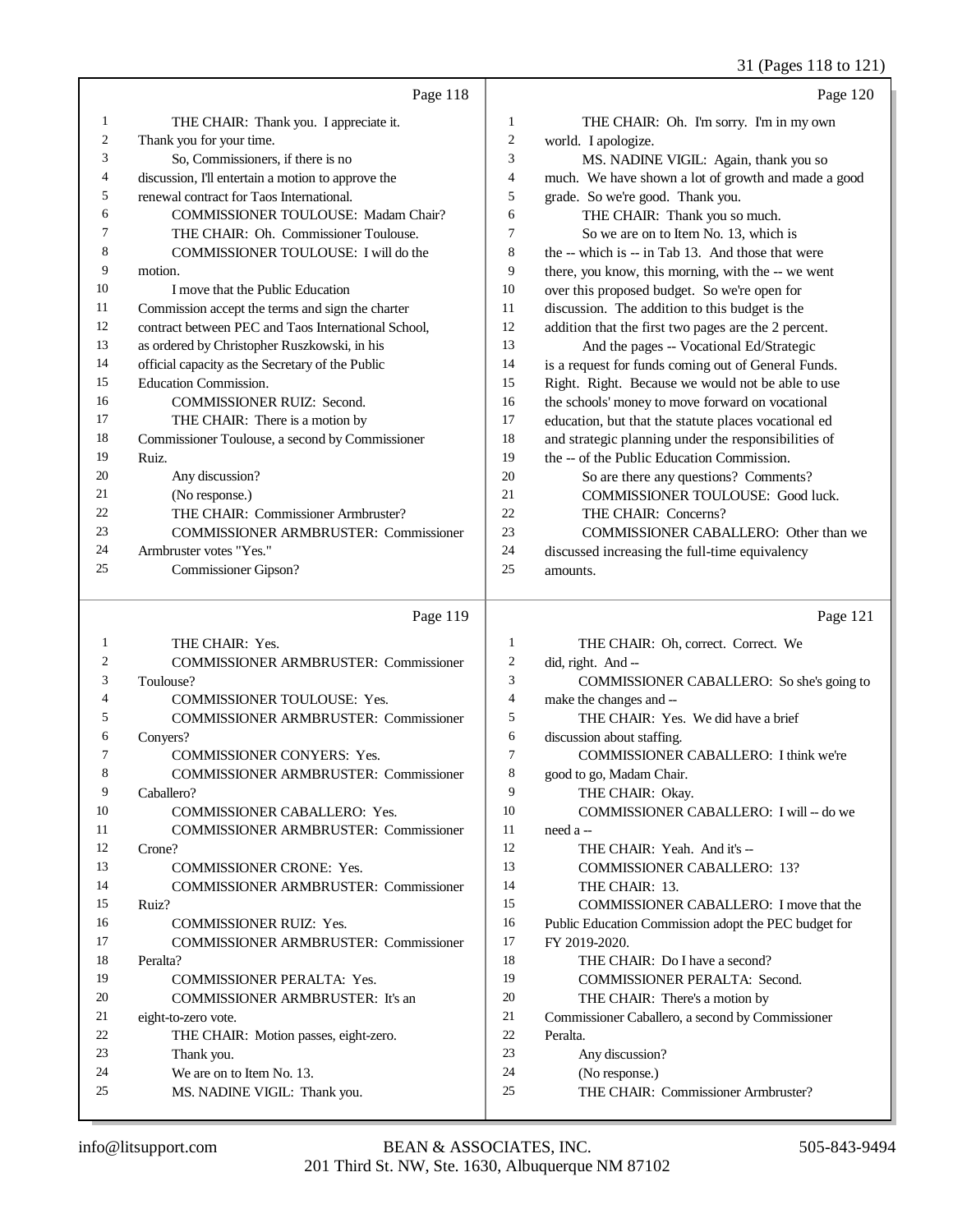|    | Page 122                                     |                | Page 124                                      |
|----|----------------------------------------------|----------------|-----------------------------------------------|
| 1  | <b>COMMISSIONER ARMBRUSTER: Commissioner</b> | 1              | start at 9:00. So we've got to start at 9:00. |
| 2  | Toulouse?                                    | $\overline{2}$ | THE CHAIR: Yeah. Yeah.                        |
| 3  | <b>COMMISSIONER TOULOUSE: Yes.</b>           | 3              | COMMISSIONER ARMBRUSTER: Okay.                |
| 4  | <b>COMMISSIONER ARMBRUSTER: Commissioner</b> | 4              | THE CHAIR: We stand in recess until           |
| 5  | Peralta?                                     | 5              | tomorrow morning at 9:00 a.m.                 |
| 6  | <b>COMMISSIONER PERALTA: Yes.</b>            | 6              | (Proceedings in recess at 3:49 p.m.)          |
| 7  | <b>COMMISSIONER ARMBRUSTER: Commissioner</b> | 7              |                                               |
| 8  | Convers?                                     | 8              |                                               |
| 9  | <b>COMMISSIONER CONYERS: Yes.</b>            | 9              |                                               |
| 10 | <b>COMMISSIONER ARMBRUSTER: Commissioner</b> | 10             |                                               |
| 11 | Caballero?                                   | 11             |                                               |
| 12 | <b>COMMISSIONER CABALLERO: Yes.</b>          | 12             |                                               |
| 13 | <b>COMMISSIONER ARMBRUSTER: Commissioner</b> | 13             |                                               |
| 14 | Gipson?                                      | 14             |                                               |
| 15 | THE CHAIR: Yes.                              | 15             |                                               |
| 16 | <b>COMMISSIONER ARMBRUSTER: Commissioner</b> | 16             |                                               |
| 17 | Crone?                                       | 17             |                                               |
| 18 | <b>COMMISSIONER CRONE: Yes.</b>              | 18             |                                               |
| 19 | <b>COMMISSIONER ARMBRUSTER: Commissioner</b> | 19             |                                               |
| 20 | Ruiz?                                        | 20             |                                               |
| 21 | <b>COMMISSIONER RUIZ: Yes.</b>               | 21             |                                               |
| 22 | <b>COMMISSIONER ARMBRUSTER: Commissioner</b> | 22             |                                               |
| 23 | Armbruster votes "Yes."                      | 23             |                                               |
| 24 | Eight to zero.                               | 24             |                                               |
| 25 | THE CHAIR: Thank you. Motion passes,         | 25             |                                               |

|                | Page 123                                             |                | Page 125                                                                                                   |
|----------------|------------------------------------------------------|----------------|------------------------------------------------------------------------------------------------------------|
| 1              | eight-zero.                                          | 1              | BEFORE THE PUBLIC EDUCATION COMMISSION                                                                     |
| $\overline{c}$ | (Chair consults with counsel.)                       | $\overline{c}$ | <b>STATE OF NEW MEXICO</b>                                                                                 |
| 3              | THE CHAIR: So we're going to take 15 and             | 3              |                                                                                                            |
| $\overline{4}$ | put it onto tomorrow. Same thing with 16. Yeah.      | 4              |                                                                                                            |
| 5              | Same thing with 16.                                  | 5              |                                                                                                            |
| 6              | So we're good to go. We're going to                  | 6              |                                                                                                            |
| 7              | recess until tomorrow. And I thank you, because      | $\overline{7}$ | <b>REPORTER'S CERTIFICATE</b>                                                                              |
| 8              | we've gotten through the bulk of it. And because we  | 8              | I, Cynthia C. Chapman, RMR, CCR #219, Certified                                                            |
| 9              | don't have a hearing tomorrow morning, you're going  | 9<br>10        | Court Reporter in the State of New Mexico, do hereby<br>certify that the foregoing pages constitute a true |
| 10             | to be free at last pretty early tomorrow.            | 11             | transcript of proceedings had before the said                                                              |
| 11             | COMMISSIONER ARMBRUSTER: I just want to              | 12             | NEW MEXICO PUBLIC EDUCATION COMMISSION, held in the                                                        |
| 12             | check. So what time are we -- we can't change --     | 13             | State of New Mexico, County of Santa Fe, in the                                                            |
| 13             | <b>COMMISSIONER CABALLERO: 9:00.</b>                 | 14             | matter therein stated.                                                                                     |
| 14             | COMMISSIONER ARMBRUSTER: So did people               | 15             | In testimony whereof, I have hereunto set my                                                               |
| 15             | know who wanted to go to the other part of the       | 16             | hand on November 27, 2018.                                                                                 |
| 16             | meeting that we're not --                            | 17             |                                                                                                            |
| 17             | THE CHAIR: I'm asking, what part of the              | 18             |                                                                                                            |
| 18             | meeting did people come to that they didn't hear?    | 19             |                                                                                                            |
| 19             | COMMISSIONER ARMBRUSTER: I'm just saying             | 20             | Cynthia C. Chapman, RMR-CRR, NM CCR #219<br>BEAN & ASSOCIATES, INC.                                        |
| 20             | if they were coming tomorrow, thinking that it began |                | 201 Third Street, NW, Suite 1630                                                                           |
| 21             | at whatever time.                                    | 21             | Albuquerque, New Mexico 87102                                                                              |
| 22             | THE CHAIR: Our meeting starts at 9:00.               | 22             |                                                                                                            |
| 23             | COMMISSIONER ARMBRUSTER: Okay. I'm fine.             | 23             |                                                                                                            |
| 24             | That's fine.                                         | 24             |                                                                                                            |
| 25             | COMMISSIONER CABALLERO: It was posted to             | 25             | Job No.: 1032N (CC)                                                                                        |
|                |                                                      |                |                                                                                                            |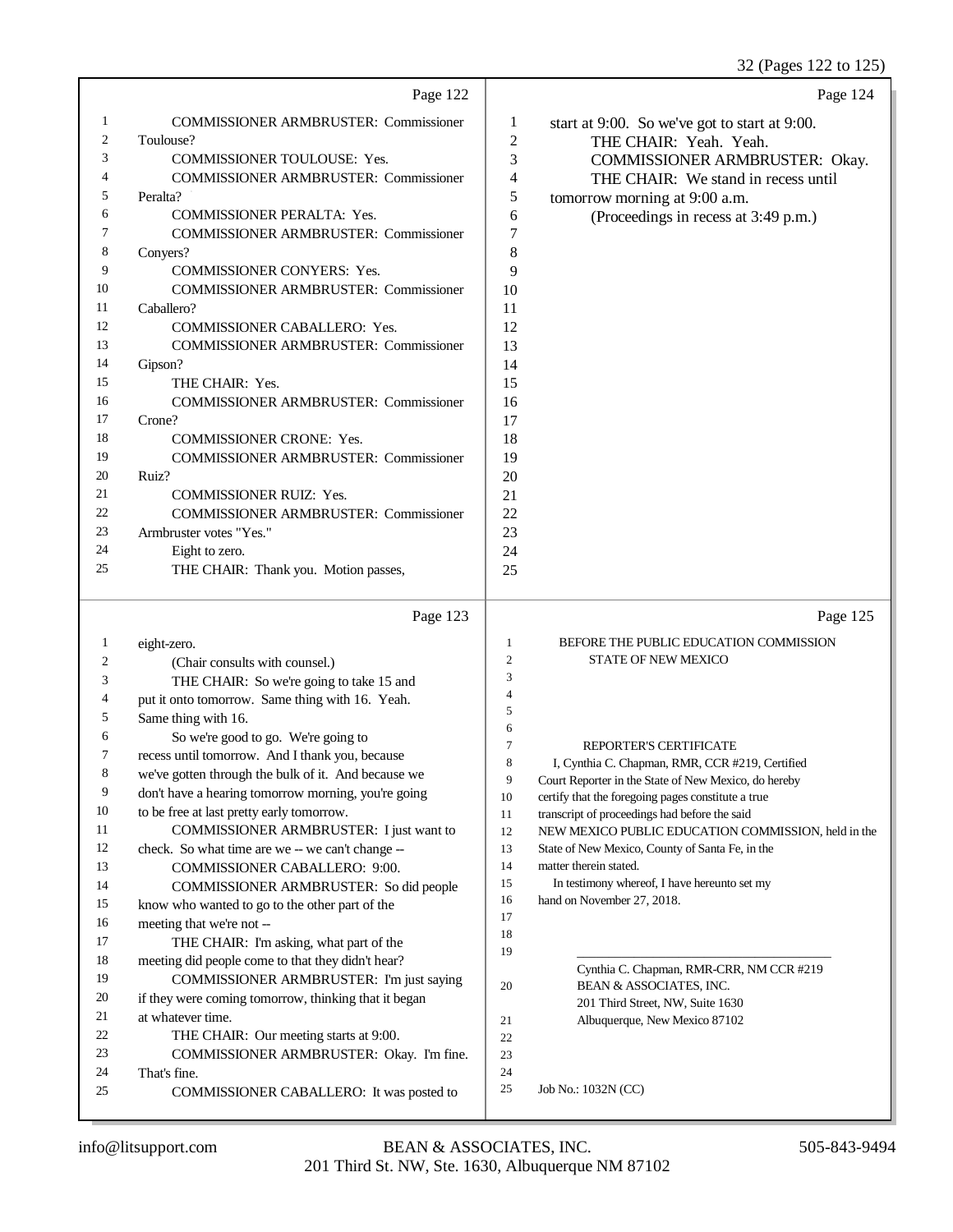|                |                                                        | Page 126 |  |
|----------------|--------------------------------------------------------|----------|--|
| $\mathbf{1}$   | <b>RECEIPT</b>                                         |          |  |
| $\overline{2}$ | JOB NUMBER: 1032N CC Date: 11/15/18                    |          |  |
| 3              | PROCEEDINGS: PUBLIC MEETING, Volume One                |          |  |
| $\overline{4}$ | CASE CAPTION: In re: Public Meeting of the Public      |          |  |
| 5              | <b>Education Commission</b>                            |          |  |
| 6              | **************************                             |          |  |
| $\tau$         | ATTORNEY: MS. BEVERLY FRIEDMAN - PED                   |          |  |
| $\,8\,$        | DOCUMENT: Transcript / Exhibits / Disks / Other        |          |  |
| 9              | DATE DELIVERED: _______________ DEL'D BY: ___________  |          |  |
| 10             |                                                        |          |  |
| 11             | **************************                             |          |  |
| 12             | ATTORNEY:                                              |          |  |
| 13             | DOCUMENT: Transcript / Exhibits / Disks / Other _____  |          |  |
| 14             | DATE DELIVERED: _______________ DEL'D BY: __________   |          |  |
| 15             |                                                        |          |  |
| 16             | **************************                             |          |  |
| 17             | ATTORNEY:                                              |          |  |
| 18             | DOCUMENT: Transcript / Exhibits / Disks / Other        |          |  |
| 19             | DATE DELIVERED: ________________ DEL'D BY: ___________ |          |  |
| 20             | REC'D BY: TIME:                                        |          |  |
| 21             | ***************************                            |          |  |
| 22             | ATTORNEY:                                              |          |  |
| 23             | DOCUMENT: Transcript / Exhibits / Disks / Other _____  |          |  |
| 24             | DATE DELIVERED: _______________DEL'D BY: ____________  |          |  |
| 25             |                                                        |          |  |
|                |                                                        |          |  |
|                |                                                        |          |  |
|                |                                                        |          |  |
|                |                                                        |          |  |
|                |                                                        |          |  |
|                |                                                        |          |  |
|                |                                                        |          |  |
|                |                                                        |          |  |
|                |                                                        |          |  |
|                |                                                        |          |  |
|                |                                                        |          |  |
|                |                                                        |          |  |
|                |                                                        |          |  |
|                |                                                        |          |  |
|                |                                                        |          |  |
|                |                                                        |          |  |
|                |                                                        |          |  |
|                |                                                        |          |  |
|                |                                                        |          |  |
|                |                                                        |          |  |
|                |                                                        |          |  |
|                |                                                        |          |  |
|                |                                                        |          |  |
|                |                                                        |          |  |
|                |                                                        |          |  |
|                |                                                        |          |  |
|                |                                                        |          |  |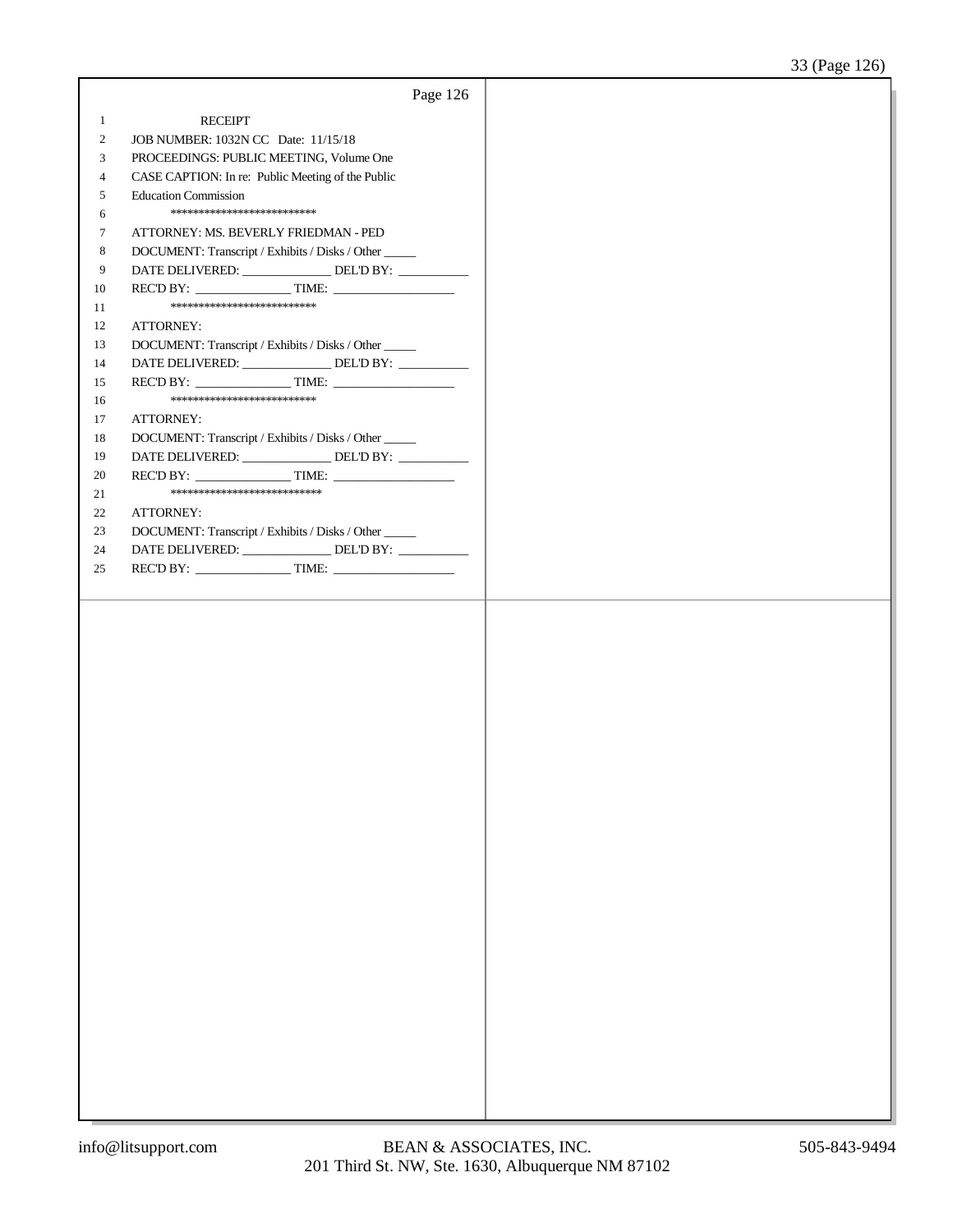**A A-through-F** 13:7 **A"s** 50:12 **a.m** 124:5 **ability** 53:2 82:25 93:8,23 **able** 5:20 6:6 12:16 43:10,11,23 43:25 45:19 55:20 57:3 70:11 90:14,15 93:17,18 99:4 107:2 120:15 **absolutely** 67:1 **absolve** 93:23 **academic** 13:21 17:19 18:1,9 19:21 22:15,22 33:17 47:3,20 **Academy** 8:24 9:14,25 10:21 12:12,14,23 13:3,11,18 15:2 16:14 17:1,2,4,16,22 18:2,11,14 19:11 20:11,18 21:2 23:11 24:7 24:16 25:7,9,16 27:9,24 29:5 30:12 31:2 34:20 36:25 37:22 39:16 44:17 54:11 60:4 68:23 75:5 **Academy's** 24:21 25:13 27:13 54:25 **accept** 88:9 118:11 **accepted** 63:25 **accessible** 47:5 **accommodation** 80:2 **accommodations** 49:7,12 **accountable** 29:7 37:19 **accurate** 32:3 37:1 **achieve** 18:5 50:5 **achieved** 23:2 **achievement** 13:5,23 17:19 18:1 18:4,9 19:21,23 25:3 33:18 37:4 49:20 50:9 **achieving** 17:18 19:6,14 52:12 **acknowledge** 5:5 **acknowledging** 34:10 **acquisition** 47:3 **Acting** 2:8 12:8 63:6 **action** 3:8,11,13,15,16,18,19,21 13:22 14:1 37:3 64:25 75:14 97:12 102:1 104:7 110:7 113:19 115:25 **Actions** 3:10 **actively** 63:11 **activists** 30:11

**activities** 44:23 **actual** 38:15,22 **adaptation** 58:20 **add** 35:2 44:19 54:13 55:17 56:3 56:21,25 75:4 85:6 86:19 89:25 102:8 **adding** 82:7 85:19 100:22 **addition** 6:25 69:22 86:3 120:11 120:12 **additional** 31:25 46:23 63:19 78:15 85:15 89:1 101:1,4 **address** 37:2,24 39:1 40:14 41:5 44:20 80:9 86:16 114:4 **addressed** 56:22 89:18 **addressing** 39:23 **admin** 64:11 **administration** 56:9 65:4 **administrative** 63:24 **administrator** 9:24 **administrator/director** 116:21 **administrators** 20:19 25:8,12 28:15 29:21 30:6 **admire** 31:2 **admission** 80:21 **admissions** 77:21 **admitted** 80:20,23 **adopt** 6:23 77:20 108:15 112:9 114:17 121:16 **adopted** 8:21 **advantageous** 31:11 **advisers** 28:15,19 29:13 **advisory** 48:7,8 **advocacy** 16:21 **advocates** 24:14 **aeronautical** 45:15 **afternoon** 10:24 12:6 75:21,22 116:8,17 **age** 51:12 **agenda** 3:5,7 5:14,18 6:5,19,24 7:1,25 8:21 9:19,21 10:7,8 71:8 72:9 96:18 **agendas** 70:4 **ago** 39:22 113:23 **agree** 57:14 79:22 82:18 97:18 101:20 **agreed** 71:24 **agreement** 76:10,14 82:13,22

86:10 97:3 **Ah** 54:8 84:15 91:21 **ahead** 114:14 **aid** 15:12 **aims** 20:5 **air** 45:22 80:2,2 **Albuquerque** 1:21 52:23 95:3 116:9 125:21 **Aldo** 68:22 **aligned** 20:1 22:21 **Allegiance** 3:3 5:9,11 **allotted** 26:16 **allow** 83:1 85:14 86:3 90:5 96:17 97:12 **allowed** 12:24 21:21 81:17 85:20 85:21 **allows** 20:3 21:12 78:24 **alternative** 30:19 **ambiguous** 85:9 **amend** 7:14 73:13 **amendment** 79:23 105:15,15 107:9,12,13 **amendments** 108:4 **American** 52:18 **Ami** 2:12 78:2,7,9 80:9,12,16 89:20 90:12 99:21 106:3 **amount** 31:25 38:4 **amounted** 81:16 **amounts** 120:25 **analysis** 107:21 108:3,8 **analyst** 63:13 **Anderson** 2:8 10:3 12:5,7,20 63:4,6 64:9,14 66:21 68:4,19 73:8 75:3,11 102:7 107:7,14,18 107:24 108:1,6,10 **Ann** 2:4 98:2 **announcement** 8:23 50:16 **answer** 66:2,24 67:2,20 71:20 77:7,10 81:13 95:13 98:11 106:20,24 **answered** 36:4 **Anthony** 65:2,7 67:9 **anticipate** 90:19 **anticipated** 69:20 90:18 111:12 **anybody** 79:7 85:5 94:6 95:5 **anymore** 92:19 **anyplace** 90:2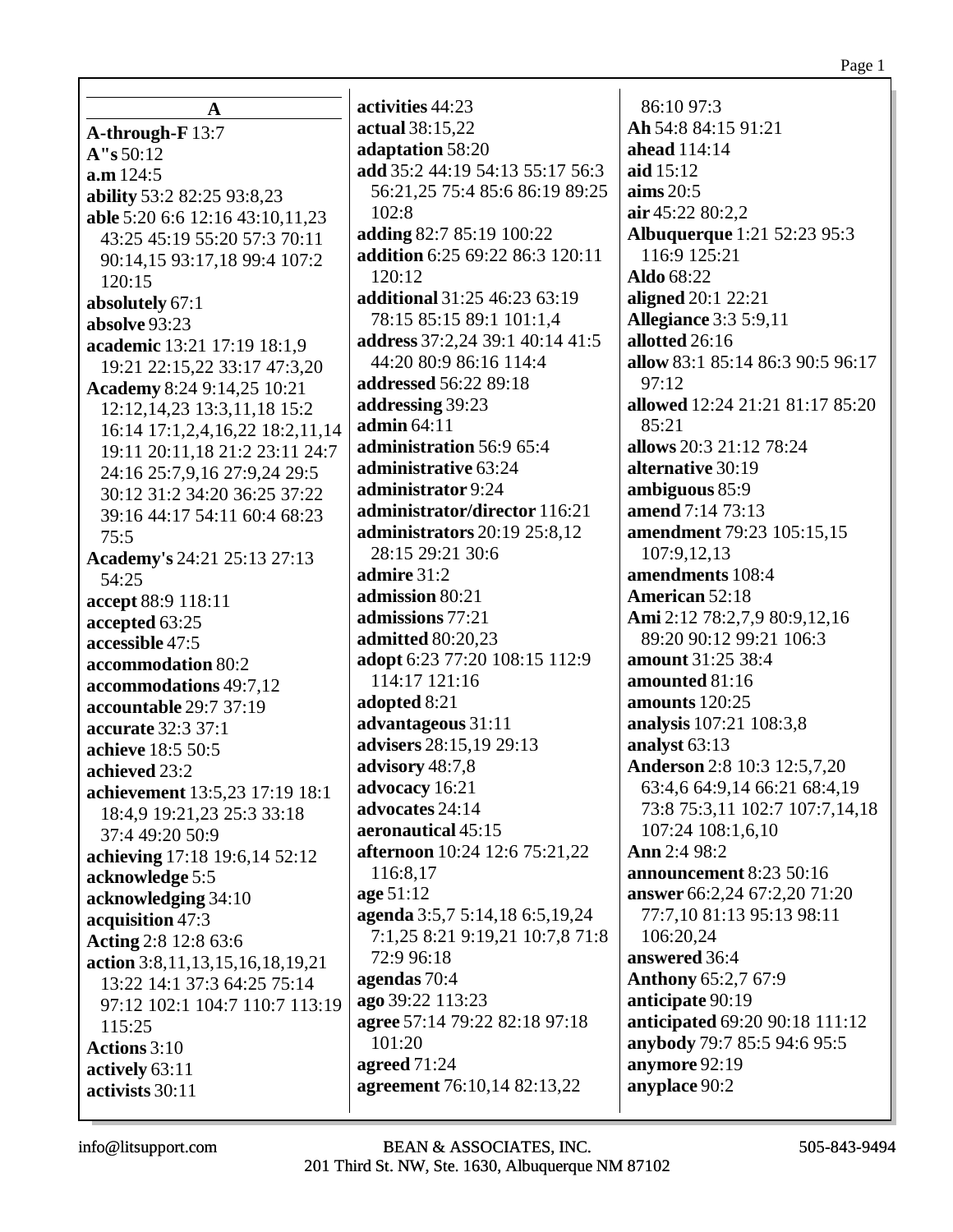| Apodaca 1:12                         | 98:12,23 99:9,15,18,22 100:2,5       | 114:4,11 126:7,12,17,22                |
|--------------------------------------|--------------------------------------|----------------------------------------|
| apologize 12:21 37:13 47:10          | 100:12,21,24 101:3,4,6,11,16         | <b>Attorney's 85:23</b>                |
| 66:23 67:2 77:2 120:2                |                                      |                                        |
|                                      | 101:18,20 102:21,22,25 103:3,6       | attorneys 84:7 94:2 95:25 96:3         |
| app 23:12,13                         | 103:9, 12, 15, 16, 19 105: 20 107: 5 | 96:17                                  |
| apparently 71:13                     | 109:1,3,6,7,10,13,16,17,20,23        | <b>August 67:22 88:19</b>              |
| appeal 84:22                         | 110:1,4 112:17,18,21,22,25           | Australia 25:11                        |
| appear 32:9 39:21 70:11 71:16        | 113:3,6,9,12,15 114:24,25            | <b>Australian 25:8</b>                 |
| appeared 40:11,12                    | 115:3,6,9,12,15,16,19,22 116:6       | authorizing 63:13                      |
| appears 69:11 102:12                 | 118:22,23,24 119:2,5,8,11,14         | automatically 71:22                    |
| application 3:15 12:23 98:19         | 119:17,20 121:25 122:1,4,7,10        | avail 66:19                            |
| 99:8, 10, 12, 13 104:8 108:16        | 122:13,16,19,22,23 123:11,14         | <b>available</b> 30:16 35:22 43:2      |
|                                      |                                      |                                        |
| <b>Applications</b> 3:8 10:20        | 123:19,23 124:3                      | avoid 111:20                           |
| applied 43:12                        | arrive 50:13                         | aware 29:24 30:25 75:25 81:15          |
| appraisal 68:14                      | arrived 51:2                         | 98:4 108:3 110:23 111:2,11             |
| appreciate 12:16,24 29:4 31:8        | article 76:1,13                      | Aye 7:25                               |
| 32:1 39:18 45:5 61:12 68:2           | articles 24:19                       |                                        |
| 102:11 118:1                         | arts 16:14 18:13,14 19:13 20:22      | B                                      |
| appreciated 31:10                    | 22:9,10,13,18 35:12 43:8 69:2        | $\mathbf{B} 37:2$                      |
| apprised 63:18                       | 73:19                                | back 24:5 26:11 27:22 29:16            |
| approach 47:18                       | aside 104:11                         | 41:19 56:12,15 62:15 65:16             |
|                                      |                                      | 66:3 70:3 78:13 84:20 87:9             |
| approaching 35:17                    | asked 65:22 106:20                   | 94:7 97:1,5 98:7,18 100:13             |
| appropriate 70:8 80:21 88:14         | asking 6:4 31:25 38:12 51:25         | 105:18 110:13 111:2 113:24             |
| 89:15 90:1,8 102:12                  | 67:5 70:21 89:21 107:16 123:17       |                                        |
| appropriately 47:20 49:4             | assessed 38:17,17                    | 117:23                                 |
| approval 3:5 5:14 59:9 65:4,6        | assessment 37:21 47:19 99:3,5        | background 81:14                       |
| 68:6                                 | assessments 48:23 49:3               | backyard 117:15                        |
| approvals 68:9                       | <b>assets</b> 65:5,7,12              | bad 52:25 66:13                        |
| approve 10:8 60:3 102:14 112:7       | assist 93:3                          | ballpark 34:3                          |
| 118:4                                | assistance 64:1                      | <b>bar</b> 50:24                       |
| approved 108:4                       | Associate's 21:17                    | barely 59:8                            |
|                                      |                                      | <b>base</b> 47:23                      |
| approximately 27:8 100:22,23         | <b>Associates</b> 1:19 125:20        | based 38:2 56:7 77:1 88:20             |
| 113:23                               | assuming 46:16                       | basis 89:22 111:24                     |
| architects 87:4                      | assurance 71:9 114:6,17              |                                        |
| Archuleta 63:24                      | <b>Assurances</b> 3:18 113:19 114:12 | beacon 25:16                           |
| area 17:12 19:15,20 21:10 30:13      | <b>assure</b> 49:13                  | <b>Bean</b> 1:19 125:20                |
| 32:8 35:1 49:15 76:22,25 78:16       | assured 88:1                         | bear $63:8$                            |
| 78:25 93:19 101:9                    | $at-risk 22:14$                      | beaten $52:9$                          |
| areas 22:7 25:3 49:22 53:19 57:2     | attached 99:12 108:3                 | becoming 111:1                         |
| 57:4 83:25 86:4                      |                                      |                                        |
| arena 53:9                           | <b>ATTACHMENTS 3:24</b>              | began 25:7 34:20 123:20                |
|                                      |                                      | beginning 96:7                         |
|                                      | attempt 83:11 93:2,3,6 95:19,21      | behalf 11:4                            |
| <b>Armbruster</b> 2:4 4:4,6,10,11,14 | attend 81:20 93:8                    |                                        |
| 4:17,20,25 5:4,8 47:9,10 49:6        | attendance 78:16 80:22               | <b>believe</b> 11:17 30:17 36:25 39:12 |
| 55:10,13 57:9,10 59:22 60:8,11       | attended 29:14                       | 58:14, 19 72:11 75:17 83:15            |
| 60:14,17,20,23,24 61:2,5,8 62:4      | attending 80:24 101:13,14            | 84:6,21 86:24 102:8 113:23             |
| 62:7,16 63:2 67:10,13,17 74:1,4      | attention 14:15 61:14                | 114:3                                  |
| 74:7,10,11,14,17,20,23 76:18         | attorney 27:16 84:8,8 85:25          | believing 116:24                       |
| 76:24 77:5,9 96:21,24 97:10,14       | 89:11,14,21 96:4 97:21 113:25        | benchmark 15:3                         |

Page 2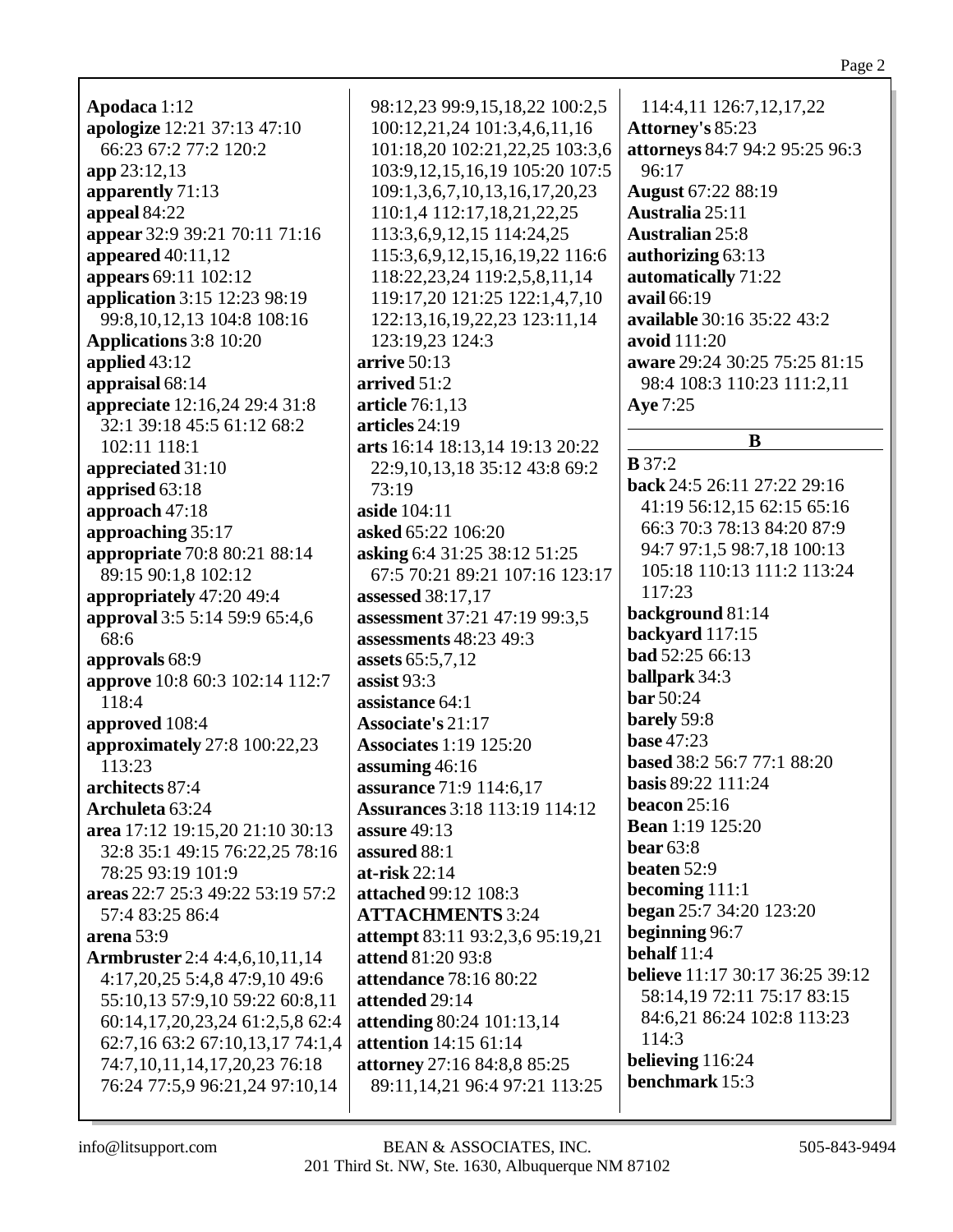Page 3

**best** 15:13 23:11 24:14 30:14 52:4 90:22 **better** 15:25 16:2 26:14 31:5 51:3  $97:2$ **Bev** 26:6 **Beverly** 2:10 15:7 62:12 126:7 **beyond** 17:11 78:14 89:2 91:15 **big** 52:20 91:13 **bit** 14:16 31:24 32:24 46:16 86:14 98:21 117:10 **blended** 17:5 24:23,25 **blue** 18:19 **board** 3:14 37:5 68:20 69:13,15 70:4,14 97:11 102:1,15 111:5 117:18 **boards** 70:7 **body** 22:12 77:20 **Bohannon** 75:5 **book** 43:23 62:21 106:3,5 **bottom** 55:18 **boundaries** 78:23 79:12 80:1 **boundary** 78:16 **box** 13:15 97:17 **boy** 80:17,17 **Boys** 87:7 **breach** 70:24 73:1,17 **break** 61:16 **breaks** 36:24 **brief** 90:14,16 121:5 **briefed** 90:20 **briefly** 86:6 **bring** 4:1 23:17,20 62:14 79:10 **bringing** 25:10 **brought** 11:2 113:24 **bucket** 31:12 **budget** 3:21 120:10,11 121:16 **build** 47:7 50:23 **building** 1:12 6:11 25:23 44:11 44:15,18 47:1,22 53:8,10 76:6,9 82:20,21 87:5 88:2,20 91:9 97:13 98:19 111:4 **built** 25:24 87:5 **bulk** 123:8 **Bureau** 14:11 **business** 30:11 64:11 **busy** 106:22 **by-the-numbers** 22:5

**C C** 1:19 2:1 3:1 13:7 55:18 68:20 125:8,19 **Caballero** 2:4 4:23,24 7:5,11,16 7:19 46:8,9,10 53:25 54:5,7,8,8 54:15,19,23 55:2,6 58:6 61:3,4 71:2,19 74:15,16 77:25 78:6,21 79:14,19 80:13,15 81:6 83:21 84:2,5 93:25 102:23,24 105:9 105:12,16 108:12,14,22,24 109:11,12 113:1,2 115:17,18 119:9,10 120:23 121:3,7,10,13 121:15,21 122:11,12 123:13,25 **Caballero's** 58:17 **calculated** 36:13,18 **calculation** 36:11 37:8,10,19 38:23 39:3 40:8 **call** 3:3,3 4:4 14:15 36:10 48:1,3 59:20 67:8 104:16,18 **called** 59:21 **calling** 100:3 116:18 **calls** 104:16 **campus** 25:16 28:13 44:4 **cap** 3:12 75:15 81:24 84:4 86:17 89:2,5,16 **capacity** 104:3 118:14 **CAPTION** 126:4 **card** 36:12 **care** 62:16 **career** 20:2,20,21 21:9 22:19,21 **Cariños** 111:3 **Carlos** 2:4 54:8,8 **CARMIE** 2:6 **case** 40:8 91:5 126:4 **catalog** 20:7 **Caucasian** 33:14 **cause** 8:7 44:9 **CC** 1:25 125:25 126:2 **CCR** 1:19 125:8,19 **celebrate** 50:15 **Center** 23:23 25:5 **cents** 57:8 **Century** 21:4 23:8 **certain** 49:22 76:17 **certainly** 31:14 32:5 80:9 **certificate** 3:23 20:8 87:3,5,13 88:15 99:6 125:7

**Certified** 125:8 **certify** 125:10 **CHAIKEN** 2:13 **Chair** 2:3,3 4:1,19 5:2,6,13 6:14 6:18,20,21 7:2,3,6,8,13,16,18 7:20 8:2,4,15,17,19 9:8,11,22 10:1,3,6,9,11,15,17 11:1,5,10 11:13,22 12:1,2,4,5,19 14:14 15:5,15,22 18:22 26:6,10,19 31:4 33:24 36:6,21 39:5,12,17 40:9,20,23 41:1,3 42:14 44:7,14 45:3,11 46:1,5,9 47:9 49:17,18 53:22 54:2,6,13,18,24 55:3,5,12 56:5,6,21 57:11,20 58:7 59:19 59:21,24 60:1,6,16 61:7,9,15,18 62:4,5,6,12,19 63:3,4 64:6,10 64:13 65:9 66:22 67:4,12,14,19 68:12,21 70:2 71:4,19,22 72:4 72:14 73:5,8,11,21,25 74:22,25 75:6,9,12,13,23,24 76:21 77:2,6 77:12,13 78:4 79:5,8,18 80:6,7 81:3,8,9 82:10 83:2,6,21,24 84:4 85:2,3 86:5,18,20,23 87:15 88:12,23 89:3,6 91:8,12 92:25 93:1,11 94:1 96:6,9,22,23 97:9 97:19 98:11,14 99:13,17,19 100:1,3,10,20 101:1,2,10,17,19 101:21,23,25 102:7,9,11,17,21 103:14 104:6 105:10,13,17,22 105:25 106:8 107:6,7,11,15,19 107:25 108:2,9,11,13,20,23,25 109:2,6,25 110:6,12,15,19 112:8,11,13,17 113:14,16 114:18,20,24 115:2,23 116:18 117:1,6,9,14 118:1,6,7,17,22 119:1,22 120:1,6,22 121:1,5,8,9 121:12,14,18,20,25 122:15,25 123:2,3,17,22 124:2,4 **chairs** 110:18 **Chairwoman** 16:7 **challenge** 23:12 32:19 34:25 **challenges** 46:5,12 **chance** 37:17 84:8 **change** 5:15 6:13 33:22 35:4 40:2 40:4 56:12 58:20 59:14,16 104:24 105:2 114:7 123:12 **changed** 33:7,14,25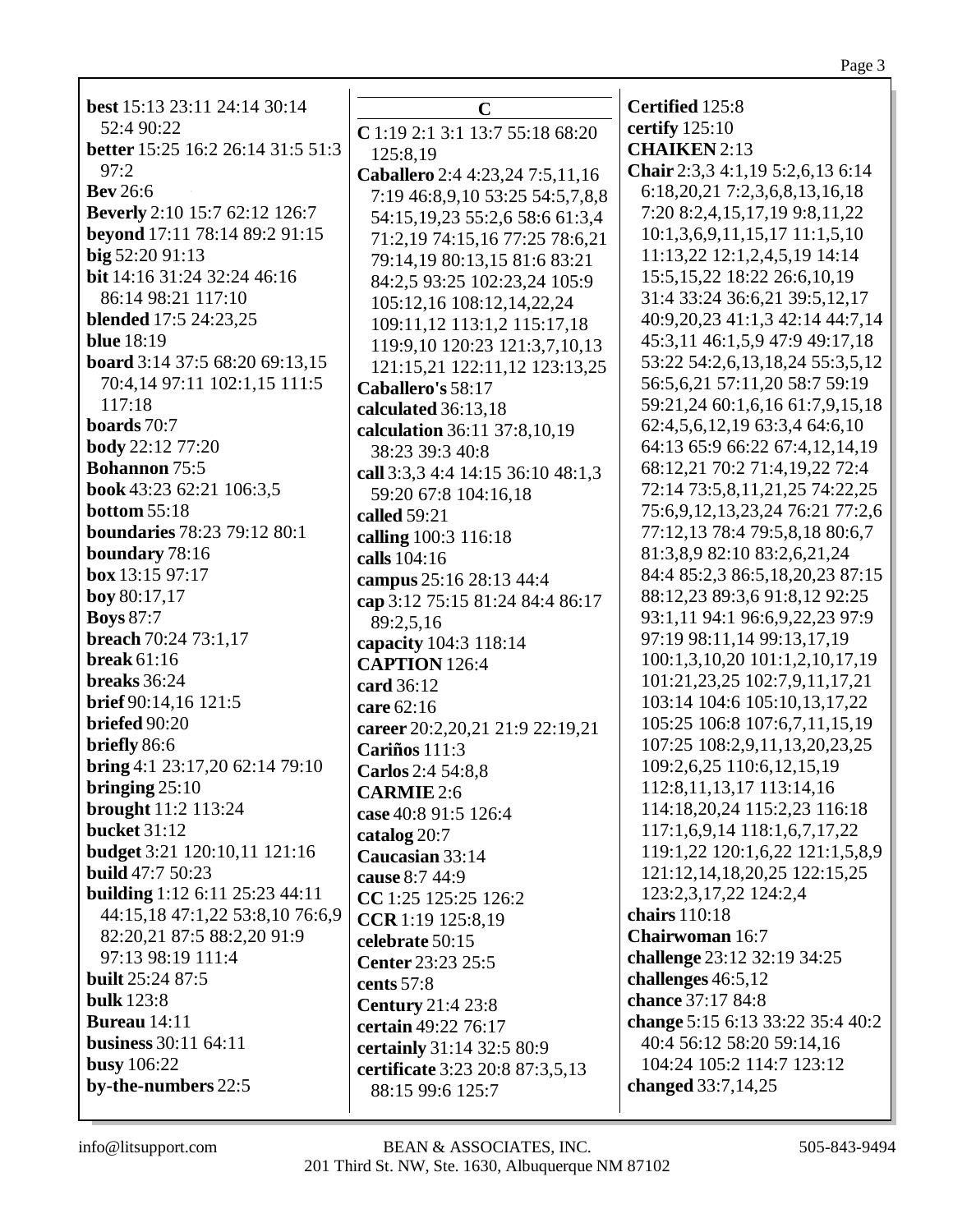| changes 8:21 9:20 10:6 35:17      | 84:11 94:7 97:16                     | <b>Commissioner</b> 4:4,6,7,8,9,10,10   |
|-----------------------------------|--------------------------------------|-----------------------------------------|
| 39:22 56:14 58:8 104:23 106:25    | clear-cut 84:10,24                   | 4:12,13,14,14,16,17,17,20,20            |
| 121:4                             | clearer 8:10 111:22                  | 4:22,23,24,25 5:4,8,9 6:8,12,16         |
| changing $17:14,15$               | clock 64:19                          | 7:5,7,9,11,16,19,22 8:14 9:22           |
| channels 99:8                     | close 12:11 26:17 33:9,11 65:21      | 10:5,9,11,12 41:1,6,11,15 42:3          |
| <b>Chapman</b> 1:19 125:8,19      | 92:23 97:4 98:6,23 99:1 117:12       | 42:6 46:8,9,10 47:9,10 49:6,17          |
| chart 14:19 18:10 21:25 22:5,6    | closely 23:4                         | 49:18 51:10 52:20 53:14,25              |
| 23:3                              | closer 15:23 18:21 34:15 36:4        | 54:5,7,15,19,23 55:2,4,6,6,10           |
| charter 2:9 3:10 7:1 12:8,13 13:3 | 62:24 111:15                         | 55:13 56:5,6,7 57:9,10,12,17            |
| 17:1 27:9 30:3,3,20 31:17 33:4    | closing $24:7$                       | 58:6,17 59:19,22,24 60:5,7,8,8          |
| 34:21,23 35:7 54:10,11,25         | closure 3:16 64:22 67:20 110:7       | 60:10,11,11,13,14,14,17,17,19           |
| 55:21 58:11,12 60:3 62:2 63:7     | 110:10 111:3,18 112:10               | 60:20, 20, 22, 23, 23, 25 61:1, 2, 2, 4 |
| 63:20 65:13 68:23 78:24 79:5,6    | closures $111:1,10$                  | 61:5,8,20,21 62:4,7,16 63:2             |
| 80:3,10,18,20,24 81:12 82:12      | club 43:23 87:7                      | 67:10,13,17 71:2,19 72:1 73:4,6         |
| 84:21 85:6 95:10,20 106:10        | Cluster 22:21                        | 73:20,22 74:1,1,3,4,4,6,7,7,9,10        |
| 118:11                            | co-founder 16:13                     | 74:10,12,13,14,14,16,17,17,19           |
| chartered 17:3 79:6 91:1          | <b>Coast 27:21</b>                   | 74:20,20,23 75:8 76:18,24 77:5          |
| charters 66:1,5,19                | collaborate 23:15 93:6               | 77:9,25 78:6,21 79:14,19 80:13          |
| charts 18:19,22                   | collaboration 21:6 23:23 93:3        | 80:15 81:6 83:21 84:2,5 85:3            |
| check 123:12                      | collaborative 43:25 45:20            | 88:7 89:13,20,23 90:23 91:10            |
| checking 98:7                     | colleague 16:13                      | 91:14 93:1,25 96:21,24 97:10            |
| cherish 31:2                      | collect 62:13                        | 97:14 98:4,12,16,23 99:1,9,15           |
| <b>Chicanitos 94:11,19 95:4</b>   | collecting 45:1                      | 99:18,22,24 100:2,5,11,12,21            |
| child 50:1 79:10                  | college 5:18 7:1 20:2 21:12,15,21    | 100:24 101:3,4,6,11,16,18,20            |
| children 28:19                    | 21:24 22:3,18,24 25:3 98:18          | 102:16,18,21,22,22,24,25,25             |
| choice 11:6 20:11                 | college-and-career 21:19             | 103:2,3,3,5,6,6,8,9,9,11,12,12          |
| choose 57:22 101:7                | <b>Collegiate 3:14 102:2</b>         | 103:15,15,17,18,19,22 105:9,12          |
| chose 58:5                        | Collegiate's 102:15                  | 105:16,20,24 106:6 107:5                |
| <b>Christopher 25:15 118:13</b>   | combined 22:22 86:8,13               | 108:12, 14, 22, 24 109:1, 3, 6, 7, 7, 9 |
| CID 87:3,8,11 98:18 99:3          | come 5:5 10:22 11:5 15:2 17:10       | 109:10, 10, 12, 13, 13, 15, 16, 16, 18  |
| circles 24:4                      | 21:1 29:3 32:13 33:17 37:10          | 109:19,20,20,22,23,23 110:1,1           |
| City 65:6 67:7,8                  | 43:3 48:22 53:6 56:12,13,15          | 110:3,4,12,17 112:8,12,14,17            |
| <b>Civil 45:22</b>                | 67:3 70:23 75:20 78:13 84:20         | 112:18,18,20,21,21,23,24,25,25          |
| clarification 96:5                | 95:21 116:15 123:18                  | 113:2,3,3,5,6,6,8,9,9,11,12,12          |
| clarified 91:18                   | comes 71:22                          | 113:15 114:14,19,21,24,25,25            |
| clarify 72:2 73:10 107:8          | comfortable 6:2 56:17 57:13,18       | 115:3,3,5,6,6,8,9,9,11,12,12,14         |
| clarity 79:4                      | coming 5:1 36:3 37:25 40:15          | 115:15, 15, 17, 18, 19, 19, 21, 22      |
| class 46:22 49:7                  | 85:17 92:6 102:9 120:14 123:20       | 116:6 118:6,7,8,16,18,18,22,23          |
| classes 20:6,22,22 21:4,14 22:2   | comment 9:18 11:17 17:21 27:4        | 118:23,25 119:2,2,4,5,5,7,8,8           |
| 22:10,20,22,23 23:7 28:22,23      | 27:6 89:13                           | 119:10, 11, 11, 13, 14, 14, 16, 17, 17  |
| 46:21 48:17                       | <b>comments</b> 3:25 31:7 120:20     | 119:19,20 120:21,23 121:3,7,10          |
| classification 41:8               | <b>Commission</b> 1:1 4:2 12:6 14:15 | 121:13,15,19,21,21,25 122:1,1           |
| classroom 38:19                   | 16:9 56:11,16 72:18,23 73:15         | 122:3,4,4,6,7,7,9,10,10,12,13           |
| clean 7:17 108:23 110:9 112:2,3   | 77:7 78:19 81:10,15 86:24            | 122:13, 16, 16, 18, 19, 19, 21, 22, 22  |
| 116:2                             | 88:13,17,22 89:9 96:16 102:14        | 123:11, 13, 14, 19, 23, 25 124: 3       |
| cleanup $104:21$                  | 108:15 112:9 114:17 118:11,15        | <b>Commissioners</b> 2:2 8:1,16 9:20    |
| clear 28:5 40:19 54:25 80:1,8     | 120:19 121:16 125:1,12 126:5         | 10:14 13:12 32:5 46:7 47:11             |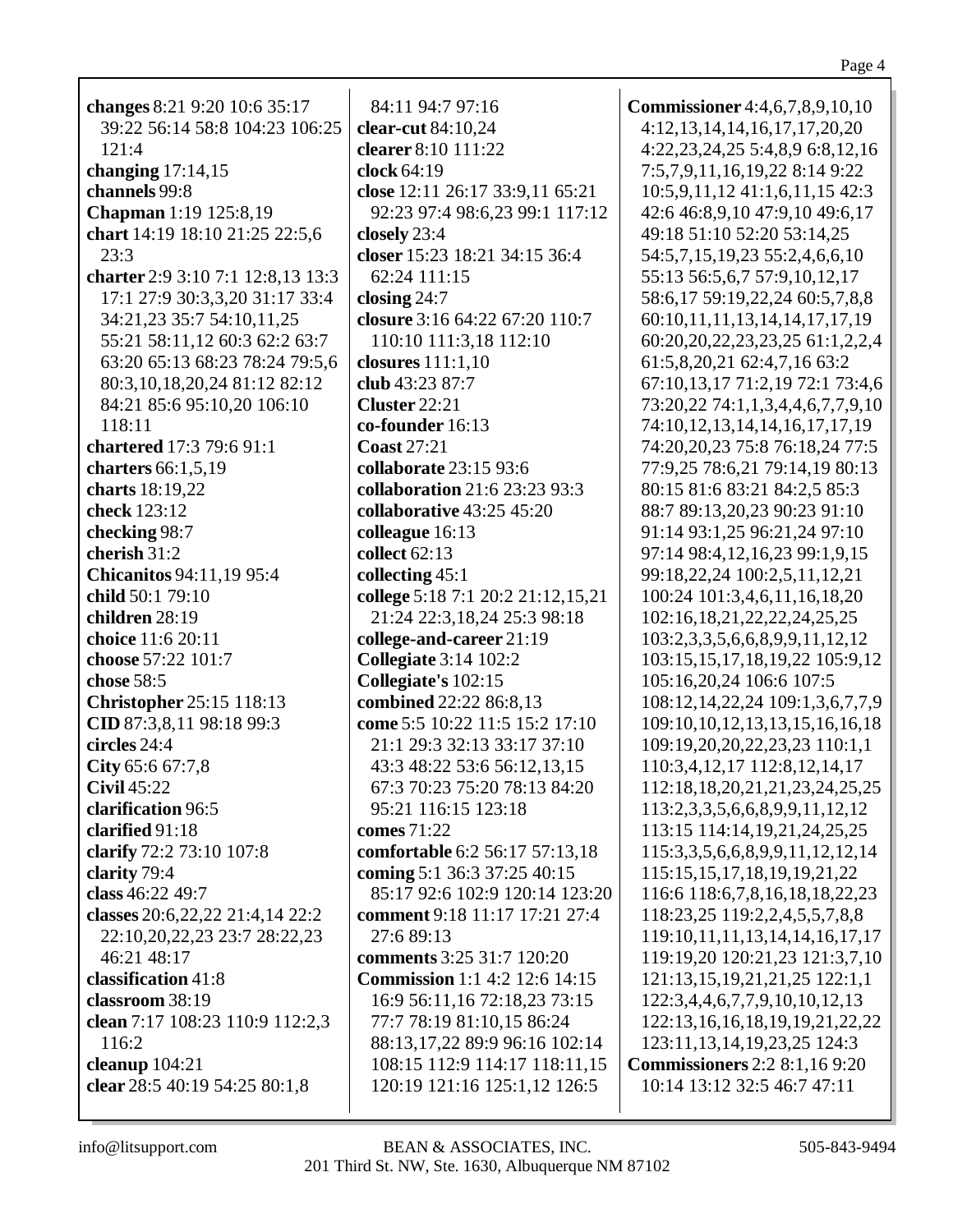53:22 54:2 60:2 62:14 63:5 68:22 69:6 75:25 77:13 80:12 87:20 90:15,16,20 101:24 110:9 110:22 112:3 116:2 117:2 118:3 **commitment** 16:17 **committed** 19:14 **common** 28:1 **communicated** 40:10 **communication** 6:10 21:6 111:12 **community** 17:11 19:18 22:11 23:2,3 24:11 25:24 27:12,14,15 30:1,5,10,15 32:10,15 33:19 34:9,15 95:2 104:4 **compared** 15:1 **competence** 29:20 **complementary** 30:17,18 **complete** 64:17 **complete-** 67:24 **completed** 63:16 **completely** 68:1 **compliance** 68:25 70:18,22,23 **complied** 70:9 **comply** 6:3 72:20 82:3 95:21 **component** 20:15 22:25 29:8,11 **computer** 29:12 35:10 66:8 **computer-based** 28:25 **concern** 39:18,24 40:20 65:10 68:24 70:15,20 72:19 73:9,15 76:12 77:24 78:14 83:9,13,20 85:18 86:15 89:10,15,18 93:20 111:20 113:22,25 114:2,4 **concerned** 52:17 83:23 **concerns** 56:1 68:20 86:7,9 103:22 120:22 **concerts** 24:11 **condition** 13:4 55:18 56:3 58:9 58:15 66:16 **conditions** 58:18 59:3 60:5 77:18 116:12 **conducted** 5:12 13:10 88:19 **conference** 87:23 **confidence** 59:12 **conflict** 24:4 **confusion** 14:3,9 96:7 **Congratulations** 61:11 **Connections** 9:25 75:5 **consecutive** 14:18

**Consent** 3:7 9:19,21 10:7,8 **consider** 28:11 78:19 **considerations** 81:1 **considering** 63:1 **considers** 91:3 **consistent** 14:20 18:3 **consistently** 15:2 **constant** 50:12,25 51:8 **constantly** 50:11 53:7 **constitute** 125:10 **consults** 6:20 7:2 77:12 123:2 **contacted** 87:8 **contained** 13:12 **content** 48:15,16,18 49:11,15 **continue** 17:24 25:23 34:12 53:15 61:19 88:10 **continued** 14:3,9 66:17 **continues** 21:3 98:25 **continuing** 23:25 **contract** 3:20 13:9 54:11 56:4 57:1,18,19,19,23,24 58:2,16 59:4 60:3 65:21 86:12 106:14 106:21 108:5 116:1,3,5,9,11 118:5,12 **Contractual** 47:14 106:9 **contrary** 79:20 95:22 **control** 37:12 **controls** 91:7 **conversation** 51:8 65:19,20 83:14,17 101:21 111:8 114:1 **Conyers** 2:5 4:12,13 5:10 60:9,10 73:4,6,20,22 74:5,6 103:1,2 109:21,22 112:19,20 114:19,21 115:10,11 119:6,7 122:8,9 **Conyers'** 61:21 **cookie** 91:13 **cool** 45:9,25 **coordinator** 16:24 **copies** 88:17,21 **copy** 47:11 88:14 108:23 110:10 112:3 116:2 **core** 19:22 25:9 **corner** 9:1 **corps** 29:20 **correct** 11:18,19 39:13 44:10 60:6 79:8 97:10 99:25 101:1,3 101:5 107:11 121:1,1

**correctly** 33:3 34:5 76:15 **cost** 35:24 43:6 **couch** 32:16 **council** 27:7,8,23 28:3,16 29:18 31:16 81:12 117:4,18 **counsel** 2:11,12,13 6:20 7:2 77:12 83:3,7,8,11,16 123:2 **count** 61:10 **counting** 110:17 **County** 30:13 125:13 **couple** 32:5 86:7 **course** 20:6 21:9 28:22 29:9 99:10 117:20 **courses** 20:12,23 45:4 **coursework** 43:5 **court** 1:20 12:18 79:23 85:24 90:3,11 125:9 **Covenants** 77:18 **create** 22:5 51:3 87:13 **created** 23:12 36:10 69:25 **creates** 78:15 **creative** 22:16 **creativity** 21:7 **credential** 20:8 **credit** 20:24 21:15 22:2 **credits** 21:1 22:3 **critical** 21:6 **Crone** 2:5 4:21 7:23 59:24 60:5,7 60:18,19 74:2,3 103:17,18 109:18,19 113:10,11 115:7,8 119:12,13 122:17,18 **Cruces** 117:16 **crunch** 36:19 **crystal** 97:16 **CSD** 11:13 13:10 14:2 102:4  $107.16$ **CSD's** 31:7 **culinary** 45:12 **culmination** 111:25 **culture** 14:11 50:23 51:4 **curiosity** 9:23 **current** 14:25 34:3 82:5 89:4 100:13,25 101:8 107:9 **currently** 21:23 64:5 69:10 86:25 89:2 100:11,21 **curriculum** 16:23 24:2 28:25 36:15 43:13,25 46:19,20 48:10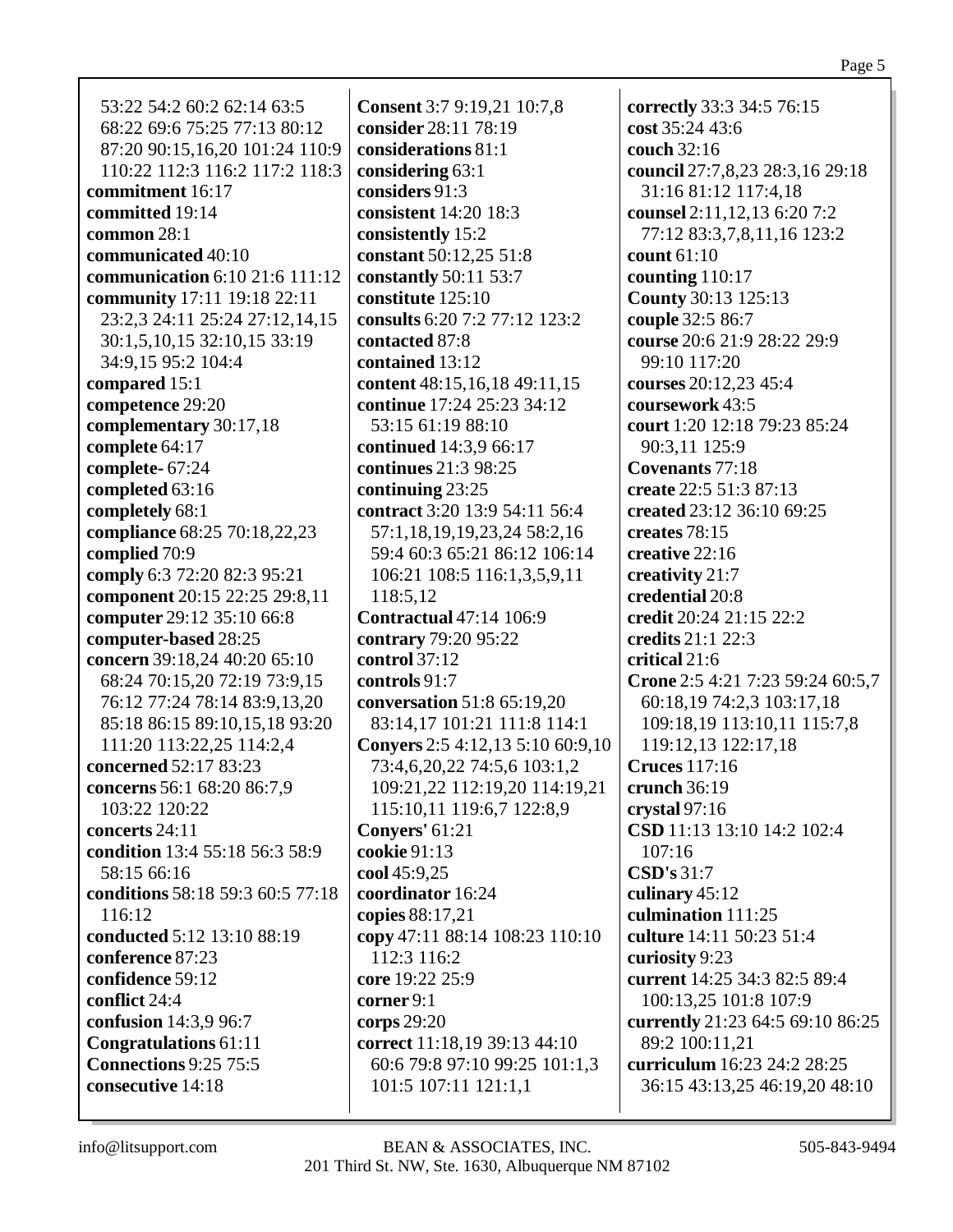| 48:21 49:1                            | deputy $63:12,14$                 |
|---------------------------------------|-----------------------------------|
| curtailed 79:3                        | desert 66:14                      |
| Custodian 2:10                        | design 21:9 23:8                  |
| Cynthia 1:19 125:8,19                 | designation $21:2469:20$          |
|                                       | designed 26:14                    |
| D                                     | desk 26:14                        |
| $D$ 3:1,1 37:10 38:2                  | detail 36:16                      |
| D''s 55:24                            |                                   |
| <b>Dang 84:15</b>                     | develop 22:23                     |
| dangling 91:13                        | developing 45:23                  |
| data 16:23 32:24 36:15 38:14,22       | <b>DFA</b> 68:6,9                 |
| 42:17 45:1 63:13                      | difference 47:24                  |
| date 69:20 72:12 126:2,9,14,19        | different 18:25 30:9,18,21 35:5,8 |
| 126:24                                | 42:23 43:12 47:11 48:19 51:16     |
| <b>dated</b> 116:13                   | 90:5                              |
| <b>David</b> 110:15                   | difficulty 94:1                   |
| <b>Davis</b> 61:21                    | $dig$ 38:14                       |
|                                       | digital 20:3 24:20 43:13,24 46:19 |
| day 33:5 67:8,9                       | 48:18                             |
| days 43:2,17 44:4 71:3                | diligently 64:20                  |
| de 29:20                              | diploma $21:18$                   |
| deal 29:24 84:24                      | directly 29:7 69:5                |
| <b>dealing</b> 36:2 46:10             | director 2:8 12:8 16:14,18 63:6   |
| <b>December</b> 6:5 53:16 63:17 71:17 | 63:12                             |
| 92:8,12 96:18                         | discrimination 94:24              |
| decide 92:4                           | discuss $92:14$                   |
| deciding 29:24                        | <b>discussed</b> 104:25 120:24    |
| decision 32:3 116:12                  | discussing 76:2                   |
| decisions 13:16 84:14                 | discussion 3:8,10,11,13,15,16,18  |
| Definitely 53:3                       | 3:19,21 6:22 7:9 10:19 55:8,8     |
| definitions 32:11                     | 55:11 73:7,23 75:14,25 78:8       |
| degree 17:13 20:9,10 21:17            | 87:22 90:9,17,21 91:6 96:3,14     |
| <b>Del</b> 86:25                      | 102:1,19 104:7 105:7,13,19        |
| <b>DEL'D</b> 126:9,14,19,24           | 106:12 109:4 110:7 112:15         |
| <b>DELIVERED</b> 126:9,14,19,24       | 113:19 114:13,22 115:24 118:4     |
| demanding $58:11,12$                  | 118:20 120:11 121:6,23            |
| demographic 19:8                      | discussions 95:1                  |
| demographics 19:20 32:10,14           | <b>Disks</b> 126:8, 13, 18, 23    |
| 33:4,7,25 34:15,25 35:18              | dismiss $55:14$                   |
| demonstrate 17:22                     | disposition $65:5$ 111:21,23      |
| demonstrates 13:19 22:8               | district 23:16 34:23 65:8,11,13   |
| demonstrating 14:12 18:3              | 65:22 66:4 76:4,14,17 79:13       |
| denial $95:18$                        | 80:3 81:15,20,21 82:21,23 83:3    |
| <b>denied</b> 94:15                   | 83:15 84:7,21 85:5 90:3,11        |
| denies 32:18                          | 91:3 93:3,13 94:9,16 95:19        |
| deny 93:18 94:6 95:5                  | districts 18:6                    |
| <b>Department</b> 37:15 65:3 116:12   | dividing $77:15$                  |
| depends 41:25 68:5                    | division 2:9 3:10 12:9 33:4 34:22 |
|                                       |                                   |

62:3 63:7 **doctors** 94:12 **document** 77:16 126:8,13,18,23 **documentation** 88:11 102:5 **documents** 64:24 72:25 73:16 102:12 **doing** 31:18 33:12 35:9 39:1,20 40:13,13,16 44:20 45:2,13 46:4 46:15 51:3 62:8 64:19 87:13 91:25 94:3,4,22 106:17 117:24 **Dolores** 63:23 **Don** 1:12 **door** 85:16 91:18 92:6,22,23 96:6 **double-digit** 19:12 **draft** 71:8 **drafted** 83:18 **dramatically** 59:1 **dual** 22:2 **dual-credit** 21:22 **due** 16:19,20 19:18 **dug** 81:3 **E**

**E** 2:1,1 3:1,1,1 **e-mails** 64:20 **E-O** 26:24 **E-Occupancy** 3:12 5:21,25 6:11 75:16 76:7,9 84:1 86:20,21 87:2,17,25 88:20 89:17 98:5 99:11,16,23 **E-R** 26:25 **earlier** 18:20 31:9 **early** 12:15,24 16:16 19:25 21:3 21:24 22:18 91:1 123:10 **earn** 13:18 20:23 21:15,17 **earned** 14:17 18:2,11 19:11 21:2 22:3 37:11,14 **earns** 13:7 **easier** 31:24 51:22 62:20 107:1 **East** 27:20 **easy** 31:23 71:6 **ed** 20:21 35:11 120:17 **Ed/Strategic** 120:13 **EdSurge** 24:19 **education** 1:1,12 4:2 16:8,10,16 17:4 19:18 24:17,25 25:15,17 36:1 37:15 49:21 72:18,22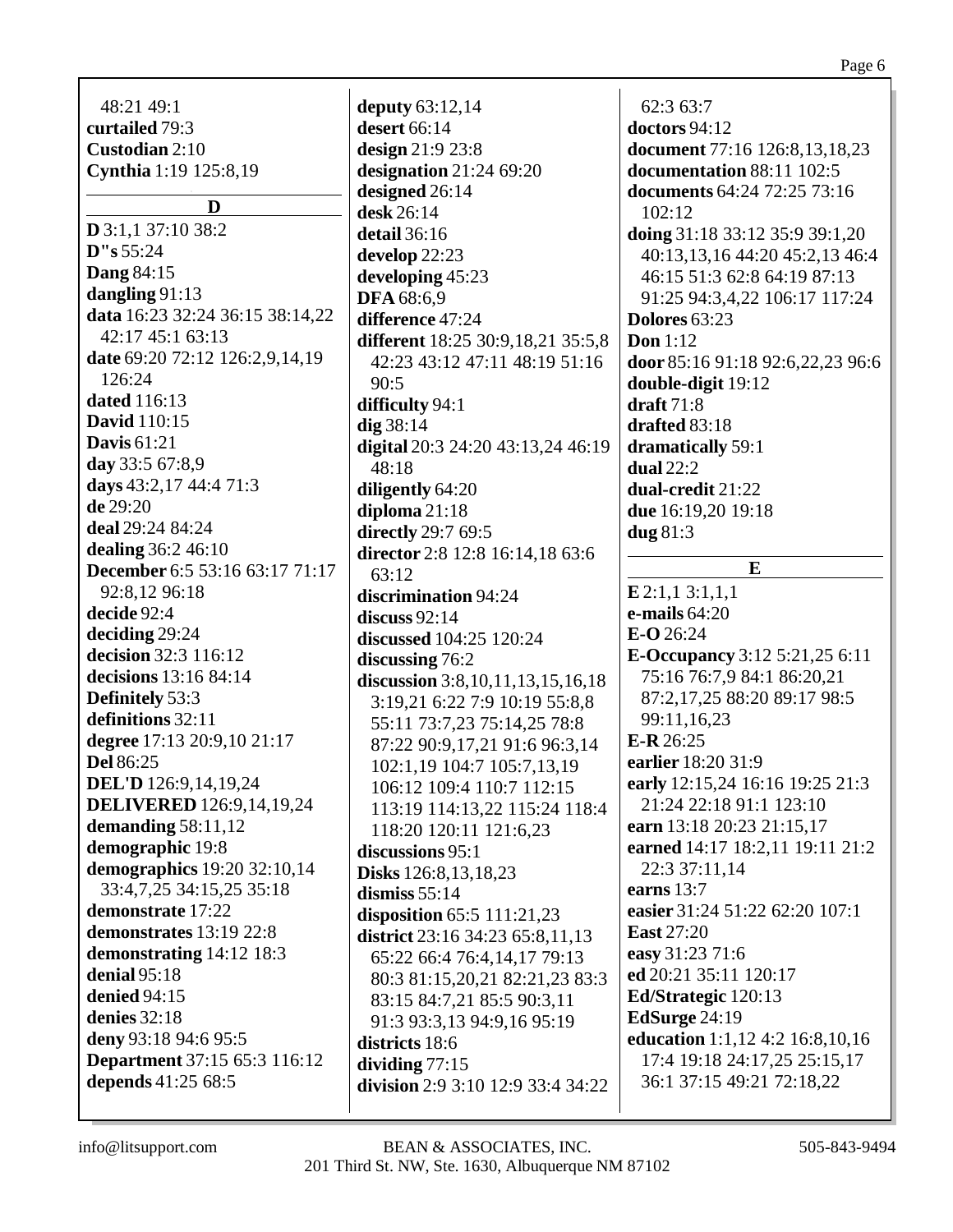| 73:14 86:11 102:14 108:15          | 76:23 77:21 78:15,22 79:11              | expose 48:16                     |
|------------------------------------|-----------------------------------------|----------------------------------|
| 112:9 114:16 118:10,15 120:17      | 80:19 81:1,24 82:1 84:4 86:6            | expressed 97:19                  |
| 120:19 121:16 125:1,12 126:5       | 86:17,17 89:4,16 94:6,14 95:5,7         | expression 111:5                 |
| educational 27:15 29:6 30:24       | 95:12,17 96:12                          | extension 71:20,24               |
| 47:18 116:4                        | ensure 93:7                             | eye 111:15                       |
| educators 25:8,10                  | ensures 47:22                           |                                  |
| effort 32:1                        | entertain 10:7 53:24 112:6 118:4        | $\mathbf{F}$                     |
| eight 27:8 100:7 110:16 113:15     | entire 62:21 98:19                      | F 105:9, 12, 12, 16 107:8 108:17 |
| 115:22 122:24                      | entirely 48:11                          | F''s 55:24                       |
| eight-one $61:7$                   | entity 30:24 82:13 83:1                 | fabric 83:14,17 104:17           |
| eight-to-zero 74:23 103:19 110:5   | environmental 27:17                     | Facebook 23:24                   |
| 110:14 119:21                      | EQ 23:17,20                             | facilities 99:19 103:23          |
| eight-zero 113:16 115:23 119:22    | equivalency 120:24                      | facility 76:8 81:17 105:11       |
| 123:1                              | error 73:13                             | fact 32:16 96:9 111:11           |
| eighth 20:21 21:2 100:8,9          | especially 110:20                       | faculty 50:4                     |
| eighth-grade 49:9,11               | esprit 29:20                            | fail 58:15,22                    |
| eighth-graders 43:17               | essentially 64:11                       | failed 69:23                     |
| either 13:18 41:21 87:12 101:7     | established 71:5                        | failing $38:11$                  |
| <b>Elisa</b> 75:5                  | evaluate 58:12 59:14                    | failure 72:19,24 73:16           |
| Elizabeth 15:20,21 16:1,4,7,22     | evaluation 13:15 58:8,24,24             | fairly 5:24                      |
| 19:1 24:6 26:3,8 32:21 34:4        | evening 116:16,19                       | fall $41:4$                      |
| 35:16 36:8,22 39:14 40:3,17,21     | Evergreen 24:24                         | falls 40:24                      |
| 41:2,9,13,17 42:5,12,16 44:12      | everybody's 53:18                       | familiar 36:17 75:6,7            |
| 45:9 46:24 48:2 54:21              | everyone's 31:22                        | families 17:6 20:4,19 22:4 25:25 |
| embedded 43:11 58:2                | eviction 81:16                          | 33:21 111:17                     |
| embrace 25:17,17                   | evidence 71:15 72:8                     | family 16:19 52:21 53:19         |
| emergency 16:19 97:17              | evolved 27:11                           | far 18:20 87:9                   |
| emotional 23:17,24 28:8            | exact 116:4                             | farm $45:6,8$                    |
| emphasis 21:19                     | exactly 8:9 28:6 49:16 64:7 65:16       | farm-to-table 45:13              |
| empty 66:15 67:18,23,24,25         | example 33:13 43:13,23 48:7             | farther 14:16 49:23              |
| encounter 30:4                     | 49:8 100:19                             | fast 12:21                       |
| encountered 27:24                  | excellence 17:3,18                      | favor 7:24 8:15 10:13            |
| encourage 52:1 53:14               | excellent 93:9                          | Fe 1:13 52:22 76:2,3,6,10,14     |
| encouraged 22:20                   | exception 6:24                          | 90:24 91:2 93:5,8,13 96:25       |
| encouraging 50:25                  | exceptions 85:12,12                     | 97:7,11 99:14 101:7 125:13       |
| ended 65:24                        | excited 104:2                           | featured 24:17                   |
| ends 82:15                         |                                         | February 56:13                   |
|                                    | exciting 19:8 45:11,14,19<br>excuse 6:9 | feel 11:16 55:22 92:13           |
| energy 28:4 32:1                   |                                         | feels 56:2 89:12                 |
| engage $47:6$                      | exemplar 24:18                          | <b>fellow</b> 47:11              |
| engaged 28:18 29:7,14              | <b>Exhibits</b> 126:8,13,18,23          | <b>felt</b> 90:20                |
| engagement 29:11                   | existing 30:19                          | <b>Ferrary</b> 104:12            |
| engaging $22:14$                   | expand 89:1 91:19                       | fewer 31:21                      |
| <b>English</b> 14:4 18:13,14 19:13 | expanding 99:21                         | fifth 17:17 19:25 69:11 86:8     |
| 46:11 47:2 48:14 49:14             | expected 52:6 64:25 111:12              | 100:8                            |
| enrichment 43:16,19 46:22          | experience 27:7 28:21 29:6,15           | fifth-43:17 48:9                 |
| enrolled 78:13                     | 49:21 80:6                              | file $64:24$                     |
| enrollment 3:12,12 75:15,15        | explore 21:10                           |                                  |
|                                    |                                         |                                  |

Page 7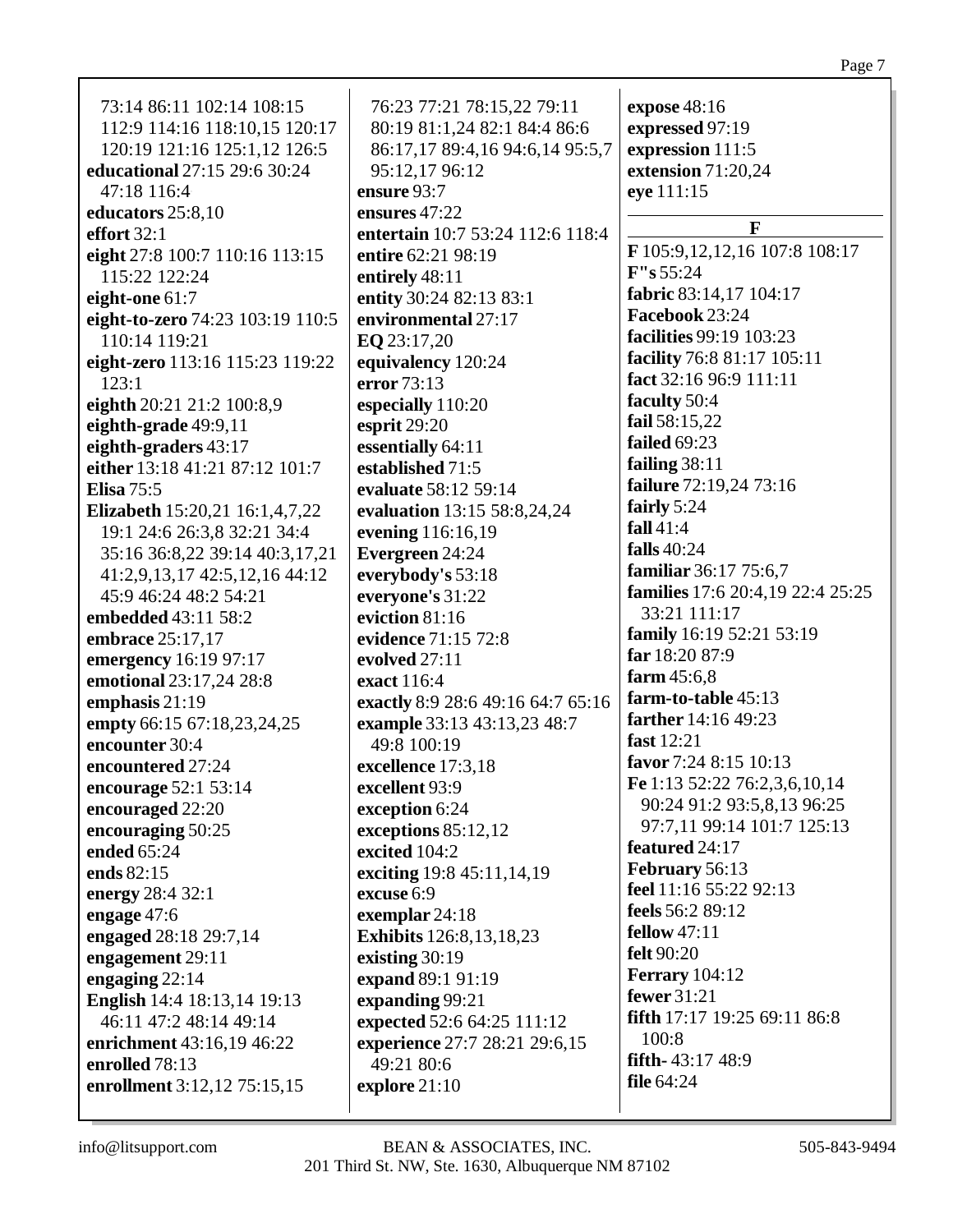**filed** 64:25 **Filiss** 16:18 27:25 **fill** 37:24 63:11 69:24 70:13  $107:2$ **filled** 63:17 69:23 70:8,12,13 **filling** 44:6 63:15 64:4 **final** 112:3 **finalizing** 64:24 **Finally** 14:14 21:12 **Finance** 3:14 65:4 69:15 70:14 102:2,15 111:6 **financial** 63:13 **find** 39:6 41:15 87:2 94:3 95:15 97:6 98:5,10,10 116:2,3 **fine** 29:16 96:20 123:23,24 **fingers** 110:19 **fire** 88:18 **firm** 25:23 **first** 11:11 15:17 16:15 27:16,22 28:2 34:19 35:3 37:21 42:20 54:9 63:10 73:9 82:4 85:25 95:25 96:25 101:12 106:24 120:12 **five** 17:3 19:17 25:23 33:7 54:21 69:14 95:6 **five-minute** 61:15 **five-year** 13:2 54:14,20 55:1 56:4 60:3 **fix** 15:22 71:6 79:24 **flag** 3:4 5:10,12 **flat** 57:6 **flesh** 29:11 **flexibility** 24:19 **flip** 39:6 **FLOOR** 9:7,10 10:24 11:3,7,8,11 11:21,25 15:9,11,19,25 75:22 77:6,11 102:10 103:21 **flow** 59:10 **Floyd** 81:9,10 83:2 86:18,23 88:12 89:3 92:25 97:9 99:17,24 100:10,20 101:2,5,10,23 **folks** 92:16 **follow** 13:17 47:15 71:1 93:23 **followed** 82:6 **following** 73:1,17 99:8 108:4 **follows** 77:22

**foreign** 20:22 **forgiveness** 31:5 70:17 **form** 22:19 114:6 **formal** 6:18 97:12 **formally** 25:22 27:2 **forms** 27:6 **fortunately** 96:11 117:9 **Forum** 3:6 **forward** 8:8 12:16 64:2 69:18 75:20 96:17 114:11 120:16 **found** 13:16 **foundation** 24:25 25:24 **foundational** 48:13 **founded** 25:6 **four** 14:17,21 18:5 26:7,9 51:4 95:6 **four-member** 69:13 **fourth** 55:24 **fourth-grade** 49:10 **frame** 67:4,7 **framework** 22:22 **free** 36:1 123:10 **free/reduced** 19:5 **freedom** 92:14 **Friday** 43:4 87:23 **Fridays** 43:19 **FRIEDMAN** 2:10 11:19 12:2 26:7,18 62:19 126:7 **friend** 16:13 117:14 **friends** 26:1 **frustrating** 68:17 **fulfill** 51:7 **fulfilling** 17:23 **full** 66:8 104:3 **full-time** 120:24 **fully** 88:13 **fun** 22:16 47:4 **funded** 63:21 **funding** 63:21 64:12 **fundraisers** 50:20 **funds** 120:14,14 **further** 21:10 46:22 75:11 **FY** 3:21 121:17 **G G** 3:1

## **gap** 33:10,11 34:10,19,20 51:7 **gaps** 37:24 39:3 44:6 **Gaspar** 1:12 **General** 65:3 85:25 89:14,21 96:4 120:14 **General's** 85:23 **geographic** 79:12 **George** 25:6 **Georgina** 61:20 **getting** 26:16 35:18 42:7 43:22 49:11,14 52:9 64:19 66:24 67:2 70:6 89:13 91:18 99:7 **Gibson** 103:25 **GILBERT** 2:3 **Gipson** 2:3 4:18 10:12 16:8 60:15 72:1 74:21 103:13 109:24 113:13 115:1 118:25 122:14 **Girls** 87:6,7 **give** 34:3 46:16 47:5 55:21 65:6 69:8 80:18 81:14 82:4,23 84:7 84:17,18,22,22 95:25 99:3 104:4 **given** 65:13,14 66:6,19 67:14 76:17 81:6 **gives** 92:2,13 **giving** 32:2 53:16 66:3 78:16,22 **glad** 36:9 102:10 **global** 21:4 **go** 5:15,23 15:14 16:1 32:2,22 34:18 35:24 36:22,23 39:2 42:14 49:23 54:19 58:24 59:9 65:2,7 68:7 70:24 77:13,23 79:23 82:19 84:9,20 85:24 86:5 90:2 91:17,25 92:4,8,9 93:17 94:7,11 95:1,6 96:4,10,12 98:12 98:18 100:15 105:18 111:2,16 114:5,11,14 116:23 121:8 123:6 123:15 **goal** 17:21 57:22 **goal-setting** 58:20 **goals** 20:2 23:5 40:25 42:15 57:25 **goes** 64:7 78:14,18 84:19 96:3 **going** 4:1 5:16,22 6:23 8:6,9 11:4 11:10,11 12:6 15:22,23 26:10

**gained** 41:21 **gaining** 53:10

**foregoing** 125:10

**Gadsden** 65:22,25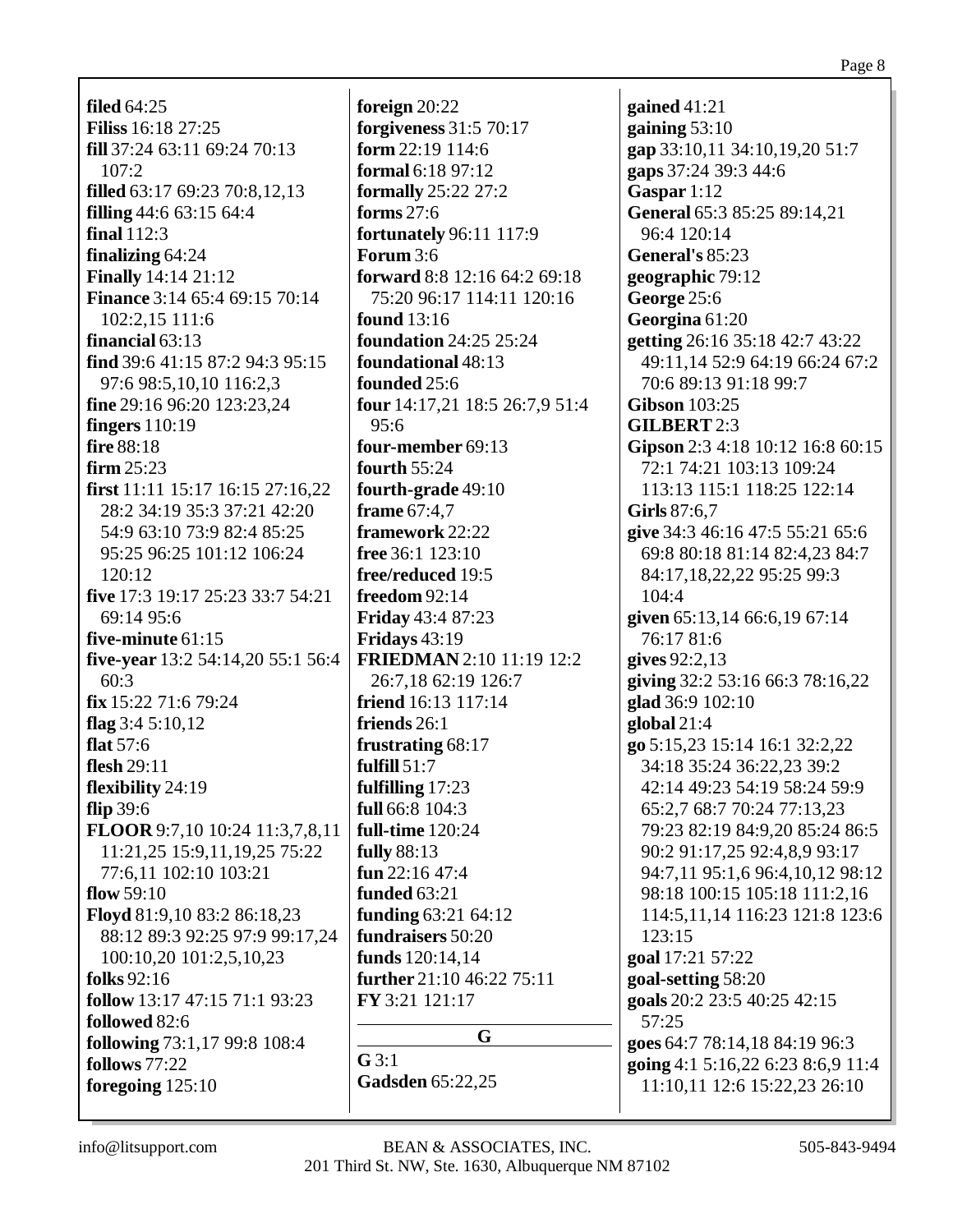31:18 32:4 36:16 38:13 44:8 45:12 50:2 53:1 55:10 56:14,21 57:20,21 58:22 59:12 62:7 69:3 70:3,19 72:17 76:6 82:16,21,22 83:6 86:13 89:4,11 90:2 91:21 92:4,9 94:8 95:10 97:1 98:7,24 100:6 107:15 111:2,23 121:3 123:3,6,9 **good** 10:24,25 12:6 38:20 42:15 51:21 75:20,22 90:10,13 92:21 94:21,23 116:16,16,23,25 117:14,23 120:4,5,21 121:8 123:6 **gotten** 73:12 123:8 **governance** 11:2 47:15 81:12 106:10 117:3 **governing** 27:7,8,23 28:3,16 29:18 31:16 68:20 77:20 117:18 **government** 30:10 52:5 **Governor** 53:6 **GPA** 21:14 **grade** 17:17 18:2 19:25 20:21 21:3,8 37:9 38:2 40:15 41:21 42:21 47:23 48:23 56:19,23,24 57:6 100:7,15 120:5 **grade-level** 48:15,16 49:7 **graders** 21:2 100:25 **grades** 14:18 23:6 50:9 56:8,10 80:22 86:9,13 **grading** 13:8 **graduates** 94:8 **graduation** 21:16 22:24 **graduations** 53:6 **grammatical** 104:23 **grandchildren** 51:14 **grant** 23:22 24:1 63:20 64:8,12 77:21 **granted** 66:12 71:25 **granting** 93:15 **graph** 34:2,6 **gratifying** 29:23 31:19 **great** 32:16,18 45:10 53:4 104:6 **greatly** 31:10 **grew** 40:6 **group** 23:15 24:25 46:11 48:7 **grow** 17:24 21:21 29:21,22 104:4 **growing** 76:8

**grown** 17:7 31:1 **growth** 18:4 19:12,15 44:25 49:25,25 55:25 57:2,5,16 58:11  $120:4$ **grrrrr** 37:12 **GSD** 68:6,9 **guarding** 67:25 **guess** 30:24 49:8 54:13 62:12 72:20 89:11 97:1,20 **guessing** 83:14 **guidance** 14:6,8 **guys** 18:18 **H H** 26:25 **Hall** 1:12 **hand** 34:1 125:16 **handed** 106:1 **hands-on** 22:15 43:22 **hanging** 117:22 **happen** 71:12 99:7 111:13,18 **happened** 27:24 69:12 72:16  $11:9$ **happening** 34:19 92:15 **happens** 37:1 43:16,18 **happy** 12:10,10 13:1 63:7 66:22 66:24 77:7 81:12 **hard** 16:21 18:7,20 31:19 46:13 46:15 50:11 51:11,17 61:11 64:17 93:22 **harder** 38:12 **Harry** 26:25 **hate** 94:18,18 **hats** 31:22 64:3 **he'll** 62:22 **head** 9:24 27:25 116:21 **heading** 50:17 **Healthy** 24:1 **hear** 24:13 40:21 69:7 78:2 123:18 **heard** 9:15 30:9 59:13 **hearing** 5:19 8:4,19 9:9,15 10:17 123:9 **hearsay** 70:5 **heart** 52:24 53:19 **heartwarming** 50:18 **heavily** 97:7

**held** 78:8 125:12 **Hello** 69:6 **help** 22:23 23:5 44:24 46:22 54:6 **helped** 111:7 **helps** 20:6 31:13 **hereunto** 125:15 **Herskovits** 9:6,7 26:12,20,21,24 61:13 **high** 5:18 17:13 18:11 19:21,22 20:10,23,25 21:13,15,18,24 22:18 32:8,12 33:17 45:23 49:19 50:5,8,24 51:22 63:14 68:14 94:7,10,13,13 **high-performing** 18:16 **high-risk** 17:12 32:8 **high-school** 20:1 **highly** 30:22 **historical** 107:10,21 113:21 **history** 53:20 55:25 107:11 **holds** 64:5 65:21 **homeroom** 48:8 **hone** 21:5 31:23 **honor** 50:9 **honored** 16:12 **hope** 17:24 31:10 36:4 68:5 **hopefully** 6:6 31:13 44:18 53:11 71:6,11 72:14 106:17 107:1 111:20 **housed** 87:6 **Hózhó** 68:23 **hugely** 35:5 **hurdle** 68:10,13 **hurting** 95:12 **husband** 98:2 **hybrid** 28:6 **I I-T** 27:1 **idea** 34:3 52:1 94:21 **ideal** 104:1 **identification** 14:3 111:7 **identified** 14:5 83:24 **identify** 15:17 117:16 **imagine** 46:1 **impact** 37:17,24 38:4 40:1 **impacted** 95:10 **impacting** 38:16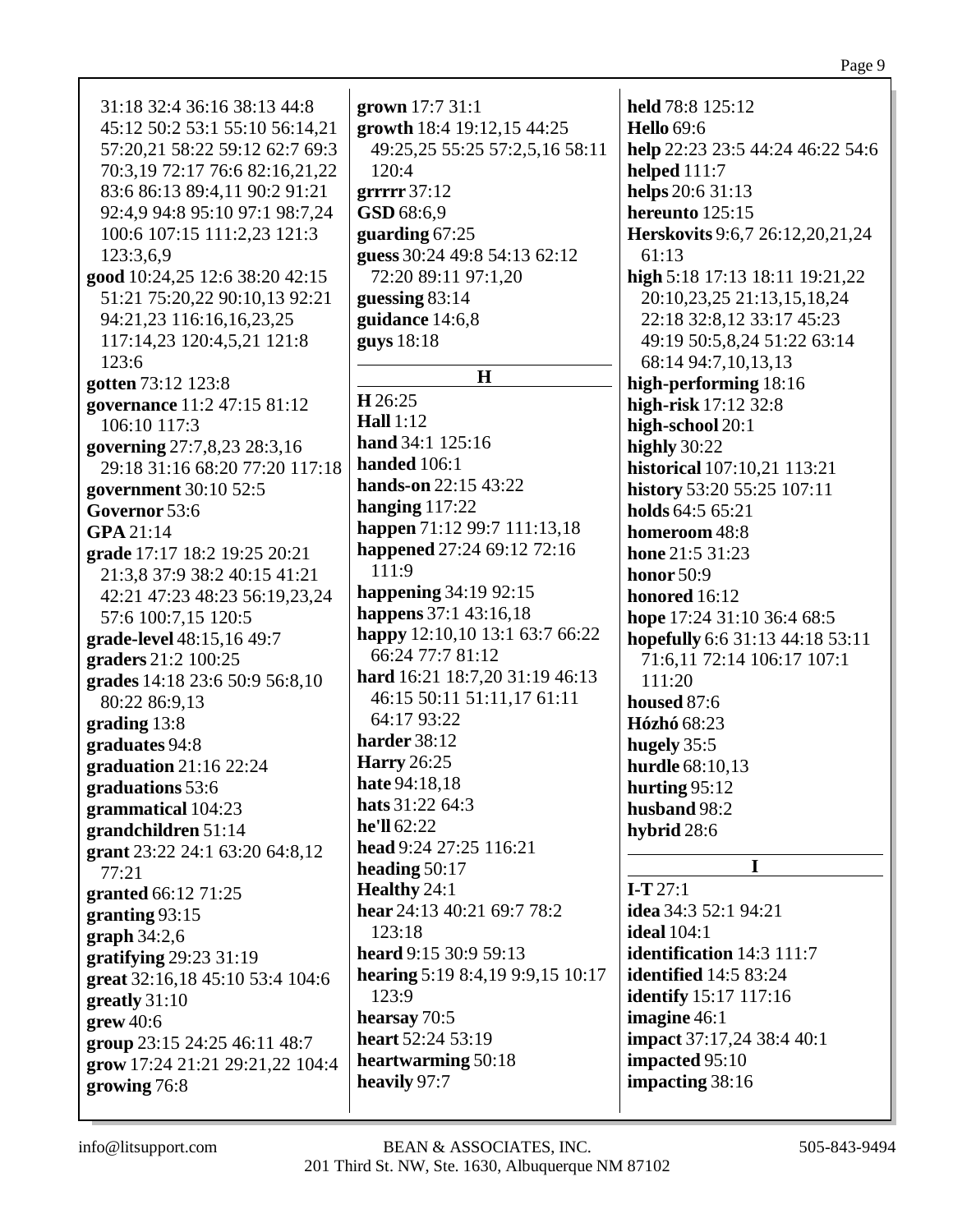**implement** 77:20 **implementation** 13:4 **implemented** 13:22 **important** 22:13 55:23 **impressed** 27:10 28:4,17 29:17 **impressions** 27:11 **improv** 50:21 **improve** 13:5,23 17:24 36:14 37:4 50:14 51:6,13 59:1,13 **improved** 29:4 **improvement** 13:5 14:20,22 50:12,25 56:18 59:8 **in-depth** 24:24 **iNACOL** 24:23 **inception** 16:25 **inches** 117:12 **include** 7:14 108:7,17 **included** 14:6 18:21 44:21 **including** 25:11 35:7 108:16 **incoming** 61:20 **increase** 43:7,14 82:1 **increased** 25:2 **increasing** 49:13 120:24 **incredibly** 28:17 68:16 **indicate** 8:1,16 10:14 **indicated** 21:25 69:16 72:6 **indicates** 37:7 73:4,20 109:1 114:19 **indicating** 56:18 **indicators** 13:20 **individual** 9:4 47:23 **individualization** 19:22 **individualized** 19:24 29:6 48:5,6 **information** 10:1 11:14 13:12,15 34:1 68:7 69:5 107:10 108:7 **informed** 13:16 111:24 **informing** 72:19,24 73:15 **initial** 99:13 **initially** 27:9 29:2 113:24 **initiative** 23:22 **innovation** 17:4 19:9 24:19 105:2 **innovative** 18:8 23:12 25:19 **inroads** 33:20 **inspection** 88:18,21 **inspirED** 23:22 **instill** 52:14 **Institute** 16:15 20:23 22:9,13,19

**instituted** 43:7 44:3 **institution** 30:23 100:16 **instruction** 16:23 36:15 37:18 43:22 44:5 46:25 **instructional** 37:23 38:3 **instructionally** 38:21 **insurance** 46:1 87:25 **intellectual** 28:9 **intellectually** 28:18 **intelligence** 23:17,24 **intention** 9:8 89:4 **intentions** 94:22,24 **interact** 47:6 **interest** 21:11 27:17 42:3 **interests** 92:7 **International** 3:20 24:22 115:25 116:22 118:5,12 **internationally** 24:9 25:4 **interpretation** 58:17 90:5 95:22 **interpretations** 85:17 **interpreted** 84:12 89:25 **interrelatedness** 32:25 **interrupt** 33:24 40:23 **intervened** 117:7 **interview** 25:14 **interviews** 63:16 **introducing** 12:7 104:14,17 **invited** 27:22 **involved** 31:15 45:2 **IOU** 95:22 **irreplaceable** 61:22 **issue** 14:4 39:7,8,15 41:6 42:22 52:21 56:22 69:5 76:5,11 80:11 81:20 82:8,11 83:22,22 84:1,6 86:6 87:24,25 88:1 90:15 91:12 93:14 97:18 111:3 **issues** 14:13 69:3 84:25 89:16 93:4 95:18 97:15 **it'll** 56:14 63:21 88:9 **item** 5:13 8:7 13:13 61:25 62:1 75:13 77:23 101:25 104:7 112:7 113:18 115:24 116:11 119:24 120:7 **items** 62:21 **J**

89:20 90:12 99:21 106:3 **JAMES** 2:5 **January** 56:13 **Jefferson** 94:13 **Jerry** 1:12 **job** 1:25 36:14 50:23 70:3 125:25  $126:2$ **join** 10:23 29:18 **joining** 20:25 28:16 **Julia** 2:8 10:3 12:5,7,20 63:4,6 64:9,14 66:21 68:4,19 73:8 75:3,11 102:7 107:7,14,18,24 108:1,6,10 117:20 **jump** 43:9 92:17 **junior** 21:13 **justice** 24:4 27:17 **K K-12** 24:22 **K-A-R-I-N** 16:6 **K-O** 26:25 **KAREN** 10:2 39:10 **Karin** 16:5,5,13,15 18:18,24 20:15 26:2,4 28:3 35:2 43:8 44:16 45:10,21 46:3,18 48:22 49:16 50:7 52:19 53:3,21 54:16 **Karin's** 16:16 **Karyl** 2:4 98:2 **keen** 58:9 **keep** 50:3,24,24,25 51:14 52:12 52:15 63:18,22 107:8 111:15 **keeps** 51:9 **kept** 40:4,5 **key** 20:15 25:11 56:22 57:2 **kid** 42:10 **kids** 19:5,10 38:3 42:7 45:17 52:1 55:24 93:17 95:4 101:8,8 **kind** 16:3 28:24 30:18 33:22 38:24 40:19 42:10 43:20 48:8 51:9 59:9 90:17 91:17 92:19 **kinds** 85:16 **Kit** 3:15 108:16 **knew** 27:23,25 28:1 44:14 **know** 11:1,13 16:2 17:2 18:20 19:8 32:11 34:1 35:11,13,16,25 36:12 39:12 41:7,13 42:20,21

**JAEGER** 2:12 78:2,7,9 80:12,16

**J** 81:10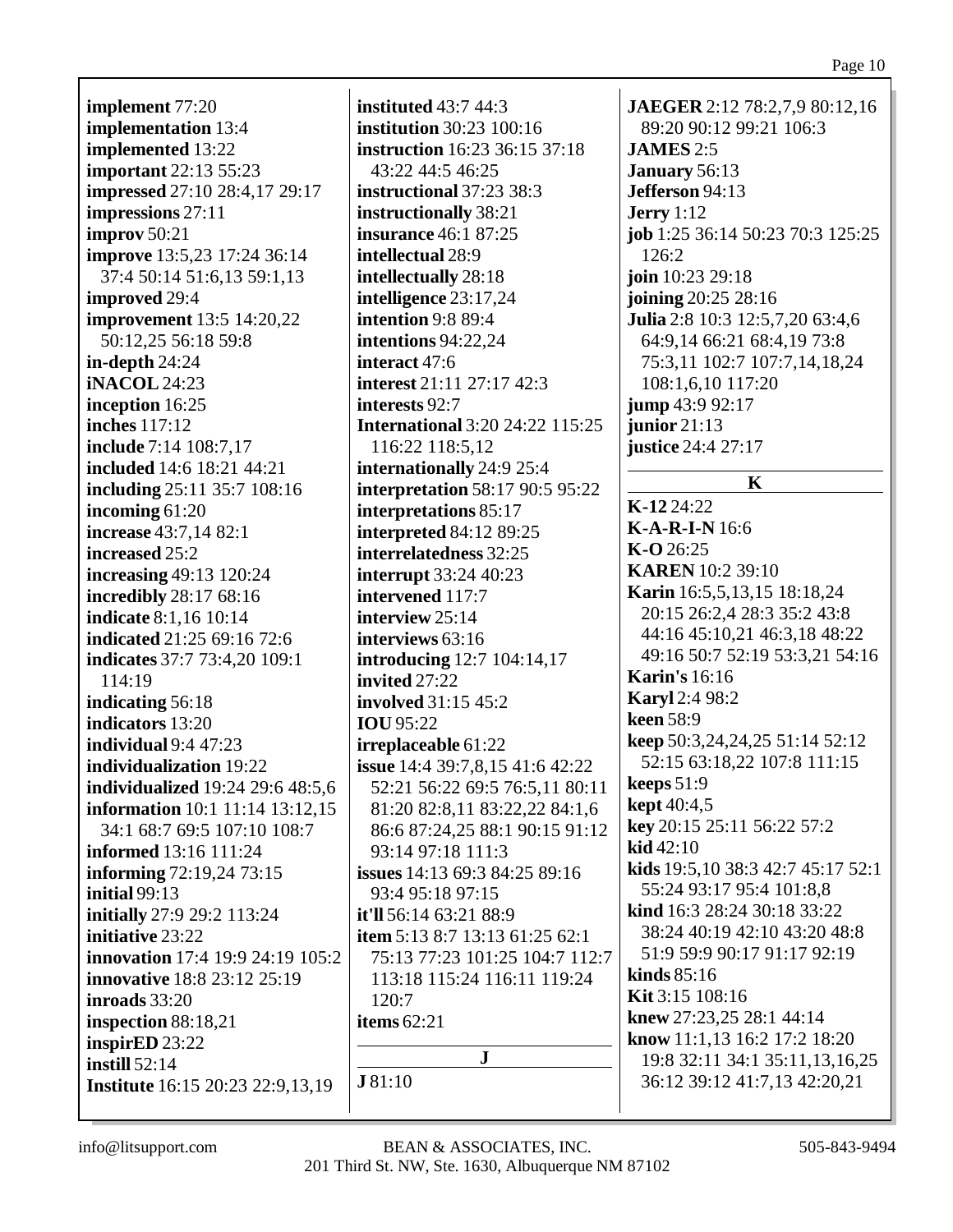| 43:22 45:16,17,18 46:5,13,18        | 25:1,6 28:20 48:14                  | lives 17:15 52:3                  |
|-------------------------------------|-------------------------------------|-----------------------------------|
| 47:13 48:3 49:20,21,24,24 50:4      | lease 76:7 82:21                    | living $27:18$                    |
| 50:12, 19 51:1, 7, 10 53:5, 7 56:13 | leaves $69:12$                      | local 30:10 35:19 45:22           |
| 56:25 58:7,25 62:10,24 63:15        | <b>LeBlanc</b> 15:20,21 16:1,4,7,22 | <b>locally</b> 24:8,10            |
| 64:16 65:16,17,20 66:14,15,16       | 19:1 24:6 26:3,8 32:21 34:4         | <b>location</b> 77:1 104:1        |
| 67:15 69:10,19 70:3,16 71:8         | 36:8,22 39:14 40:3,17,21 41:2,9     | long 56:20 71:23 79:8,10 82:9     |
| 75:10 77:9 78:11,23,24 79:6,24      | 41:13,17 42:5,12,16 44:12 45:9      | 110:20                            |
| 80:4,5 82:16,25 83:9,12,19          | 46:24 48:2 54:21                    | longer 70:14 79:2                 |
| 85:10,12,22 86:10,21 89:25          |                                     | look 5:17,22 8:9 9:5 14:18 38:7   |
|                                     | leeway $117:10$<br>left 26:6        | 38:15 41:17 48:25 56:23 57:2      |
| 90:7,9,13 91:10,16 93:16,21         |                                     |                                   |
| 95:24 96:13 97:4,23 100:4           | legal 83:3,7,8,11,16 85:15          | 66:9 77:17 78:10 84:14 86:1       |
| 102:2,3 104:22 106:13,15            | legislative 79:22                   | 95:7 104:25 112:2                 |
| 107:19,21 111:16 117:11 120:9       | length $108:5$                      | looked 38:21 39:11 41:20          |
| 123:15                              | lengthy 5:24                        | looking 38:22 64:1 68:20 78:16    |
| knowing 84:11                       | Leopold 68:22                       | 79:21 91:17 104:19                |
| knowledge 47:23                     | LESC $8:7$                          | looks 8:11 106:21 116:23          |
| knows 51:22 66:9 77:5               | lesson $52:2$                       | <b>Lord</b> 66:8                  |
| L                                   | let's 32:22 41:3                    | lose 95:11                        |
| L-E-B-L-A-N-C 16:4                  | letter 56:19,23,24 57:6 68:7        | $\log_{10} 97:24$                 |
|                                     | 70:20 72:19,23 73:9,12,15 89:9      | lot 39:11 58:7 66:13 70:6 84:13   |
| La 69:1,8 72:21,23 73:18            | 89:10,15 114:11                     | 94:20,22,23,23 95:1,11 96:6,7     |
| lab $21:5$ 42:25 44:3,7,17          | letters 65:2 68:24 96:10,11         | 106:18 107:25 120:4               |
| labs $66:8$                         | 111:16                              | lots $64:19,20$                   |
| lag 36:19                           | level 17:18 19:22 20:1 28:9,9       | <b>lotteries</b> 91:24 92:1       |
| land 103:25 104:3                   | 32:8 41:21,23 47:21,23 48:24        | lottery 76:16 77:21 81:23 92:5,19 |
| <b>landed</b> 52:21                 | 49:10,19,23 51:15 55:19             | 93:14                             |
| landlord 103:24                     | <b>Liaison</b> $2:10$               | love 66:15                        |
| language 6:16 14:11 18:13,14        | license $45:24$                     | lovely $11:7$                     |
| 19:13 20:22 46:21 47:2 48:14        | life 52:15                          | low 16:3 39:15 59:11              |
| 49:14 54:4 57:19 79:15,21           | lifelong $53:12$                    | lower 44:21,24                    |
| 95:23                               | likewise 14:22                      | lowest 13:6 32:20 37:7            |
| large 34:22 104:2                   | limited 80:6                        | lowest-performing 13:24           |
| lasted 52:7                         | line 95:7,15                        | lowest-quartile 55:15             |
| late-night $64:20$                  | Link 21:12,21                       | luck 120:21                       |
| latest 88:18                        | list $18:15$ 23:3 31:12 37:3        | lucky $52:9$                      |
| Laurel 69:3,6 70:2 71:23 72:1,5     | <b>listed</b> 13:20                 | Lujan $70:1$                      |
| law 27:18 82:14,14 84:12,23 85:4    | listening 116:24                    | <b>lunch</b> 19:5                 |
| 85:7,17,20 86:1,3                   | lists $19:4$                        |                                   |
| lawyers 84:18                       | litigation 90:18                    | M                                 |
| lead $5:8$                          | little 14:16 15:7 18:19 31:24       | M 26:23                           |
| leadership 17:20 20:16,17 21:5      | 35:23 36:4 37:11 46:16 64:3         | <b>M-O-U-L-T-O-N16:6</b>          |
| 23:7,18,20                          | 86:14 92:14 95:9 98:21 113:21       | $ma'$ am 24:6                     |
| learn 25:12 95:14                   | 117:10                              | Mabry $1:12$                      |
| <b>learned</b> 30:9 52:11           | live 28:22 29:10 35:14              | Madam 7:16 9:22 10:3,9 12:2,5     |
| learners 14:4 46:11 53:13           | live-talk $46:21$                   | 14:14 41:1 49:18 56:5 57:11       |
| learning 17:5 18:8 19:23,24         | live-taught $43:21$ $48:17$         | 58:7 59:19,24 62:4,5,19 63:4      |
| 20:11,14 21:4 23:8,9 24:20,23       | <b>lived</b> 52:8                   | 64:10 66:22 68:21 71:19 73:8      |
|                                     |                                     |                                   |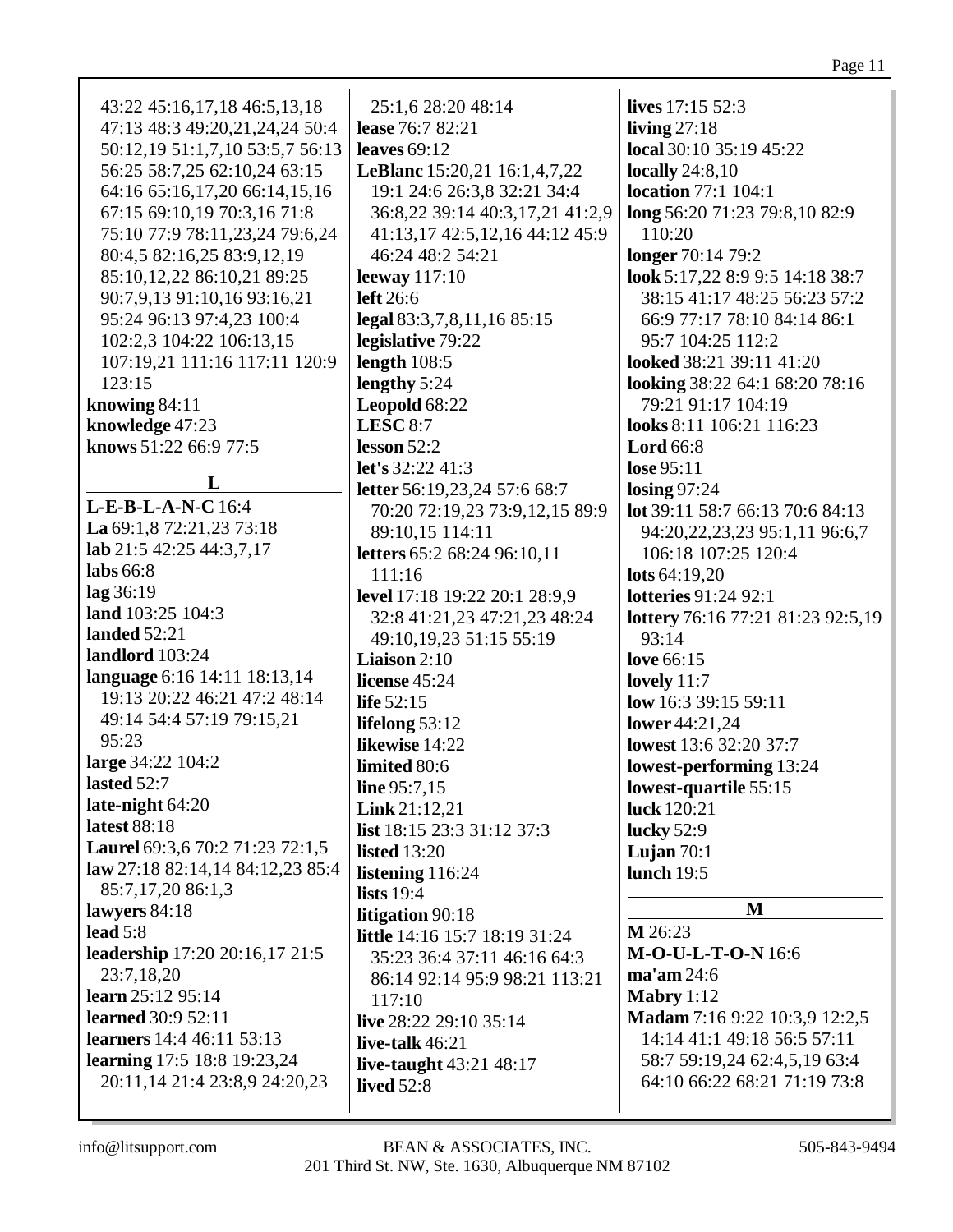| 75:12,23 77:6,11 79:5 80:6                        |        |
|---------------------------------------------------|--------|
| 81:9 83:2,21 85:3 86:18,23                        |        |
| 88:12 89:3 92:25 93:1 94:1                        |        |
| 96:6,22 97:9,19 99:17,24                          | I      |
| 100:10,20 101:2,10,23 102:7                       | Ī      |
| 107:7 110:12 112:8 118:6 121:8                    | I      |
| magnet 94:10,13,23                                | I      |
| maintain 51:12 87:9                               | I      |
| maintaining 17:18                                 | I      |
| makers 25:11                                      | I      |
| making 82:13 90:6 107:13                          | I      |
| manage 50:3                                       | I      |
| mandated 116:12                                   |        |
| manipulating 91:24                                |        |
| manipulation 92:19 93:2                           | I      |
| manner 69:24                                      | I      |
| <b>MAP</b> 48:24                                  | I      |
| <b>MARK</b> 2:13                                  | I      |
| marshal 88:18                                     |        |
| <b>Massachusetts</b> 29:16                        |        |
| match 32:10,14<br>material 58:21 105:19 106:10,14 | I<br>I |
| materials 12:15,23 65:23 66:6,20                  |        |
| math 14:23 18:13,15 19:15 40:18                   | I<br>I |
| 42:18 43:12,12 44:3 48:12                         |        |
| matter 5:2 100:14 125:14                          | I      |
| mean 31:18 36:13 38:6,7,8,9 40:7                  | I      |
| 42:19 48:5 49:2 68:5 85:22                        | I      |
| 90:12,13 92:15 98:6,9                             |        |
| meaning $37:22$                                   |        |
| means 26:16 38:9 69:23 84:9                       |        |
| 97:4                                              | I      |
| meant 34:5 38:10                                  |        |
| measured 57:14,15                                 |        |
| measures 44:24                                    |        |
| <b>mediation 81:19 82:2</b>                       |        |
| medicine 94:11                                    |        |
| meet 48:25                                        |        |
| meeting 1:10 4:2 12:9,11 58:20                    | I      |
| 62:25 63:17 71:7,11,14,15,18                      |        |
| 72:3,6,9,12 90:16 114:5 116:11                    | I      |
| 123:16,18,22 126:3,4                              |        |
| meetings 104:13 113:23                            |        |
| meets 13:19 49:1 51:4                             |        |
| <b>Megan</b> 117:20                               |        |
| member 2:4,5,5,6,6 27:7,12                        |        |
| 69:11 72:7                                        |        |

**members** 12:5 14:14 16:8 17:9 24:21 28:3 30:5,15 69:15 77:6 81:10 86:23 88:12 **Memorandum** 77:17 **mention** 108:18 **mentioned** 32:7 108:17 **mentions** 86:8 **messy** 59:4,5 **met** 28:2 87:11 116:8 117:4,17 **method** 22:7 **Mexican** 76:2 **Mexico** 1:2,13,21 3:4 5:10,12 9:24 18:17 22:21 75:5 125:2,9 125:12,13,21 **Mexico's** 25:14 **mic** 26:11 **Michael** 26:24 **microphone** 15:24 26:13 **middle** 5:18 6:25 43:15 45:7 52:21 62:8 95:14 97:6 98:18 **middle-school** 24:3 **mind** 28:6 **minds** 17:15 **minutes** 12:3 15:7 26:7,9 36:9  $70:4$ **mirror** 33:9 35:1 **misinterpreted** 84:13 **mismanaged** 68:17 **mission** 17:16,23 20:16 23:1 **mission-specific** 40:24 41:4 42:15 57:22,25 **mixed** 48:9 **model** 17:5 18:8 19:24 25:13 28:6 30:18 35:4,7 38:13,20 50:11 **models** 35:5 **modifications** 49:8 **modified** 49:12 **moment** 5:1 6:1 10:23 66:25 68:2 70:10,19 89:8 96:16 **Monday** 43:4 117:7 **money** 120:16 **Montessori** 69:1,9 72:21,24 73:18 **month** 31:9 68:24 70:22 113:24 **months** 65:18 **morning** 50:16 104:10 106:2

110:11 120:9 123:9 124:5 **motion** 6:15,17,21 7:6,14 8:5,7 8:20 10:7,11,18 53:24 54:4,24 55:5,17,20 61:5,7,10 73:13 108:12,13 112:6 113:16 114:15 115:23 118:4,9,17 119:22 121:20 122:25 **motions** 6:19 7:17 **motivated** 46:14 51:9 **MOU** 77:19 78:14 82:4 83:12,17 86:7,14 88:24 100:13 101:11 **Moulton** 16:5,5,6,13 18:18,24 20:15 26:2,4 35:2 44:16 45:10 45:21 46:3,18 48:22 49:16 50:7 52:19 53:3,21 54:16 **move** 6:4,5,19,23 8:11 10:10 12:16 26:11 41:3,7 44:25 51:23 54:10 72:17,22 73:14 96:17 102:13 108:14 112:8 114:16 118:10 120:16 121:15 **moved** 8:8 63:25 **moving** 14:12 64:22 68:19 101:19 110:6 **multi-grade** 48:7 **multi-year** 39:15 **multiple** 47:5 64:3 **multiple-year** 39:8 **music** 24:11 **N N** 2:1 3:1,1 26:24 **Nadine** 116:16,20,20 117:5,8,11 117:17 119:25 120:3 **name** 9:6,12 15:18,21 16:22 26:20 54:9 63:5 75:6,7 81:10 92:15 **names** 26:22 **Nancy** 26:24 **Nation** 23:11 **national** 24:17 **nationally** 24:8 **native** 46:20 52:18 **necessarily** 32:14 90:10 111:6 **necessary** 6:7 11:16 56:3 59:10 64:24 87:13 **need** 7:4,21 26:15 33:21 36:6 45:4 47:20 48:13,18 49:4 51:7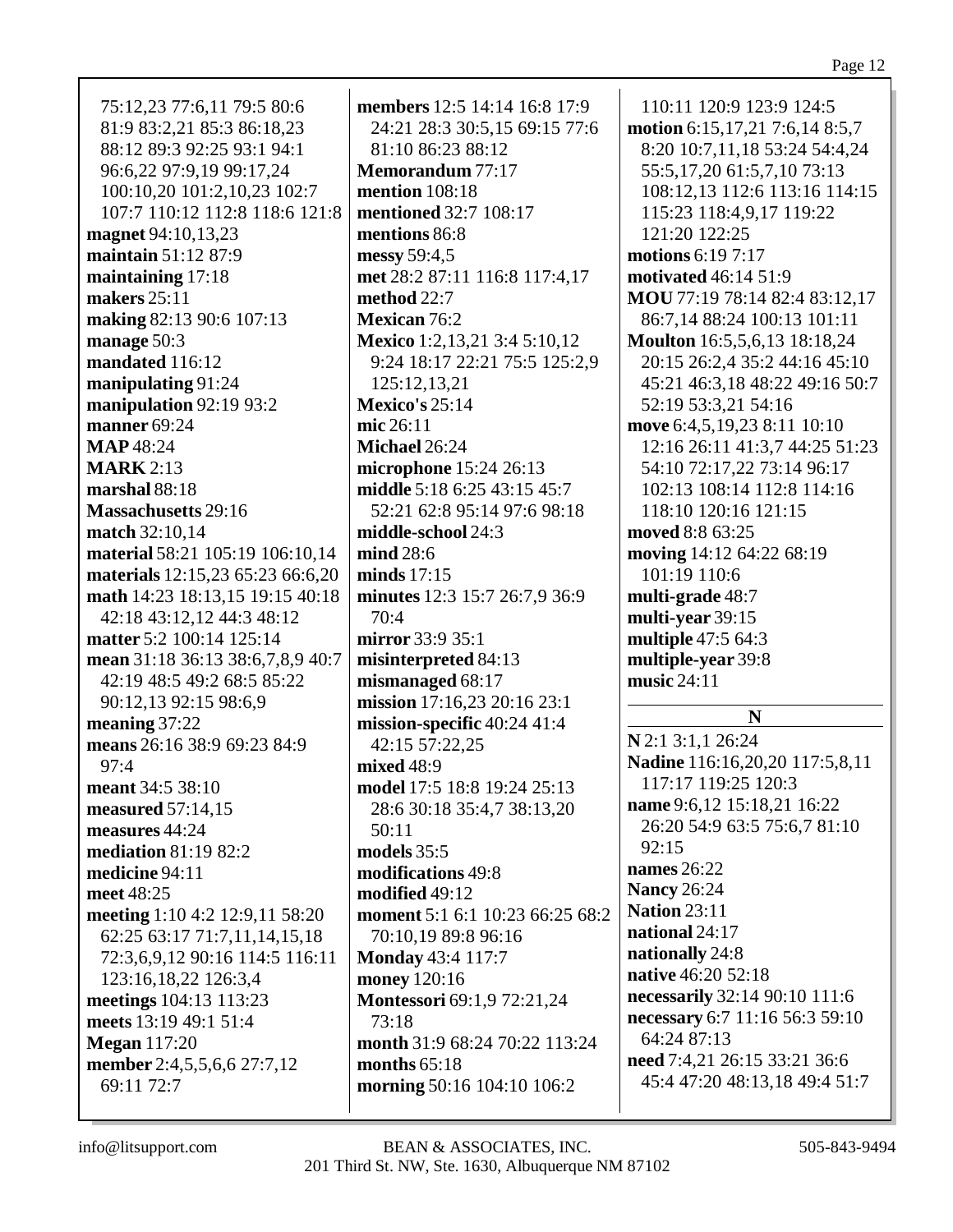| 99:23 107:22 111:19 121:11<br>needed 90:15,20 111:15<br>needs 40:14 48:12,21 57:15 | observe 14:2 91:25<br>obviously 83:7 110:23<br>occupancy 84:25 |
|------------------------------------------------------------------------------------|----------------------------------------------------------------|
| 69:14 89:18 91:5                                                                   | occurred 65:15 69:19                                           |
| negotiations 57:1 116:9                                                            | occurring 57:7                                                 |
| neighborhood 92:20,21                                                              | <b>October</b> 116:13                                          |
| never 6:18 50:13 58:9 66:2 96:8                                                    | odds 82:16                                                     |
| new 1:2,13,21 3:4 5:10,12 9:24                                                     | offer 27:3,5 102:4 103:25                                      |
| 9:24 12:8 18:17 22:21 25:14                                                        | offered 35:6 46:20,25 65:11 66:1                               |
| 42:7 44:11,15,18 56:9 57:24                                                        | 66:1                                                           |
| 58:24 75:4,5 76:2,8 87:14                                                          | offering 93:14                                                 |
| 99:19,20,22 100:1,7 125:2,9,12<br>125:13,21                                        | <b>office</b> 64:18<br>official 21:23 118:14                   |
| newspaper 76:1                                                                     | officially 92:8                                                |
| nice 63:5                                                                          | oh 7:3,9 15:22 39:2 45:9 54:5                                  |
| night $117:3$                                                                      | 61:18 62:6 67:13 73:1,12 75:18                                 |
| nine 17:7                                                                          | 78:7 82:20,24 84:2 85:2 98:2                                   |
| nine-to-zero $110:13$                                                              | 105:6,9 106:16 116:18 118:7                                    |
| n <sub>in</sub> th <sub>21:3</sub>                                                 | 120:1 121:1                                                    |
| NM 1:19 125:19                                                                     | okay 4:6 5:16 6:14,22 7:9 9:17                                 |
| <b>NMDASH 13:4</b>                                                                 | 10:6 11:12,20 12:1,4 15:5 16:2                                 |
| <b>NMPSIA 87:21</b>                                                                | 31:4 32:22 46:2 54:7 55:12                                     |
| no-win 97:24                                                                       | 56:21 57:20 61:18 63:3 64:6,13                                 |
| nominal 48:9                                                                       | 65:9 68:16 69:7 72:4,17 73:13                                  |
| non-compliance 68:25                                                               | 74:25 78:7 81:8,8 82:24 84:2                                   |
| non-E-Occupancy 100:16                                                             | 86:20 88:23 89:6,6,7 91:21                                     |
| note 13:11 14:25 99:2                                                              | 92:3 96:19,23 98:8 101:16                                      |
| notice 70:24 72:9,25 73:17 81:16<br>97:11                                          | 107:2 108:1,10,22 117:1 121:9<br>123:23 124:3                  |
| noticed 71:18                                                                      | old-fashioned 28:10,11                                         |
| notification 72:15                                                                 | once 44:19 49:22 50:4 64:5 65:5                                |
| notify 70:21 111:17                                                                | 79:5,6 83:10 91:20 92:23 94:5                                  |
| notifying 89:10                                                                    | 110:10,23 112:2 113:21                                         |
| notion $35:23$                                                                     | one-month 70:16                                                |
| November 1:11 4:3 71:14,15,18                                                      | one-year 39:7 40:12                                            |
| 72:3 125:16                                                                        | ones 67:25 91:1 92:17 101:9                                    |
| number 5:17 29:19 38:9 51:14                                                       | ongoing 65:10 76:5                                             |
| 65:10 77:14 87:22 100:14 126:2                                                     | online 24:23 25:1 28:24 71:10                                  |
| numbered 106:4                                                                     | open 1:10 3:6 11:22 34:24 35:21                                |
| numbers 21:25 36:23 42:19                                                          | 43:1,2 44:3,8,8,13 51:25 76:22                                 |
| numerically 40:4                                                                   | 89:24 90:16 92:6,22,23 94:14                                   |
| NW 1:20 125:20                                                                     | 95:17 105:1 120:10                                             |
| O                                                                                  | opened 35:3                                                    |
|                                                                                    | opening 33:6 66:5 85:16 91:18                                  |

201 Third St. NW, Ste. 1630, Albuquerque NM 87102 info@litsupport.com BEAN & ASSOCIATES, INC. 505-843-9494 **opening** 33:6 66:5 85:16 91:18

92:2 97:16 **openings** 100:16,19 **opens** 96:6 **operate** 99:5 **operations** 64:11 **opine** 89:22 **opinion** 83:4,8 85:24 89:14 97:20 99:6 **opportunities** 20:17 22:15 **opportunity** 11:15 25:21 58:23 59:17 66:19 81:7 84:23 104:4 **opposed** 8:2,17 10:15 56:10 **opposition** 8:4,19 10:17 **option** 57:25 65:13,14 66:6 93:13 **options** 3:9 16:11 45:5 62:2 **order** 3:3 4:1 33:1 82:3,5 116:13 **ordered** 118:13 **ordering** 81:17 **organizational** 13:21 47:14 106:9 **Organizationally** 14:2 **original** 87:4 99:10 **originally** 27:20 91:1 **Otero** 25:6,7 **outdoor** 35:11 **outlined** 13:24 **outlining** 89:15 **outreach** 19:18 **outside** 79:12 **overall** 14:16 **overarching** 87:21 **overcrowding** 81:21 93:5 **overstatement** 17:14 **overturned** 84:14,16 **ownership** 91:4,8 **P P** 2:1,1 3:1

**p.m** 1:11 4:3 61:17,17 124:6 **pacing** 20:12 **packet** 14:17,20 18:11,19 22:1 33:3,10 41:10,11 54:3 105:8 **packets** 36:20 **page** 3:2 13:13,14 14:19 51:5 77:18 105:1,2,8,10,23 106:4,4,7 106:8 116:4,5,11 **pages** 13:17 41:12 47:13 120:12 120:13 125:10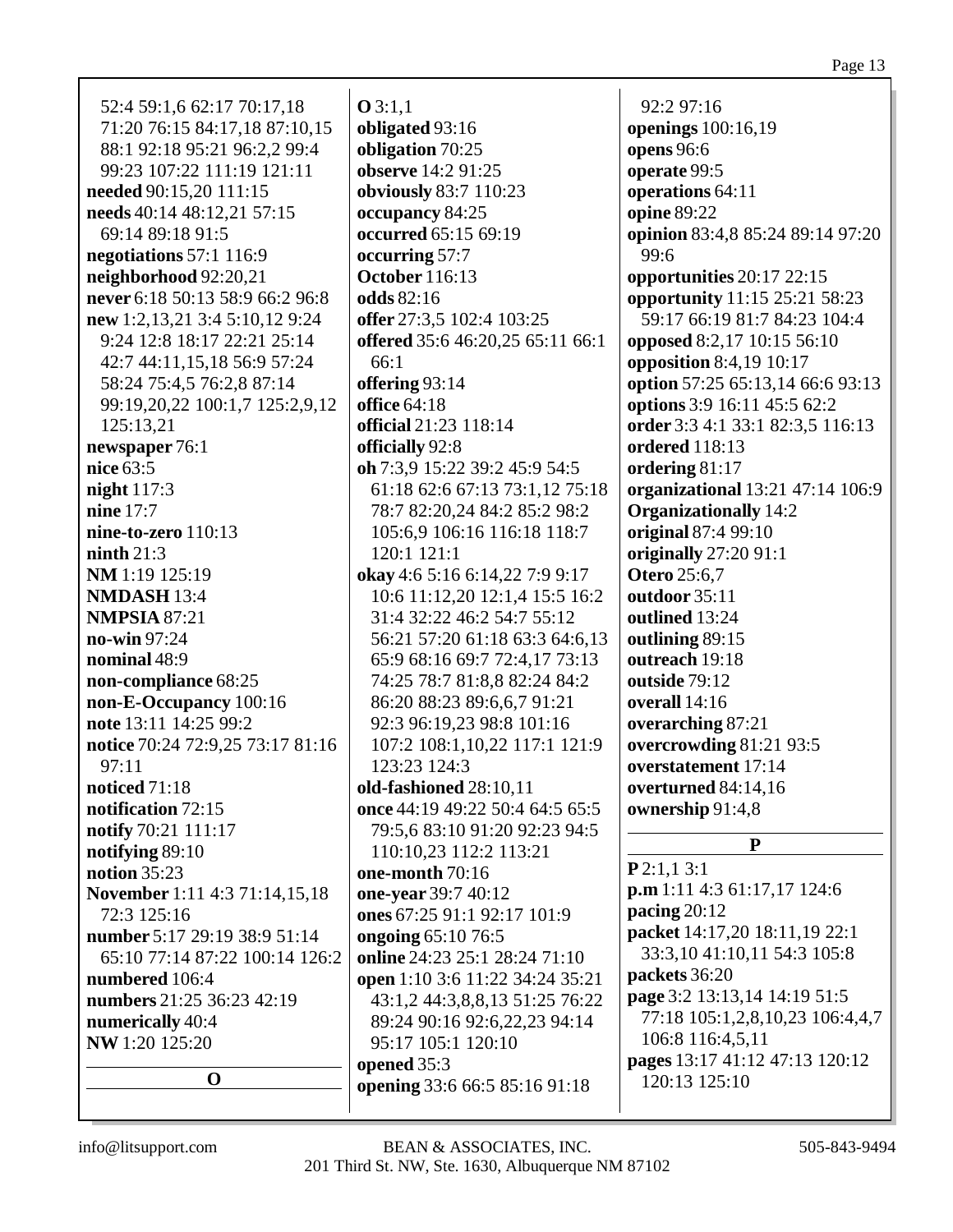**Pandora's** 97:16 **papers** 77:15 **paperwork** 6:6 72:6 87:24 **PARCC** 18:10,12 19:2 41:22,23 **parent** 79:10 **parents** 3:9 25:9 30:11,15 62:2 111:14 **parking** 94:20 **part** 19:23 22:13 23:7 29:1 35:3 36:6,7,14,15 38:25 39:18 40:18 42:1,16,18 50:22 55:23 63:20 64:12 77:19 82:23 85:19 86:11 86:16 90:4,13 100:24 104:17 105:12,16 107:8 108:17 123:15 123:17 **participate** 21:14 23:9 29:1 **participation** 24:1 **particular** 14:23 27:15 46:12 76:22 90:19 114:1 **particularly** 28:11 53:9 **parties** 79:22 **partner** 20:9 **partnered** 25:4 **partners** 23:4 **partnership** 21:20 **parts** 106:20 **party** 83:12 **passed** 18:19 **passes** 8:5,20 10:18 61:6,7,10 74:24 110:5 113:16 115:23 119:22 122:25 **pathway** 20:7 22:19,21 **pathways** 21:9 **PATRICIA** 2:3 **Patrol** 45:22 **pattern** 34:13 **Patty** 117:20,21 **pays** 19:9 **PDPs** 44:22 **PEC** 2:10,11,12,13 3:15,21 54:10 54:11 83:19 108:15 112:9 114:17 118:12 121:16 **PEC's** 83:11 **PED** 2:7,10 13:2 126:7 **peers** 15:2 **people** 28:1,1 30:10,11 31:1,21 34:16 35:8,9,23 36:10 52:2

91:25 97:17 104:18 107:22 110:18 123:14,18 **Peralta** 2:3 4:15,16 6:8,12,16 7:7 7:9 8:14 60:21,22 74:12,13 88:7 98:5,16 99:1 103:10,11 110:2,3 112:12,14 113:4,5 115:4,5 119:18,19 121:19,22 122:5,6 **perceive** 28:20 **percent** 19:4 22:12 37:7,8,18,20 38:1,10,18 40:25 41:18,19  $120:12$ **perfect** 38:6 107:14 **performance** 13:21 15:1 32:17 47:21 **performing** 13:6 37:7 **period** 73:2 80:24 **permission** 26:13 **person** 9:4 16:15 29:11 65:21 94:12 106:22 **personalized** 25:2 **personally** 84:9 **perspective** 27:6 87:16 113:22 **pertain** 39:2 **petty** 87:23 **phone** 36:10 67:8 104:16 **picture** 32:2 **pictures** 117:15 **piece** 40:19 42:18 47:3 86:22 103:25 104:2 105:18 107:20 **pieces** 42:23 **Pierce** 69:3,6 72:1,5 **pilot's** 45:24 **placard** 15:8 **place** 15:13 33:21 39:23 42:24 49:3 58:3 67:21 69:21 72:10 93:22 98:8 100:7 111:23 **placed** 47:19 **places** 47:5 50:13 120:17 **Placing** 47:20 **plan** 8:9,10 13:5 19:25 20:1 22:24 34:12 63:15 65:5 86:11 **plane** 45:18 **planning** 20:20 120:18 **plans** 88:25 **plateau** 50:2 **platform** 20:3

**plays** 22:13 **please** 4:5 7:19 15:16 59:23 80:15 **pleasure** 12:9 **Pledge** 3:3 5:9,11 **Plus** 43:15 **point** 8:12 9:18 19:2 34:7,9 43:3 44:16 50:1 56:18 58:3 59:2,3 66:17 67:20 69:12 86:12 89:12 **pol-** 96:13 **policy** 3:15 25:11 77:21 111:6 **poor** 94:19 95:4 **populated** 97:7 107:16 **population** 19:19 35:19 **populations** 33:16 **portables** 65:6 67:9,12,15 **portion** 8:25 9:5 11:8 76:8,17 116:10 **position** 63:12,12,14,14,19,25 64:4,7,10,11 70:12 84:11,18 **possible** 3:10,11,13,15,16,18,19 3:21 16:17 63:16 75:14 102:1 104:7 110:7 113:19 115:25 **post-secondary** 20:5 22:23 **posted** 108:21 123:25 **potential** 103:24 104:2 **potentially** 69:17,17 72:11,13 **potentials** 57:5 **practice** 22:15 27:16 28:7 43:10 43:11,24 **practices** 23:18,21 **practicing** 27:18 **praised** 52:6 **precise** 79:20 **predict** 42:1 **predominantly** 33:14,15 **preference** 3:12 75:15 76:13,16 76:22 78:11,12,15,17 80:19 81:2 82:6,18,23 89:18 93:15,19 101:12,15 **preferences** 77:22 82:5 95:17 **preparation** 21:3 **prepare** 17:16 **prepared** 27:2 **presence** 33:20 **present** 4:9,13 11:9,15 47:21 **presentation** 27:3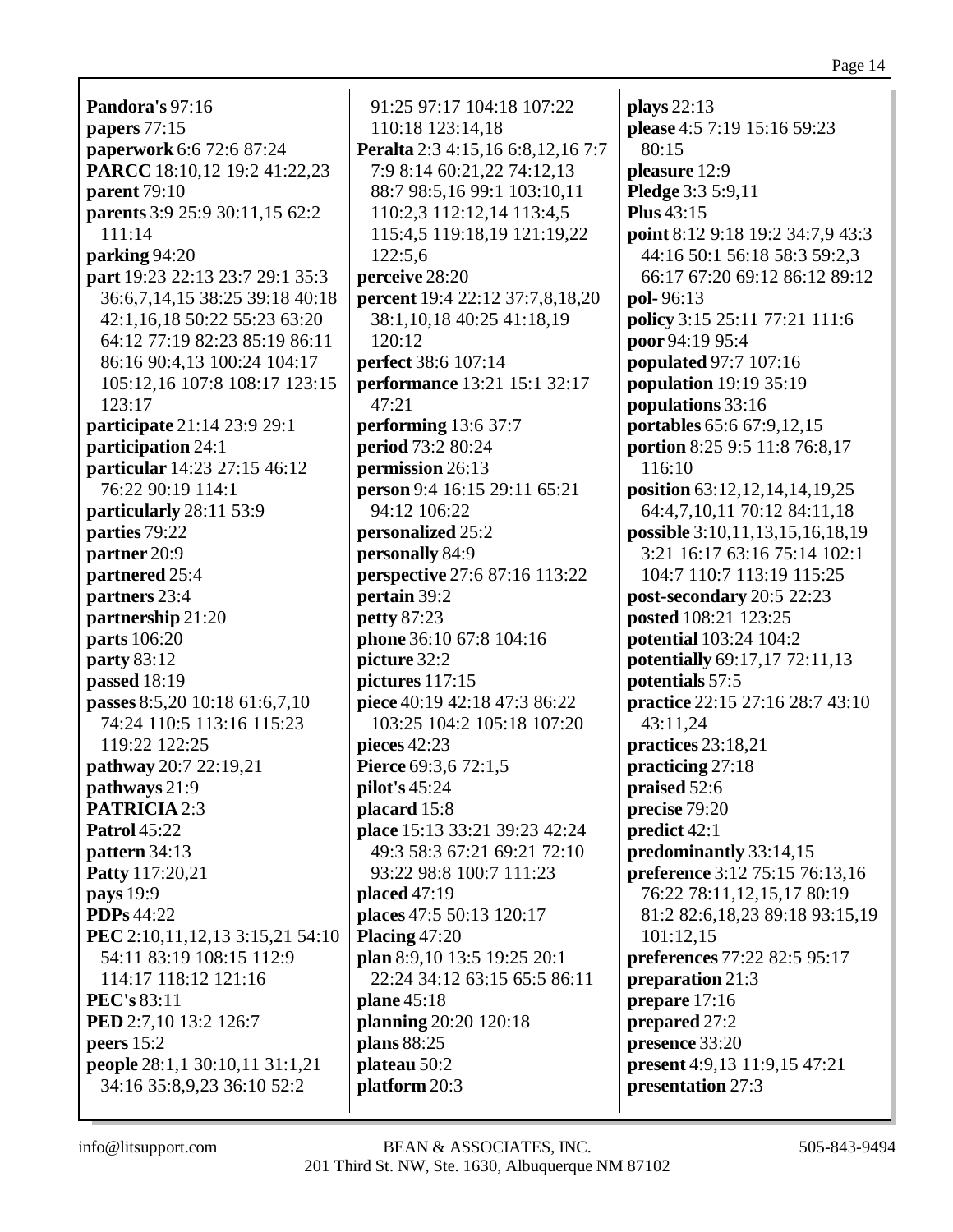**presented** 24:22 35:13 **president** 81:11 **presumably** 100:15 **pretty** 80:7 94:7 123:10 **prevention** 23:13 **previously** 98:17 **pride** 29:21 50:10,22,23 **primary** 81:20 83:22 **principal** 75:4 **print** 62:21,22 **printer** 62:20 **prior** 34:6 87:7 **priority** 63:14 **private** 27:21 **probably** 46:15 51:2 56:19 62:20 107:20 **problem** 34:21 78:19 82:12 **problematic** 59:7 **procedures** 3:17 110:8,10 112:10 **proceed** 5:7 **proceedings** 1:10 124:6 125:11 126:3 **process** 5:24 12:17,25 45:1 53:11 63:22 64:23 80:21 87:12 98:14 98:20,21 103:24 **processing** 40:11 **produced** 99:6 **product** 27:21 **productions** 24:12 **professional** 1:20 20:8 **professionals** 22:11 **proficiency** 14:19,21,24 18:10 41:21,23 **profiled** 24:24 **program** 21:1,12 22:9,11,23 35:12 40:1 43:15,16,20 45:12 45:13,23 116:5 **programming** 21:22 43:8,14 **programs** 22:17 25:2 35:11,14 45:20 52:24 **progress** 13:14,19 14:12 20:5 22:7 33:12 **progressing** 42:4 **progression** 20:13 **project** 21:10 45:7 **projection** 44:15 **projects** 23:9

**promoters** 55:15 **promoting** 17:19 **proper** 14:3 **property** 84:1 111:22 **proposal** 82:2 95:25 **propose** 94:2 **proposed** 54:3 81:19 101:15 120:10 **proposition** 96:1 **proud** 16:25 18:2 19:17 23:10 **provide** 5:20 11:14 20:17 63:9 69:4,8 72:25 73:16 79:9 107:10 107:17 **provided** 14:6,8 33:3 34:2 54:3 63:24 67:1 68:6 78:1 107:20 114:6 **providing** 22:14 24:2 81:1 **PSFA** 6:9 87:3 88:7 99:3 **public** 1:1,10 3:25 4:2 8:25 9:17 11:17 16:8,10 27:4,17,21 28:12 29:16 30:3,5,6,19 31:20 36:1 37:15 44:9,13 72:18,22 73:14 76:19 90:24 91:2 95:12 97:1 99:14 102:14 108:15 112:9 114:16 118:10,14 120:19 121:16 125:1,12 126:3,4,4 **Pueblo** 52:25 53:5 **purchased** 45:8 **purpose** 90:14 **put** 20:7 38:1 42:24 56:8 58:14 94:9 96:18 106:23 123:4 **Q Q1** 36:11,24 38:23 39:9 40:5,14  $44:21$ **Q3** 41:24 **qualify** 70:14 **Quarter** 40:7 **quartile** 32:20 37:6 44:25 55:18  $59:12$ **question** 9:23 36:5 47:17 49:19 51:25 57:21 59:20,21 65:25 66:18,23 67:11 79:4,15 89:8 93:11,12 96:22 **questions** 11:23 32:6 38:12,25 53:23 77:8 81:13 107:3 112:5 120:20

**quickly** 103:22 **quite** 29:17 66:12 84:23 95:8 **quorum** 5:6 **R R** 2:1,4 3:1 **radio** 24:12 **raised** 76:12 111:21 113:22 114:2 **raising** 55:18 **ranked** 18:15 **rankings** 18:12 **ransacked** 68:1 **rates** 14:19 18:10 **reach** 83:11 **reach-out** 83:18 **reached** 14:10 33:18 87:3 **reaching** 57:5 **read** 41:13 44:10,14 58:21 62:24 81:7,7 85:8 95:16 **readiness** 20:2,20 21:20 25:3 **reading** 14:21 45:6 49:10 **ready** 48:12,14 65:2 69:17 73:25 **real** 85:18 **realize** 34:16 35:25 **realizing** 35:21 **really** 8:8,11 12:15,24 28:5,17 29:17,23 31:1 33:18,21 39:2 45:11,14,25 49:23,25 50:11 64:1 68:17 70:6 90:20 91:6 92:6 95:13 104:1,3,23 105:6 106:15 **reapply** 98:17 **reason** 25:18 58:15 97:20 **reasonable** 51:16 **reassess** 98:19 **REC'D** 126:10,15,20,25 **RECEIPT** 126:1 **receive** 43:4 65:5 **received** 50:10 68:23 69:18 110:9 **recess** 61:17 123:7 124:4,6 **recharter** 25:22 50:17 **reclassified** 41:24 42:1 **recognition** 19:12 **recognize** 12:14 61:19 **recognized** 17:11 24:8,10 30:12 39:3 **recognizing** 12:22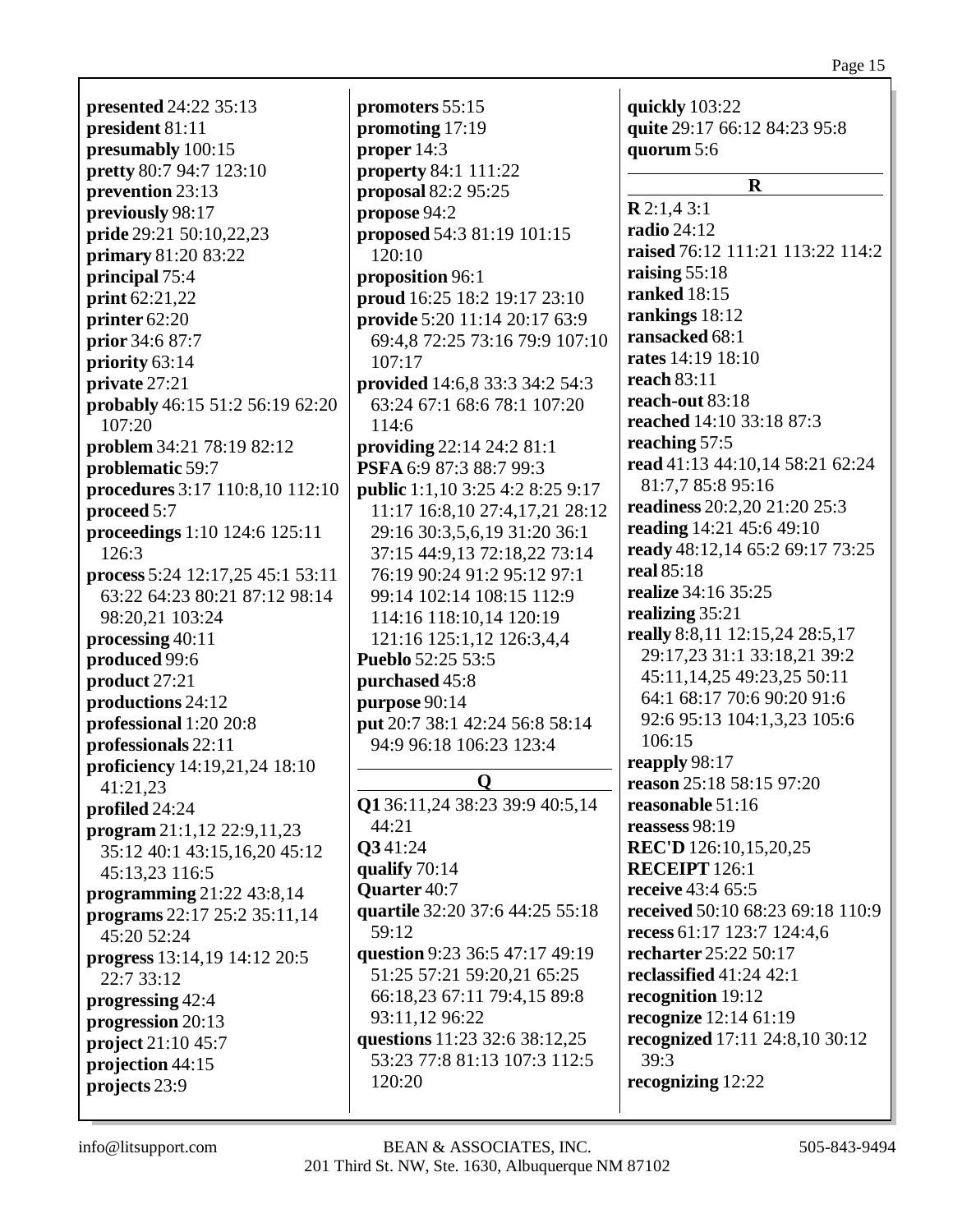**recollect** 114:3 **recommend** 8:6 70:20 **recommendation** 114:10 **recommended** 5:14 **recommending** 7:13 13:2 **record** 2:10 7:22 15:18 78:8 87:18 90:10 **recording** 44:23 **records** 87:9 **recruitment** 79:1 **redone** 62:10 **redundant** 105:21 106:21 **reevaluate** 98:13 **refer** 89:11 **reference** 80:13 107:22 116:4 **referencing** 86:22 **referring** 86:24 **refined** 29:4 **reflect** 7:22 56:24 57:6 **reflected** 57:23 **reflection** 37:1 **reflective** 19:19 **regarded** 30:23,23 **regarding** 89:14 112:5 **regardless** 15:6 40:14 **regular** 111:24 **reissuing** 87:12 **reiterate** 31:7 **relate** 76:9 94:21 **related** 68:24 76:7 **Relational** 25:6 **relationship** 53:10 **relationships** 53:8 **remain** 69:3 80:21 **remained** 19:21 41:22 **remaining** 65:7 **remains** 68:11 **remembering** 33:3 **remind** 60:2 **removal** 6:25 8:22 58:16 **remove** 7:14 8:7 **removed** 5:18 108:7,19 **removing** 7:24 **renew** 54:10 76:6 **renewal** 3:8,15,20 5:19 6:1,2 9:9 9:15 10:19 13:3 59:1 104:8 108:15 116:1 118:5

**renewed** 54:25 **repetitive** 106:19 **replacing** 61:23 **replevin** 64:25 **reply** 69:18 **report** 3:9 13:8,15,25 14:7 24:24 36:12 62:2 **REPORTED** 1:19 **reporter** 12:18 125:9 **REPORTER'S** 3:23 125:7 **Reporting** 1:20 **representative** 17:1 104:12 **request** 12:18 25:22 71:21 82:1 107:13 120:14 **requested** 71:20 **requesting** 85:15 **requests** 107:9,12 **required** 6:1 23:7 57:24 **requirement** 6:4 88:6 **requirements** 91:15 **research** 24:17 **resignation** 69:25 **resistance** 30:4 **resolution** 24:4 **resources** 31:21 **respond** 33:1,25 **response** 8:3,18 10:16 36:19 66:18 73:24 90:19 102:20 109:5 112:16 114:23 118:21 121:24 **responsibilities** 47:15 106:10 120:18 **responsibility** 17:20 23:1 **responsible** 62:14 **responsive** 29:8 **rest** 32:15 38:19 84:25 **restorative** 24:3 **restricted** 79:7 **restriction** 78:22 79:17,20,25 **restrictions** 79:11 **result** 72:25 73:17 76:1 111:1 **results** 18:12 19:2 **returns** 25:9 **revert** 110:13 **review** 25:12 84:19,23 **revise** 77:20 **Revised** 3:18 113:19 **revisited** 110:11

**RFK** 45:7 **Ricardo** 54:8 **right** 9:1 10:25 15:13,20 24:7 31:6 32:21 36:8 37:12 39:5 40:17,21 41:9,16,16 42:12 44:15 48:9,15 68:18 69:7 77:3 78:6 79:18 80:7 86:5 87:15 89:7 92:17 94:10 96:5,6,19 97:8,14 98:15 104:6 105:7,22 107:9,15,19 108:6,9,24 110:6 117:6 120:15,15 121:2 **risk** 32:12 **risk-taking** 19:9 **risks** 25:20 **RMR** 125:8 **RMR-CRR** 1:19 125:19 **Robbins** 4:7 **rock** 93:22 **rodents** 66:13 **role** 27:14 90:24 **roll** 3:3 4:4 **roll-call** 55:8 59:22 **room** 49:24,25 85:11 90:4 **rotate** 23:6 **row** 18:3 **rug** 38:8 **Ruiz** 2:6 4:22 60:25 61:1 74:18 74:19 102:16,18 103:4,5 109:14 109:15 112:8 113:7,8 114:14 115:13,14 118:16,19 119:15,16 122:20,21 **running** 31:3 **rural** 25:3 **Ruszkowski** 25:15 118:13 **S S** 2:1 3:1 26:23,25 27:1 **safe** 24:1 88:2 **safety** 88:1 **SAHQ** 64:23 **Salute** 3:3 5:10,11 **Sam** 26:23,25 27:1 **Santa** 1:13 52:22 76:2,3,6,10,14 90:24 91:2 93:5,8,13 96:25 97:7,11 99:14 101:7 125:13 **sat** 66:9

**satisfactory** 96:19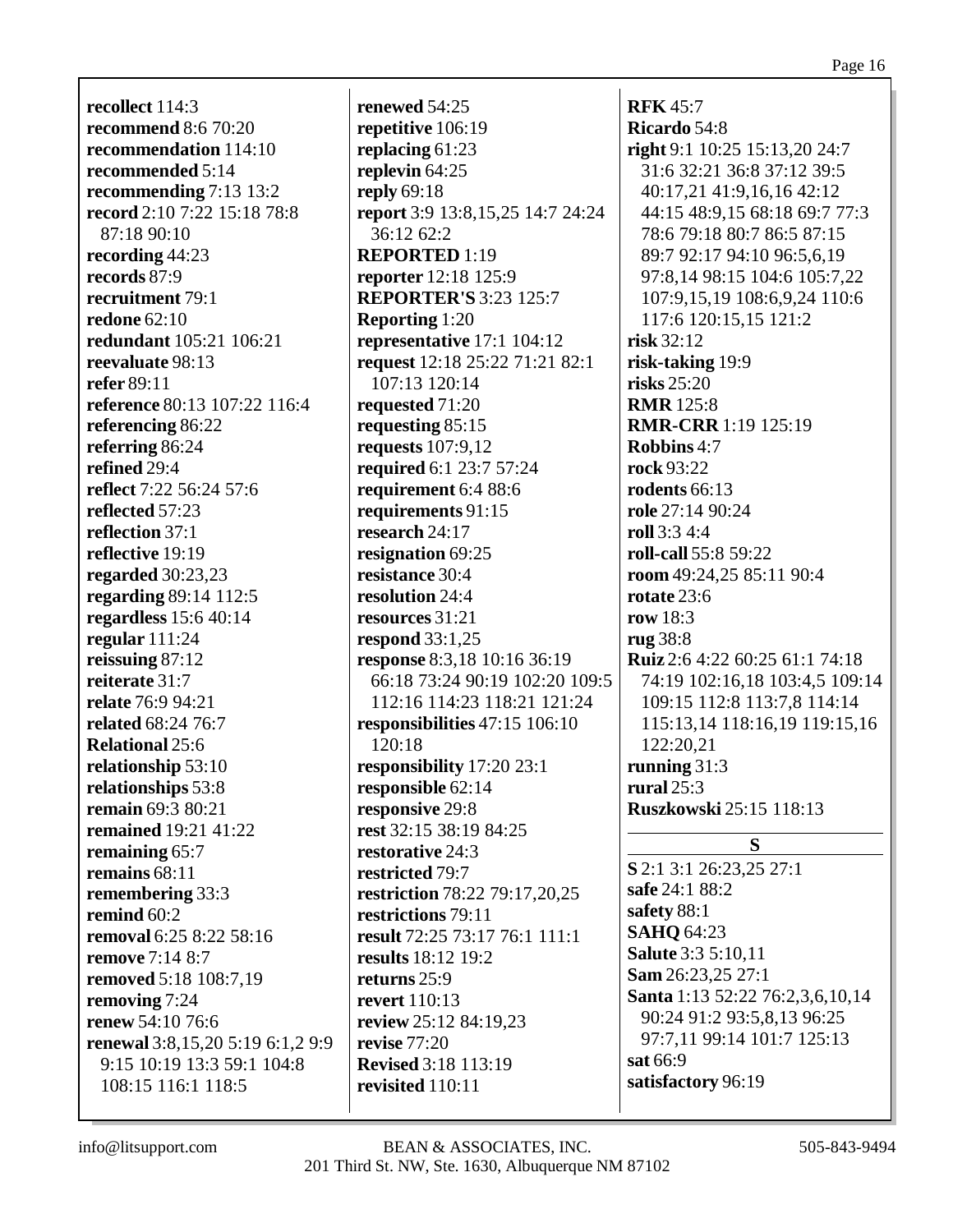**satisfied** 89:17,19 **saving** 22:3 **saw** 6:16 29:3 58:25 95:16 **saying** 50:6 55:22 57:13,18 80:5 83:15 93:17 95:2 97:21 123:19 **says** 47:18 73:1 79:22 80:18 82:19 85:11 94:6 98:2 105:3 **scaffold** 48:17 **schedule** 10:20 **scheduled** 72:3 117:7 **school** 2:9 3:10 5:19 6:3 7:1 12:8 12:13 13:3,7,8,22 14:10 16:17 16:24 17:1,12,14,21 18:2,6 19:4 20:23 21:1,13,15,18,24 22:18 23:4 24:13,18,23 25:4,18 27:9 27:10,25 28:11,13 29:25 30:6 30:19,24 31:17,20 32:13 33:4 33:15 35:10,21,25 37:1,9,10,14 37:16 41:20 42:11,21 43:15 45:7,15,23 48:23 50:16,20,23 54:12 55:16,24 56:10 57:3,7 58:19 59:5,6,7 62:2,9 63:7,20 65:8,11,13,14,17,21,22 66:3 68:23 69:2,19 70:21 72:19,24 73:2,16,18,18 76:3,14,20,25 78:24 79:1,5,6,11,12 80:3,3,10 80:18,20,24 81:12,16 82:19 83:15 84:8,21 85:5,6 88:2,25 89:10 90:25 91:3,7 93:9,13 94:7,9,10,10,23 95:11,12,19,20 97:2,5,6,11 98:6,16,24,24 99:2 99:2,5,10 104:5 105:5 107:16 111:17 114:1,8 116:7,14 117:12 117:24 118:12 **school's** 14:15 16:20,23 106:13 **school-wide** 41:25 **schools** 18:5,16 19:6 23:16,19,22 24:1 27:22 28:12,23 29:16 30:3 30:3,5,14,19,20 31:9 34:21,23 34:24 35:6,7 39:11 45:19 58:11 58:13 68:22 78:10 85:18 86:4 87:6,22 90:25 91:2,19,23 95:9 96:12 97:1 99:14 107:2 111:13 **schools'** 120:16 **Sciences** 69:2 73:19 **scores** 37:9,18,20 38:5 41:25 48:24

**seat** 53:16 61:22,23 69:22,24 **seated** 26:13 69:11,15 72:7 **second** 6:12 7:4,5,6,8 8:13,14 10:2,12 33:24 36:7 55:3,4,6 73:3,5,10,21 98:1 101:13 102:16,17 106:24 108:25 109:2 112:11,12,13 114:18,20 118:16 118:18 121:18,19,21 **second-notice** 72:18,23 **Secretary** 2:4 25:15 118:14 **section** 47:12,14 77:16 85:19 105:18 107:24 108:8,18 **sections** 13:21 **see** 14:20,23 18:20 23:12 30:15 32:22 35:19 36:11 38:16 40:4 42:22 43:24 45:14 47:6 48:3,25 51:7 58:1 59:9 63:5 75:18 81:4 82:10 84:15 85:4 86:2 89:12 92:6,10,15,17,24 94:3,5 96:1,8 97:15 98:8 101:18 112:4 114:6 **seeing** 14:22 33:9 35:4,17 **seeked** 79:23 **seeking** 17:2 21:23 **seen** 18:9,10 30:16 39:22 **select** 20:6 **self-created** 21:10 **self-reflection** 22:8 **semester** 22:1,6 **send** 70:20 72:15,18,23 73:15 89:9,9 **senior** 21:13 **sense** 27:13 28:8 29:2,7 42:2,13 50:6 105:14 106:18 111:22 **sent** 81:15 **separate** 7:17 9:2,16 32:23 53:1 76:11 **September** 13:11 **series** 24:18 **seriously** 48:13 88:16 **serve** 16:22 34:16 76:19 77:1 **served** 17:5 22:12 38:11 52:11  $97:11$ **service** 1:20 16:10 17:25 23:2,9 95:20 **Services** 65:3 **servicing** 14:4 **serving** 17:12 19:4,7 33:15

**session** 104:10 **sessions** 110:25 112:1 **set** 40:8 52:7,8 78:11 125:15 **setting** 15:15 22:16 43:12 **settlement** 3:20 76:2 115:25 **seven-one** 61:8,9,10 **seventh** 100:7,8,8,11,15 **seventh-grade** 48:12 100:4 **seventh-graders** 87:1 **share** 94:20 103:21 **she'll** 64:3 **sheet** 3:25 9:1,16 **shift** 33:16 **shocked** 38:16 **short** 23:3 66:5 **shortsighted** 67:6 **shove** 38:8 **show** 34:6,11 50:21 57:4,15 58:4 58:5 87:24 **showed** 117:15 **showing** 33:10 **shown** 34:14 58:19 120:4 **shows** 24:12 33:4 **sibling** 82:6 **siblings** 78:11,13 80:23 101:7,14 **side** 81:21 93:5,7 95:3 **sides** 97:16 **sign** 43:5 68:15 118:11 **Sign-In** 3:25 **sign-up** 9:1,2,16 **signed** 9:4 114:8 **significant** 19:12 39:25 70:15 **signing** 35:20 **silly** 62:17 **Simeon** 9:7,8 11:3 26:8,12,20,21 26:23 61:13 **similar** 13:5 19:14 **Simon** 9:6 **simple** 98:14 **simply** 9:12 56:18,22 82:7 89:15 **sit** 87:21 **site** 13:10 14:1,5,9,10 64:17 **sitting** 65:17 66:8,10 **situation** 97:24 **six** 4:25 18:3 25:5 65:18 100:8 **sixth** 86:9 100:8,25 **sixth-grader** 48:11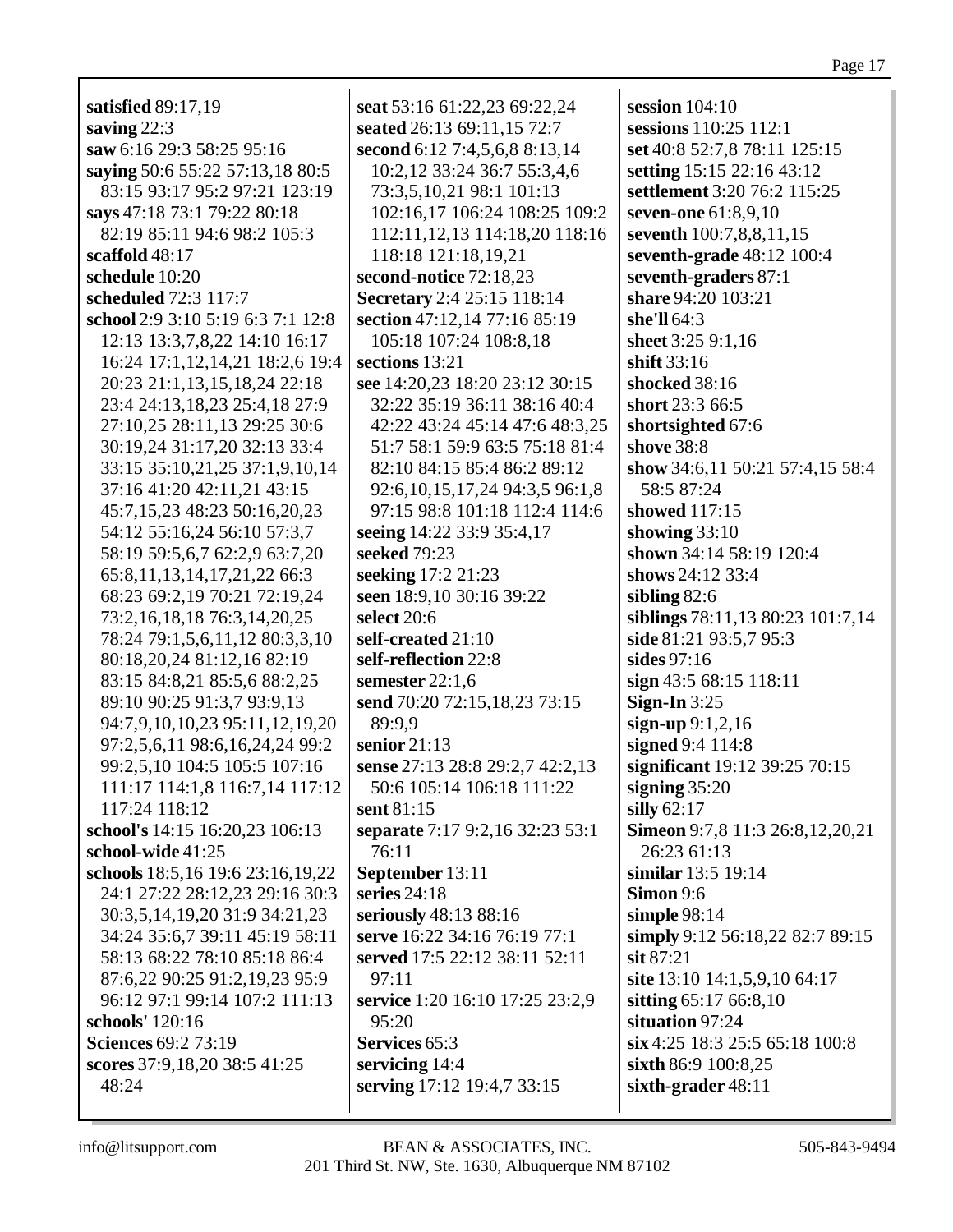**sixth-grader's** 48:10 **sixth-graders** 48:10 100:13 **skating** 59:8 **skepticism** 30:4 **skills** 17:20 21:6,7 22:15 43:11 43:24 47:2 49:14 51:13 **slide** 52:10 **slip** 51:20,23 **slow** 12:21 **small** 35:23 **SMART** 21:5 **snapshot** 34:7,11 **snow** 117:7,12 **snowflakes** 117:16 **social** 17:20 23:1 27:17 43:21 44:1 47:2,2 49:9,9,11 **socially** 27:24 28:18 **Sol** 86:25 **solare** 3:14 102:2,14 **solution** 95:15 **somebody** 51:22 53:16 69:16 91:20 92:2 96:2 **Somebody's** 97:24 **somewhat** 36:17 **soon** 63:15 64:2 **sooner** 67:3 **sorry** 23:19 31:2 34:4 37:11 39:10 48:2 61:9 62:6 72:20 73:12 75:2,18,19 78:2 81:8 85:2 93:11 99:20 105:7 106:1 107:6 110:18 120:1 **sort** 13:14 27:5 29:2 53:7 **sorts** 68:9 **sound** 75:7 97:8 **sounds** 52:13 75:6 **south** 81:21 93:5,7 95:3 **spaces** 66:15 **speak** 8:25 9:5,9 11:4,21 15:16 32:11,12 43:9 96:9 **speaking** 16:25 **special** 19:11 **specific** 13:22 44:22 58:10 95:18 **specifically** 37:6 47:1 **speech** 50:19 **speedy** 98:21 **spell** 15:18 26:21 **spend** 28:14 36:9 104:9

**spending** 116:8 **spent** 52:5 116:7 **spike** 14:23 **spoke** 53:6 **spotlighted** 24:18 **spring** 18:12 21:25 **stab** 50:7 **staff** 2:7 17:9 25:25 28:4 45:2 50:3 51:4 64:16 **staffed** 43:2 **staffing** 63:10,23 64:15 121:6 **stage** 24:16 **stakeholders** 20:18 **stalking** 70:3 **stand** 124:4 **standard** 13:20 18:6 **standards** 19:7 25:17 52:8 **standing** 14:16 15:1 24:15 27:13 **standpoint** 32:24 **start** 12:7,12,22 17:7 20:20 31:18 32:4 44:6 64:2 85:17 111:7 124:1,1 **started** 37:2 43:15 **starting** 13:13 **starts** 123:22 **state** 1:2 16:11 18:7 25:12 37:16 52:5 82:12 88:19 125:2,9,13 **State-chartered** 18:5,16 34:22 37:16 80:10 **stated** 17:23 20:5 34:5 87:8 125:14 **statement** 3:18 20:16 23:1 33:6 88:24 92:11 105:1 113:20 114:17 **states** 69:14 82:4 101:11 **statewide** 15:2,3 79:1 **statute** 69:14 70:15 77:24 78:5 78:10,24 81:5 82:3,18 83:1,5,16 89:24 90:5 93:16,24 94:5 95:16 101:12 120:17 **statutes** 58:10 71:1 79:15 **statutorily** 5:25 54:18 80:1 **statutory** 6:3 54:21 80:13,25 82:5 88:5 **stay** 26:13 70:25 **staying** 42:10 **STEM** 16:14 20:22 22:9,10,13,18

35:12 43:7,14 **step** 90:22 **Stephen** 70:1 **steps** 13:23 14:1 37:3 **stipulation** 100:18 **stood** 50:18 **stop** 38:24 39:2 82:9 **stopped** 40:18 **story** 39:19 40:12 **strategic** 120:18 **strategies** 81:25 **stream** 63:21 **Street** 1:20 125:20 **strive** 20:17 52:4 **strong** 17:20 **structure** 58:8 **struggle** 5:23 6:10 **student** 15:1 17:25 19:19,24 22:12,19 23:17,20 24:11 25:2 37:4,8 38:18,22 42:25 47:22 48:6,20,25 49:1,1 50:18 **student's** 20:2 **student-produced** 24:12 **students** 13:6,24 17:5,8,8,12,17 18:7,11 20:4,10,18,20,25 21:5,8 21:13,16 22:10,14,20 23:5,6,11 23:15,16,18,21 24:3 25:25,25 28:7,14,25 29:5,14,22 30:15 32:9 37:21 38:11,15 40:5,14 41:7,18,20 43:3 44:4,23 45:24 46:14 47:19,21 50:4,15 52:14 52:18 53:2,5 78:12 80:19,23 81:22 82:6 89:1 92:20,20 93:7 93:18 94:15,18,18 95:20 100:17 100:22 101:13,14 111:14 **students'** 37:17 43:1 **studies** 49:9,9,11 **stuff** 62:11 94:24 96:7 **sub-(b)** 80:17 **subcommittee** 104:13 **subitem** 69:1 **subject** 49:4 **submit** 12:15,23 **submitted** 95:24 117:19 **subsequent** 80:22 **substantial** 13:19 31:25 **substantive** 104:24 106:25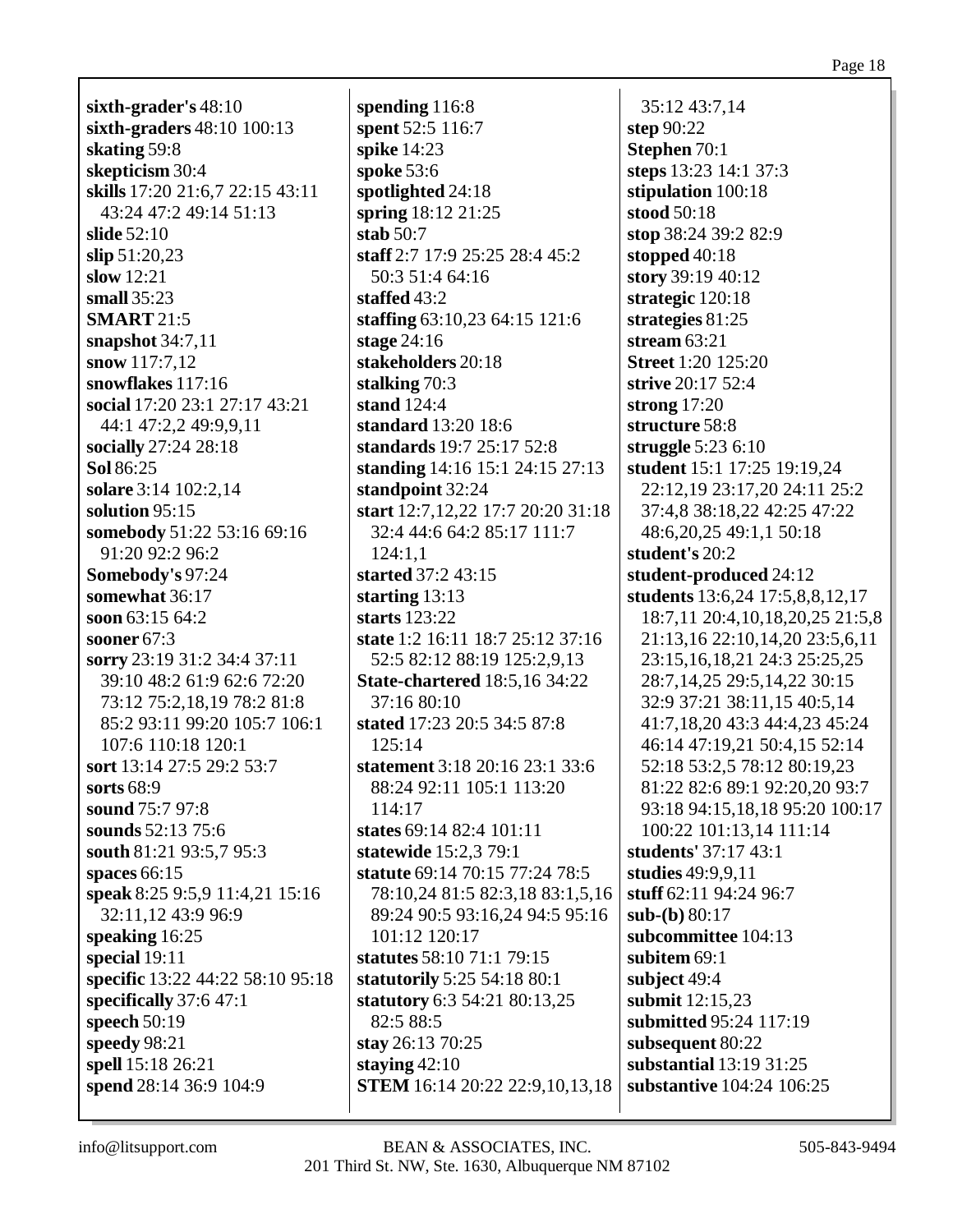#### Page 19

116:10 **succeed** 23:5 **succeeding** 52:16 **success** 16:20 17:13 22:8 42:25 44:7,17 47:22 53:4,18 **successes** 22:6 32:18 **successful** 25:1 35:20 47:7 **successfully** 57:4 **sudden** 95:11 **sufficient** 67:19 **sufficiently** 89:24 **suggested** 55:16 **suggestion** 90:13 **suicide** 23:13 **suit** 104:3 **Suite** 1:20 125:20 **summer** 66:10 **super-proud** 19:3 **support** 17:6 25:2 43:4 46:23 50:20 55:20 63:25 64:10 **supporting** 17:19 **supportive** 27:4 **suppose** 85:9 **supposed** 71:13 111:16 **sure** 7:20 8:9 10:4 15:13 36:17 40:18,25 41:3 42:9 46:9 47:25 55:12 57:11 59:17 70:7,25 79:2 84:23 91:23 92:16 93:1 105:3 **surface** 58:1 **surpasses** 29:15 **surprised** 28:17 **surrounding** 19:20 35:1 101:9 **Symposium** 24:22 **system** 29:12 58:25 **T T** 3:1

**TA** 19:17,23 **Tab** 77:14,16 102:3 114:5 120:8 **tailored** 48:11 **take** 20:12 21:9 22:20 25:19 41:19 45:4 46:23 50:7,10,22 52:2 53:17 61:15 62:23 69:20 88:16 92:12 97:1 106:1 111:23 123:3 **taken** 22:2 35:9,14 39:23 61:17 62:9 67:21 71:10

**takes** 98:20 **talk** 12:11 50:11 51:3 79:16 94:2 **talked** 35:13 78:25 **talker** 12:21 **talking** 42:7 51:6 104:11 **Taos** 3:19 8:24 9:9,14,15 10:21 10:22 12:12,14,23 13:3,11,18 15:2 16:14 17:1,2,4,16,22 18:1 18:11,14 19:11 20:11,18 21:2 23:10,16 24:7,16,21 25:7,9,12 25:16 27:9,12,13,14,15,18,23 29:5 30:7,12,13,20,25 31:1,2 34:20 36:24 37:22 39:15 44:17 52:21 53:18 54:11,25 60:3 115:25 116:21 117:13,14 118:5 118:12 **target** 78:25 **targeted** 44:5 46:25 **targeting** 95:2,3,4 **task** 31:23 **tasked** 106:22 **teacher** 16:2 24:2 **teachers** 15:11 17:8 20:19 23:18 23:21 28:4,14,19 29:13,21 30:11 44:21 **teaching** 17:9 38:20 **team** 24:21 25:8,9 63:13 64:1 **tech** 20:21 **technical** 64:1 **teens** 23:14,14 **tell** 28:16 30:2 47:12,24 51:11 78:9 83:6 **ten** 18:16 54:16 **tend** 34:24 **tenth** 21:8 **term** 54:14 55:1 **terminology** 48:1 **terms** 18:1 30:1 55:25 56:23 93:22 105:19 106:11,14 118:11 **test** 37:9,18,20 41:25 **tested** 40:5,6 **testimony** 125:15 **thank** 5:6 10:5 11:25 15:4,5,19 16:2,9 25:21 26:2,3,4 31:4,6,15 46:6 53:20,21 55:2 57:10 60:1 60:7 61:11,13 63:1 66:21 68:18 68:19 70:2 81:7 93:10 101:22

101:24 102:9 104:15,18 107:14 107:18 108:10 113:17 116:6,22 116:23 117:1,21,21,25 118:1,2 119:23,25 120:3,5,6 122:25 123:7 **thankless** 70:7 **Thanks** 12:1 26:11 64:13 81:8 108:11 **theater** 24:11 **thing** 44:20 50:21 53:7 75:3 97:21 98:1 100:6 123:4,5 **things** 32:5 33:1 35:12 44:2 45:14 46:12 47:1 51:17,18 91:19 92:14 111:7,20 **think** 5:1 9:4 26:15 30:6 32:13 33:2 34:5,19,20 35:3,14 36:2 38:9 40:24 45:4 50:8,22 51:1,8 53:9,11 56:8,22 57:3,19 58:10 58:22 59:5,6,10 62:19 75:8,9 77:4 78:18,21 80:7 83:19 84:10 84:17,18 85:14,20,22 86:6 89:16 91:4,5 95:8,10 99:7 102:6,13 105:6,22 107:22 117:3 121:7 **thinking** 21:7 123:20 **third** 1:20 22:25 77:23 82:7 101:15 106:24 125:20 **this.'** 98:3 **thorough** 47:19 **thought** 7:10 76:25 90:21 106:13 **three** 19:13,15 33:13 39:22 40:6 63:8,10 66:7 83:25 **three-year** 34:8 36:18 40:1 **throw** 62:10,17 **thrown** 62:10 **Thursday** 4:3 43:18 116:7,8 **Tierra** 69:1,8 72:21,23 73:18 **TIM** 2:5 **time** 6:2 8:12 9:18 10:23 15:8,17 17:10,21 18:4 21:17 26:5,6,15 27:11 28:14 29:10,22 30:2,8,12 32:1 35:15,24 38:4 41:22 42:7 42:10 43:3,21 51:19 58:4 64:18 65:18 66:17 67:4,7,20 68:2,9 70:8,10,19 71:4 84:19 86:12 89:8,12 96:16 98:21 99:4 104:9 104:25 105:14 106:24 107:25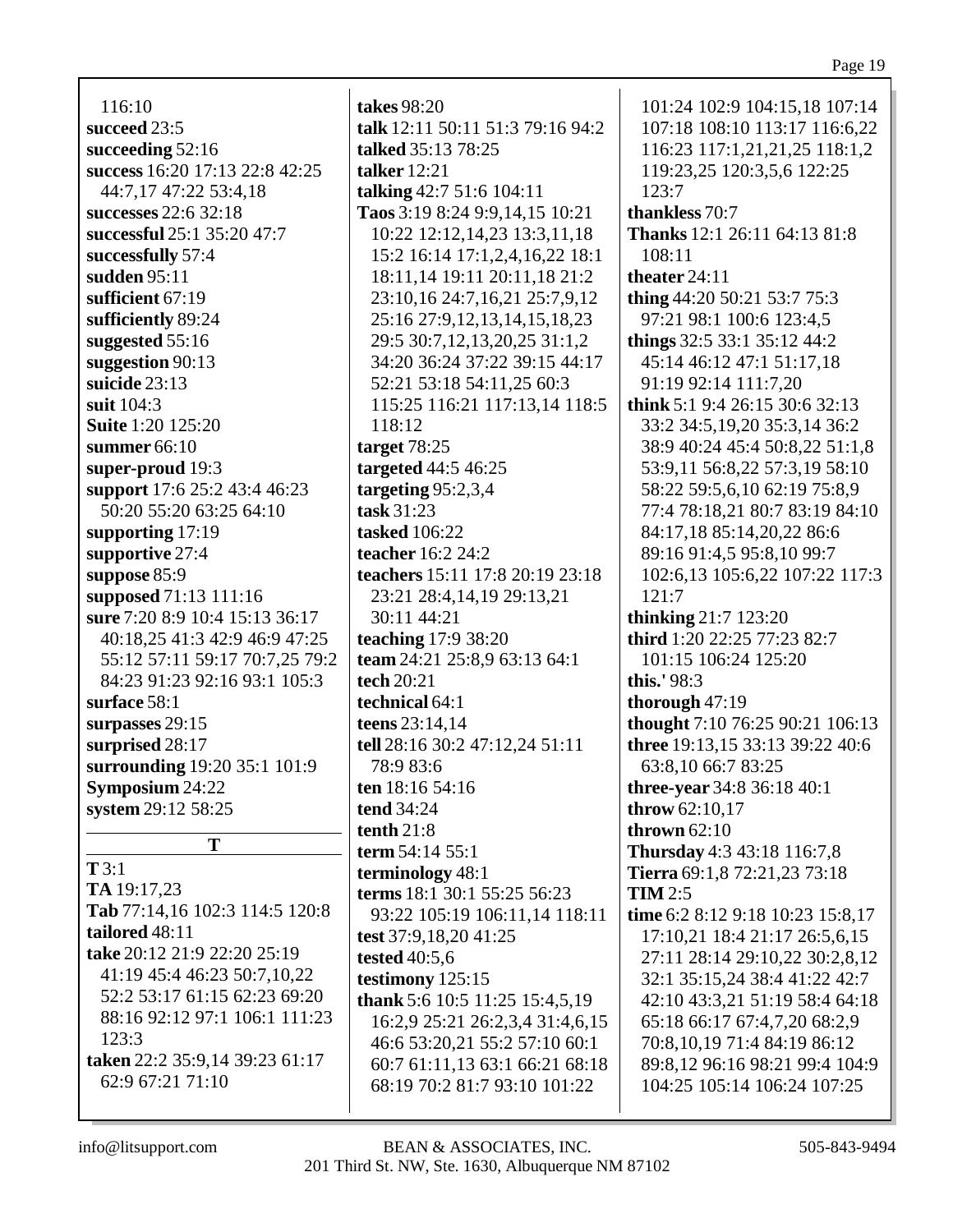| 116:7,8 118:2 123:12,21 126:10       | true 30:6 33:8 52:19 125:10                      | university 21:14                                             |
|--------------------------------------|--------------------------------------------------|--------------------------------------------------------------|
|                                      |                                                  | <b>UNM-Taos</b> 20:9 21:20                                   |
| 126:15,20,25                         | Trujillo 81:9,11 83:2 86:18,23                   |                                                              |
| timed 12:19 15:6                     | 88:12 89:3 92:25 97:9 99:17,24                   | unofficially 92:9                                            |
| timeline 68:3,4                      | 100:10,20 101:2,5,10,23                          | unusual 26:22                                                |
| timely 69:24 72:25 73:16             | truly 29:6 34:25 50:13 57:7                      | update 62:3 63:23 66:25 68:21                                |
| times $51:4,11$                      | 58:19 83:20 84:5                                 | 69:4,8                                                       |
| timing $12:3$                        | trust 26:19 53:10 67:8                           | updated 63:22                                                |
| <b>titled</b> 77:17                  | try 31:23 40:1,13 44:5 45:22 77:7                | updates 63:9 64:15,22                                        |
| today 10:20 12:17,25 15:12           | 95:25                                            | upper $24:3$                                                 |
| 16:10,12,19 25:22 62:9 107:5,6       | trying 33:11 38:7 39:6 47:4                      | use 15:8 25:1 29:12 36:13 38:21                              |
| 110:9                                | 48:15 50:5 51:12,13,13 64:21                     | 44:9 49:2 54:9 110:19 120:15                                 |
| told 65:20 117:2                     | 77:3 95:14 116:3                                 | usual $68:8$                                                 |
| <b>tomorrow</b> 5:20 123:4,7,9,10,20 | Tuesday 43:18 45:7 117:5,6,17                    |                                                              |
| 124:5                                | tuition 22:4                                     | $\mathbf{V}$                                                 |
| top 18:16                            | turnaround 68:8 71:4                             | V 26:25                                                      |
| top-ten 25:18                        | turned $68:13$                                   | vacancies 63:11                                              |
| totally 97:18                        | Turquoise 3:11 74:25 75:14,18                    | vacancy 69:25                                                |
| touch 6:9                            | 76:3 81:11,22                                    | vacant 63:20                                                 |
| Toulouse 2:6 4:8,9 9:22 10:5,9       | twelfth 17:17                                    | validates 18:7                                               |
| 10:12 41:1,6,11,15 42:3,6 49:17      | twice $25:10$                                    | variety 25:10                                                |
| 49:18 51:10 52:20 53:14 55:4,7       | two 7:17 27:5 32:23 33:1 57:8                    | various 32:11                                                |
|                                      |                                                  | verification 88:6,8 111:19                                   |
| 56:5,6,7 57:12,17 59:19 60:12        | 68:22 82:4 87:20 89:16 110:24                    | verified 14:1                                                |
| 60:13 74:8,9 75:8 85:3 89:20         | 111:1,10 113:23 120:12                           | Verizon 23:11                                                |
| 89:23 90:23 91:10,14 93:1 96:5       | two-hour 71:10                                   |                                                              |
|                                      |                                                  |                                                              |
| 103:7,8,23 105:24 106:6 109:8        | type $72:8$                                      | versus $43:13$                                               |
| 109:9 110:12,17 112:23,24            |                                                  | <b>viable</b> 33:19                                          |
| 115:20,21 118:6,7,8,18 119:3,4       | U                                                | Vice $2:3$                                                   |
| 120:21 122:2,3                       | <b>Uh-huh</b> 49:16                              | vicinity $30:13,25$                                          |
| Toulouse's 89:13 96:1                | un-E'd 100:7                                     | Victor $27:1$                                                |
| town 30:16 34:23,24 35:23            | unable 70:13 81:22 87:2                          | Vigil 116:16,20,20 117:5,8,11,17                             |
| Traci 16:18 27:25 28:2               | unaware 68:8                                     | 119:25 120:3                                                 |
| track 20:3 42:9 44:25 90:10          | unclear 69:2                                     | viol- $82:17$                                                |
| 117:24                               | underhanded 92:18                                | violate $83:1,5$                                             |
|                                      | underserved 33:15                                | violates 70:15 77:24 82:14,14,18                             |
| tracking 44:22 48:1,3,20             | understand 32:25 35:8,10 40:9                    | 83:16 93:15                                                  |
| traditional 31:20 35:5 76:19         | 40:10,22 42:8,13 72:5 82:11                      | violating 96:12 106:14                                       |
| Trail 3:12 75:1,14 76:3 81:11,23     | 87:16 88:13 93:21 100:2                          | violation 69:13                                              |
| training $24:271:10$                 |                                                  | visible $33:20$                                              |
| transcript 1:10 125:11 126:8,13      | understanding 39:6 42:18 65:11                   |                                                              |
| 126:18,23                            | 66:7 68:10,12 77:17 87:1,18<br>88:23 96:25 114:9 | vision 16:16 17:23 28:5                                      |
| transfer 9:12                        |                                                  | visit $13:10$ $14:1,5,9,10$ $28:13$<br><b>visited</b> 110:11 |
| transition 64:2                      | understands 31:17                                |                                                              |
| transitions 64:5                     | understood 57:12 97:15                           | visiting $25:7$                                              |
| transportation 79:9                  | underway 44:19                                   | visits $64:17$                                               |
| tremendous 19:6 53:2                 | unfailing 16:20                                  | visual $15:9,12$                                             |
| tried 33:19 82:20                    | unfortunate 67:6 83:10 111:14                    | vocational 120:13,16,17                                      |
| triggers $58:15$                     | unfortunately $110:25$ 111:9                     | voice 7:21 16:3 20:10                                        |
| <b>TRISH 2:6</b>                     | unique 17:4                                      | <b>Volume</b> 126:3                                          |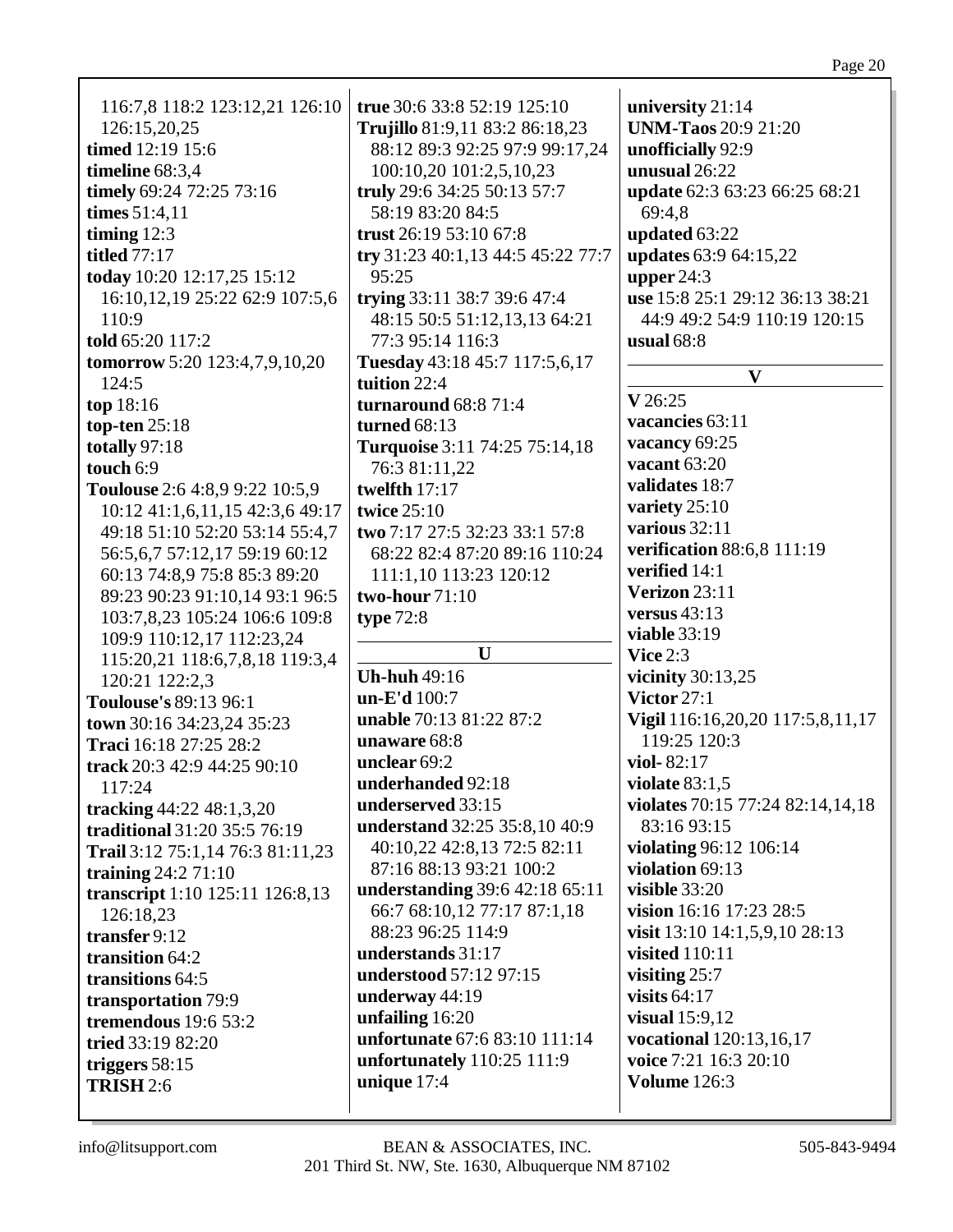| 120:5,10 121:7 123:3,6,6,16     | working 34:8,14 39:4 41:19       |
|---------------------------------|----------------------------------|
| we've 6:9,18 24:18 33:8 37:2    | 45:21 53:4 63:11 64:17 69:4      |
| 39:22,23 44:2 50:9 53:4 58:7    | 87:4 88:14 110:24                |
| 65:2 66:4 71:24 81:3 82:7 84:6  | workplace 22:24                  |
| 84:6,13 87:2,3 110:11,24        | world 120:2                      |
| 111:10 123:8 124:1              | wouldn't 38:20 52:7 56:10 68:15  |
| wearing 31:22 64:3              | 97:5 99:1 100:18                 |
| week 51:4 63:8 65:1 68:8        | writing $106:16$                 |
| weighed 83:4,7                  | written 37:2 66:22 85:4          |
| welcome 10:23 43:9 61:19,24     |                                  |
| 64:14                           | $\mathbf{X}$                     |
| welcoming 33:21                 | $\mathbf{X}$ 3:1                 |
| well-done 50:24                 |                                  |
| well-trained 53:17              | Y                                |
| went 28:10 78:25 94:22,24 99:13 | <b>Yale</b> 23:23                |
| 120:9                           | yeah 42:13 52:19 71:5,25 73:2    |
| weren't 66:18 104:23            | 75:9 76:24 102:7 105:18 121:12   |
| whereof $125:15$                | 123:4 124:2,2                    |
| wider $24:16$                   | year 23:16 25:10 31:13 33:5 34:3 |
| wiggle $85:11$                  | 34:7 36:3 37:14,23,24 38:3       |
| willing 31:16 79:10             | 49:20,20 52:7 58:11,12,13,13     |
| willingness 31:8                | 58:23 59:14 88:25 100:23         |
| win 97:25                       | years 13:8 14:21 17:3,7 18:3     |
| wing 100:4                      | 19:13, 16, 18 25:5, 23 27:8, 19  |
| winter $66:11$                  | 29:5,19 33:8,13 35:9 39:16,22    |
| winters 66:12                   | 40:6 42:23 52:5 54:22 92:9,10    |
| wisely $15:8$                   | 92:10 95:6                       |
| wish 9:21 11:14 45:15 89:9      | yellow 77:14                     |
| 116:14                          | yeoman's 31:14 70:3 88:7         |
| wishes 8:24 9:14                | yesterday 104:9,11,12 105:3      |
| woefully 66:5                   | 106:12 107:4 110:21              |
| <b>WOERNER</b> 10:2 39:10       |                                  |
| won 23:11                       | ${\bf z}$                        |
| wondered 51:24                  | zero 37:17 113:15 115:22 122:24  |
| wonderful 55:14 63:24           | zeros 38:19                      |
| wondering 51:21 52:13 79:25     | 0                                |
|                                 |                                  |

Page 21

**0.6** 38:2

**1 1** 3:3,25 13:13 37:6 40:7 80:19 82:11 **1:00** 1:11 **1:08** 4:3 **10** 3:8,16 112:7 117:12 **100** 40:25 **101** 3:13 **1032N** 1:25 125:25 126:2

**vote** 7:21 55:9 59:22 71:9,11 74:24 103:20 110:5,14,14

**votes** 60:24 74:11 92:11 103:16 109:17 112:22 115:16 118:24

**W**

**want** 7:18 16:9 24:13 26:10 34:16 36:12 43:8 47:15 56:11 62:13,13 65:12 66:4 67:12,15 75:4,20 78:4 85:24 86:4,16 91:21 92:10,19 93:17 106:16 107:8 116:6,22 117:21 123:11 **wanted** 8:23 40:18 42:8,17 44:19 54:17 57:11 65:23 68:21 69:8

**voting** 6:2 59:25 60:1,2

119:21 **voted** 117:19

122:23

72:2 123:15

**war** 94:8,17 **warmly** 30:23 **warn** 26:16 **warp** 65:18

**watch** 51:15 **watched** 29:19 **watching** 53:18

98:7 106:16

53:17 63:22 96:8

**wants** 10:22 101:7 102:4

90:18 110:13 111:6

**wasn't** 42:9 52:9 79:2 83:10,18

**way** 29:14 36:17,20 38:12 42:9 45:20 51:24 52:13 80:4 82:21

**ways** 17:22,24 36:24 44:1 92:13 **we'll** 5:4 6:5 9:12 11:22 12:12

**we're** 8:8,10 10:25 11:22 12:17 13:1 14:22 15:10,22 21:23 23:10 24:14 33:11 35:4,10,17 36:2 37:19 38:6 39:19 40:12 44:25 45:21,23 46:3 48:7 50:17 51:6 53:3,7,11,12 60:1 62:1,1,8 63:11 64:1,23 65:16,18 66:3,14 67:5 70:6 77:2,4 82:7,16,22 83:12 85:16,20 90:6 91:18 92:4 93:16 95:2,3,4 96:13 100:3 101:17,19 104:1 107:12,16 108:3 111:24 116:24 117:23,23

**work** 12:25 16:21 18:7 23:4,25 26:5 31:14,16,19,19,25 34:11 34:17 50:10 51:19 53:12 61:11 61:14 64:19 66:24 67:1,5 70:7 85:15 88:7 93:6 94:22,23 98:25 104:10 106:22 110:24 112:1,1

90:24 **woods** 81:4 **word** 76:15 97:2 **wording** 77:3 95:16

**worked** 97:22